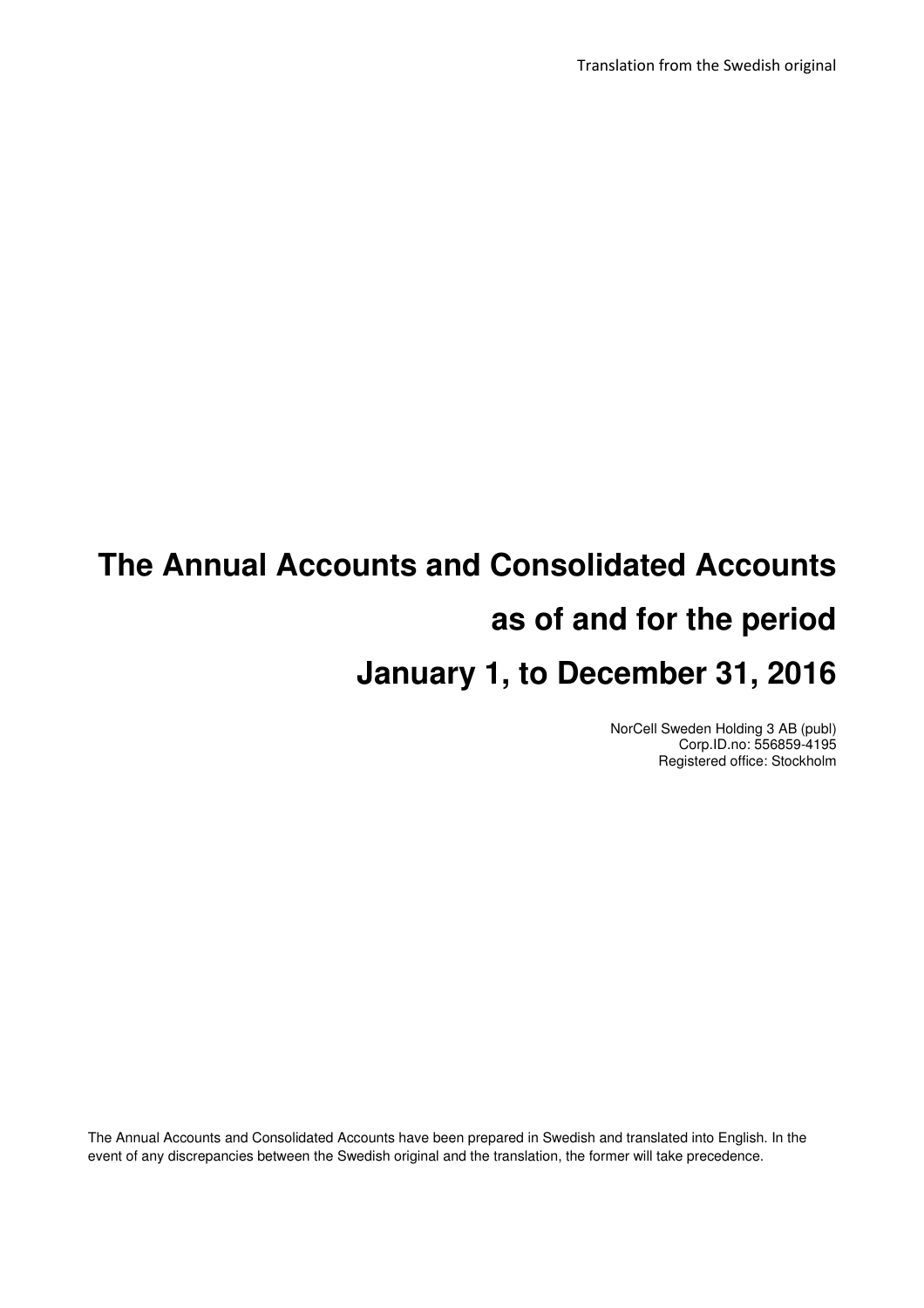# **Board of Directors' Report**

The Board of Directors and the Chief Executive Officer of NorCell Sweden Holding 3 AB (publ), corp. ID. no. 556859-4195, hereby submit the annual accounts for the Group and the Parent Company for 2016.

Apart from the company, the annual accounts for the Group comprise Com Hem Communications AB, Com Hem AB, Phonera Företag AB, iTUX Communication AB and Boxer TV-Access AB.

NorCell Sweden Holding 3 AB (publ) and subsidiaries are described below as the "company," "the Group" or "Com Hem."

#### **Ownership and Group Structure**

At the end of 2016 NorCell Sweden Holding 2 AB (publ) owned all the shares in the company. Com Hem Holding AB was at the end of 2016 Parent company to NorCell Sweden Holding 2 AB (publ). Com Hem Holding AB is listed on Nasdaq Stockholm, Large Cap.

At the end of 2016, NorCell Sweden Holding 3 AB (publ) owned all the shares in Com Hem Communications AB (corp. ID no. 556689-2104). At the end of 2016 Com Hem Communications AB was the Parent company of the wholly owned subsidiaries Com Hem AB (corp. ID no. 556181-8724), Phonera Företag AB (corp. ID no. 556434-4397) and iTUX Communication AB (corp. ID no. 556699-4843) and Boxer TV-Access AB (corp. ID no. 556548-1131).

NorCell Sweden Holding 3 AB (publ) is a Swedish public company with its registered office in Stockholm, Sweden.

In January 2017 it was resolved to merge the parent company, NorCell Sweden Holding 2 AB (publ) and the wholly owned subsidiary Com Hem Communications AB into the subsidiary NorCell Sweden Holding 3 AB (publ), where NorCell Sweden Holding 3 AB (publ) will be the surviving entity.

The annual accounts and consolidated accounts are available at NorCell Sweden Holding 3 AB (publ)'s head office at Fleminggatan 18, 104 20 Stockholm, Sweden.

#### **Parent Company**

The Parent company NorCell Sweden Holding 3 AB (publ)'s operations focus on group-wide administration and financing of Group companies.

#### **Operations**

The Com Hem Group offers broadband, TV & Play and telephony services to Swedish households and companies. Our powerful and future-proofed broadband network with speeds up to 1 Gbit/s, covers half of the country's households, making the Com Hem Group an important driver of creating a digital Sweden. Com Hem bring 1.5 million customers the widest range of digital tv channels and play services via set-top-boxes as well as on-the-go for tablets and smartphones. The business was established in 1983 and operations are today conducted by the four subsidiaries Com Hem AB, Boxer TV-Access AB, Phonera Företag AB and iTUX Communication AB. Following the acqusition of Boxer as per September 30, 2016 the Group is divided into two operating segments Com Hem and Boxer. The operating segment Com Hem offers services to consumers (digital-TV, broadband and fixed telephony), B2B (broadband and telephony) and landlord (basic TV offering) via fibreCoax, fibre and LAN. The services to consumers and landlords are mainly delivered to multi-dwelling unit buildings. The B2B services are mainly delivered to small and medium sized enterprises. The operating segment Boxer offers services (digital-TV and broadband) to consumers in the SDU market through the Swedish digital terrestrial network provided by Teracom and through unbundled fibre. The average number of employees for 2016 was 1,046 (1,083) people, of which 280 (302) women, and 766 (781) men.

#### **Market**

Com Hem operates in Sweden, which as of June 2016 had approximately 4.7 million dwellings according to Swedish Post and Telecom Authority ("PTS"). Out of the 4.7 million dwellings, 2.6 million are multiple dwelling units ("MDU") and 2.1 million are single dwelling units ("SDU"). Com Hem has about 2 million addressable households in the MDU market and aims to add 800,000 addressable SDU households over the coming years as many of them will get upgraded from DSL to fibre. In addition, the Group will connect SDU households to fibre via Boxer. Com Hem's market consists of broadband, TV, and fixed telephony services for consumers as well as broadband and telephony services for small and medium sized companies. The Swedish market for the services that Com Hem provides can be split into fixed access via coax, fibre and copper, satellite & terrestrial as well as mobile.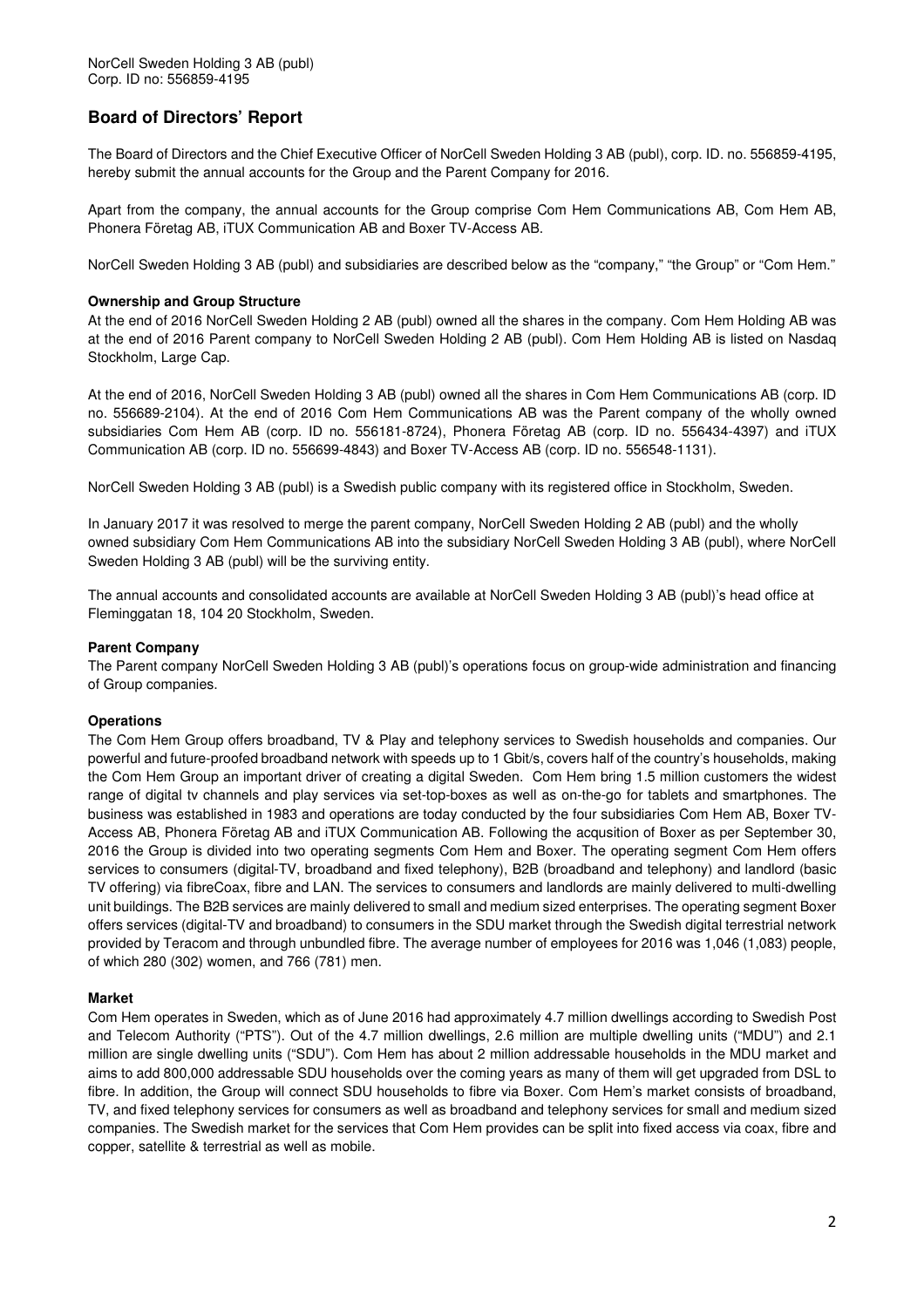NorCell Sweden Holding 3 AB (publ) Corp. ID no: 556859-4195

The fixed broadband market has grown steadily over the past couple of years. In June 2016 there were 3.3 million fixed broadband subscribers in the Swedish market, corresponding to an annual growth of 4.9%. Com Hem's market share was 20.3% by the end of June 2016 which was an increase of 0.1 percentage points since June 2015.

In June 2016 there were 5.2 million TV subscriptions in Sweden (digital and analogue). The market for digital TV has been stable in recent years, but did in H1 2016 resume growth of approximately 1.5 percent year onyear. The growth comes from an increased demand for IPTV. In June 2016, Com Hem had a market share of 22.4% , which was unchanged from the previous year, while Boxer's market share declined to 17.8% from 19.5%.

The market for fixed telephony has declined over the past years. In June 2016, there were 2.5 million fixed telephony subscriptions in Swedish households, a decline of 255,000 subscriptions or 9.4 percent compared to the previous year. The decrease was mainly due to a decline of 204,000 (16.4%) PSTN subscriptions, but also a decline in the previously growing IP telephony. The latter declined by 51,000 subscriptions or 3.5% from June 2015. Com Hem's market share remained stable at 12.3%as of June 2016.

The demand for mobile services has continued to increase in the Swedish B2B market. The unique number of mobile subscriptions grew by 3.1% in 2016 to a total of 3.5 million subscriptions. The market for fixed telephony has seen a declining trend over the past years. In June 2016, the total number of subscriptions was 877,000, which is an increase of 1.1% year-over-year. Demand for fixed broadband increased by 9.4% in 2016. In June 2016 the number of subscriptions amounted to 199,000.

#### **Significant events in the financial year**

Rebranding of Com Hem to a premium brand launched in April.

In June the expansion into the SDU market was communicated as the next large growth driver expected to expand footprint by 40% or 800 000 households in coming years (addressable footprint).

The acquisition of Boxer TV-Access AB was communicated in June and Boxer is consolidated as per September 30, 2016. The acquisition added approximately 500,000 new customers situated in the SDU market. The acquisition closed with an Enterprise Value of SEK 1,330m, representing an estimated LTM Underlying EBITDA<sup>1</sup> multiple of 4.3x. For further information see note 4 Business combinations.

Part of the Group's debt portfolio has been refinanced during the year and the average blended interest rate decreased from approximately 3% in the first nine months of 2016 to 2.5% in December. In June new notes of SEK 1,750m were issued with a fixed rate coupon of 3.625% with due date June 23, 2021. The new notes were utilized for amortisation of borrowings. In June a new credit facility of SEK 800m was obtained in order to finance the acquisition of Boxer TV-Access AB.

In November new notes to a total amount of SEK 2,250m were issued to a fixed rate coupon of 3.5% with due date February 25, 2022. The proceeds from the new notes were, together with existing unutilised credit facilities, used to redeem the SEK 2,500m 2014/2019 Notes in full, which was completed on November 25, 2016. In connection with the redemption a premium of SEK 66m was paid.

#### **Expectations of future progress**

Com Hem has made great progress toward our goals this year to further improve customer satisfaction by improving products and services, the rebranding of Com Hem, the SDU expansion programand the acquisition of Boxer.

To boost the SDU expansion programme the Com Hem Group acquired Boxer in September, 2016. Boxer is the pay TV operator in the digital terrestrial network in Sweden with 495,000 subscribers predominantly in the SDU market. In addition to integrating Boxer into the Com Hem platform to utilize synergies and make the current business more profitable, we launched the Boxer fibre expansion in the beginning of 2017. Com Hem's goal is to connect as many Boxer customers as possible to available fibre networks in 2017. Com Hem see this as an excellent opportunity to increase profitability of the existing Boxer customer base as well as retaining customers that are being overbuilt by competitor fibre and potentially expand the customer base over time. Com Hem has first-hand experience of turning a well-known TV brand into a profitable broadband provider. With a strong brand and a large customer base in the SDU market, Come Hem foresee a great potential in Boxer to further capitalize on the SDU market outside of the Com Hem segment SDU expansion program

l <sup>1</sup> The Company applies Alternative Performance Measures in the Board of Director's report and in other parts of the annual report in order to describe the business of the Group. The company applies guidelines for Alternative Performance Measures issued by ESMA (European Securities and Markets Authority). See page 73 for definitions of financial key metrics and Alternative Performance Measures.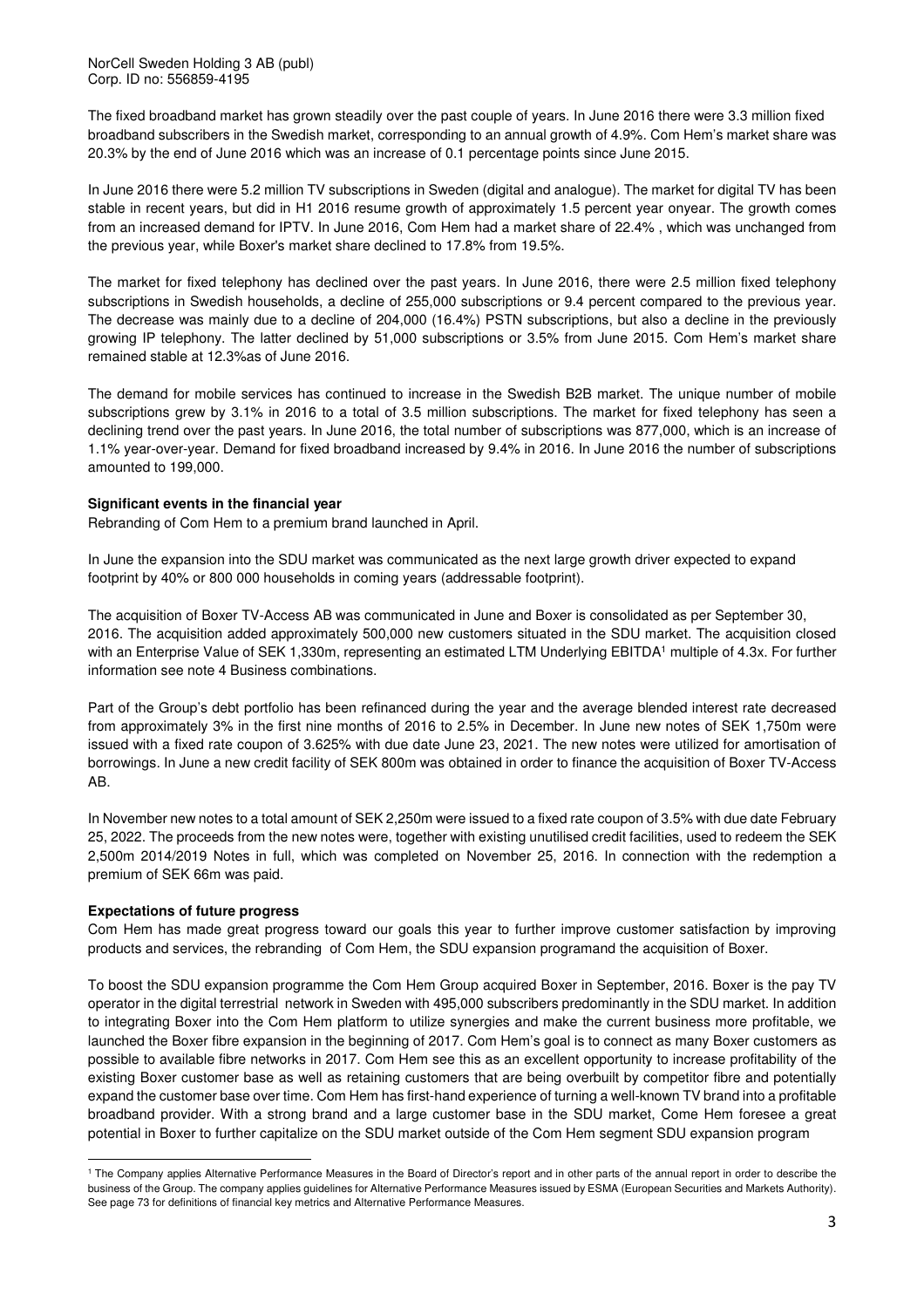In the beginning of 2017 a process to integrate the B2B started and the process will run through the first half of 2017. The integration will result in an increased focus on the high-margin OnNet business and reduced cost of servicing the legacy OffNet business. Most functions are moved to shared functions in order to fully utilise synergies across the Group.

2017 will be a pivotal year for Com Hem as we fully enter the SDU market, launch another leg in the SDU market with the integration of Boxer and the fibre launch, and reorganise the B2B business.

#### **Events after the reporting date**

In January 2017 it was resolved to merge the wholly owned subsidiaries, NorCell Sweden Holding 2 AB (publ) and Com Hem Communications AB into the wholly owned subsidiary NorCell Sweden Holding 3 AB (publ), where NorCell Sweden Holding 3 AB (publ) will be the surviving entity.

#### **Material risks and risk management**

The operations of the Parent Company and the Group are affected by a number of external factors. The following is a description of the significant risk factors for the Group's future development.

#### Increased competition

New companies are becoming established in the market for digital services with the help of alternative technologies, which increases competition. Tougher competition can lead to price pressure and have a negative financial impact.

To manage competition, the Group continually develops its service offering through new interactive digital TV services, more HD channels and improved broadband service at competitive prices. Com Hem mainly delivers its services using fibreCoax, which competes well with LAN. Through the Group's communication operator iTUX, which operates open LANs, the Group is strengthening its ability to provide services regardless of infrastructure in order to meet the competition.

#### Changes to laws and regulations

New or changed laws and regulations as well as new policies can affect the Group's conditions to provide and develop its services and/or entail higher costs. Such changes are typically related to tax, network and operational reliability, information protection, energy and environmental requirements and consumer protection.

The Board and management closely monitor developments in the regulatory area in order to meet changes proactively. The Group also works actively with these types of issues and engages in ongoing dialogue with the relevant authorities and interest groups in order to achieve fair and balanced conditions for the Group to operate and develop in the market.

#### Key employees

The Group's future development and competitiveness is highly dependent on the company's ability to attract and retain key employees. The Group recruits employees with extensive experience in the telecom industry, whose expertise and efforts are of particular value to the company. Should the Group not succeed in attracting and retaining key employees, this could have a negative impact on the business.

The Group has recruited a number of key employees and works continuously to provide incentives for them to remain and contribute to the continued development of the company. These include share-savings incentive programmes and warrant incentive programmes to strengthen opportunities for retaining and recruiting additional key employees.

#### Mobile Telephony replacing fixed telephony

An increasing share of traffic is moving to the mobile network. Homes are increasingly opting for mobile over fixed telephony, which has a negative impact on the Group's telephony operations.

The demand for the Group's broadband and digital TV services is strong, creating an opportunity to offer bundled services that include fixed telephony. However, the total market for fixed telephony is shrinking as a result of changing consumer behaviors. The Group does not currently offer mobile subscriptions to consumers.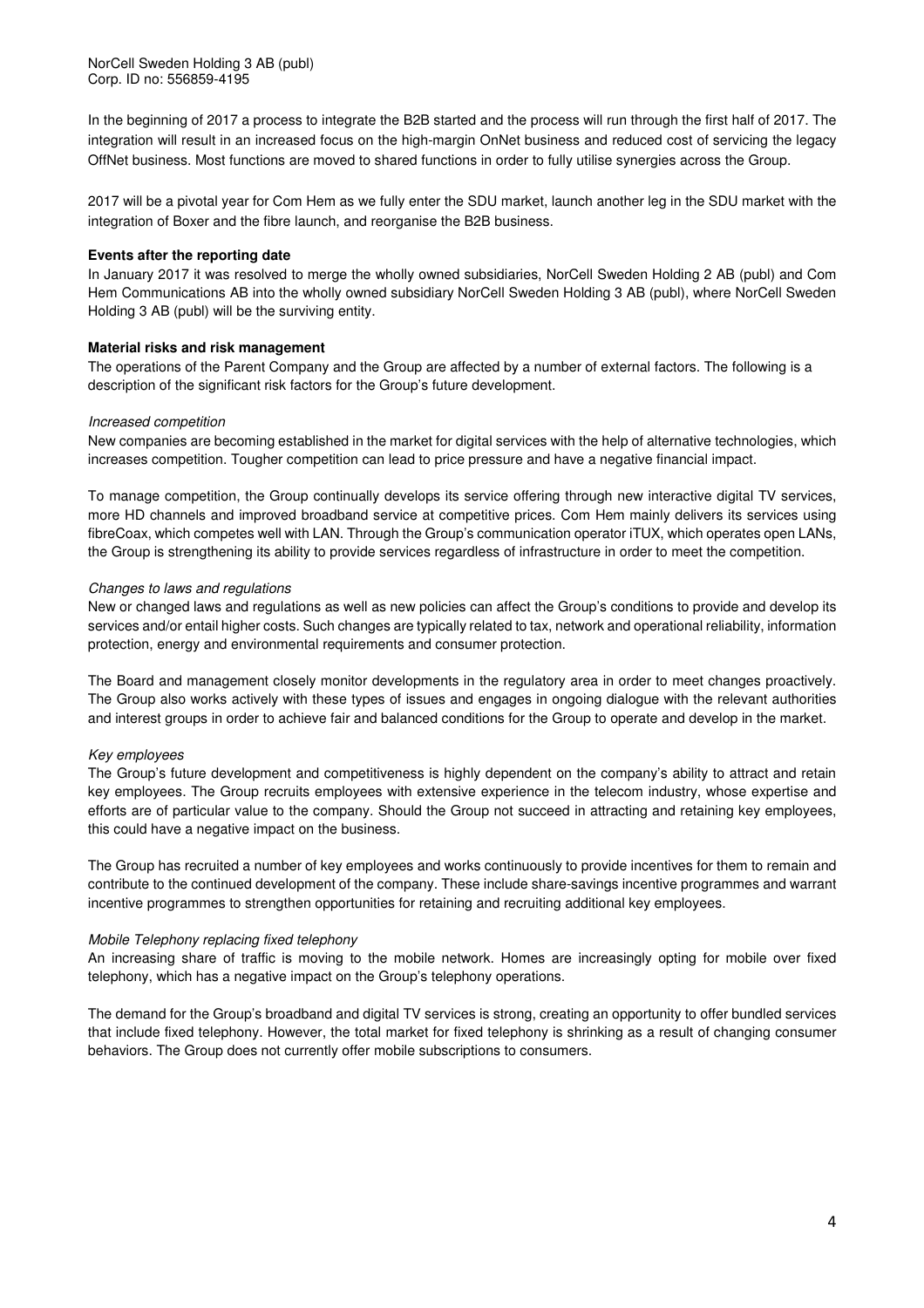#### Technological advances

The Group's competitive edge may be affected by rapid and significant technology shifts, new services or upgrades of existing services in connection with the introduction of new technology, new industry standards and new practice through which the company's current technology and systems become outdated and the company may lack sufficient resources to upgrade existing networks. There is also a risk for an accelerated structural decline within terrestrial digital-TV ("DTT"), which may have a negative impact on the Group.

To remain competitive, the Group must continue to launch new services and increase and improve the functionality, availability and features of its existing services and networks, in particular by ensuring that the company's bandwidth capacity is sufficient to cope with increased demand for bandwidth-intensive services.

#### Ability to retain and attract new customers

Tougher competition and an increasingly high degree of movement between operators are placing high demands on the Group's ability to attract and retain customers. The competition situation may lead to the Group losing contracts with landlords or communications operators, which is crucial for agreements with consumers. If the company fails to renew existing contracts or enter into new contracts, this may have a significant negative impact on operations. If demand for digital services does not increase as anticipated, this could have a substantially negative effect on the company's operations, financial position and earnings. Failure to introduce new services and unsuccessful acquisitions may also have a significant negative impact on the company's operations.

The Group continuously works to improve the customer experience, which has resulted in a decreased level of consumer churn within the Com Hem operating segment over time. The rate of improvement indicates clear progress in enhancing the customer experience and customer satisfaction, which will continue to be the company's focus in future years. During the year, the number of consumer RGUs increased for both digital TV and broadband services.

#### Content

The Group does not produce its own content and is dependent on relationships and partnerships with broadcasters. If a broadcaster decided not to deliver content, this would have a negative impact on the Group's digital TV services.

The Group has a large market share and represents a key counterparty to the broadcasters. The company places high emphasis to having good relationships with broadcasters and regularly addresses the risks that could have a negative impact on our digital TV services.

#### **Suppliers**

The Group has signed a number of leases with network owners and is dependent on them fulfilling their commitments in order for the Group to provide services in major parts of its network. In the event that the company cannot meet its commitments under these agreements, the agreements may be terminated. In many cases, it would be difficult to find new and suitable alternative providers at a comparable cost within a reasonable period of time. The Group has partnerships with a number of suppliers of hardware, software and network related investment support. Should these suppliers not meet their commitments or discontinue deliveries of their products and services to the Group, it may, prove difficult to find suitable solutions within a short period of time. For delivery of the terrestrial digital-TV services in the Boxer operating segment the company is dependent on Teracom.

The Group has good relationships, and close partnerships, with its suppliers. A long-term agreement was signed in connection to the acquisition of Boxer in order to secure the delivery of the terrestrial digital-TV services. The Group continuously manages and assesses the risks associated with the supply chain in order to maintain a competitive and wellfunctioning infrastructure.

#### Other risks and uncertainties

Com Hem is affected by several risks and uncertainty factors other than those presented above. Management works continuously on identifying and managing all the risks and uncertainty factors the company is exposed to.

#### Financial Risks

Through their operations, the Parent Company and Group are exposed to various financial risks, including liquidity risks, interest rate risks, currency risks and credit risks. The Group's treasury policy for management of financial risks has been adopted by the Board of Directors and provides a framework of guidelines and regulations in the shape of risk mandates and limits for financing activities. The overarching objective for the finance function is to provide cost effective financing and to minimise the negative effects of unfavourable market fluctuations on the Group's earnings. For further information about financial risk management, see Note 26.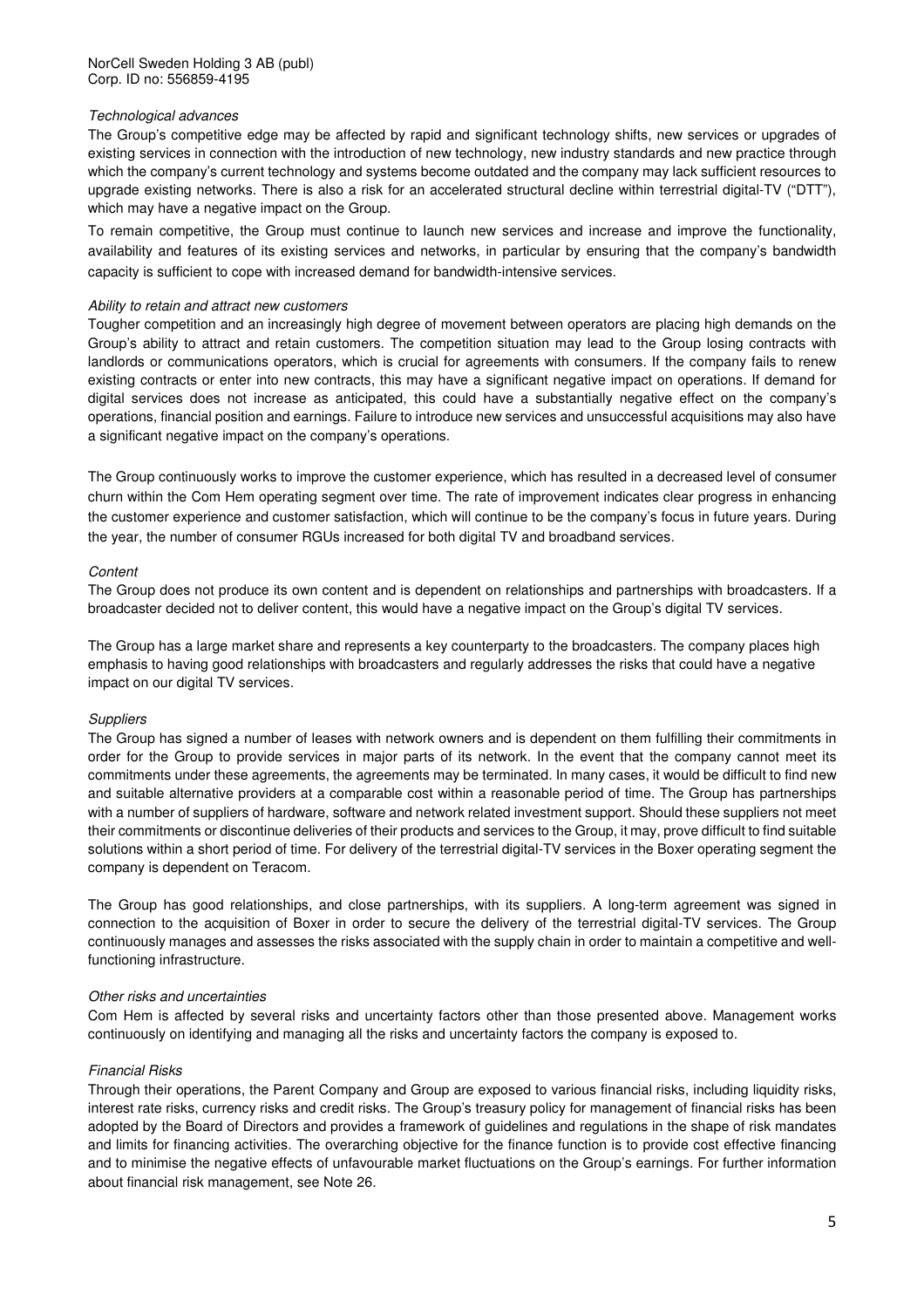#### **Non-financial performance Indicators**

Com Hem is a knowledge-based company whose success is heavily dependent on the skills of its employees. Creating involvement, motivation, commitment and enjoyment among employees, are our responsibility as an employer, and important for enabling us to achieve our objectives. Com Hem works on a goal-oriented basis on promoting the development of a high-performance organisation by developing and continuing to train our employees, ensure competitive compensation systems, developing an inspirational corporate culture and build a clear corporate identity based on our shared values. Com Hem puts a high emphasis on all employees feeling that they are playing an important role in our relationship with the customer, and that they are contributing to creating the possibilities for the customer to have a positive experience of Com Hem.

In order to create an attractive workplace for all employees, it is fundamental to first understand how they perceive their job situations. Com Hem regularly conducts employee surveys. The results of the 2016 survey were very positive and marked a dramatic increase compared to 2015 in all areas and particularly leadership and engagement.

Com Hem has a leadership development programme in collaboration with an external party, whose foundations include values and corporate culture, as well as the company's business challenges, to consolidate leadership competence within Com Hem.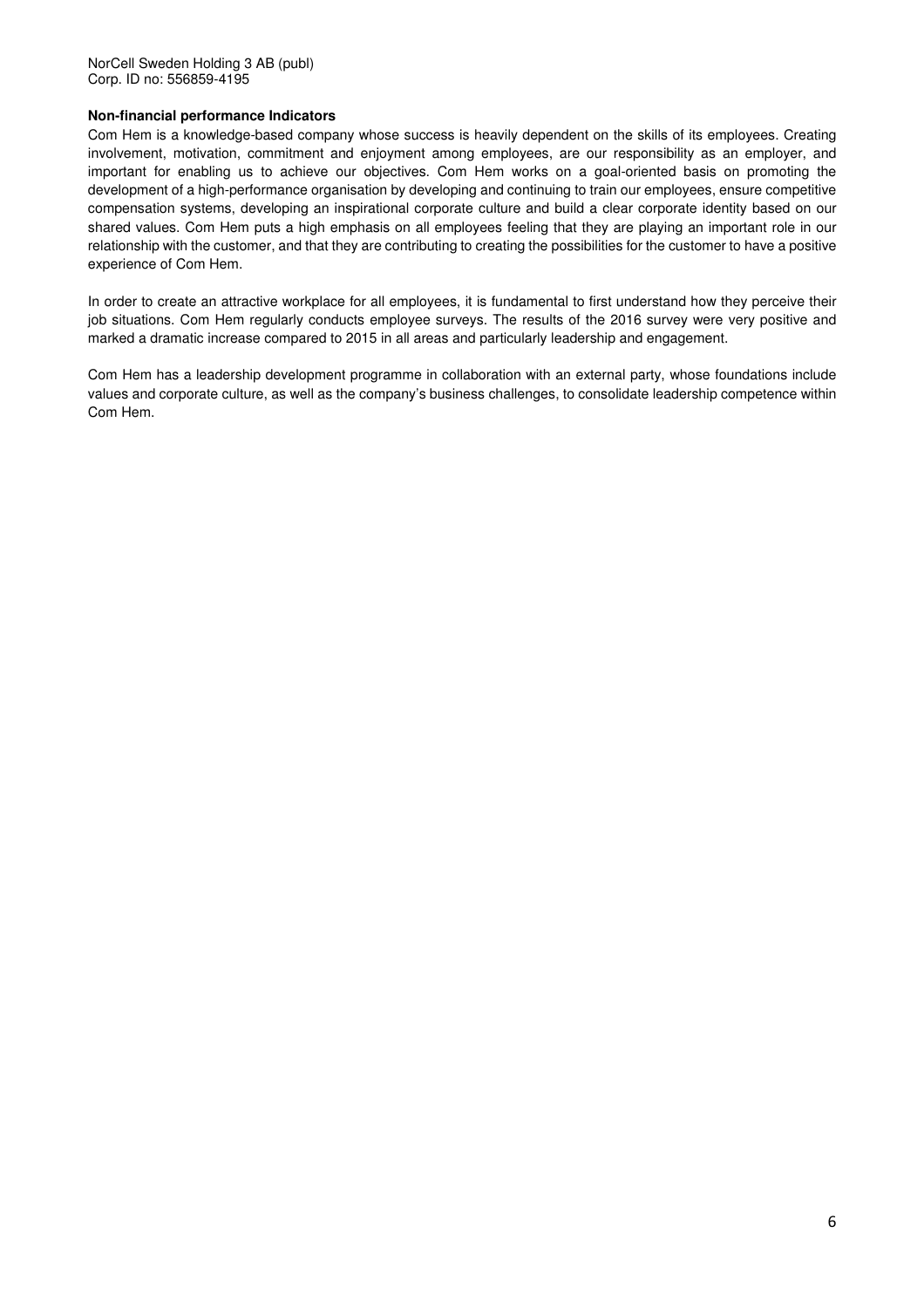#### **Corporate Governance Report**

#### **Corporate Governance Principles**

This Corporate Governance Report has been prepared in accordance with the standards set by chapter 6 §6 of the Swedish Annual Accounts Act. The company has decided not to apply the Swedish Code of Corporate Governance because it only has debt instruments listed for trading on a public market place, and does not have any listed shares in Sweden.

#### **Articles of association**

The Articles of association are a central document for governing the company. The Articles of Association specify items including corporate name, registered office, business focus, information on share capital, the number of Board members, specification of the invitation procedure for shareholders' meetings and the business to be considered by the Annual General Meeting (AGM).

The AGM should be held yearly within six months after the end of the financial year. The invitation can be sent at the earliest six weeks, and the latest four weeks, prior to the Meeting.

The agenda of the AGM includes items such as adoption of the company's Income Statement and Balance Sheet, resolving on the appropriation of earnings, approval of Directors' fees and Auditors' fees, election of the Board of Directors and discharging Board members and the Chief Executive Officer from liability.

The Articles of association do not include any special stipulations regarding the appointment and dismissal of Board members, or on amendments to the Articles of association.

#### **Board of directors**

According to the Articles of Association, the Board of NorCell Sweden Holding 3 AB (publ) shall consist of a minimum of three and a maximum of ten AGM-elected members with a maximum of five deputies.

#### **Rules of procedure of the Board of directors**

The rules of procedure of the Board of Directors should satisfy the need for information and an appropriate division of responsibilities between the Board of Directors and Chief Executive Officer. The rules of procedure specify the responsibilities and duties of the Board of Directors, the duties of the Chairman of the Board, the meeting schedule of the Board of Directors and the duties and rights to make decisions of the Chief Executive Officer.

According to the current rules of procedure, statutory meeting shall be held after the AGM or if required after extraordinary AGM. The board of directors shall also meet in case the Chairman of the Board finds it necessary and if someone of the board members or the CEO demands it. The chairman of the Board shall ensure that meetings are held in accordance with the rules of procedure.

#### **Chief Executive Officer and the Executive Management Team**

The Chief Executive Officer, also the President, is appointed by the Board of Directors and works according to instructions approved by the Board of Directors. The CEO is responsible for ongoing administration of the company in accordance with the Board of Directors' guidelines and instructions. The CEO is responsible for the Board of Directors receiving regular information and necessary decision-support data for the Board of Directors to be able to judge the Group's and the company's financial position, results of operations, liquidity and progress, and reach the necessary decisions.

The instructions for the CEO include guidelines regarding financial reporting. The CEO should keep the Board of Directors and investors regularly informed of the progress of operations, sales, liquidity and the financial position.

The Group's CEO is employed by the Parent company Com Hem Holding AB. The Group of executive management amounted to 7 (7) positions in 2016, of which two persons ended the employment during 2016, at the end of 2016 5 (6) positions remained.

#### **The Work of the Board of Directors**

The Board of Directors meets in accordance with the rules of procedure that the Board of Directors approves each year. NorCell Sweden Holding 3 AB (publ) is a subsidiary of Com Hem Holding AB, and in accordance with the practice of Swedish Groups, the Board of Directors of NorCell Sweden Holding 3 AB (publ) only deals with those matters prescribed by law, such as approval of the Annual Accounts. In the period from 1 January to 31 December 2016, the Board of Directors of NorCell Sweden Holding 3 AB (publ) held 7 meetings.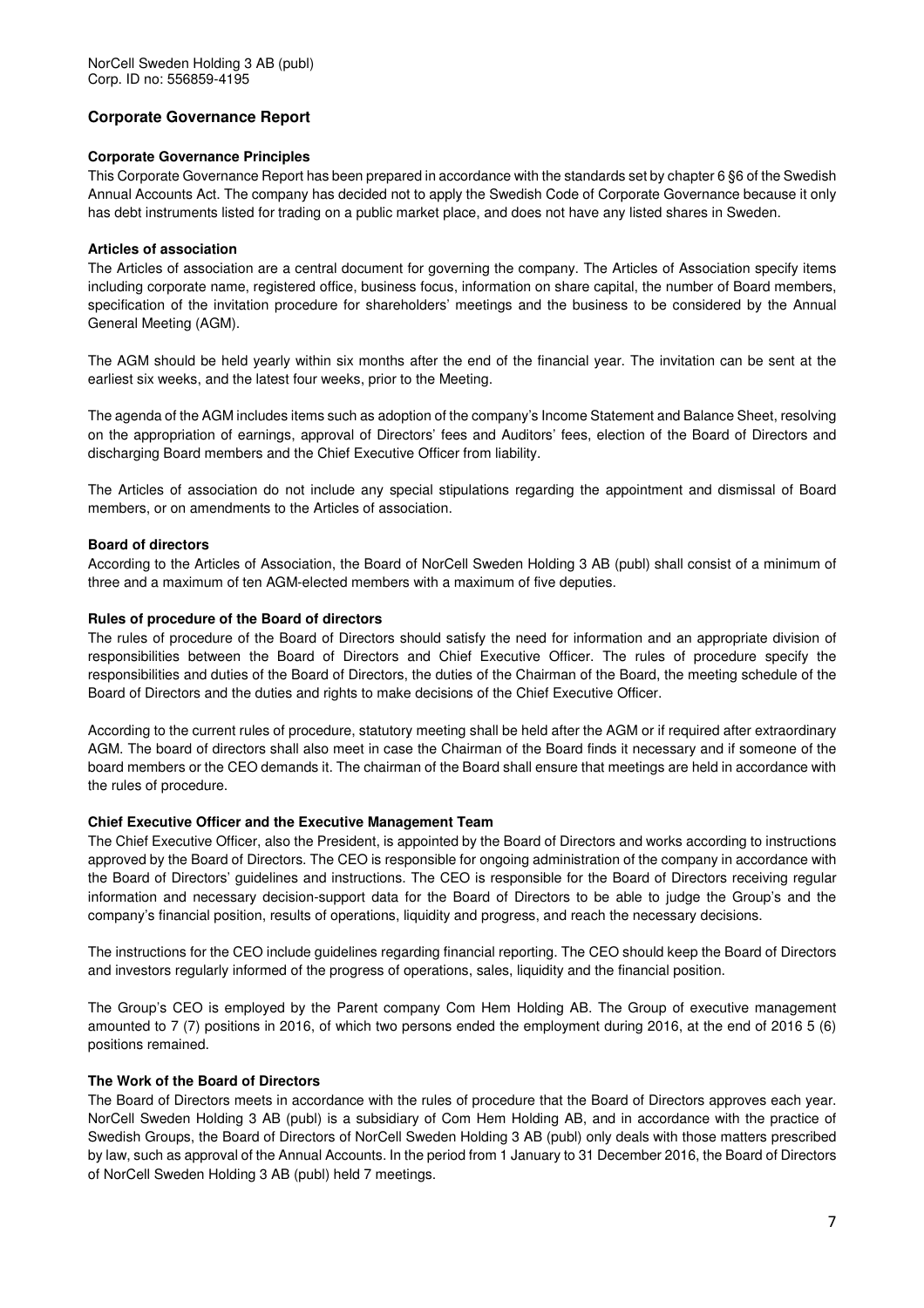#### **Composition of the Board of Directors in April 2017**

The Board of Directors of NorCell Sweden Holding 3 AB (publ) consists of five members, one of which is the Chief Executive Officer.

- Board member and Chairman: Nicholas Stathopoulos and Chairman: Nicholas Stathopoulos Board member and CEO: Anders Nilsson and CEO: Anders Nilsson and CEO: Anders Nilsson and CEO: Anders Nilsson and CEO: Anders Nilsson and CEO: Anders Nilsson and CEO: Anders Nilsson and CEO: Anders Nilsson and CEO: Anders N Board member: Joachim Ogland and The Board members and the United States of the United States of the United States of the United States of the United States of the United States of the United States of the United States of Board member: Nikael Larsson Nikael Larsson Nikael Larsson Nikael Larsson Nikael Larsson Nikael Larsson Nikael Larsson Nikael Larsson Nikael Larsson Nikael Larsson Nikael Larsson Nikael Larsson Nikael Larsson Nikael Larsso Board member: Andrew Barron and the Board members of the Board members of the Barron and the Board members of the Board members of the Board members of the Board members of the Board members of the Board members of the Boa
	-

The Board of Directors of Com Hem Holding AB consists of six members, one of which is the Chief Executive Officer and two employee representatives with two Deputy employee representatives. In the period from 1 January to 31 December 2016, the Board of Directors of Com Hem Holding AB held 13 meetings, including statutory meetings and meetings by correspondence.

Board member and Chairman: Andrew Barron and Chairman: Andrew Barron and The Barron and The Barron and The Barron and The Barron and The Barron and The Barron and The Barron and The Barron and The Barron and The Barron and Board member and CEO: Anders Nilsson and CEO: Anders Nilsson and CEO: Anders Nilsson and CEO: Anders Nilsson and CEO: Anders Nilsson and CEO: Anders Nilsson and CEO: Anders Nilsson and CEO: Anders Nilsson and CEO: Anders N Board member: Nicholas Stathopoulos Board member: North Monica Caneman and Society and Society and Society and Society and Monica Caneman and Monica Caneman and Society and Society and Society and Society and Society and Society and Society and Society and S Board member: Joachim Ogland and The Board member: Joachim Ogland and The Board member: Joachim Ogland and The Board members of the Board members of the Board members of the Board members of the Board members of the Board Board member: Eva Lindqvist Contract Contract Contract Contract Contract Contract Contract Contract Contract Contract Contract Contract Contract Contract Contract Contract Contract Contract Contract Contract Contract Contr Ordinary employee representatives: Marianne Bolin and Tomas Kadura Deputy employee representatives: Åsa Borgman and Fredrika Jonson

#### **Chairman of the Board**

The duty of the Chairman of the Board is to lead the Board of Directors' work so that it is executed in accordance with the Swedish Companies Act, other laws and ordinances and the Board of Directors' internal control documents. The Chairman monitors operations in dialogue with the Chief Executive Officer and is responsible for other members receiving the information that is necessary for discussion and decisions. The Chairman is also responsible for appraising the work of the Board of Directors.

The Chairman and Chief Executive Officer ensure that agendas and decision-support data for Board meetings is prepared and sent to Board members one week prior to each meeting.

#### **The Board of Directors' Controls over Financial Reporting**

The Chairman of the Board leads, and is responsible for, the work of the Board of Directors being well organised and conducted efficiently. The Board of Directors monitors the quality of financial reporting through instructions to the Chief Executive Officer. With the Chief Financial Officer, the Chief Executive Officer's duty is to quality-assure all external financial reporting including interim reports, annual reports, press releases with financial content and presentation material for meetings with owners and financial institutions.

#### **Statutory meeting**

The Board of Directors holds a statutory meeting each year immediately after the AGM. This meeting adopts the rules of procedure for the Board of Directors, company signatories and election of the Chairman.

#### **Remuneration**

Remuneration to the Board of Directors for the coming financial year is resolved each year by the AGM.

#### **Auditors**

The company's Auditor, elected by the AGM, reviews Com Hem's Annual Accounts and the annual accounts for the Group, the Board of Directors' and Chief Executive Officer's administration, and the Annual Accounts of subsidiaries, and presents an Audit Report. The audit is conducted in accordance with the Swedish Companies Act, International Standards on Auditing (ISA) and generally accepted auditing standards in Sweden.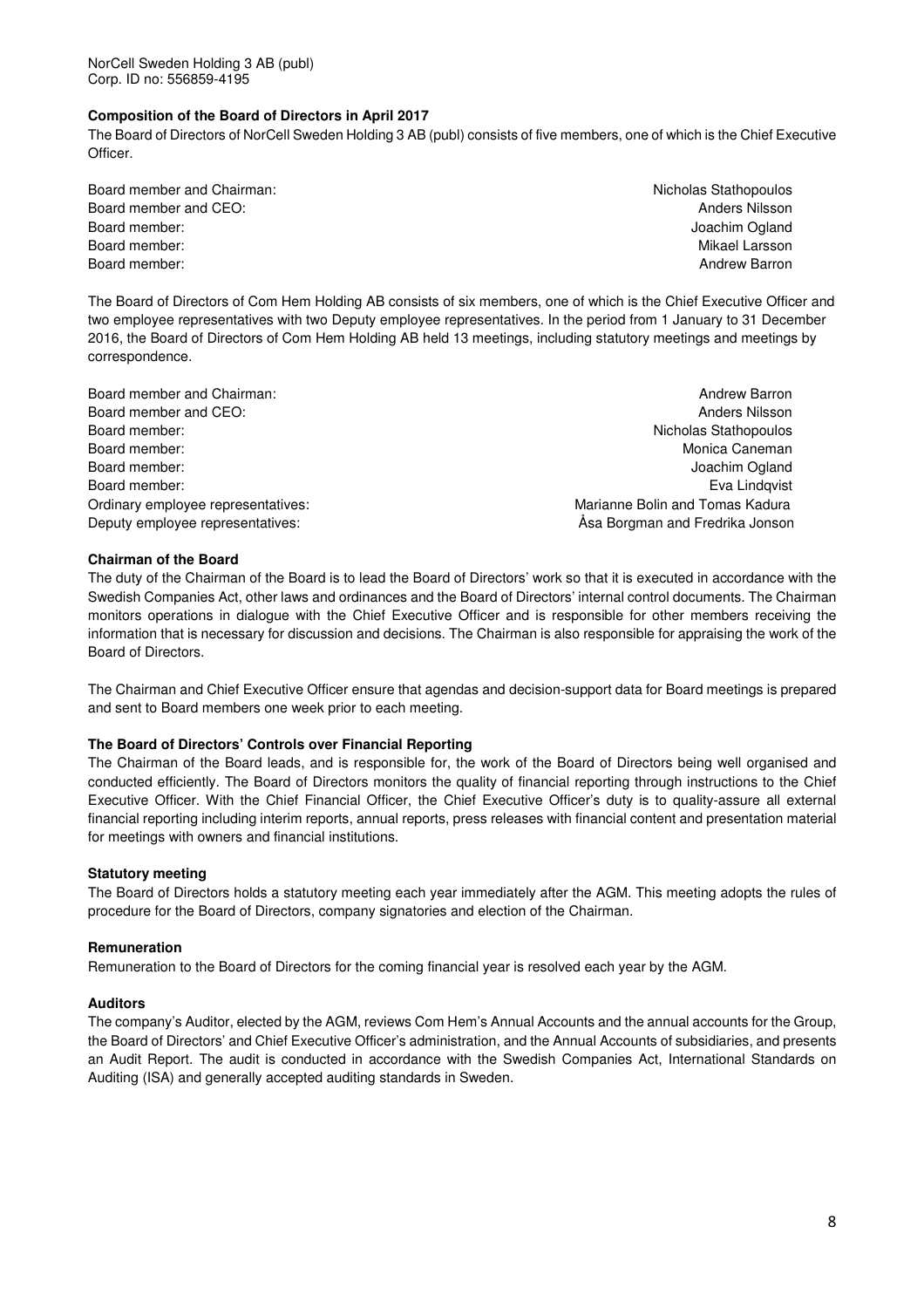#### **Internal Controls and Risk Management in Financial Reporting**

The purpose of internal controls over financial reporting is to ensure compliance with adopted principles of financial reporting and internal controls, and that financial reports are prepared in accordance with generally accepted accounting principles, applicable laws and ordinances and other standards. The Board of Directors bears overall responsibility for the company having effective internal controls.

#### **Control Environment**

The control environment is the base of internal control and consists of the values and ethics that the Board of Directors, CEO and management communicate and operate from, combined with a number of company-wide instructions, policies and guidelines. These include the Board's rules of procedure, the company's Code of Conduct, anti-corruption policy, whistleblower policy, guidelines for gifts, entertainment and hospitality, treasury policy, authorisation policy and financial manual. These instructions and policies are updated regularly and communicated to affected staff. Com Hem's values are another important control instrument. These values constitute a long-term undertaking and shared foundation linked to the company's business concept and strategies that guide employees in daily activities.

#### **Risk Assessment**

The risk assessment of financial reporting is intended to identify and assess the material risks that affect internal controls over financial reporting. Com Hem has established a control framework for accounting, processes and detailed schedules for financial statements and forecasts to minimise these risks. Com Hem's Board of Directors and management evaluate reporting from a risk perspective on an ongoing basis. Over and above assessing risks in financial reporting, the Board of Directors and management work continuously on identifying and managing material risks that affect Com Hem's operations from operational and financial perspectives.

#### **Control Activities and monitoring**

Control activities are designed to detect and prevent errors in financial reporting. These activities limit the risks identified and ensure accurate and reliable financial reporting. These include the monitoring of budget deviations, earnings trends and key ratios, account reconciliations, checklists, reviews of IT- and business system logs, approval of business transactions and clear procedures for important decisions such as investments and the entering into agreements.

#### **Information and Communication**

One important component of internal control is the disclosure of information at all levels of the Group, and with relevant external stakeholders. Pertinent policies, guidelines and principles for accounting are available to all relevant employees, to ensure complete, accurate and timely financial reporting. Information about, and changes to accounting policies and reporting and information disclosure requirements are regularly communicated to the relevant employees. To ensure that the external information disclosure is accurate, complete and meets the requirements imposed on listed companies, the company has a communication policy outlining how, by whom and the manner in which external information is to be communicated.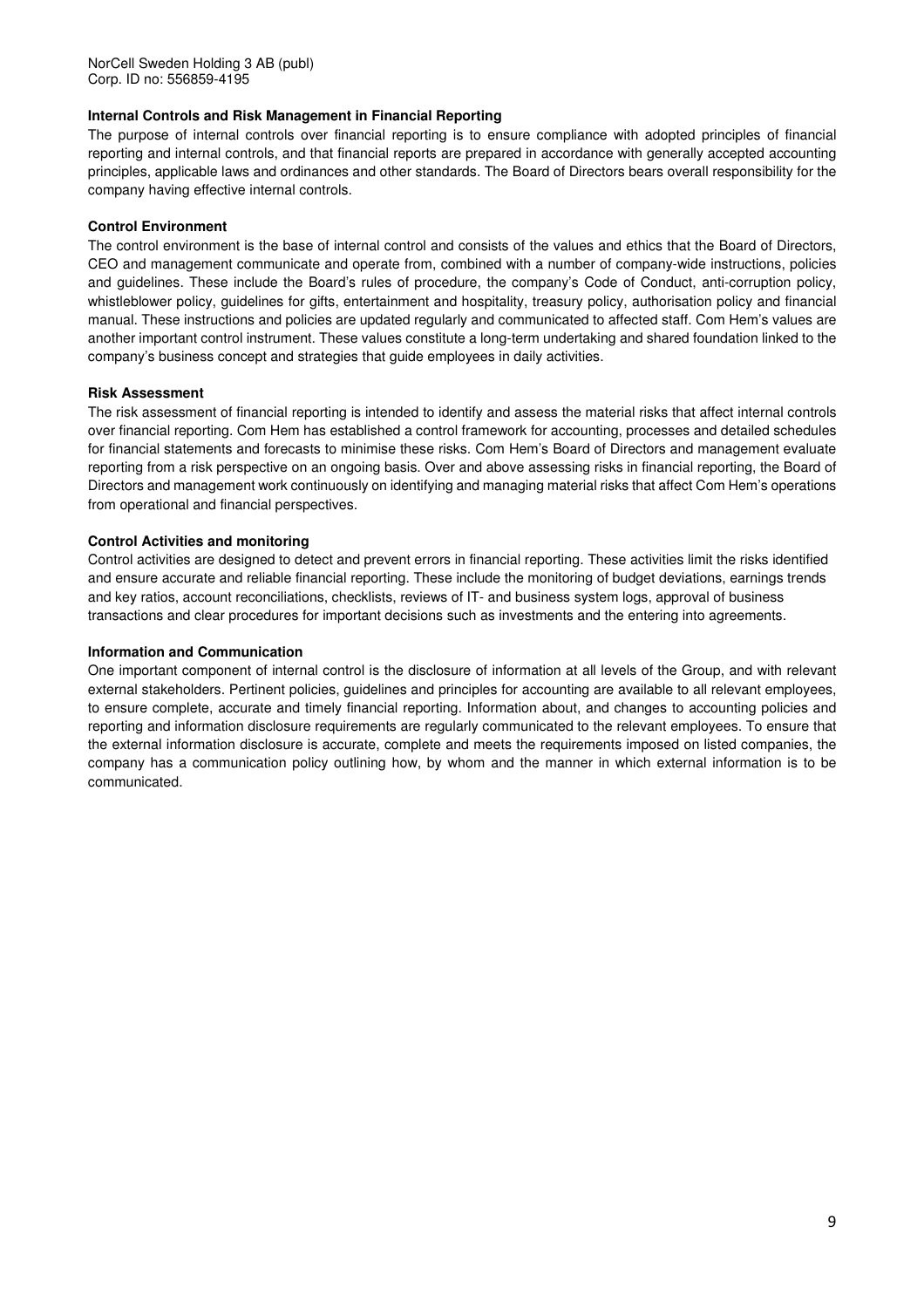#### **Results of Operations and Financial Position**

#### **Group**

The company's net sales in the period were SEK 5,665m (5,000), comprising revenue from the three consumer services, digital TV, broadband and telephony, as well as revenue from Network operator, B2B revenue and other revenue. Revenue from the consumer services, digital TV, broadband and telephony amounted to SEK 2,277m (1,785), SEK 1,869m (1,666) and SEK 253m (304) respectively. Revenue from B2B services and network operator amounted to SEK 317m (311) and SEK 777m (786) respectively, and other revenue was SEK 32m (40).

Operating profit was SEK 866m (745).

Net financial income and expenses was SEK -615m (-1,259), of which SEK -421m (-347) thousand was interest expenses on external borrowings. Net financial income/expenses was also affected by exchange rate gain/losses of SEK -m (124) on credit facilities denominated in EUR, and the change in fair value of derivatives of SEK 0m (-39).

Income taxes for the year was SEK -59m (112).

The Group's result after financial items was SEK 251m (-514) and net profit/loss was SEK 192m (-402) for the financial year.

The Group's loans from credit institutions are subject to the continuous satisfaction of covenants, which are evaluated quarterly in the Parent company NorCell Sweden Holding 2 AB (publ), see Note 20. The Group has interest-bearing debt comprising borrowing from credit institutions, bond issues and lease facilities, as well as liabilities to Group companies.

#### **Parent company**

The Parent company's revenue consist of intragroup service assignments and amounted to SEK 6m (9).

The Parent company provides group-wide management, and administrative expenses for the period were SEK -6m (-9) and consist of general administration expenses.

Net financial incomeand expenses was SEK -46m (-607), and mainly consists of interest income and interest expenses from Group companies, and interest expenses on bank facilities and outstanding notes. For more information, see Note 10.

Profit/loss after financial items was SEK -46m (-607).

#### **Proposed appropriation of earnings**

The following funds are at the disposal of the Annual General Meeting (SEK in thousand):

| 597.568   |
|-----------|
| 1.340.937 |
| $-36.118$ |
| 1.902.386 |

The Board of Directors proposes that the funds at the disposal of the AGM and non-restricted reserves are appropriated as follows (SEK in thousand):

| 1.902.386 |
|-----------|
| 1.340.937 |
| 1.902.386 |

The company has received group contributions recognised in equity from the parent company Com Hem Holding AB of SEK 260m, and from the parent company NorCell Sweden Holding 2 AB (publ) of SEK 19m.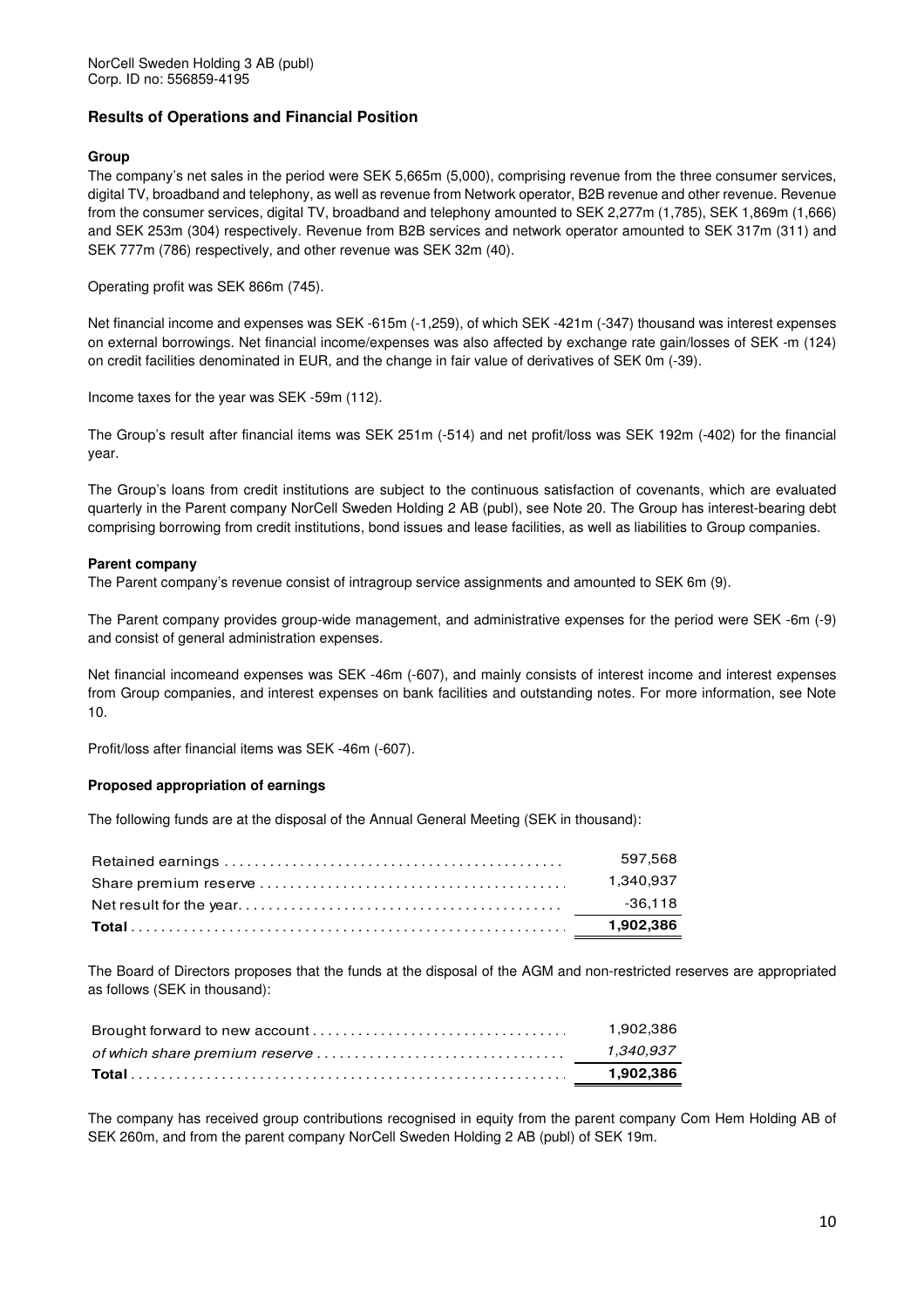# **Consolidated Income Statement**

|                                      |             | Jan 1 - Dec 31 | Jan 1 - Dec 31 |
|--------------------------------------|-------------|----------------|----------------|
| <b>SEKm</b>                          | <b>Note</b> | 2016           | 2015           |
|                                      | 2,3         | 5.665          | 5,000          |
|                                      |             | $-2,964$       | $-2,464$       |
|                                      |             | 2,701          | 2,536          |
|                                      |             | $-1,557$       | $-1,516$       |
|                                      |             | $-291$         | $-269$         |
|                                      | 5           | 42             | 18             |
|                                      | 6           | $-29$          | $-24$          |
|                                      |             | 866            | 745            |
| <b>Financial income and expenses</b> |             |                |                |
|                                      |             | 47             | 138            |
|                                      |             | $-662$         | $-1,397$       |
| Net financial income and expenses    | 10          | $-615$         | $-1,259$       |
|                                      |             | 251            | $-514$         |
|                                      | 11          | $-59$          | 112            |
|                                      |             | 192            | $-402$         |
| <b>Earnings per share</b>            | 33          |                |                |
|                                      |             | 320            | $-669$         |
| Diluted earnings per share (SEK)     |             | 320            | $-669$         |

# **Consolidated Statement of Comprehensive Income**

|                                                              | Jan 1 - Dec 31 | 1 Jan - 31 Dec |
|--------------------------------------------------------------|----------------|----------------|
| <b>SEKm</b>                                                  | 2016           | 2015           |
|                                                              | 192            | $-402$         |
| Other comprehensive income                                   |                |                |
| Items that will not be reclassified to net profit or loss    |                |                |
| Revaluation of defined-benefit pension obligations           | -59            | 75             |
| Tax on items that will not be reclassified to profit or loss | 13             | -16            |
| Other comprehensive income for the year, net of tax          | -46            | 58             |
| Comprehensive income for the year                            | 146            | $-343$         |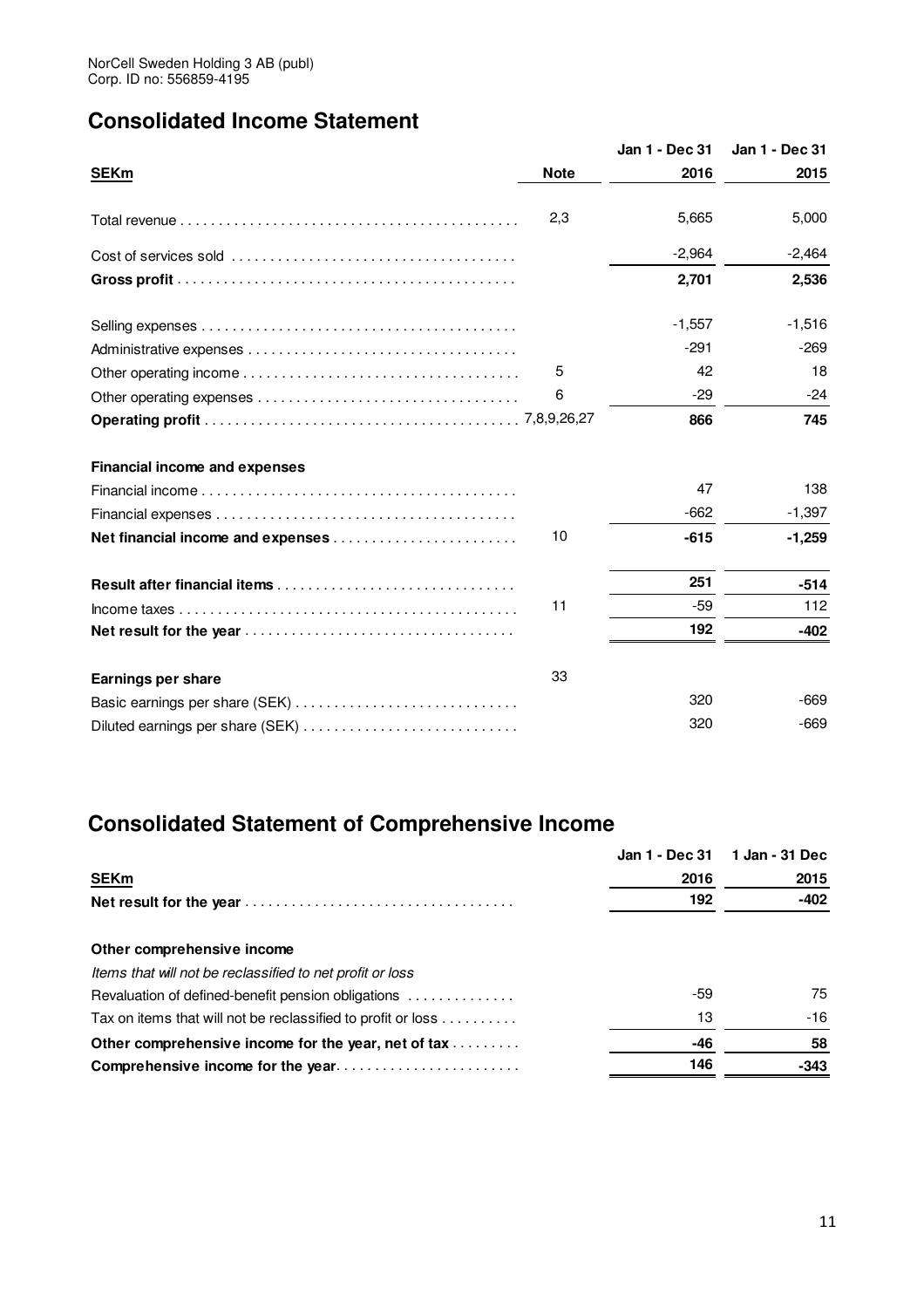# **Consolidated Balance Sheet**

| <b>SEKm</b>                                     | <b>Note</b>      | Dec 31 2016   | <b>Dec 31 2015</b> |
|-------------------------------------------------|------------------|---------------|--------------------|
| <b>ASSETS</b>                                   |                  |               |                    |
| <b>Non-current assets</b>                       |                  |               |                    |
|                                                 | 12               | 16,765        | 15,451             |
|                                                 | 13               | 1,564         | 1,531              |
|                                                 | 14, 25           | 2,780         | 942                |
|                                                 |                  | 21,109        | 17,924             |
| <b>Current assets</b>                           |                  |               |                    |
|                                                 | 15               | 48            | 45                 |
|                                                 | 16, 25           | 159           | 121                |
| Prepaid expenses and accrued income             | 17, 25           | 205           | 161                |
|                                                 | 14, 25           | 323           | 672                |
| Cash and cash equivalents                       | 18, 25, 26       | 454           | 713                |
|                                                 |                  | 1,190         | 1,713              |
|                                                 |                  | 22,298        | 19.637             |
| <b>EQUITY AND LIABILITIES</b>                   |                  |               |                    |
| <b>Equity</b>                                   | 19               |               |                    |
|                                                 |                  | 1             | 1                  |
|                                                 |                  | 11,933        | 3,887              |
| Retained earnings incl. net result for the year |                  | $-11,521$     | $-3,843$           |
|                                                 |                  | 413           | 45                 |
| <b>Non-current liabilities</b>                  |                  |               |                    |
|                                                 | 20, 25, 26<br>21 | 18,267<br>244 | 17,061<br>173      |
|                                                 | 22               | 139           | 3                  |
|                                                 | 11               | 677           | 261                |
|                                                 |                  | 19,327        | 17,498             |
| <b>Current liabilities</b>                      |                  |               |                    |
|                                                 | 20, 25, 26       | 517           | 528                |
|                                                 | 25               | 570           | 476                |
|                                                 | 23, 25           | 142           | 101                |
| Accrued expenses and prepaid income             | 24, 25<br>22     | 1,300<br>29   | 989                |
|                                                 |                  | 2,558         | 2,094              |
|                                                 |                  | 22,298        | 19,637             |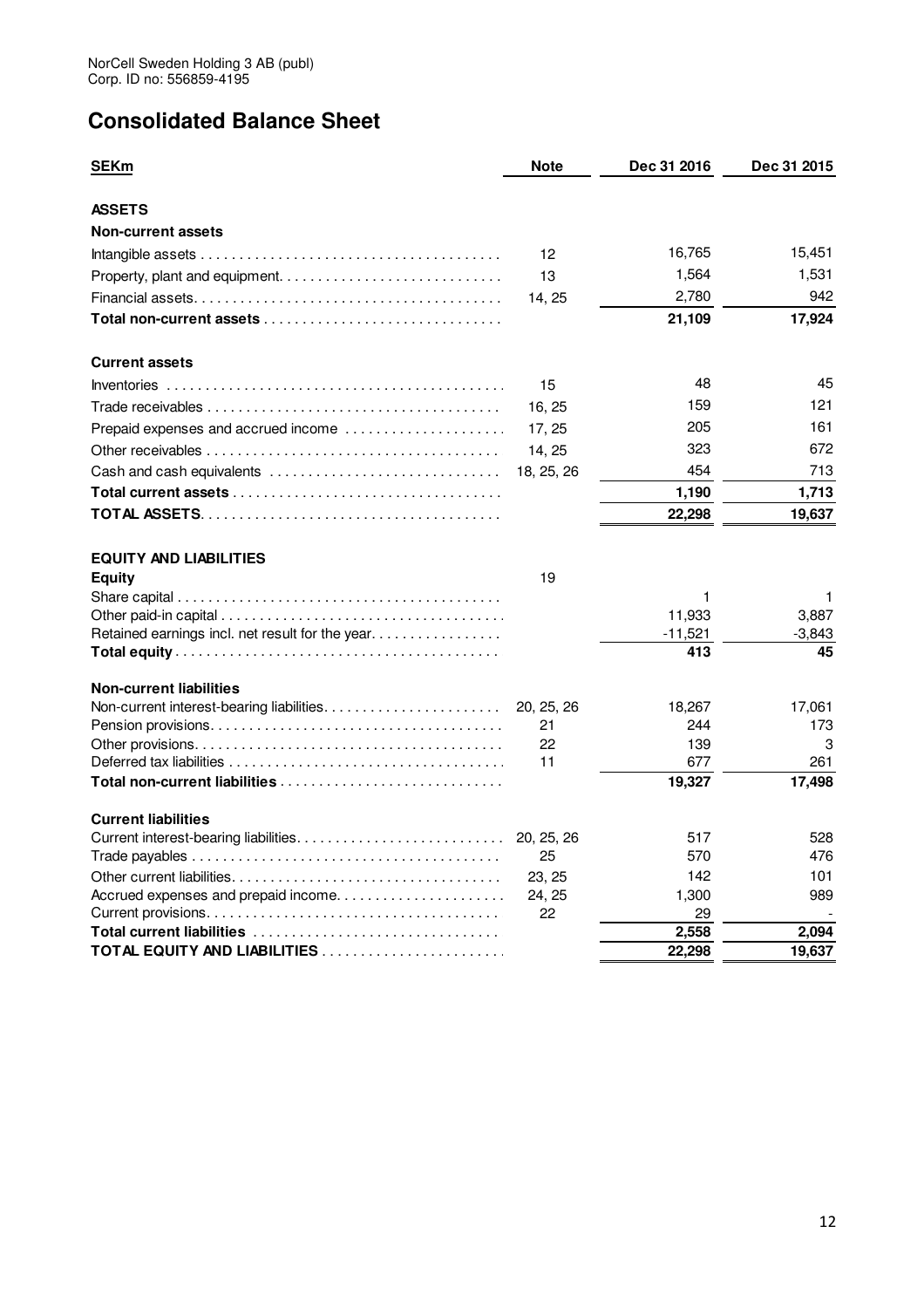# **Consolidated Statement of Changes in Equity**

**Equity attributable to Parent Company shareholders** 

| <b>SEKm</b>                                                                                | <b>Share</b><br>capital | Other<br>paid-in<br>capital | <b>Retained</b><br>earnings incl.<br>net result for<br>the year | <b>Total Equity</b> |
|--------------------------------------------------------------------------------------------|-------------------------|-----------------------------|-----------------------------------------------------------------|---------------------|
|                                                                                            |                         | 3,887                       | $-3,843$                                                        | 45                  |
| Comprehensive income for the year                                                          |                         |                             |                                                                 |                     |
|                                                                                            |                         |                             | 192                                                             | 192                 |
| Other comprehensive income for the year                                                    |                         |                             | -46                                                             | -46                 |
| Comprehensive income for the year                                                          |                         |                             | 146                                                             | 146                 |
| Contributions from and value transfers to owners                                           |                         |                             |                                                                 |                     |
|                                                                                            |                         |                             | 4                                                               | 4                   |
| Group contribution $\ldots \ldots \ldots \ldots \ldots \ldots \ldots \ldots \ldots \ldots$ |                         | 279                         |                                                                 | 279                 |
|                                                                                            |                         | -61                         |                                                                 | -61                 |
| Total transactions with Group's owners                                                     |                         | 217                         |                                                                 | 221                 |
|                                                                                            |                         | 4.104                       | $-3.693$                                                        | 412                 |

| Other<br>earnings incl.                                                                                |                     |
|--------------------------------------------------------------------------------------------------------|---------------------|
|                                                                                                        |                     |
| paid-in<br><b>Share</b><br>net result for                                                              |                     |
| <b>SEKm</b><br>capital<br>capital<br>the year                                                          | <b>Total Equity</b> |
| $-3,501$<br>3,739                                                                                      | 239                 |
| Comprehensive income for the year                                                                      |                     |
| -402                                                                                                   | -402                |
| Other comprehensive income for the year<br>58                                                          | 58                  |
| Comprehensive income for the year<br>$-343$                                                            | $-343$              |
| Contributions from and value transfers to owners                                                       |                     |
| Repurchase of warrants<br>$-2$                                                                         | $-2$                |
| $Dividend \dots \dots \dots \dots \dots \dots \dots \dots \dots \dots \dots \dots \dots \dots$<br>-357 | -357                |
|                                                                                                        |                     |
| 650                                                                                                    | 650                 |
| -143                                                                                                   | -143                |
| Total transactions with Group's owners<br>147                                                          | 149                 |
| $-3.843$<br>3,887                                                                                      | 45                  |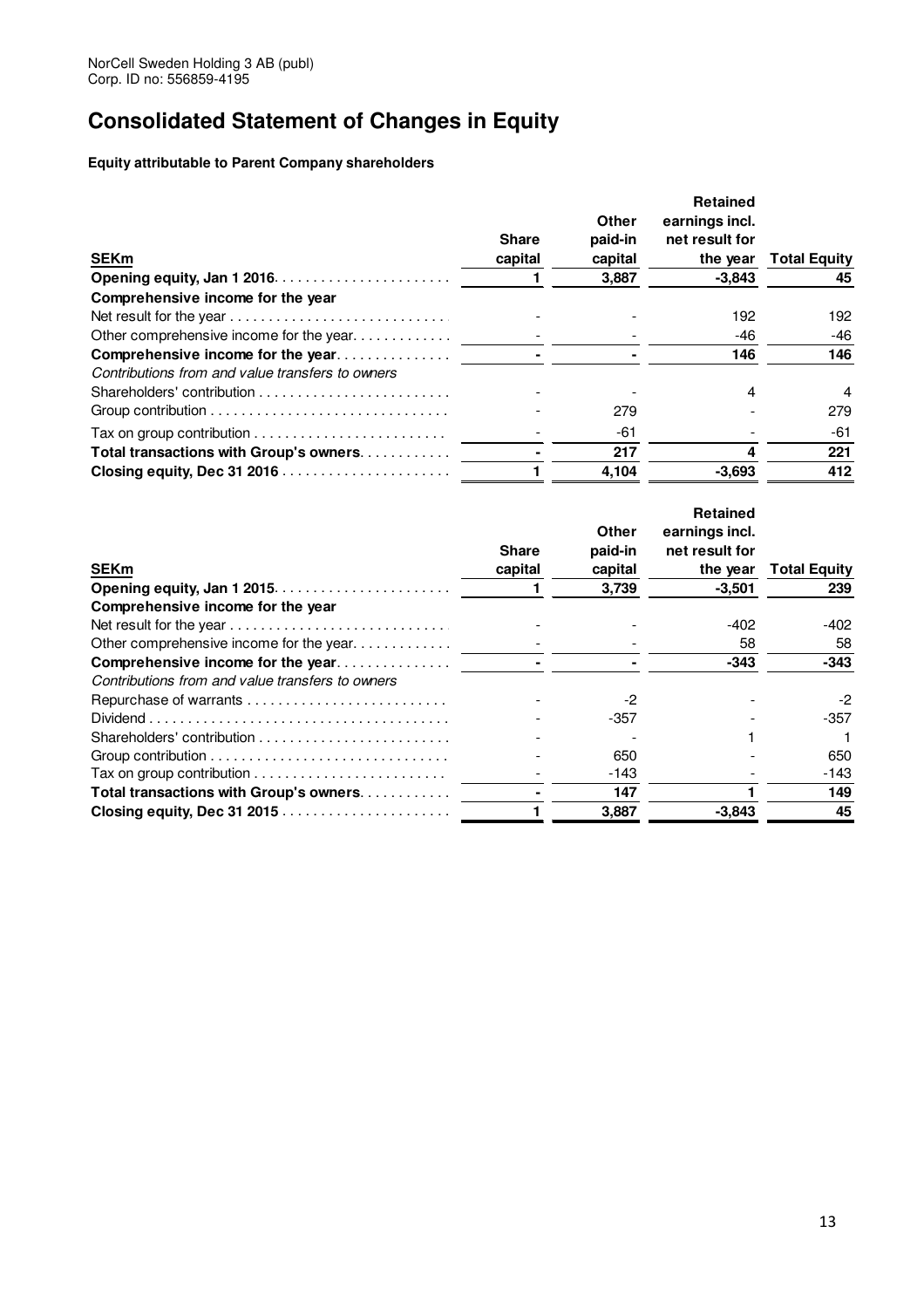# **Consolidated Statement of Cash Flows**

|                                                               |             | Jan 1 - Dec 31 | Jan 1 - Dec 31 |
|---------------------------------------------------------------|-------------|----------------|----------------|
| <b>SEKm</b>                                                   | <b>Note</b> | 2016           | 2015           |
| <b>Operating activities</b>                                   |             |                |                |
|                                                               |             | 251            | $-514$         |
|                                                               | 34          | 1,888          | 2,317          |
| Cash flow from operating activities before changes in working |             |                |                |
|                                                               | 34          | 2,139          | 1,803          |
| Change in working capital                                     |             |                |                |
|                                                               |             | -3             | -6             |
|                                                               |             | 62             | 74             |
|                                                               |             | -5             | 54             |
|                                                               |             | 2,193          | 1,925          |
| Investing activities                                          |             |                |                |
|                                                               |             | $-1,375$       |                |
|                                                               |             |                | 0              |
|                                                               |             | $-396$         | -381           |
|                                                               |             | $-497$         | $-594$         |
|                                                               |             | $\overline{c}$ |                |
|                                                               |             | $-1,187$       | -580           |
| <b>Cash flow from investing activities</b>                    |             | $-3,453$       | $-1,556$       |
| Financing activities                                          |             |                |                |
|                                                               |             |                | $-2$           |
|                                                               |             |                | $-357$         |
|                                                               |             | 6,600          | 2,000          |
|                                                               |             | $-5,578$       | $-1,861$       |
| Payment of borrowing costs, including discounts               |             | -63            | $-21$          |
|                                                               |             | 42             |                |
|                                                               |             | 1,001          | -242           |
|                                                               |             | -259           | 127            |
| Cash and cash equivalents at beginning of year                |             | 713            | 586            |
|                                                               |             | 454            | 713            |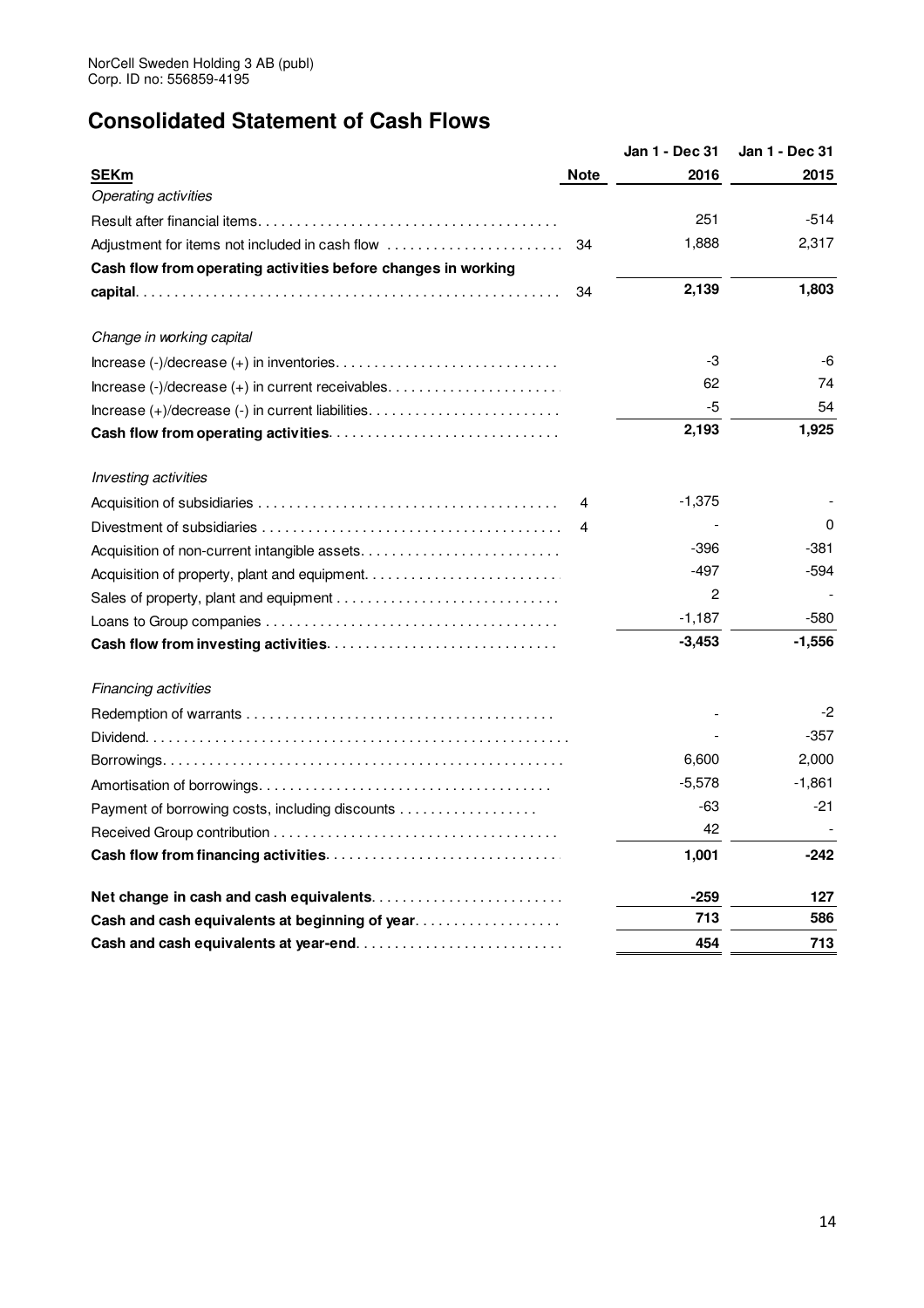Notes to the Group's Financial Statements

### **Note 1 The Group's accounting Policies**

#### **Compliance with standards and legislation**

The Consolidated Accounts have been prepared in accordance with International Financial Reporting Standards (IFRSs) issued by the International Accounting Standards Board (IASB) and interpretations from the IFRS Interpretations Committee as endorsed by the EU. Additionally, the Swedish Financial Reporting Board's (RFR) standard RFR 1 Supplementary Accounting Rules for Groups has been applied.

The Parent Company applies the same accounting principles as the Group except in the cases stated in note A1 in the Parent Company's financial statements. The differences between the policies applied by the Parent Company and those applied by the Group are due to restrictions in the Parent Company's ability to apply IFRS as a consequence of the Swedish Annual Accounts Act, the Swedish Pension Obligations Vesting Act, and taking account of the link between accounting and taxation.

These annual accounts and consolidated accounts were authorised for issue by the Board of Directors and CEO on April 7, 2017. The consolidated statement of comprehensive income and other comprehensive income and statement of financial position, and the Parent Company's income statement and balance sheet are subject to the approval of the AGM on April 28, 2017.

#### **Assumptions in preparing the Parent Company and consolidated financial statements**

The Parent Company's functional currency is the Swedish krona (SEK), which is also the presentation currency of the Parent Company and the Group. This means that the financial statements are presented in SEK. Unless otherwise stated, all amounts are rounded to the nearest million. Assets and liabilities are recognised at historical cost, except for certain financial assets and liabilities that are measured at fair value. Financial assets and liabilities measured at fair value consist of derivative instruments at fair value through profit and loss.

#### **Adjustments**

Certain financial information and other amounts and percentages presented in this report have been rounded and therefore the tables may not tally. The abbreviation "n/m" ("not meaningful") is used in this report if the information is not relevant.

#### **Estimates and judgments in the financial statements**

Preparing the financial statements in accordance with IFRS requires management to make estimates and judgments, and assumptions that affect the application of the accounting policies and the recognised amounts of assets, liabilities, income and expenses. Estimates and assumptions are based on historical experience and various other factors considered reasonable under current circumstances. The result of these estimates and assumptions are then used to assess the carrying amounts of assets and liabilities that are not otherwise clearly evident from other sources. Actual results may differ from these estimates and judgments.

Estimates and assumptions are reviewed on a periodic basis. Changes in estimates are recognised in the accounts for the period in which the change is made if the change only affects that period, or in the period the change is made and in later periods if the change affects current and future periods.

The Group's accounting policies have been consistently applied to all periods presented in these financial statements and when consolidating the Parent Company and subsidiaries.

#### Impairment testing of goodwill

In accordance with IFRS, goodwill is not amortised but instead tested for impairment annually or when there is an indication of impairment. This is done by determining the recoverable amounts of cash generating units to which goodwill is allocated by calculating the value in use. When calculating value in use, future cash flows are discounted, which includes assumptions of future circumstances. The test for the financial year showed no indication of impairment since the calculated recoverable amount exceeded the total carrying amount at the end of 2016. In the opinion of Management and the Board, no reasonably possible changes to the relevant key assumptions listed would reduce the recoverable amount to a value that is lower than the carrying amount. A more detailed account is given in Note 12, which also states the carrying amount for goodwill for the two cash-generating units of SEK 11,321m.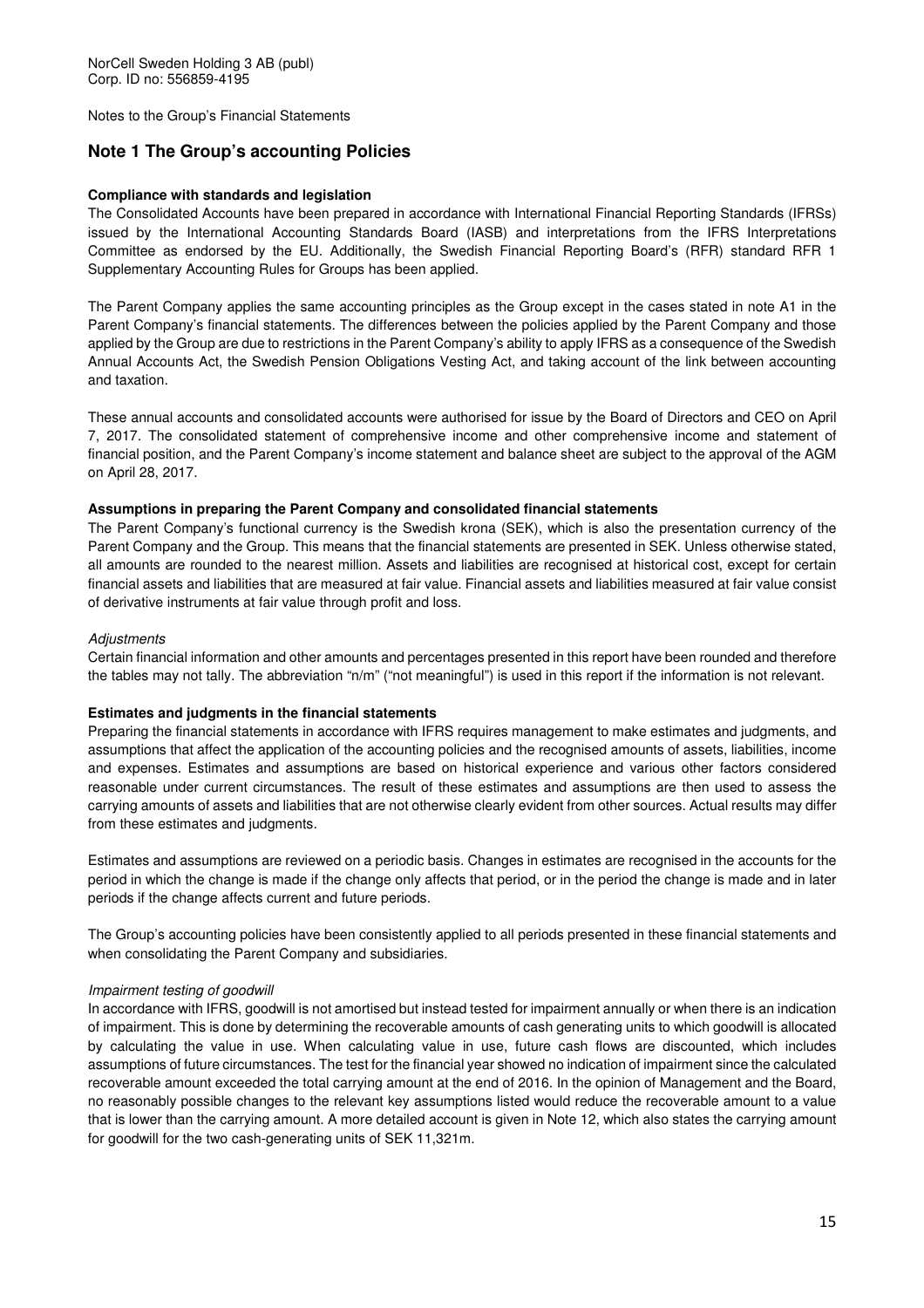#### **Changes in accounting policies due to new or amended IFRS**

New and revised standards and interpretative statements applicable from 1 January 2016, have not resulted in any material effects on the financial statements.

#### Adoption in advance

The Group has decided to adopt in advance IAS 7 Statement of Cash Flows which shall apply on financial years commencing January 1, 2017 or later. The purpose of the new amendment is that dislosures shall be presented related to changes of liabilities that according to IAS 7 are assignable to financing activities. IAS 7 requires presentation of changes both affecting cash flow and changes not affecting cash flow. The change of liabilities shall be divided into cash flow related to borrowings and amortisation, changes linked to disposals and acquisitions of subsidiaries, exchange rates differences, change in revaluation of fair value and other changes. These disclosures can be presented as an analyse of the opening and closing balances of the liabilities. If these disclosures are presented in combination with for example changes of net debt, disclosures shall be presented concerning changes of the liabilities that are related to the financing activities in accordance with IAS 7, separately from changes of other assets and liabilities that are part of the net debt. It's not necessary to present comparable disclosures the first time this amendment is applied.

#### **New and amended IFRS not yet applied**

A number of new or amended IFRS will take effect in the coming financial year and have not, except from the adoption in advance of IAS 7 Statement of Cash Flows described above, been early adopted when preparing these financial statements.

IFRS 9 Financial instruments will replace IAS 39 Financial instruments: Recognition and measurement from 2018. The Group does not plan to apply IFRS 9 in advance. IFRS 9 contains new requirements for the classification and measurement of financial instruments, introducing an impairment model that are based on expected credit losses instead of losses occurred, and changes of principles for hedge accounting with the purpose among other things as simplification and increasing the consistency with company's internal risk management strategy.

The new impairment model will require allowance for expected credit losses over the next 12 months at initial recognition and if the credit risk rises substantially, the impairment amount is to correspond to the expected credit losses over the remaining time. The Group has investigated which impact the implementation of the standard will have on the Group's accounting principles. The estimation is that provision for credit losses will be affected since these shall be recognised earlier but that it will not have any material impact on the Group's financial statements since the credit losses have been low historically (see the credit risk section in Note 26). A quantitative estimation has not yet been performed. IFRS 9 will also entail more extensive disclosure requirements, especially for hedge accounting, credit risks and credit losses.

IFRS 15 Revenue from Contracts with Customers will replace all existing revenue recognition guidance, such as IAS 18 Revenue, IAS 11 Construction Contracts and IFRIC 13 Customer Loyalty Programmes. EU endorsed the standard during the third quarter of 2018. Earlier adoption is permitted but the Group doesn't plan to apply the standard in advance. Sectors considered to be most affected include companies in the telecom industry. Under IFRS 15, revenue will be recognised when a customer obtains control of the goods or service which differs from existing basis of transferring of risks and rewards. IFRS 15 implements new ways to determine how and when revenue shall be recognised, which means new ways of thinking compared to how revenue is recognised at the moment.

IFRS 15 demands significantly extended disclosure requirements such as information about disaggregation of revenue into categories that depict how the nature, amount, timing and uncertainty of revenue and cash flows are affected by economic factors. The Group has completed an assessment of the implementation of IFRS 15 where the Group's actual revenue recognition and the different offerings and packages to customers have been analysed and compared to the revenue model in IFRS 15. After the performed analysis the estimation is that this standard will not have any significant impact on the Group's revenue recognition except from more extensive disclosure requirements.

IFRS 16 mostly affects lessees and the central effect is that all leasing agreements that today are accounted for as operating lease agreements shall be accounted for in a similar way as financial lease agreeements. This means that also for operating leases an asset and liability will have to be recognised, including recognition of depreciation, amortisation and interest, in comparison with today when there is no recognition for a leased asset and related liability, and the rental expenses are recognised as a straight-line expense.

IFRS 16 will apply to financial years commencing January 1, 2019 or later. Earlier application is permitted provided that IFRS 15 is also applied from the same time. EU are expected to endorse the standard during 2017. The Group will as a lessee be affected by the implementation of IFRS 16. A scrutinisation of the agreements that may be affected by the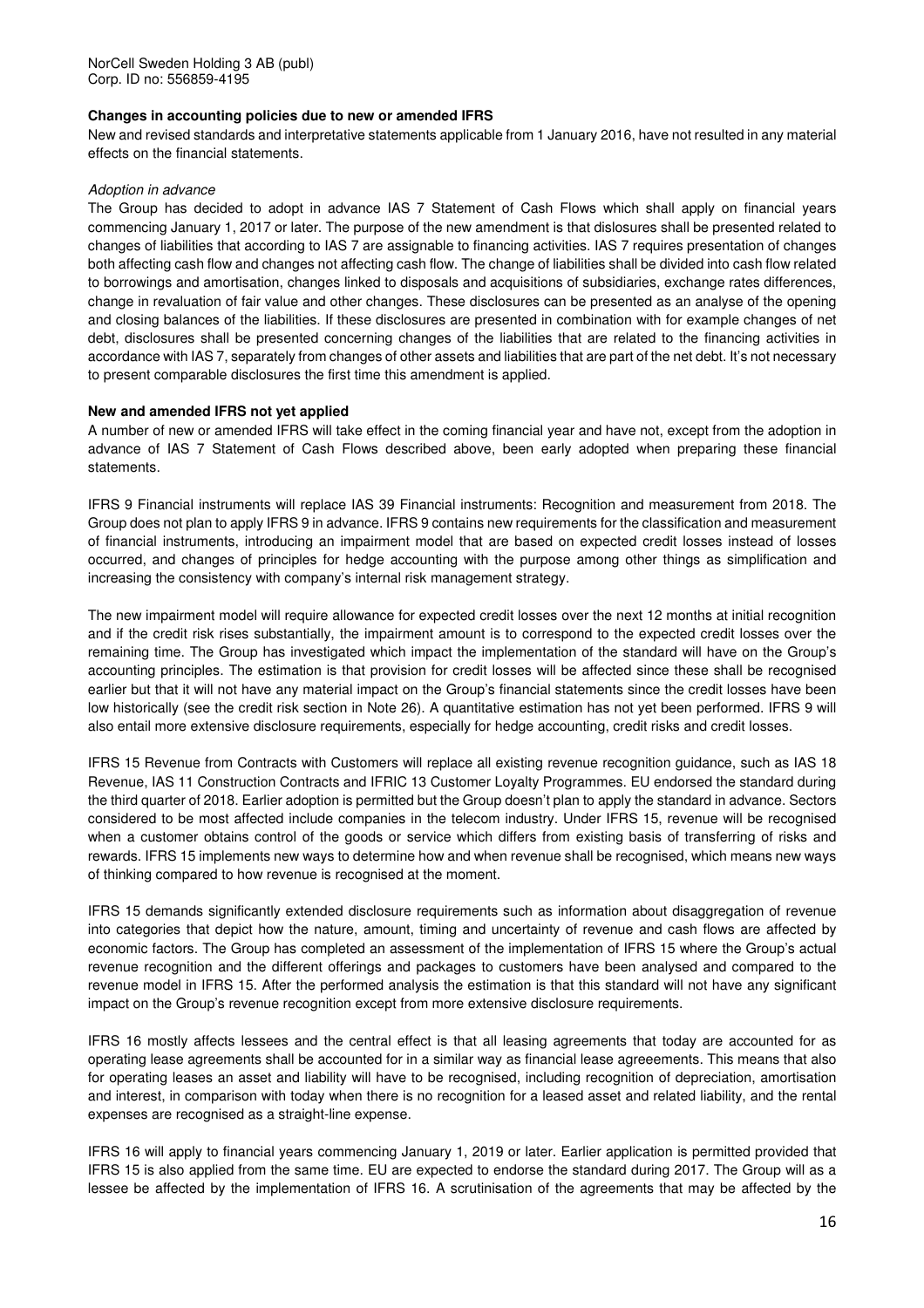implementation has begun but it's to early to draw any conclusions. The disclosures related to operating leases in Note 27 gives an indication of the nature and extent of the existing agreements.

Other published standards with effect from 2017 or later are not expected to have any significant impact on the Group's accounts, with the exception of extended disclosure requirements.

#### **Operating Segment**

An operating segment is a component of the Group that engages in business activities from which it may earn revenue and incur expenses and the operating results are reviewed regularly by the chief operating decision maker, to make decisions about allocation of resources to the operating segments and also to assess their performance and for which financial information is available. See note 2 for additional information about operating segments.

#### **Classifications, etc.**

Non-current assets primarily comprise amounts that are expected to be recovered or settled subsequent to 12 months from the reporting date while current assets and short-term liabilities primarily comprise amounts expected to be recovered or settled within 12 months of the reporting date. Long-term liabilities consists primarily of amounts that the company as of the reporting period have an unconditional right to choose to pay more than twelve months after the reporting period. If the company has not such a right at the end of the reporting period - or if the liability is held for trading or the liability is expected to be settled within the normal operating cycle - the liability is reported as a current liability.

#### **Consolidation policies and business combinations**

#### Subsidiaries

Subsidiaries are companies over which NorCell Sweden Holding 3 AB (publ) has a controlling influence. Controlling influence exists if NorCell Sweden Holding 3 AB (publ) has control over an investment object, is exposed or entitled to variable returns on its involvement and can exercise its control of the investment to influence the size of return. In determining whether one company has control over another, potential shares with an entitlement to vote and whether de facto control exists are taken into account. Subsidiaries are recognised in accordance with the acquisition method. The method entails acquisitions of subsidiaries being viewed as transactions through which the Group indirectly acquires the subsidiary's assets and assumes its liabilities. The fair value of acquired identifiable assets and liabilities assumed and any identified non-controlling interests as of the acquisition date are determined in the acquisition analysis. Transaction expenses, except for those related to the associated issue of equity instruments or debt instruments, are recognised directly in profit or loss for the year.

For business combinations in which payment is transferred, if any non-controlling interests and fair value of previously owned participations (in the event of step acquisitions) exceed the fair value of the acquired assets and assumed liabilities that are recognised separately, the difference is recognised as goodwill. When the difference is negative, what is known as a bargain purchase, this is recognised directly in profit or loss for the year.

Payments made in conjunction with the acquisition do not include payments relating to the settlement of previous business relationships. This type of settlement is recognised in profit or loss. A subsidiary's financial statements are consolidated from the acquisition date until the date that control ceases.

#### Transactions eliminated on consolidation

Intragroup receivables, liabilities, income and expenses and unrealised gains or losses arising from intragroup transactions between Group companies are eliminated when the consolidated financial statements are prepared.

#### **Foreign currency**

#### Transactions denominated in foreign currencies

Transactions in foreign currencies are translated into the functional currency at the exchange rates prevailing on the transaction dates. Functional currency is the currency in the primary economic environments in which the company operates. Foreign currency monetary assets and liabilities are translated into the functional currency at the respective exchange rate applicable at the reporting date. Exchange rate differences arising from these translations are recognised in profit or loss for the year. Non-monetary assets and liabilities stated at historical acquisition cost are translated at the exchange rate applicable at the time of transaction. Exchange rate differences arising from these translations are recognised in profit or loss. Exchange rate differences on operating receivables and liabilities are included in operating income and differences in financial receivables and liabilities are included in financial items. The Group uses currency forward contracts to reduce its exposure to fluctuations in various exchange rates. Currency forward contracts are recorded at fair value at the reporting date.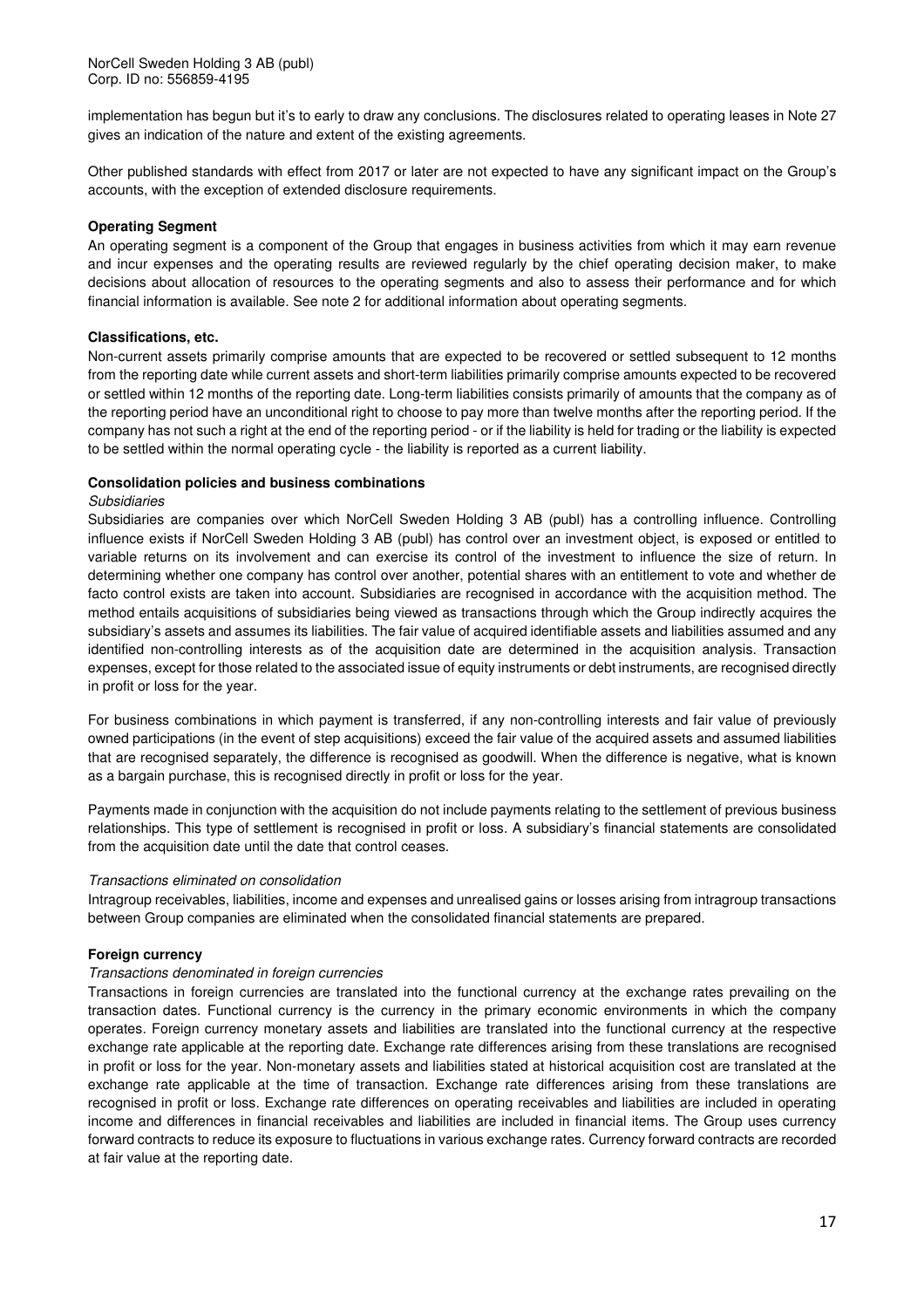#### **Revenue**

Revenue is recognised when it is likely that future economic benefits will flow to the company, and these benefits can be reliably measured. Revenue only includes the gross inflows of economic benefits received or receivable by the company on its own account.

The company's total revenue consists primarily of services to Consumers (digital TV, broadband and fixed telephony), B2B (broadband and telephony) and network operator (basic television services and revenue from communication operator services). Billing of consumers and business customers mainly takes place monthly in advance. Revenue from landlords relating to periodic charges for basic television services are invoiced largely quarterly in advance and recognised as they are utilised.

Revenue from sales of hardware that are not directly linked to a subscription is recognised when the significant risks and rewards have been transferred to the customer, i.e. normally at the time of delivery.

Start-up fees, activation fees and other one-time fees are recognised at the time of sale when the fee relates to costs incurred when a customer signs an agreement. If one-time fees exceed the costs incurred when a customer signs an agreement, the excess amount is distributed over the duration of the subscription.

Revenue is recognised at the fair value of the consideration received or receivable, net of any discounts given.

#### **Operating costs**

#### Operating expenses

Operating expenses are classified according to function, as described below. Depreciation, amortisation and personnel costs are stated by function.

#### Cost of services sold

Cost of services sold refer to broadcaster costs, transmission costs, costs for fibre and ducting, call charges for telephony, internet capacity, maintenance and service and other cost of services sold. Personnel costs related to field service and other parts of the organisation are also included. Cost of services sold includes depreciation and amortisation of noncurrent assets.

#### Selling expenses

Selling expenses relate to costs for sales, products and marketing. This cost structure includes costs for customer service, advertising, telemarketing, sales commissions, bad debt losses and other sales-related costs. Personnel costs pertaining to sales, products and marketing are included in selling expenses. Selling expenses include depreciation and amortisation of non-current assets.

#### Administrative expenses

Administrative expenses refer to costs for such support functions as purchasing, accounting and other joint support functions as well as costs for leased office space. Administrative expenses include depreciation and amortisation of noncurrent assets.

#### **Other operating income**

Other operating income includes exchange rate gains and recovered, previously written-off bad debt losses and insurance compensation etc.

#### **Other operating costs**

Other operating costs include exchange rate losses, disposal of intangible assets and property, plant and equipment, and transaction expenses in conjunction with business combinations etc.

#### **Leasing**

#### Operating leases

Expenses for operating leases are recognised in profit or loss for the year on a straight-line basis over the lease term. Benefits received in conjunction with signing an agreement are recognised in profit or loss for the year as a reduction in lease payments on a straight-line basis over the term of the lease. Variable expenses are expensed in the periods they arise.

#### Finance leases

Minimum lease payments are allocated between interest expenses and repayment of the outstanding liability. Interest expenses are allocated over the lease term so that each reporting period is charged with an amount corresponding to a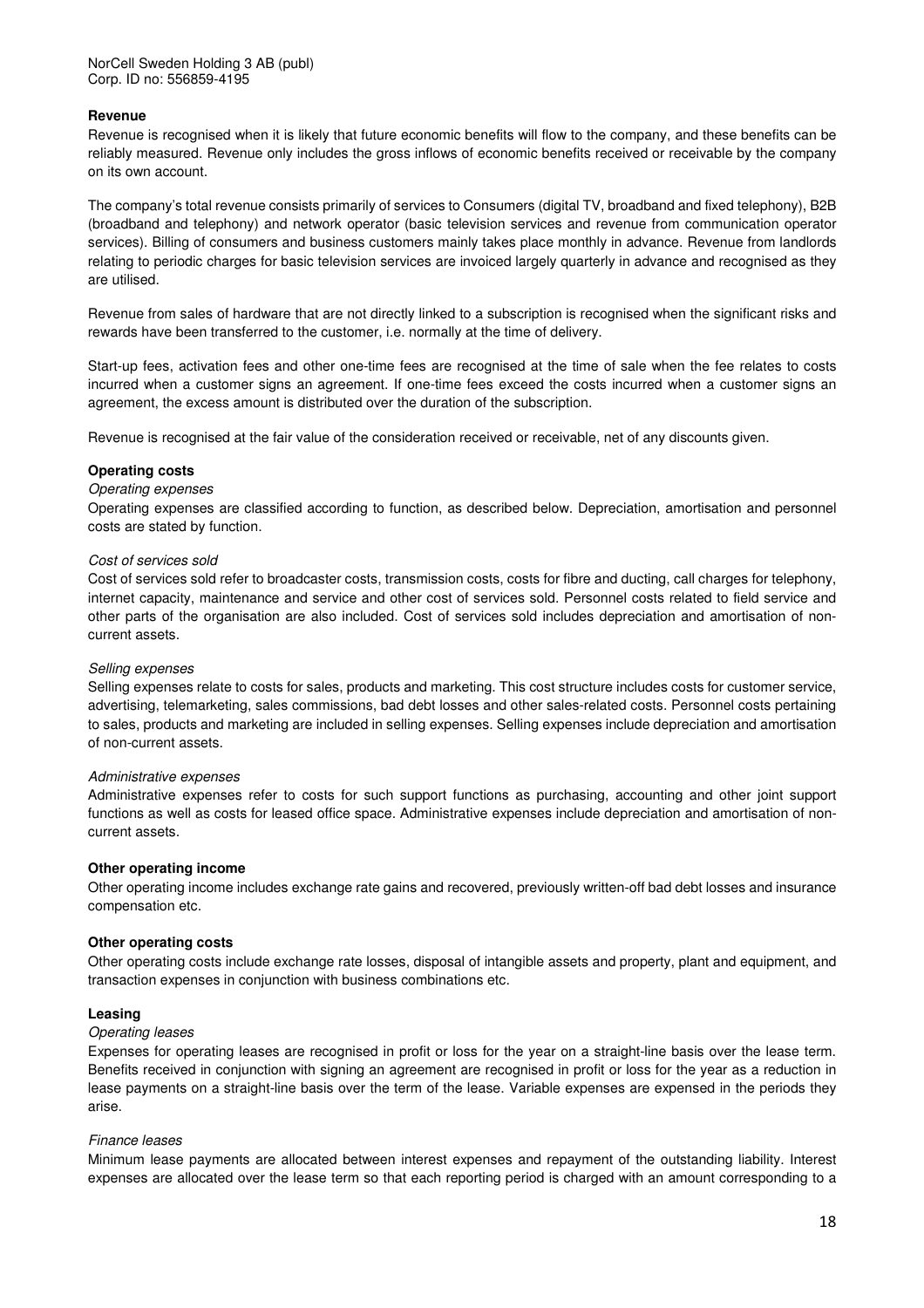fixed interest rate for the liability recognised in the relevant period. Variable expenses are expensed in the periods they arise.

#### **Financial income and expenses**

Financial income and expenses comprise interest income on bank balances and receivables, dividend income, exchange rate differences, interest expenses on borrowings, unrealised and realised gains and losses on derivative instruments used in financing activities.

Interest income on receivables, and interest expenses on liabilities are calculated using the effective interest method. The effective interest rate is the rate at which the present value of all estimated future receipts and payments during the anticipated fixed-interest period is equal to the carrying amount of the receivable or liability. Interest expenses include allocated amounts of issue expenses and similar direct transaction expenses to raise borrowings.

#### **Financial Instruments**

Financial instruments recognised in the balance sheet include primarily cash and cash equivalents, trade receivables, loans receivable, accrued revenue and derivatives on the asset side. The liabilities include primarily trade payables, borrowings, accrued expenses and derivatives. Financial instruments that are not derivatives are initially recognised at cost corresponding to the fair value of the instrument plus transaction costs for all financial instruments, except those in the category of financial assets and liabilities at fair value through profit or loss, which are measured at fair value excluding transaction costs. The classification of a financial instrument determines how it is measured after initial recognition as described below.

A financial asset or financial liability is recognised in the balance sheet when the company becomes a party to the contractual provisions of the instrument. A receivable is recognised when the company has performed and a contractual obligation exists for the counterparty to pay, even if the invoice has not been sent. Trade receivables are recognised in the balance sheet when an invoice is sent. Liabilities are recognised when the counterparty has performed under the agreement and the company is contractually obliged to settle the obligation, even if the invoice has not yet been received. Trade payables are recognised when an invoice is received.

A financial asset is derecognised when the contracted rights are realised, expire, or when control of the contractual rights is lost. This also applies to a portion of a financial asset. A financial liability is derecognised when the contracted commitment is discharged, or otherwise expires. This also applies to a portion of a financial liability.

A financial asset and a financial liability are offset and recognised at a net amount in the balance sheet only when there is a legal right to offset the amount and there is an intention to settle the items with a net amount or simultaneously realise the asset and settle the liability.

Acquisitions and divestments of financial assets are recognised on the transaction date, which is the date the company undertakes to purchase or sell the asset.

The company evaluates whether there are objective indications that a financial asset or group of financial assets is impaired at each reporting date.

For measurement purposes, financial instruments are allocated to categories pursuant to IAS 39. The category an asset or liability belongs to depends on the purpose of the holding and is determined on initial recognition.

#### The categories are as follows:

#### - Financial assets at fair value through profit or loss.

This category comprises two sub-groups: held-for-trading financial assets and other financial assets that the company has initially chosen to classify in this category (according to the Fair Value Option). Financial instruments in this category are measured at fair value on an ongoing basis, with any changes in value recognised in profit or loss. Derivatives with positive fair value are included in the first sub-group.

#### -Loans and receivables

Loans and receivables are non-derivative financial assets with fixed or determinable payments that are not quoted in active markets. The receivables arise when the company supplies funds, goods and services directly to the borrower. This category also includes acquired receivables. Assets in this category are measured at amortised cost. Amortised cost is determined using the effective interest rate calculated on the date of acquisition. Trade receivables are recognised at the amount expected to be received, which is after deduction for doubtful debt.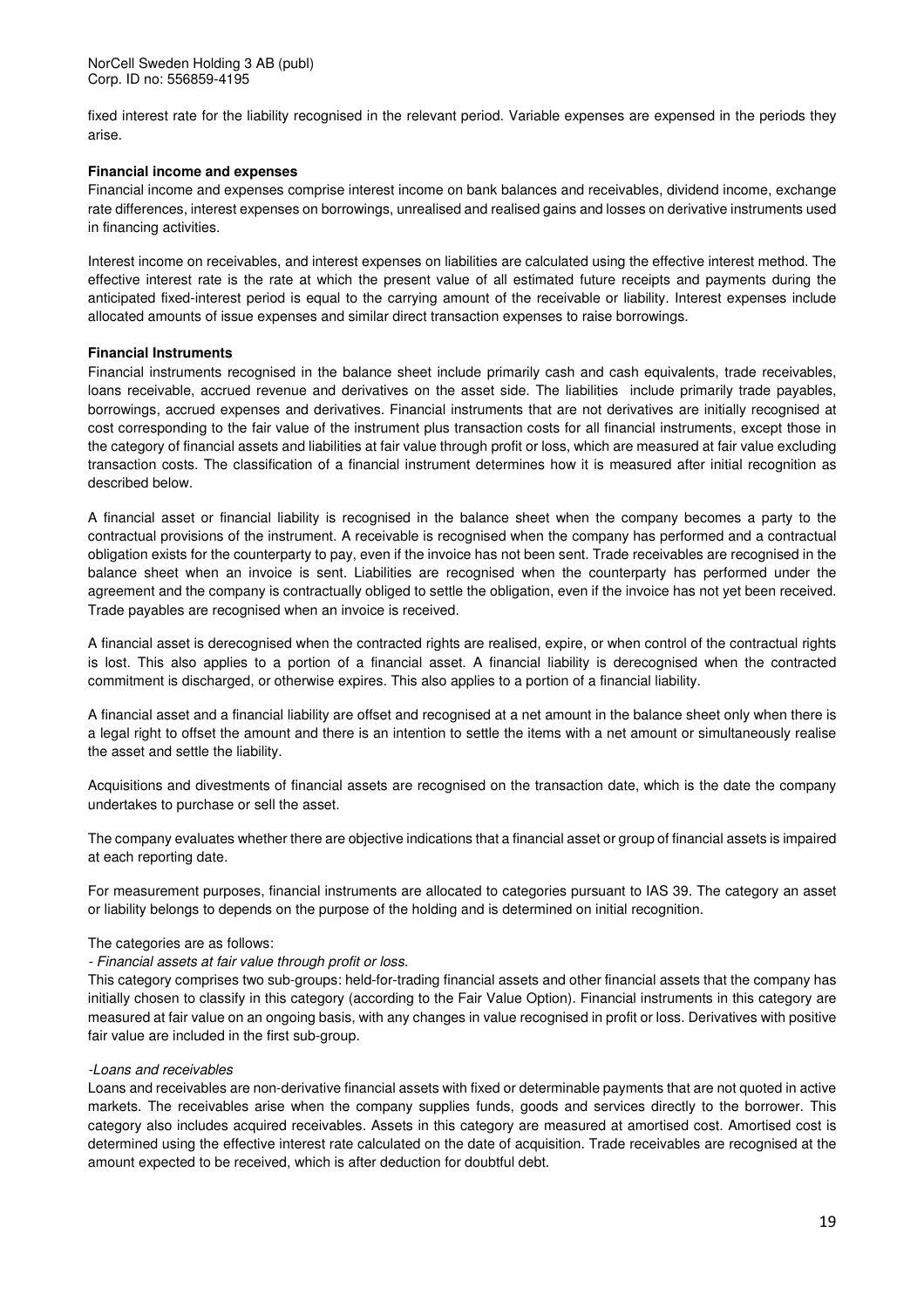#### -Financial liabilities at fair value through profit or loss

This category consists of two sub-categories, financial liabilities held for trading, and other financial liabilities that the company has chosen to recognise in this category (the Fair Value Option). For further information see above under ''Financial assets at fair value through profit or loss." Derivatives with negative fair value are included in the first category. Changes in fair value are recognised in net result for the year.

#### -Other financial liabilities

Financial liabilities not held for trading are measured at amortised cost. Amortised cost is determined using the effective interest rate calculated when the liability was assumed. This means that surplus and deficit values as well as other direct issue costs are allocated over the term of the liability.

#### Cash and cash equivalents

Cash and cash equivalents consist of cash funds and immediately available balances with banks and corresponding institutions.

#### **Derivatives**

Derivative instruments comprise forward contracts and swaps utilised to hedge risks of exchange rate fluctuations, and of exposure to interest-rate risk.

Derivative instruments are initially recognised at fair value, meaning that transaction expenses are charged to net profit for the period. After initial recognition, derivative instruments are accounted for as described below. Hedge accounting is not applied. Increases or decreases in the value of derivatives are recognised as income or expenses in operating income or in net financial income and expenses based on the purpose of the use of the derivative instrument and whether such use relates to an operating item or a financial item. When using interest-rate swaps, the interest coupon is recognised as an interest expense and other changes in value of the interest-rate swap are recognised as financial income or financial expense.

#### Foreign currency receivables and liabilities

Currency forward contracts are used to hedge assets or liabilities against exchange-rate risk. The hedged item is recognised at the price on the reporting date and the hedging instrument is measured at fair value, with changes in value recognised in profit or loss for the year as exchange-rate differences. Changes in value of derivatives related to trade receivables and liabilities are recognised in operating income, while changes in value of derivatives related to financial receivables and liabilities are recognised in net financial income and expenses.

#### Impairment of financial assets

At each reporting date, the company evaluates whether there is objective evidence that a financial asset or group of assets is impaired. Objective evidence consists of observable circumstances that have occurred and have a negative impact on the prospects of recovering the cost.

The recoverable value of assets in the loans and receivables categories, which are recognised at amortised cost, is calculated as the present value of future cash flows discounted by the effective interest rate that applied on the asset's initial recognition. Assets with a short maturity are not discounted. Impairment losses are recognised as an expense in profit or loss for the year. Trade receivables are classified as doubtful from a collective assessment based on age and potential recovery attempts via debt collection agencies.

#### Reversal of impairment

Impairment losses for loans and receivables that are measured at amortised cost are reversed if a later increase in the recoverable amount can be objectively attributed to an event that occurred after the impairment loss was recognised.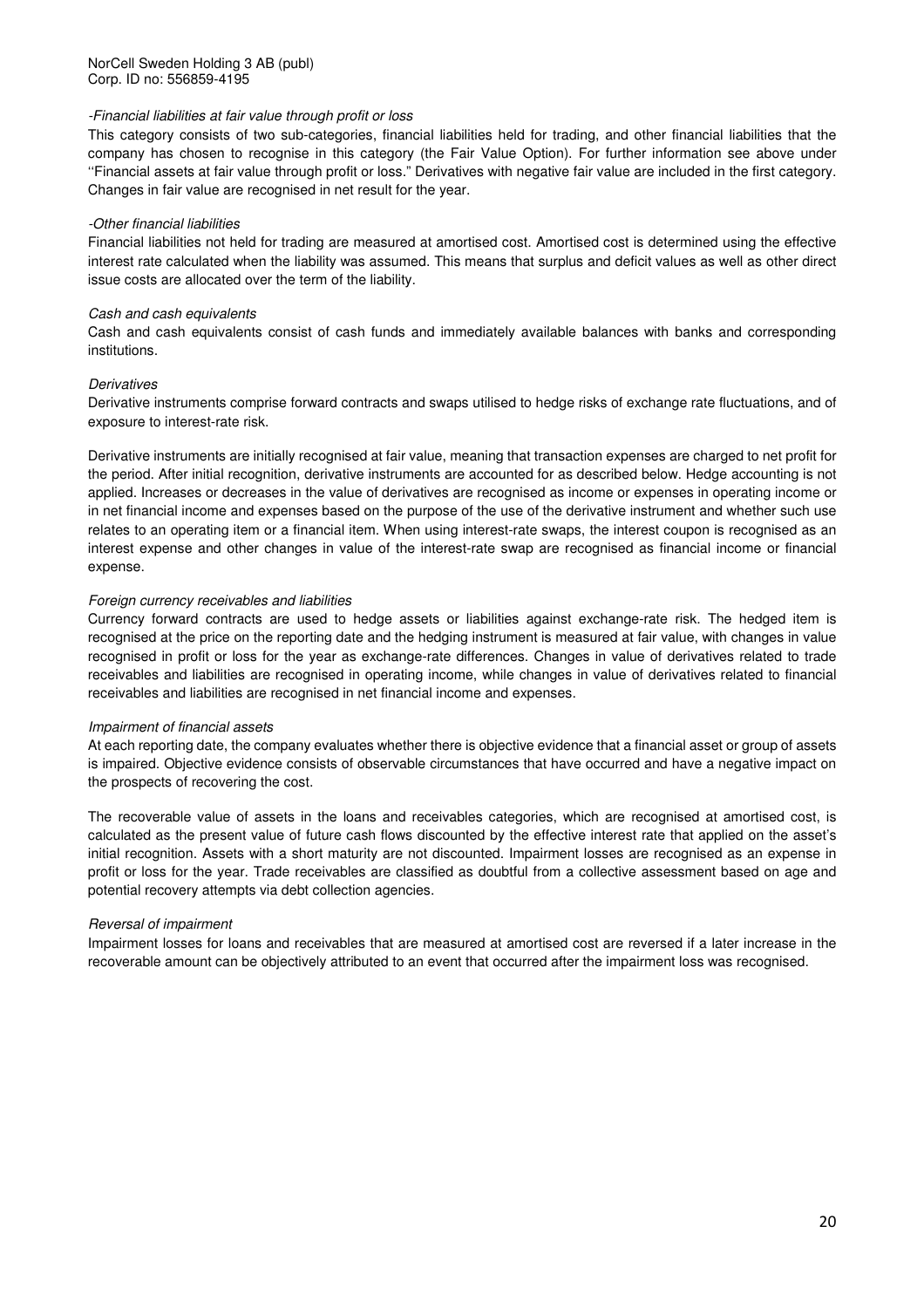#### **Intangible Assets**

Intangible assets are recognised only when the asset is identifiable, there is control over the asset and it is expected to generate future economic benefits.

#### Goodwill

Goodwill is measured at cost less any accumulated impairment losses. Goodwill is allocated to cash-generating units and is tested annually for impairment.

#### Acquisition costs for subscriptions

Acquisition costs for subscriptions are recognised as intangible assets, and consist of sales commissions and reseller subsidies for set-top boxes that arise in conjunction with a customer entering a fixed-term agreement for at least 12 months. The condition is that the commission or subsidy can be linked to an individual customer agreement.

#### Other intangible assets

Other intangible assets that the Group acquires are measured at cost less accumulated amortisation and impairment losses.

#### Subsequent costs

Subsequent costs for capitalised intangible assets are recognised as assets in the balance sheet only when they increase the future economic benefits of the specific asset to which they relate. All other costs are expensed as incurred.

#### Amortisation policies

Amortisation is recognised in profit or loss for the year on a straight-line basis over the estimated useful lives of intangible assets. Goodwill is tested annually for impairment, or whenever there is an indication that the asset's value may be impaired. Intangible assets with finite useful lives are amortised from the date that they are available for use.

Estimated useful lives:

| Customer relationships                | $5-18$ years |
|---------------------------------------|--------------|
| Other                                 |              |
| - Capitalised development expenses    | $3-5$ years  |
| - Licenses                            | 3-5 years    |
| - Acquisition costs for subscriptions | $1-2$ years  |
| - Other intangible assets             | $3-20$ years |

#### **Property, plant and equipment**

Property, plant and equipment are recognised in the Group at cost less accumulated depreciation and any impairment losses. Cost includes the purchase price and expenses directly attributable to bringing the asset to the location and in the condition for use pursuant to the purpose of the acquisition. Borrowing costs that relate directly to the purchase, construction or production of assets that take significant time to complete for intended use or sale are included in cost. The accounting policies for impairment are described below.

Property, plant and equipment that comprise components with varying useful lives are considered separate components of property, plant and equipment.

The carrying amount of an item of property, plant and equipment is derecognised upon disposal or divestment, or when no future economic benefits are expected from its use, disposal or divestment. Gains or losses that arise from the disposal or divestment of an asset comprise the difference between the selling price and the asset's carrying amount less direct selling expenses. Gains and losses are recognised as other operating income or other operating expenses. Subsequent costs

Subsequent costs are only added to the cost base if it is likely that the future economic benefits associated with the asset will flow to the company, and the cost can be estimated reliably. All other subsequent costs are recognised as expense in the period they arise. Whether a charge relates to the exchange of identified components, or parts thereof, is decisive to the judgment of whether an additional charge is added to costs, whereupon such charges are capitalised. Even in cases where new components are constructed, the expense is added to the cost. Potential undepreciated carrying amounts of exchanged components, or parts of components, are retired and expensed in conjunction with their replacement. Repairs are expensed when incurred.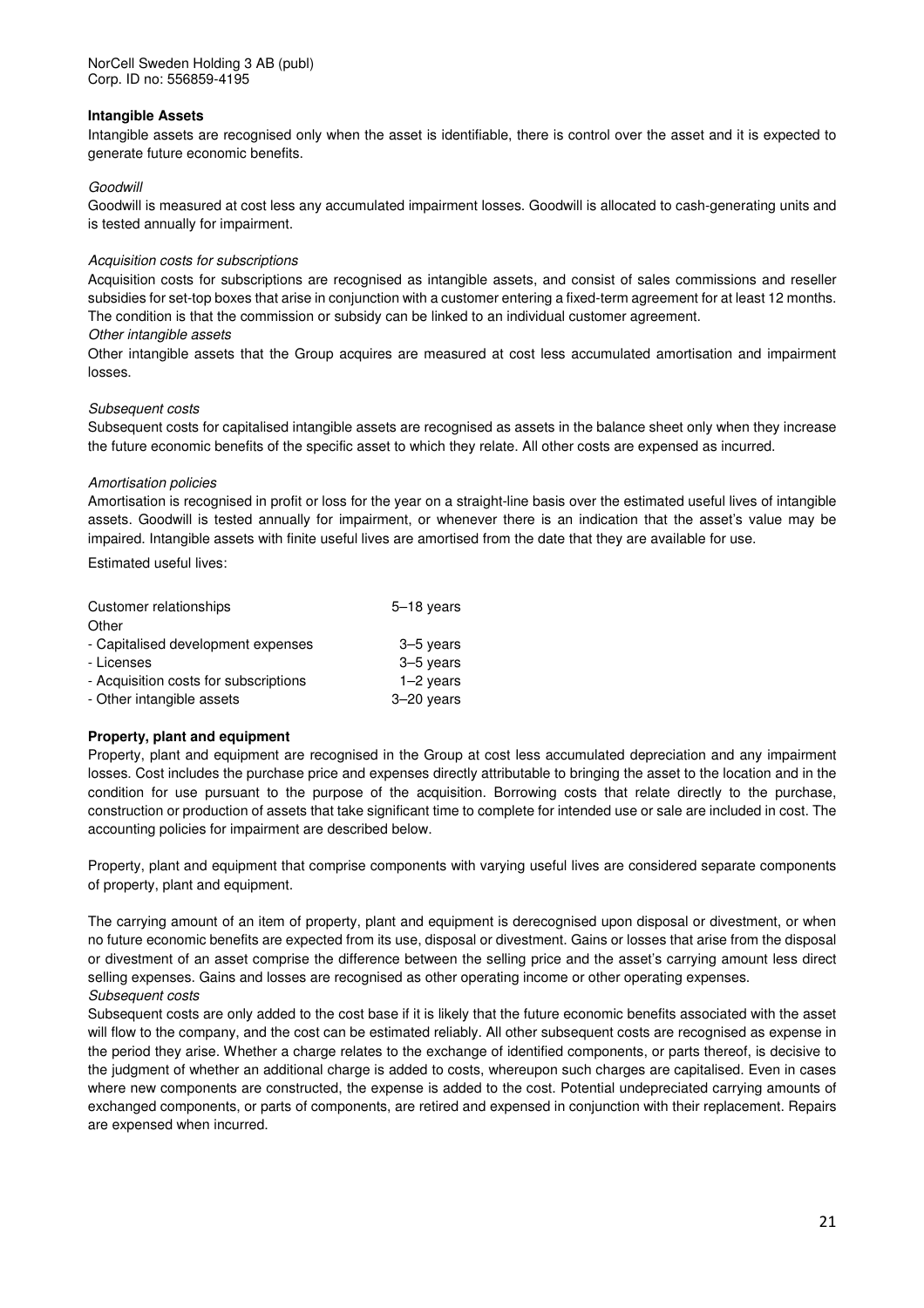#### Depreciation policies

Depreciation takes place on a straight-line basis over the estimated useful life of the asset. Component depreciation is applied, which means that the estimated useful lives of components form the basis for depreciation.

Estimated useful lives:

| Machinery, equipment                     | 3-5 years |
|------------------------------------------|-----------|
| Computers                                | 3 years   |
| <b>Production facilities</b>             |           |
| - Backbone network                       | 10 years  |
| - Equipment in switching centers         | 5 years   |
| - Residential network                    | 5 years   |
| - PlayOut (transmission stations for TV) | 3-5 years |
| - Telephony equipment                    | 5 years   |
| Customer equipment                       |           |
| - Modems                                 | 3 years   |
| - Set-top-boxes                          | 3-5 years |

Capitalised conversion expenses on rented premises are amortised over the lease term including a supplement for exercise of extension options. The residual value, depreciation method and useful life of assets are reviewed annually.

#### **Inventories**

Inventories mainly comprise equipment for upgrading the Group's network and hardware for sale. Inventories are measured to the lower of cost and net realisable value.

The cost of inventories is calculated using the first in first out (FIFO) formula, and includes costs incurred when acquiring the inventory items and bringing them to their current place in their present condition.

#### **Impairment**

The Group's recognised assets are reviewed at each reporting date to decide whether there is an indication of impairment. IAS 36 is applied for the impairment of assets other than financial assets (which are recognised according to IAS 39), inventories, plan assets used for financing employee benefits and deferred tax assets. For assets exempt from the above, the carrying amounts are reviewed according to the relevant standard.

An impairment loss is recognised when an asset's or cash-generating unit's (group of units) carrying amount exceeds the recoverable amount. Impairment losses are recognised as an expense in profit or loss for the year. When an impairment is identified for a cash-generating unit (group of units), the impairment loss is primarily assigned to goodwill. After this, a proportional impairment of all other assets included in the unit (group of units) is implemented.

The recoverable amount is the higher of fair value less selling expenses and value in use. When calculating the value in use, future cash flows are discounted using a discount factor that considers the risk-free interest rate and the risk associated with the specific asset.

#### Reversal of impairment

An impairment of assets included in the application segment of IAS 36 is reversed if there is both an indication that the impairment no longer exists, and that the assumptions forming the basis of the calculation of the recoverable amount have changed. However, goodwill impairment is never reversed. Reversals are only conducted to the extent that the asset's carrying amount after reversal does not exceed the carrying amount that would have been recognised, less depreciation or amortisation where relevant, if no impairment was applied. Impairment losses on loans and receivables recognised at amortised cost are reversed if the previous reasons for impairment no longer exist, and full payment is expected from the customer.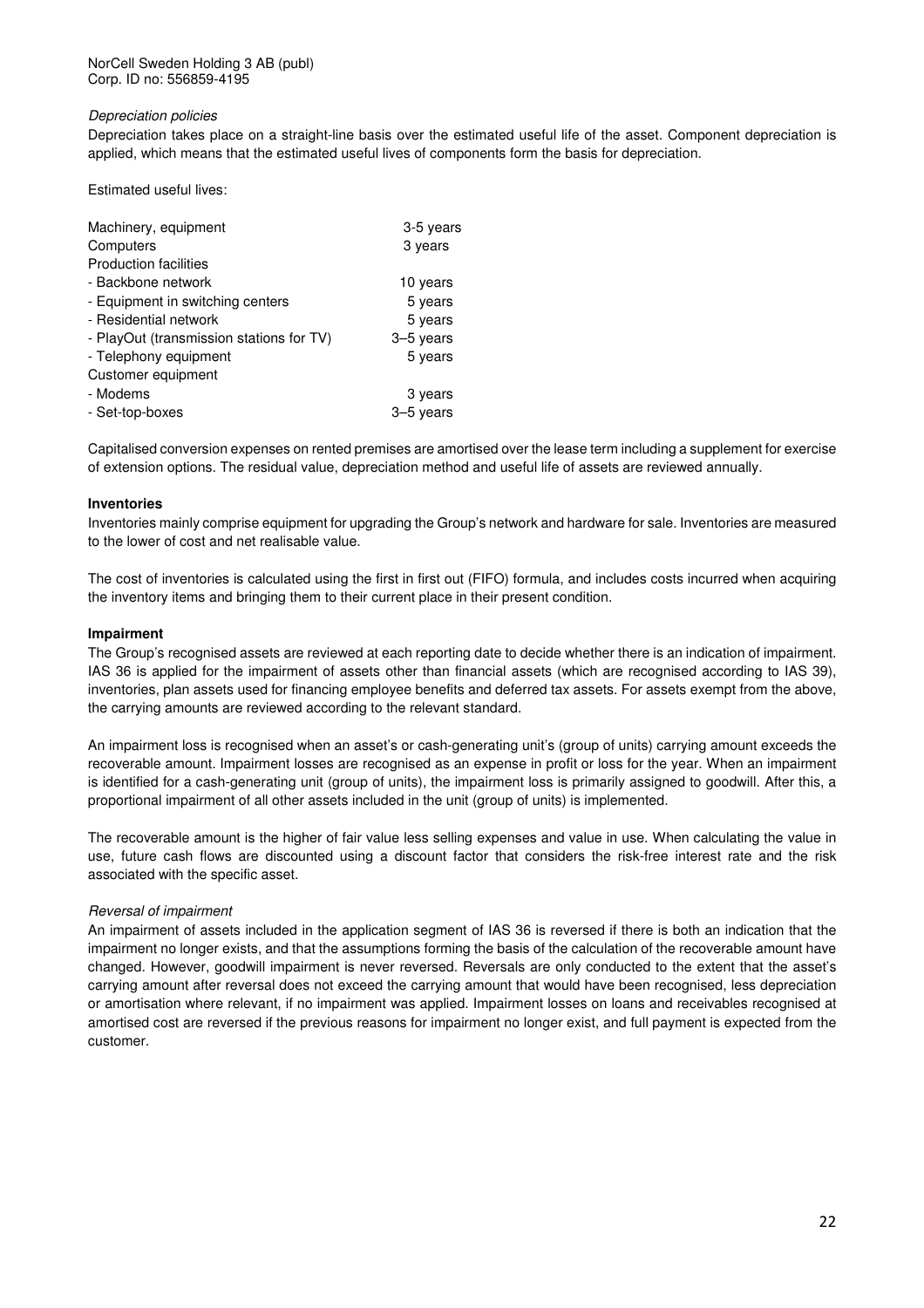#### **Earnings per share**

Computation of earnings per share is based on the net profit or loss of the Group attributable to equity holders of the Parent company and the weighted average number of shares outstanding in the year. There are no potential diluting ordinary shares.

#### **Employee Benefits**

#### Defined-contribution pension plans

In defined-contribution plans, the company pays fixed fees to a separate legal entity and has no obligation to pay additional fees. In such cases, the size of an employee's pension depends on the fees paid by the company into the plan or to an insurance company and the return on capital generated by the fees. Consequently, it is the employee who bears the actuarial risk (of the compensation being lower than expected) and the investment risk (of the invested assets being insufficient to generate the expected compensation). The costs are charged to Group income as earnings are generated.

#### Defined-benefit plans

In the Group, the pension expense and pension commitment for defined-benefit pension plans are computed using the "Projected Unit Credit Method" individually for each plan. This method allocates the expense for pensions as employees render services for the company that increase their entitlement to future benefits. The company's obligation is computed annually by independent actuaries. The obligation consists of the present value of expected future disbursements. The discount rate used are determined with support from external actuaries. As guideline the interest rate for mortgage covered bonds with a maturity that will equal the average maturity of the obligation is used. The most important actuarial assumptions are described in Note 21. The net of the estimated present value of the commitments and fair value of the plan assets is recognised in the balance sheet as a provision, adjusted for any asset ceilings. Special employer's contributions form part of the actuarial assumptions and are thus recognised as part of the net commitment/asset.

The defined-benefit pension plans may be funded (partly or wholly) and non-funded. In the funded plans, assets have been separated in a pension trust. These plan assets may only be used to pay benefits under pension agreements.

Net interest expense/income on the defined-benefit commitment/asset is recognised in profit or loss for the year under net financial income and expenses. Net interest income is based on the interest generated by discounting the net commitment, meaning the interest on the commitment, plan assets and the effect of any asset ceilings. Other components are recognised in operating income.

Revaluation effects comprise actuarial gains and losses, the difference between the actual return on associated plan assets and interest recognised in net interest income and any changes in the effects of asset ceilings (excluding interest recognised in net interest income). Revaluation effects are recognised in other comprehensive income.

When the calculation results in an asset for the Group, the carrying amount of the asset is limited to the lower of the pension plan surplus and the asset ceiling calculated using the discount rate. The asset ceiling comprises the present value of the future economic benefits in the form of reduced future contributions or a cash refund. When calculating the present value of future reimbursements or payments, any minimum funding requirements are taken into account.

Commitments for family pensions for salaried employees are secured through insurance with Alecta. Pursuant to statement UFR 10 from the Swedish Financial Reporting Board, this is a defined-benefit multiemployer plan. For the 2016 financial year, the company does not have access to such information that would enable it to recognise the plan as a defined-benefit plan.

#### Termination of employment remuneration

An expense for remuneration in connection with termination of employees are recognised at the earliest when the company can no longer withdraw the offer to the employees or the company reported restructuring expenses. The benefits expected to be settled after twelve months are recognised at their present value. Benefits that are not expected to be settled wholly within twelve months are recognised as long-term benefits.

#### Short-term remuneration

Short-term remuneration to employees is calculated without discounting and recognised as an expense when the related services are received.

#### Share-savings incentive programme

In the Parent company Com Hem Holding AB, there are two share-savings incentive programme "LTIP 2015" and "LTIP 2016" in which employees in subsidiaries to NorCell Sweden Holding 3 AB (publ) participates. The share-savings incentive programme is an equity-settled arrangement and allocated over the vesting period with recognition as personnel costs, and with corresponding recognition directly in equity.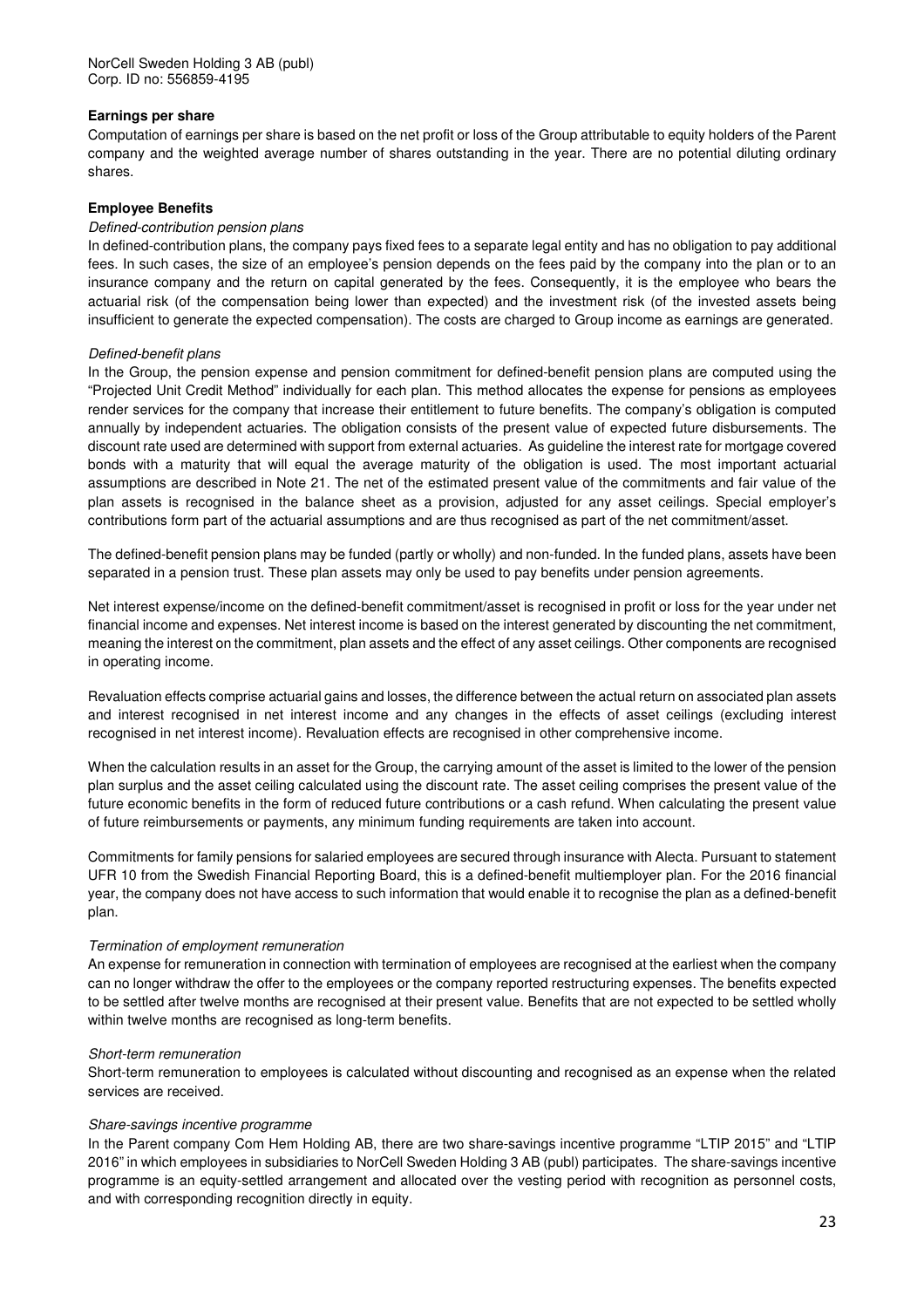For social fees payable on the value of the shares earned by programme participants, cost and provision is allocated across the vesting period. Recognised cost and provision is based on fair value of the share options at each reporting date and on the number expected to be, and that is ultimately, earned.

#### Personnel information

The Swedish Annual Accounts Act requires more information than IFRS, including information about the gender composition of the Board and management. Information about the gender composition reflects the situation on the reporting date. "Members of the Board" refers to AGM-elected Board members of the Parent Company. Executive Management for 2016 refers to the positions specified in note 7.

#### **Provisions**

A provision differs from other liabilities in that there is uncertainty over the payment date or the size of the amount to settle the provision. A provision is recognised in the balance sheet when there is an existing legal or constructive obligation resulting from a past event, and it is probable that an outflow of economic resources will be required to settle the obligation, and the amount can be reliably estimated. Provisions are made at the best estimate of the expenditure required to settle the present obligation on the reporting date. When the effect of the time value of money is material, provisions are determined by discounting the expected future cash flows at a pre-tax rate that reflects current market assessments of the time value of money, and if applicable, the risks associated with the liability.

#### **Income taxes**

Income taxes comprise current tax and deferred tax. Income taxes are recognised in profit or loss for the year, except when the underlying transaction is recognised in other comprehensive income or in equity, whereupon the associated tax effect is also recognised in other comprehensive income or in equity.

Current tax is tax payable or recoverable for the current year, using tax rates enacted or substantively enacted as of the reporting date, which also includes adjustments of current tax attributable to earlier periods.

Deferred tax is calculated using the balance sheet method, based on temporary differences between the carrying amounts and tax bases of assets and liabilities. The following temporary differences are not considered: temporary differences arising from the initial recognition of goodwill, initial recognition of assets and liabilities that are not a business combination and that on the transaction date have no impact on the recognised or taxable profit, nor temporary differences attributable to participations in subsidiaries that are not expected to be reversed in the foreseeable future. The measurement of deferred tax is based on how the carrying amounts of assets or liabilities are expected to be realised or settled. Deferred tax is calculated using the tax rates or tax regulations enacted or substantively enacted by the reporting date. Deferred tax assets related to deductible temporary differences and loss carryforwards are only recognised to the extent that management considers it probable that they will be utilised against taxable profits in the coming years. The value of deferred tax assets is reduced when it is no longer considered probable that they can be utilised.

#### **Contingent liabilities**

A contingent liability is recognised whenever there is a possible obligation originating from past events and whose existence is confirmed only by one or more uncertain future events, or when there is an obligation not recognised as a liability or provision because it is unlikely that an outflow of resources will be required or cannot be measured with sufficient reliability.

#### **Statement of Cash flows**

When preparing the statement of cash flows, the indirect method is applied in accordance with IAS 7 Statement of cash flows. In addition to cash and bank flows, cash and cash equivalents includes current investments with a maturity of less than three months from the date of acquisition, for which the conversion to bank balances can be accomplished at an amount known beforehand.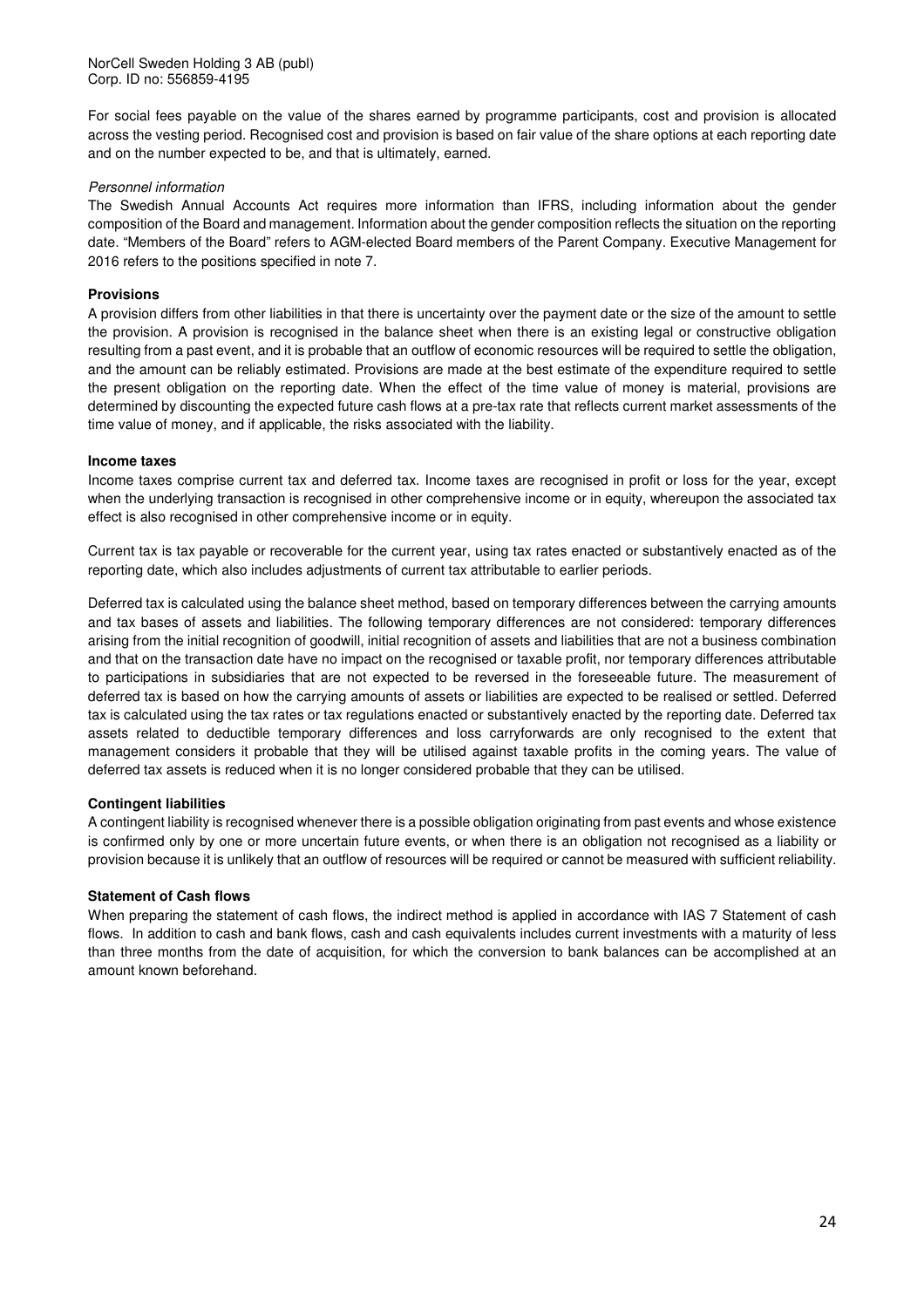### **Note 2 Operating segment**

The Group operates in a single market, Sweden and is divided in two operating segments, Com Hem and Boxer. The division is based on the Group's management structure and infrastructure for delivery of services and structure for internal reporting, which is controlled by the Group's CEO, who has been identified as its chief operating decision-maker.

The operating segment Com Hem offers services to consumers (digital-TV, broadband and fixed telephony), B2B (broadband and telephony) and landlord (basic TV offering) via fibreCoax, unbundled fibre and LAN. The services to consumers and landlords are mainly delivered to multi-dwelling unit buildings. The B2B services are mainly delivered to small and medium sized enterprises (SMEs). The infrastructure that is the basis for enabling delivery of services to customers is the same for all services in the operating segment. Expenses for distribution (fibre, ducting, etc.) and for operation and servicing of the services are collective. Customers connect to services through a single point in their home.

Boxer mainly offers services (digital-TV) to consumers in the SDU market through the Swedish digital terrestrial network provided by Teracom.

The operating segment information is based on the same accounting principles as for the Group, IFRS. The pricing of intercompany transactions is determined on a commercial basis.

Performances and the business' earnings are evaluated based on a number of established key ratios, of which the principal key ratios in the income statement are total revenue, operating profit/loss (EBIT) and Underlying EBITDA (EBITDA before disposals excluding items affecting comparability and operating currency gains/losses). Operating segment assets comprise of intangible assets, property, plant and equipment, inventories and current receivables. Operating segment liabilities comprise of non-current liabilities and provisions.

Capital expenditure includes intangible assets and property, plant and equipment but excludes the effect of goodwill, intangible assets and property, plant and equipment through acquisitions which are presented separately.

|                                   |                | Jan 1-Dec 31 2016 |                     |          | Jan 1-Dec 31 2015 |  |  |
|-----------------------------------|----------------|-------------------|---------------------|----------|-------------------|--|--|
| <b>MSEK</b>                       | <b>Com Hem</b> | Boxer $^{1)}$     | <b>Eliminations</b> | Group    | <b>Com Hem</b>    |  |  |
|                                   | 5.218          | 446               |                     | 5,665    | 5,000             |  |  |
|                                   |                |                   | -1                  |          |                   |  |  |
|                                   | 5,219          | 446               | -1                  | 5.665    | 5,000             |  |  |
| Operating Profit (EBIT)           | 863            | 3                 |                     | 866      | 745               |  |  |
|                                   | 1,600          | 67                |                     | 1,667    | 1,545             |  |  |
|                                   |                |                   |                     |          | 9                 |  |  |
| Operating currency loss/gains     | 6              |                   |                     |          | 8                 |  |  |
| Items affecting comparability     |                | 6                 |                     |          | 49                |  |  |
|                                   | 2.485          | 77                |                     | 2,562    | 2,357             |  |  |
| Net financial income and expenses |                |                   |                     | $-615$   | $-1,259$          |  |  |
|                                   |                |                   |                     | $-59$    | 112               |  |  |
|                                   |                |                   |                     | 192      | -402              |  |  |
| CAPEX in relation to business     | $-851$         | $-42$             |                     | -893     | $-991$            |  |  |
|                                   |                | $-1,705$          |                     | $-1,705$ |                   |  |  |

1) Boxer was acquired on September 30, 2016. The Group only reported one operating segment 2015, Com Hem. For comparative numbers see section Financial Overview in the Board of Directors' report.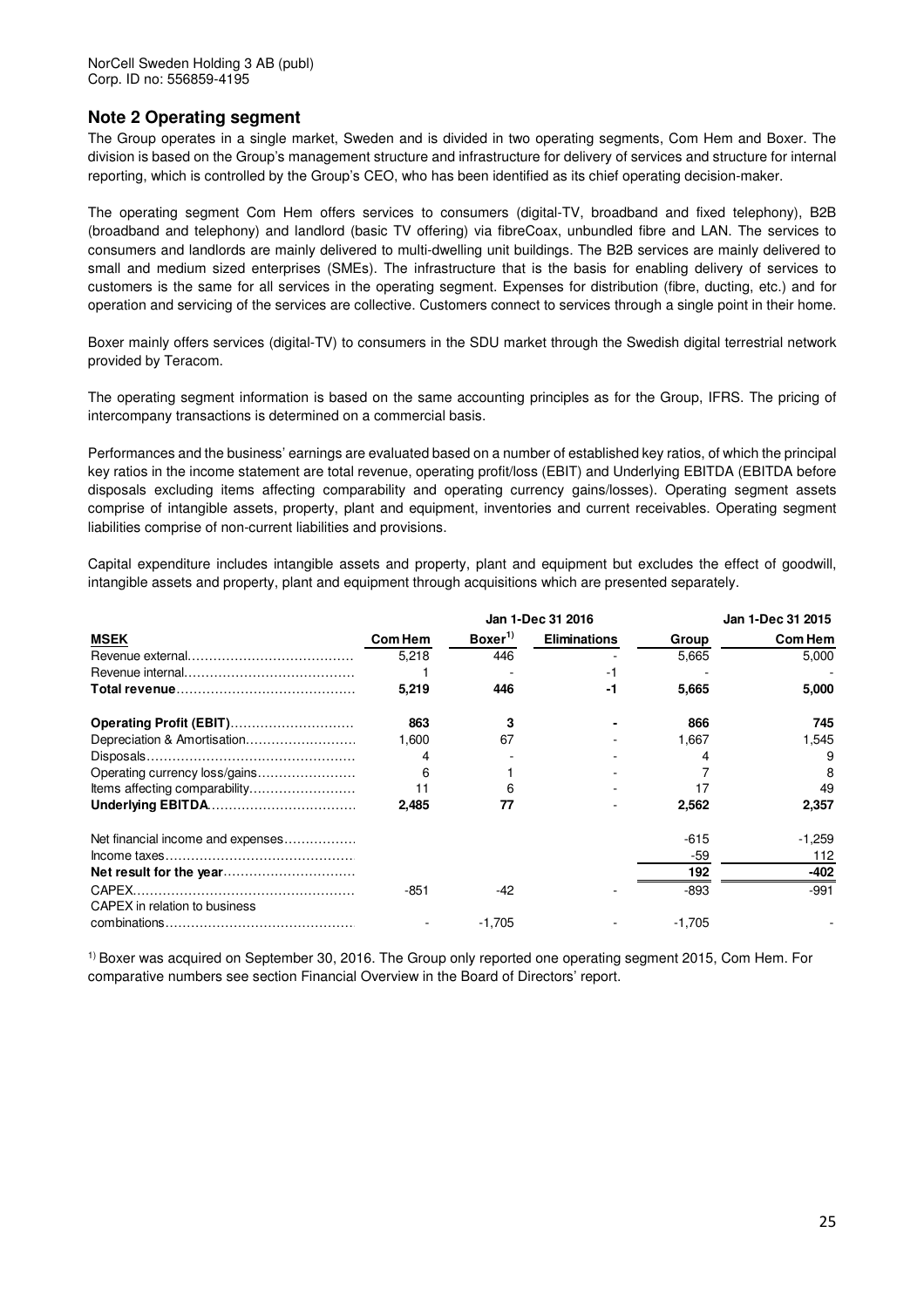| Dec 31 2016                                |         |              |                          |        | Dec 31 2015 |
|--------------------------------------------|---------|--------------|--------------------------|--------|-------------|
| <b>MSEK</b>                                | Com Hem | <b>Boxer</b> | <b>Eliminations</b>      | Group  | Com Hem     |
|                                            | 16.882  | 2.184        | -1                       | 19.064 | 17.982      |
|                                            | 10.899  | 421          |                          | 11.321 | 10.899      |
| -of which customer relationships           | 2.527   | 1,392        | $\overline{\phantom{0}}$ | 3.919  | 3.097       |
| Unallocated assets to group companies      |         |              |                          | 2.780  | 942         |
|                                            |         |              |                          | 454    | 713         |
|                                            |         |              |                          | 22,298 | 19,637      |
| Operating segment liabilities              | 2.045   | 994          | -1                       | 3.038  | 1.959       |
| Unallocated liabilities to group companies |         |              |                          | 8.087  | 7.910       |
|                                            |         |              |                          | 10.760 | 9,723       |
|                                            |         |              |                          | 21,885 | 19,592      |

# **Note 3 Categories of Revenue**

Operations cover two operating segments, see Note 2. Consumer, B2B and Landlord services are provided for customers in Sweden.

| Revenue by service | Jan 1 - Dec 31 Jan 1 - Dec 31 |       |
|--------------------|-------------------------------|-------|
| <b>SEKm</b>        | 2016                          | 2015  |
| Total revenue      |                               |       |
|                    | 4.539                         | 3,863 |
|                    | 2.277                         | 1.785 |
|                    | 1.869                         | 1.666 |
|                    | 253                           | 304   |
|                    | 140                           | 108   |
|                    | 317                           | 311   |
|                    | 777                           | 786   |
|                    | 32                            | 40    |
|                    | 5.665                         | 5.000 |

#### **Reclassification of revenue**

All revenue derived from securing our connected households, earlier reported separately as "Landlord revenue" for our vertical network as well as income from the Group's communication operator business (iTUX), previously included within "Other revenue", has from Q1 2016 been grouped together and reported on the line "Network operator revenue". In addition, billing fees related to our consumer business, which have earlier also been reported within "Other revenue", have been reported under "Consumer revenue". Consumer revenue together with reported unique consumer subscribers will now reconcile with the reported consumer ARPU as ARPU was also previously calculated on this basis. All earlier reported periods have been recalculated in accordance with the above.

#### **Note 4 Business combinations**

#### **Business combinations 2016**

#### Boxer TV-Access AB ("Boxer")

On June 8, 2016 Com Hem through its wholly owned subsidiary Com Hem Communications AB signed an agreement to acquire all shares in Boxer TV-Access AB ("Boxer") a wholly owned subsidiary of Teracom Boxer Group AB. Boxer is the pay TV operator in the digital terrestrial television ("DTT") network in Sweden. The fibre expansion in the single dwelling unit ("SDU") market has over the last years put pressure on Boxer's customer base. The Com Hem SDU expansion programme will enable Boxer to sell market leading bundled broadband- and TV-services to its customer base. The acquisition of Boxer thereby represents a highly attractive opportunity for Com Hem to accelerate its reach in the SDU market. The Boxer brand is included in the transaction and Boxer will continue to operate as part of the Com Hem Group.

At September 1, 2016 the Swedish State approved the acquisition and at September 21, 2016 the Swedish Competition Authority also resolved to approve the acquisition. Completion took place on September 30, 2016 when controlling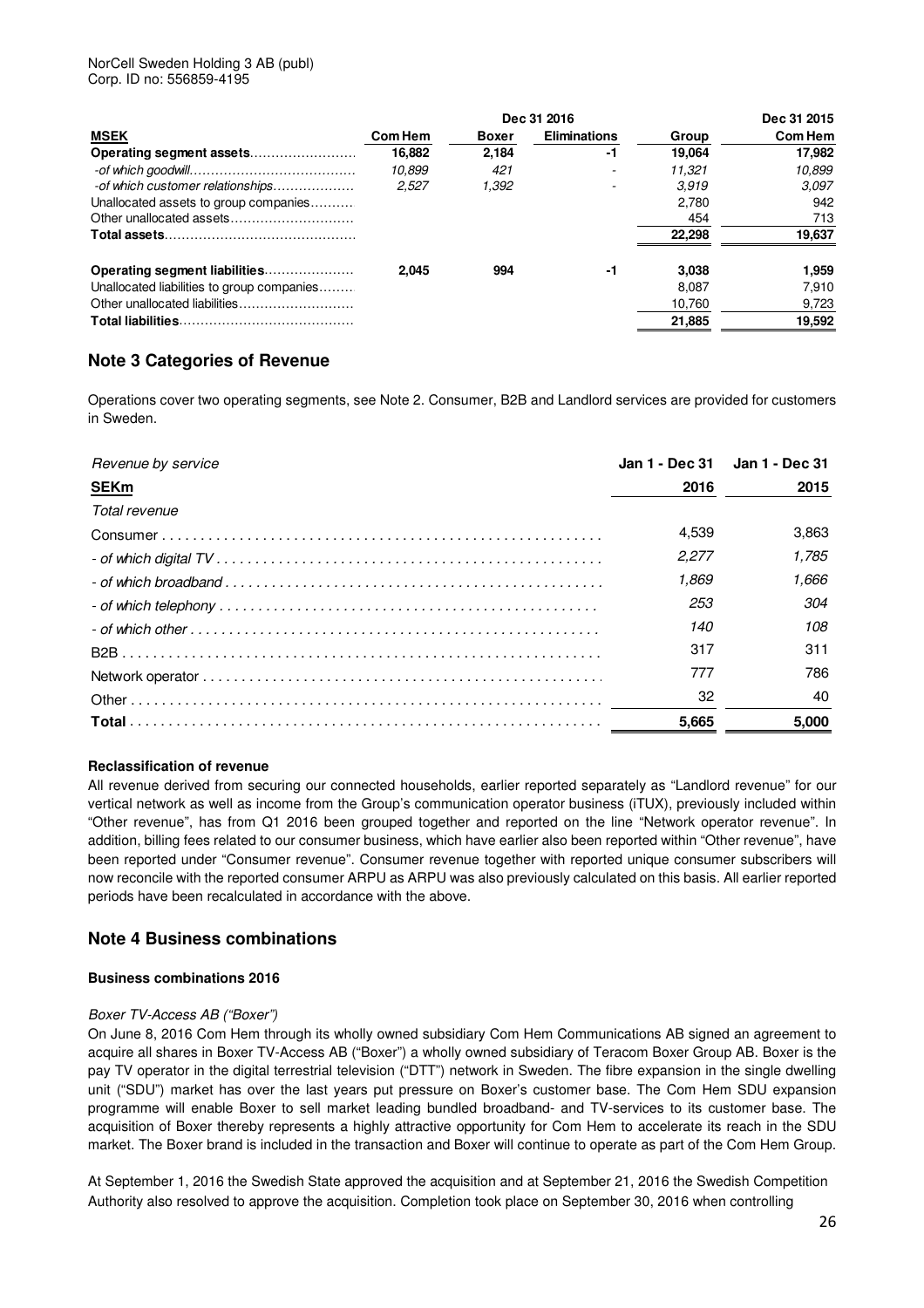NorCell Sweden Holding 3 AB (publ) Corp. ID no: 556859-4195

influence of operations was obtained and the entity was consolidated from that date. The acquisition closed with an Enterprise Value of SEK 1,330m, representing an estimated LTM Underlying EBITDA multiple of 4.3x.

The acquisition has been recognised by applying the purchase method, and the table below states the fair value of the acquired assets and liabilities. The acquisition was funded through external borrowings and own cash. No equity instruments were issued in conjunction with the acquisition.

|             | Carrving<br>amounts in |  |
|-------------|------------------------|--|
| <b>MSEK</b> | the Group              |  |
|             | 1.552                  |  |
|             | 153                    |  |
|             | 167                    |  |
|             | 258                    |  |
|             | -305                   |  |
|             | $-141$                 |  |
|             | $-472$                 |  |
|             | 1.212                  |  |
|             | 421                    |  |
|             | 1,633                  |  |
|             | $-258$                 |  |
|             | 1.375                  |  |
|             |                        |  |

A preliminary purchase price allocation has been prepared. The recognised fair value of intangible assets and goodwill was SEK 1,973m of which customer relationships SEK 1,427m, trademark SEK 101m, goodwill SEK 421m and other SEK 24m. The goodwill recognised for the acquisition relates to future revenue from new customers, increased revenue from existing customers through continued growth of the number of services sold per customer, undocumented know-how and technology. No portion of the goodwill amount is expected to be tax deductible.

An existing long-term fixed price transmission network access contract has been measured to a negative fair value of SEK 174m, which will be released over the contract term, ending March 31, 2020. Lower annual price levels will apply as from April 1, 2020 which was negotiated as part of the transaction.

The total consideration for Boxer amounted to SEK 1,633m and the total net cash outflow was SEK 1,375m after deducting acquired cash and cash equivalents of SEK 258m. Acquisition related expenses were SEK 11m and have been recognised as other operating expenses in the income statement.

Boxer is reported as a separate operating segment and contributed with SEK 446m to consolidated revenue and SEK 3m to operating profit since closing of the acquisition.

If the acquisition had been conducted on January 1, 2016, management estimates that the contribution to consolidated revenue would have been SEK 1,833m and the contribution to operating profit would have been SEK 57m.

#### **Business combinations 2015**

No business combinations occurred during the 2015 financial year.

#### **Divestments 2015**

The dormant subsidiary Com Hem Acquisition AB was divested and wound up during the year, which had a positive impact of SEK 0m on cash and cash equivalents.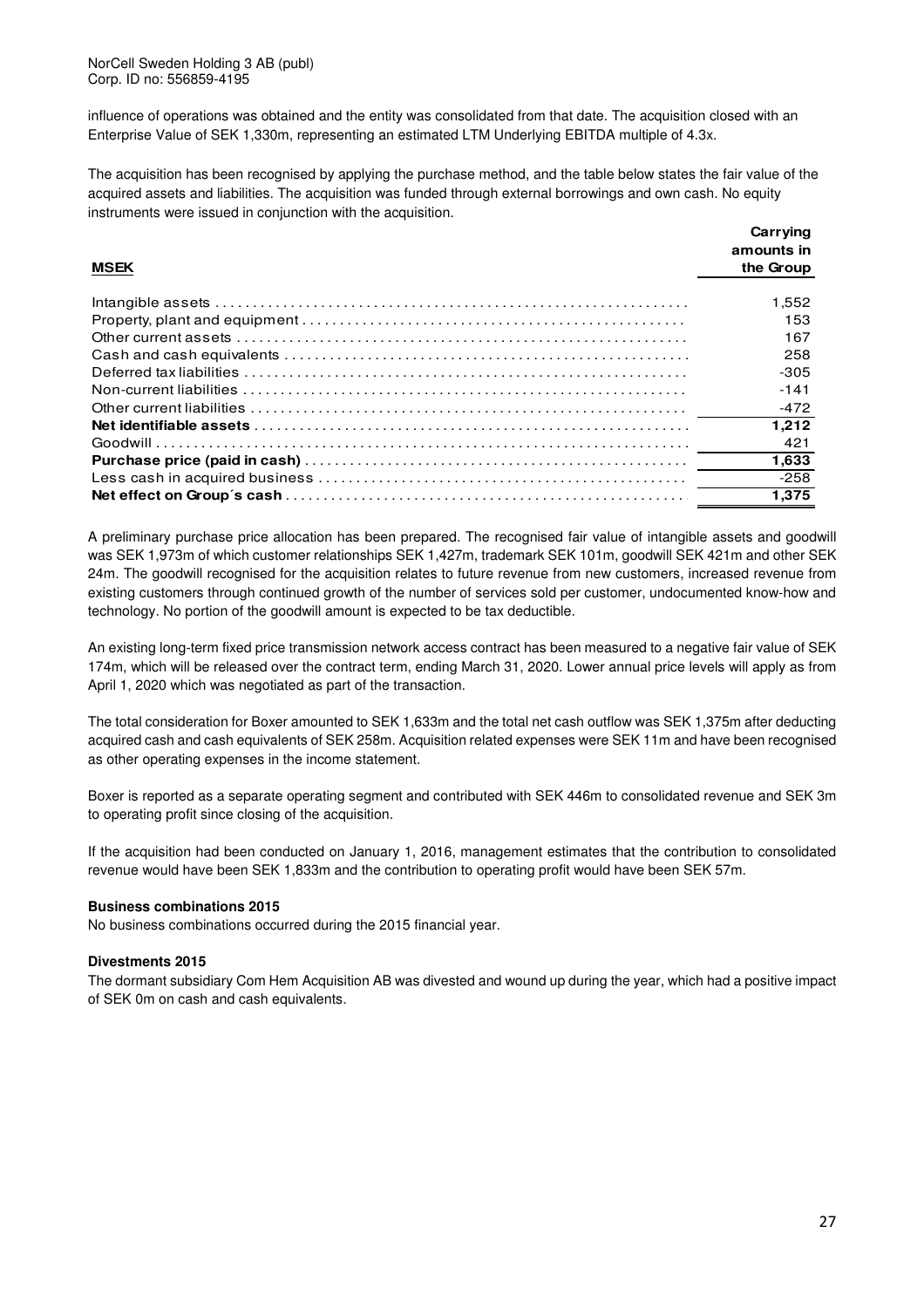# **Note 5 Other Operating Income**

|                                                 | Jan 1 - Dec 31 Jan 1 - Dec 31 |      |
|-------------------------------------------------|-------------------------------|------|
| <b>SEKm</b>                                     | 2016                          | 2015 |
| Exchange gains on trade receivables/liabilities |                               |      |
|                                                 |                               |      |
|                                                 | 29                            |      |
|                                                 |                               |      |

# **Note 6 Other Operating Expenses**

|                                                  |      | Jan 1 - Dec 31 Jan 1 - Dec 31 |
|--------------------------------------------------|------|-------------------------------|
| <b>SEKm</b>                                      | 2016 | 2015                          |
|                                                  | -6   | -9                            |
| Exchange losses on trade receivables/liabilities | -12  | $-15$                         |
|                                                  | -11  |                               |
|                                                  | -29  | -24                           |

# **Note 7 Employees and Personnel Expenses**

|             | Jan 1 - Dec 31 Jan 1 - Dec 31 |      |
|-------------|-------------------------------|------|
| <b>SEKm</b> | 2016                          | 2015 |
|             | 542                           | 549  |
|             | 188                           | 181  |
|             | 59                            | 58   |
|             | $-133$                        | -131 |
|             | 24                            | 28   |
|             | 680                           | 685  |

The number of employees at year-end was 1,178 (1,177). The average number of full-time employees was 1,046 (1,083), of which 280 (302) were women.

# **Directors and senior management**

|                                    | Dec 31 2016 | Dec 31 2015 |
|------------------------------------|-------------|-------------|
| Board of Directors,                |             |             |
| excluding employee representatives | 5           | 5           |
|                                    | 0           |             |
|                                    | 5           | 5           |
| Executive Management               | 5           |             |
|                                    | 2           | 2           |
|                                    | З           | 5           |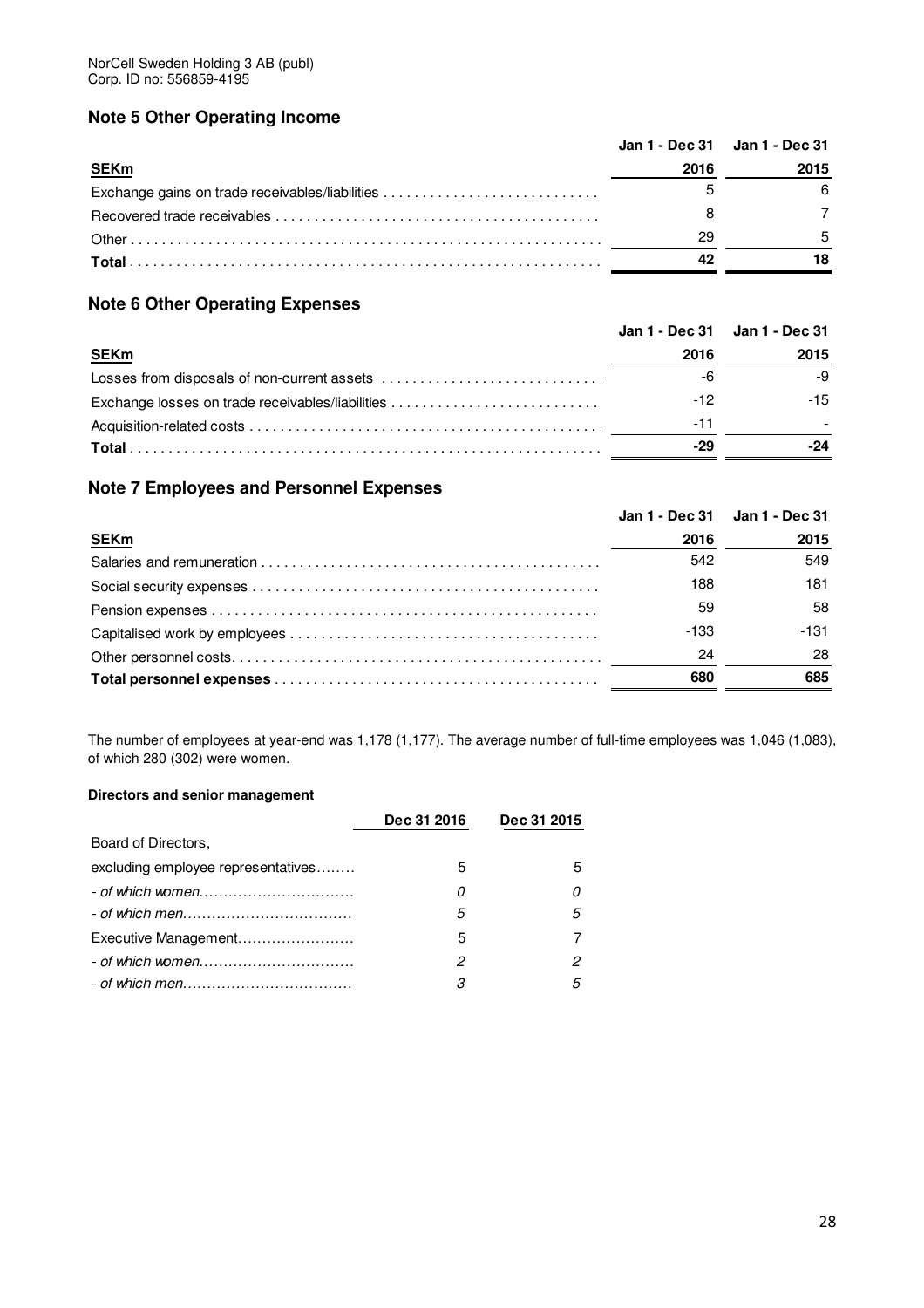**Salary, Other Benefits and Social Security Expenses for the Chief Executive Officer and other Executive Management** 

|                                                                       | Jan 1 - Dec 31 2016 |               | Jan 1 - Dec 31 2015   |               |
|-----------------------------------------------------------------------|---------------------|---------------|-----------------------|---------------|
|                                                                       |                     | <b>Social</b> |                       | <b>Social</b> |
|                                                                       | <b>Salaries and</b> | security      | Salaries and          | security      |
| <b>SEKm</b>                                                           | remuneration        |               | expenses remuneration | expenses      |
|                                                                       |                     |               |                       |               |
| Pension expenses                                                      |                     |               |                       |               |
| Other Executive Management.                                           |                     | 5             | 19                    | 6             |
| $-$ of which bonus $\ldots \ldots \ldots \ldots \ldots \ldots \ldots$ | 4                   |               | 4                     |               |
|                                                                       |                     |               |                       |               |
|                                                                       |                     |               | 19                    | 10            |

The number of people in Executive Management amounted to 5 (7), at the end of the financial year. Executive Management at year end includes the following positions: CEO, CFO, Director of Human Resources, Director of IR and Corporate Communications and CEO of Phonera Företag AB. The Group's CEO has been employed by the Parent company Com Hem Holding AB during 2015 and 2016.

#### Guidelines on remuneration to the CEO and other Executive Management

Remuneration to the CEO and other Executive Management shall consist of fixed salary, variable short-term incentives (STI) paid annually in cash which are linked to the achievement of Com Hem's financial targets and individual performance targets, and the long-term share-based incentive programme (LTIP 2015 and 2016), in addition to pension and other customary benefits.

For 2016, the CEO was entitled to a fixed annual salary of SEK 5,242,880 (excluding holiday bonus) and an STI target corresponding to 75% of fixed salary. In the event that the financial targets set in the budget are fully achieved, and that the individual targets are substantially exceeded, the CEO's STI can be a maximum of 169% of his fixed salary, subject to Board approval. The retirement age is 65 and every month until the agreed retirement age, the company is to allocate an amount corresponding to 20% of the fixed salary in pension benefits.

For 2016, other Executive Management received an STI target of up to 50% of fixed salary. In the event that the financial targets are fully achieved, and that the individual targets are substantially exceeded, the STI for other Executive Management can be a maximum of 113% of fixed salary. Pension payments to other Executive Management were up to 30% of fixed salary, alternatively, in accordance with ITP (collective pension plans). If approved by the Board, Executive Management who are resident abroad may be offered pension benefits that are paid in a cash amount equivalent to the premium that would otherwise be paid to insurance companies.

#### Notice period

The company and the CEO have a mutual 12-month notice period. According to the CEO's employment contract, the CEO is not entitled to severance pay if the company terminates his employment. However, there is a non-compete clause entitling the CEO to a maximum of 60% of fixed salary per month (subject to reduction for other income) if the CEO does not find a new job within 12 months of receiving notice. For the termination of other Executive Management, a maximum notice period of 12 months applies. Upon resignation, a notice period of 6-12 months applies.

#### Remuneration to the Board

Matters of significance to NorCell Sweden Holding 3 AB (publ) and subsidiaries are primarily discussed at Board meetings of the Parent company Com Hem Holding AB. No board fees have been paid from NorCell Sweden Holding 3 AB (publ) or its subsidiaries during 2016.

The Group has no outstanding pension obligations to the Board of Directors or to the current Chief Executive Officer since the pension premiums are paid directly. When the Group company Com Hem AB was part of Telia Company AB (publ), the CEO had pension agreements in addition to the ITP plan (supplementary pensions for salaried employees) for the portion of salary exceeding 30 basic amounts, in relation to retirement pensions and family pension. The Group's outstanding pension obligations for these amounted to SEK 2m (2) at year-end.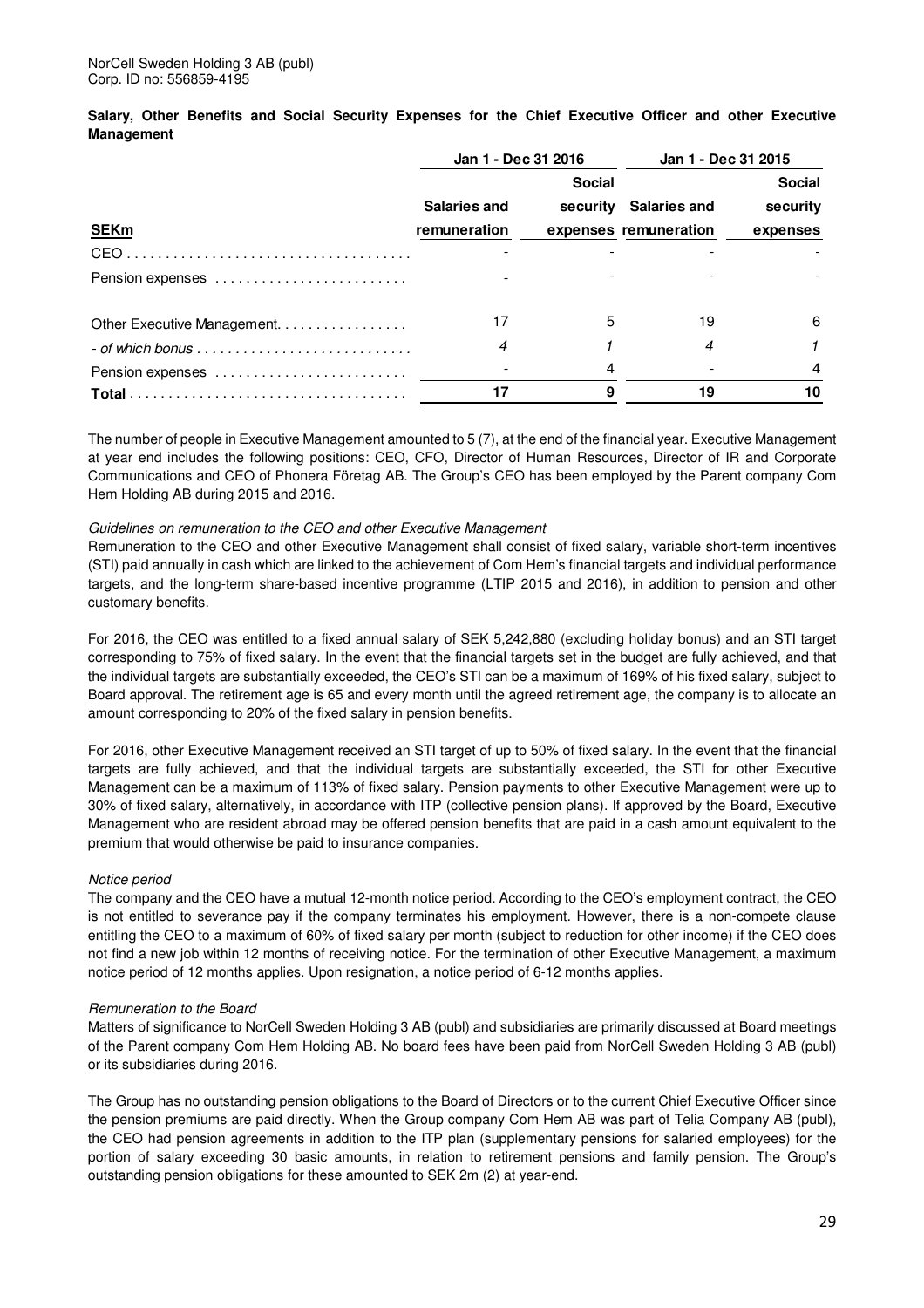NorCell Sweden Holding 3 AB (publ) Corp. ID no: 556859-4195

#### Incentive programme in the Parent company Com Hem Holding AB

There are four incentive programmes in the Parent company. Two long-term share savings incentive programme (LTIP 2015 and LTIP 2016) and two incentive programmes that comprise a total of 4,949,092 issued and paid warrants. In these four incentive programmes, employees in NorCell Sweden Holding 3 AB (publ) and it's subsidiaries to do also participate.

### **Note 8 Fees and Reimbursements to Auditors**

|                |      | Jan 1 - Dec 31 Jan 1 - Dec 31 |
|----------------|------|-------------------------------|
| <b>SEKm</b>    | 2016 | 2015                          |
| <b>KPMG AB</b> |      |                               |
|                |      |                               |
|                |      |                               |
|                |      |                               |
|                | 0    |                               |
|                |      |                               |
|                |      |                               |

#### **Note 9 Operating Expenses by Type**

|             |          | Jan 1 - Dec 31 Jan 1 - Dec 31 |
|-------------|----------|-------------------------------|
| <b>SEKm</b> | 2016     | 2015                          |
|             | $-680$   | -685                          |
|             | $-1.667$ | $-1,545$                      |
|             | $-1.798$ | $-1,467$                      |
|             | -27      |                               |
|             | $-273$   | -223                          |
|             | -11      |                               |
|             | -342     | -335                          |
|             | -4.798   | -4.255                        |

Other operating costs include consulting fees and IT costs.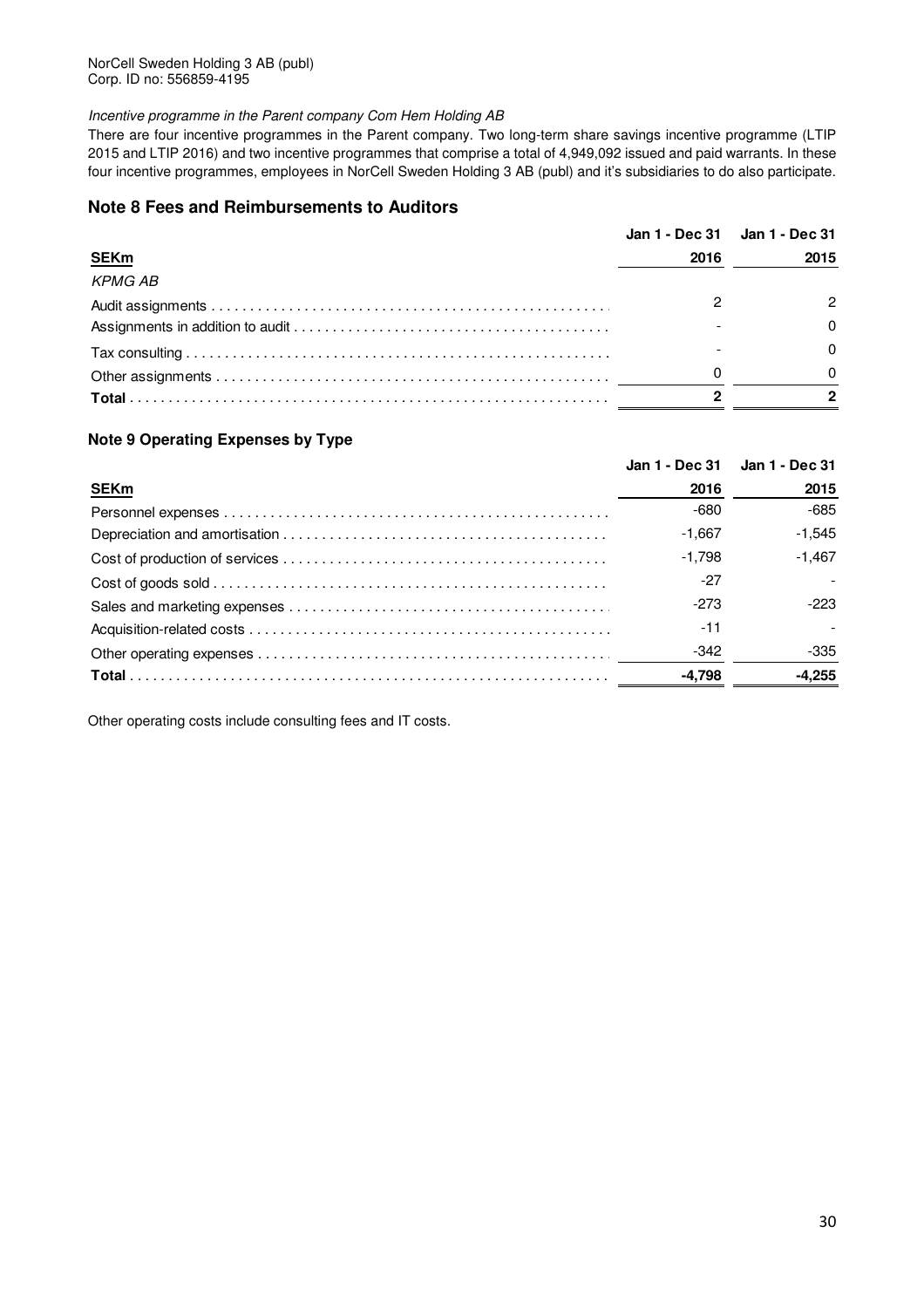# **Note 10 Net Financial income and expenses**

| <u>SEKm</u>             |      | Jan 1 - Dec 31 Jan 1 - Dec 31 |
|-------------------------|------|-------------------------------|
| <b>Financial Income</b> | 2016 | 2015                          |
| Interest income         |      |                               |
|                         |      |                               |
|                         |      |                               |
|                         | 44   |                               |
|                         |      | 124                           |
|                         |      |                               |
|                         | 47   | 138                           |

| <b>SEKm</b>                                            | Jan 1 - Dec 31 | Jan 1 - Dec 31 |
|--------------------------------------------------------|----------------|----------------|
| <b>Financial Expenses</b>                              | 2016           | 2015           |
| Interest expenses                                      |                |                |
|                                                        | -421           | $-307$         |
|                                                        |                | -40            |
|                                                        | $-7$           | -6             |
| - financial liabilities to Group companies measured at |                |                |
|                                                        | $-219$         | $-987$         |
|                                                        |                |                |
| Change in fair value                                   |                |                |
| - financial liabilities measured to fair value through |                |                |
|                                                        |                | -39            |
|                                                        | -15            | -18            |
|                                                        | -662           | $-1,397$       |
|                                                        | $-615$         | $-1,259$       |

\* The item "Financial liabilities measured at amortised cost" above includes items affecting comparability pertaining to allocated borrowing cost of SEK 29m (-) related to repayment of bank loans and bonds with an original amortisation period until 2019, and redemption premiums on bonds totaling SEK 66m (-).

\*\* Interest income and interest expenses on plan assets are netted from 2016. Figures for the comparison year have been restated.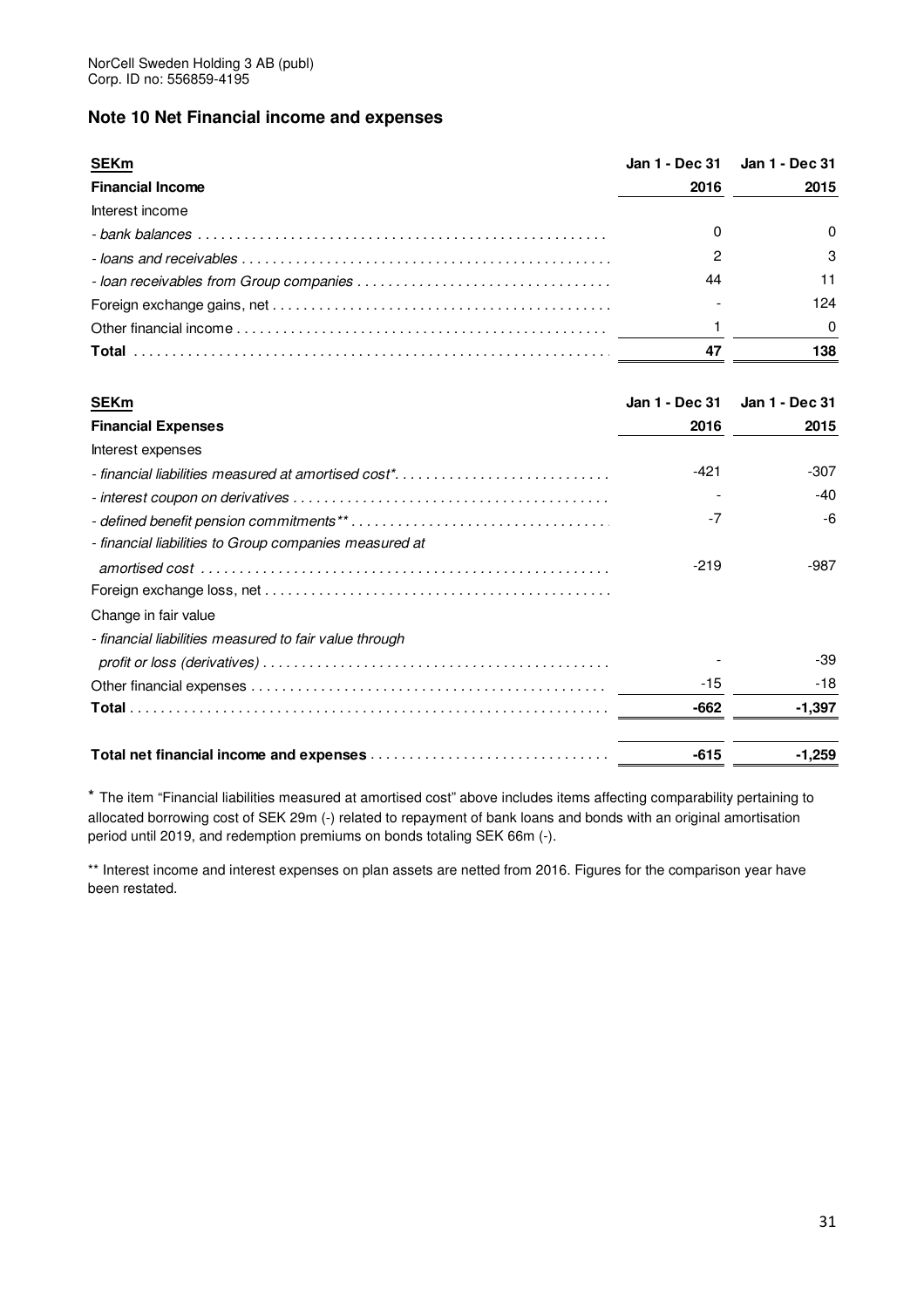# **Note 11 Income Taxes**

|                                                |        | 1 Jan - 31 Dec 1 Jan - 31 Dec |
|------------------------------------------------|--------|-------------------------------|
| <b>SEKm</b>                                    | 2016   | 2015                          |
| <b>Current tax</b>                             |        |                               |
|                                                | 65     | 143                           |
|                                                | 65     | 143                           |
| Deferred tax                                   |        |                               |
| Deferred tax on capitalised loss carryforwards | $-250$ | $-154$                        |
| Deferred tax relating to temporary differences | 126    | 123                           |
|                                                | $-124$ | $-31$                         |
|                                                | -59    | 112                           |
|                                                |        |                               |

# **Reconciliation of Effective Tax**

|                                                                                             |       | Jan 1 - Dec 31 |          | Jan 1 - Dec 31 |
|---------------------------------------------------------------------------------------------|-------|----------------|----------|----------------|
| <b>SEKm</b>                                                                                 | %     | 2016           | %        | 2015           |
|                                                                                             |       | 251            |          | $-514$         |
| Tax according to the current tax rate                                                       |       |                |          |                |
|                                                                                             | 22.0% | -55            | $22.0\%$ | 113.           |
| Non-taxable income $\ldots, \ldots, \ldots, \ldots, \ldots, \ldots, \ldots, \ldots, \ldots$ |       | $\Omega$       |          |                |
|                                                                                             |       | -4             |          | -1             |
| Deferred tax relating to previous years                                                     |       | 0              |          | $\Omega$       |
|                                                                                             | 23.5% | -59            | 21.9%    | 112            |

# **Tax attributable to other comprehensive income**

|             | Jan 1 - Dec 31 Jan 1 - Dec 31 |      |
|-------------|-------------------------------|------|
| <b>SEKm</b> | 2016                          | 2015 |
|             | -59                           | 75   |
|             | 13                            | -16  |
|             | -46                           | 58   |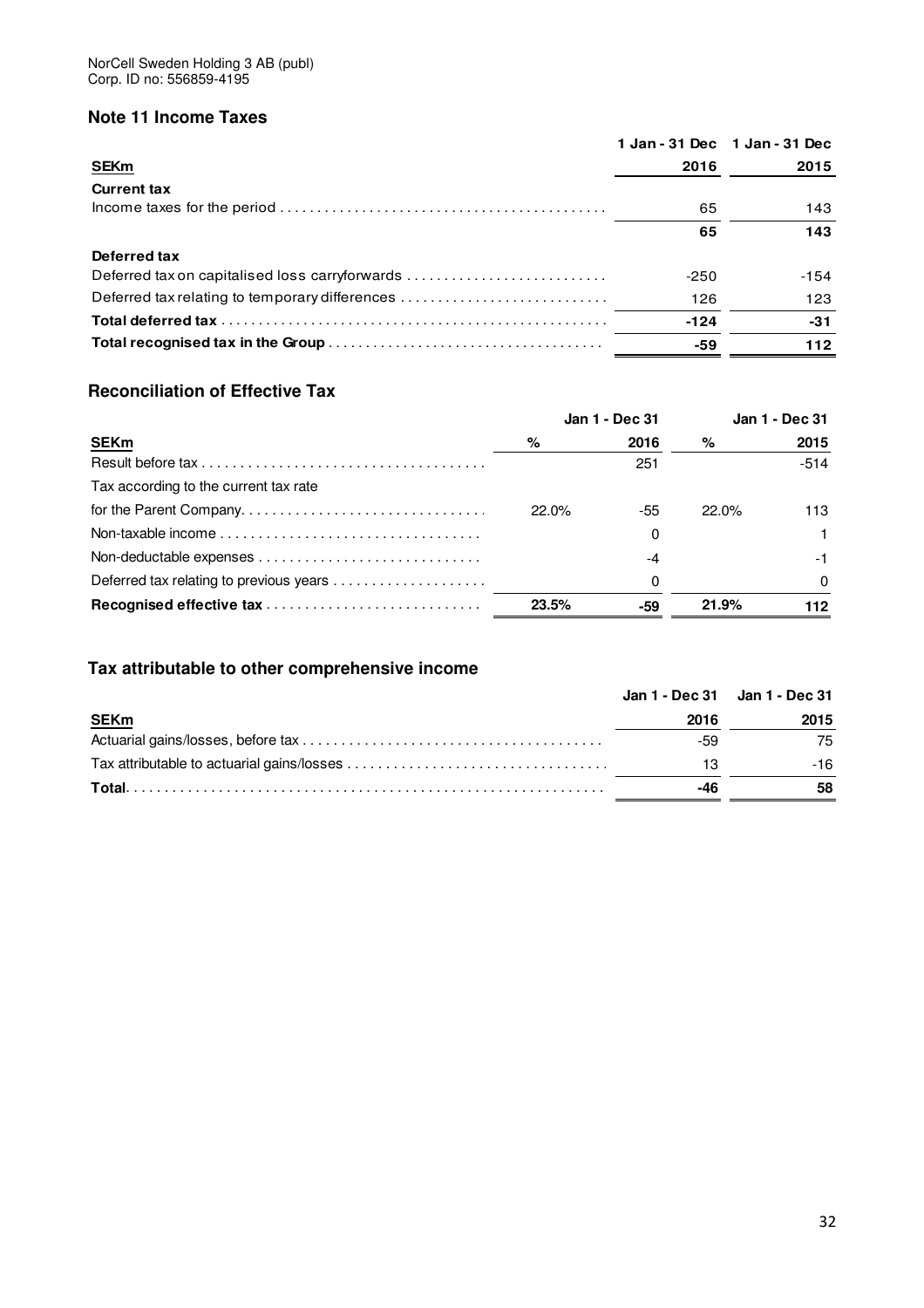#### **Deferred Tax Assets and Liabilities**

#### **Recognised Deferred Tax Assets and Tax Liabilities**

Deferred tax assets (+) tax liabilities (-) relate to the following:

|                                                                   |                           | Dec 31 2016 |            |                           | Dec 31 2015        |            |
|-------------------------------------------------------------------|---------------------------|-------------|------------|---------------------------|--------------------|------------|
|                                                                   | Deferred tax Deferred tax |             |            | Deferred tax Deferred tax |                    |            |
| <b>SEKm</b>                                                       | assets                    | liabilities | <b>Net</b> | assets                    | <b>liabilities</b> | <b>Net</b> |
| Non-current intangible assets                                     | 6                         | $-1,047$    | $-1,042$   |                           | $-851$             | $-844$     |
| Property, plant and equipment                                     | 4                         | $-20$       | $-16$      | 3                         | -5                 | $-2$       |
| Trade receivables                                                 | 4                         |             | 4          | 2                         |                    | 2          |
| Prepaid expenses                                                  | 5                         |             | 5          |                           |                    |            |
| Provisions $\ldots \ldots \ldots \ldots \ldots \ldots \ldots$     | 86                        |             | 86         | 35                        |                    | 35         |
| Financial liabilities                                             | 6                         |             | 6          | 13                        |                    | 13         |
|                                                                   |                           |             |            |                           | <sup>0</sup>       | 0          |
| Current liabilities                                               | 4                         |             | 4          |                           |                    |            |
| Tax allocation reserve $\ldots \ldots \ldots \ldots$              |                           | $-10$       | $-10$      |                           |                    |            |
|                                                                   |                           | 0           |            | 0                         | 0                  | $\Omega$   |
| Loss carryforwards                                                | 285                       |             | 285        | 535                       |                    | 535        |
| Tax receivables/liabilities                                       | 401                       | $-1,077$    | $-677$     | 596                       | $-857$             | $-261$     |
| $Set-off \ldots \ldots \ldots \ldots \ldots \ldots \ldots \ldots$ | $-401$                    | 401         |            | $-596$                    | 596                |            |
| Net tax receivables/liabilities                                   |                           | $-677$      | $-677$     |                           | -261               | $-261$     |

The Company management assesses that the recognised tax loss carryforwards can be used against taxable profits in subsequent years.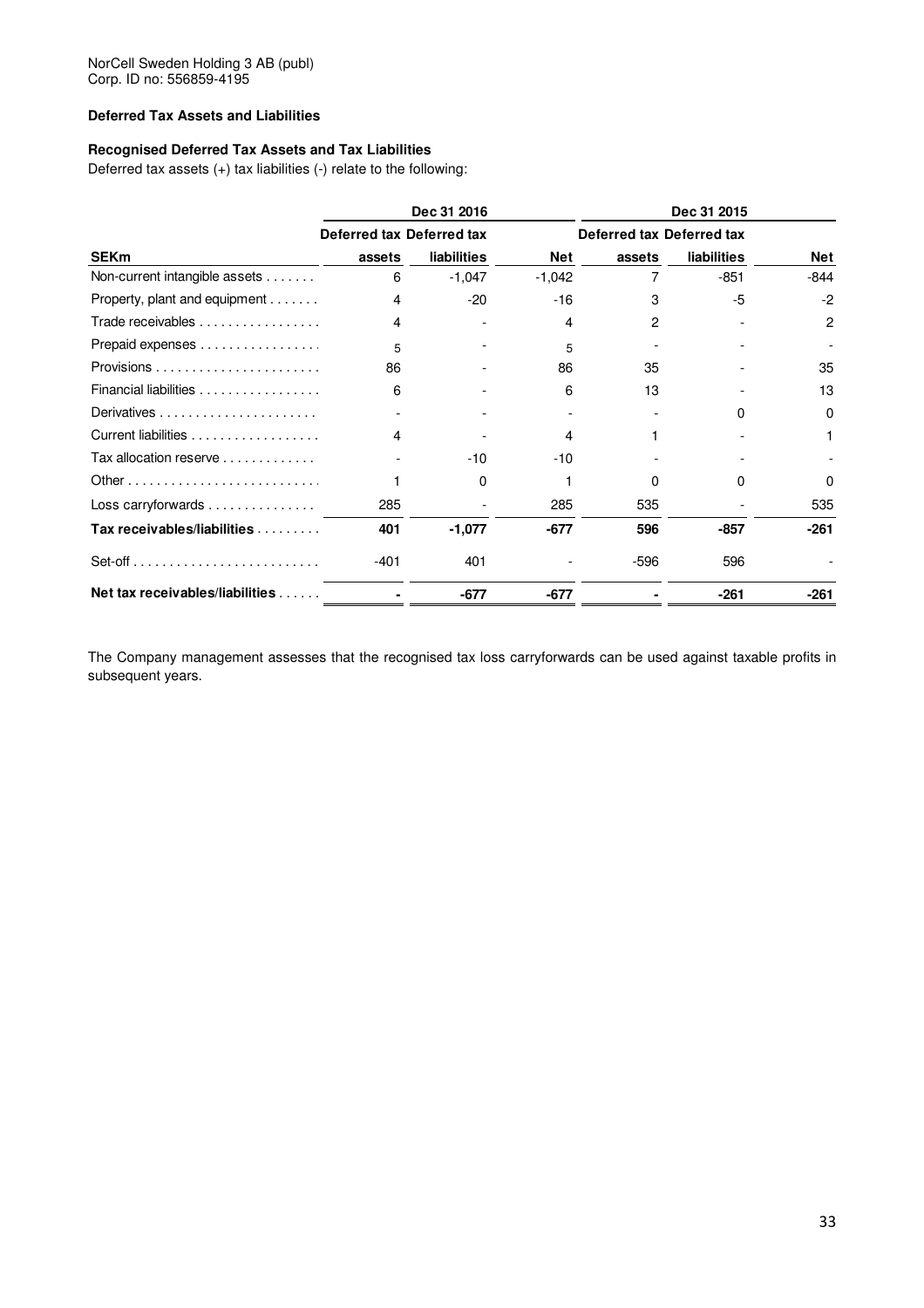### **Change in Deferred Tax in Temporary Differences and Loss Carryforwards**

|                               |                |                      | Recognised              |        |                |
|-------------------------------|----------------|----------------------|-------------------------|--------|----------------|
|                               |                | <b>Recognised in</b> | in other                |        |                |
|                               |                |                      | profit or comprehensive |        |                |
| <b>SEKm</b>                   | Jan 1 2016     | loss                 | income                  | Other* | Dec 31 2016    |
| Non-current intangible assets | -844           | 139                  |                         | $-336$ | $-1,042$       |
| Property, plant and equipment | $-2$           | 3                    |                         | $-17$  | $-16$          |
| Trade receivables             | $\overline{2}$ |                      |                         |        | $\overline{4}$ |
| Prepaid expenses              |                |                      |                         | 5      | 6              |
|                               | 35             |                      | 13                      | 39     | 88             |
|                               | 13             | $-7$                 |                         |        | 6              |
|                               | $\Omega$       | <sup>0</sup>         |                         |        | $\Omega$       |
|                               |                | <sup>0</sup>         |                         | 4      | 4              |
| Tax allocation reserve        |                | $-10$                |                         |        | $-10$          |
|                               | $\Omega$       |                      |                         |        | 1              |
| Loss carryforwards            | 535            | -250                 |                         |        | 285            |
|                               | $-261$         | $-124$               | 13                      | $-305$ | -677           |

|                               |            |               | Recognised              |              |                |
|-------------------------------|------------|---------------|-------------------------|--------------|----------------|
|                               |            | Recognised in | in other                |              |                |
|                               |            |               | profit or comprehensive |              |                |
| <b>SEK<sub>m</sub></b>        | Jan 1 2015 | loss          | income                  | <b>Other</b> | Dec 31 2015    |
| Non-current intangible assets | -973       | 132           |                         | $-2$         | -844           |
| Property, plant and equipment | $-4$       | 3             |                         | $-1$         | $-2$           |
|                               |            |               |                         |              | $\overline{c}$ |
|                               | 49         | 2             | $-16$                   |              | 35             |
|                               | 15         | -5            |                         | з            | 13             |
|                               | -9         | 9             |                         |              | $\Omega$       |
|                               |            | <sup>0</sup>  |                         |              |                |
|                               | $-1$       |               |                         |              |                |
|                               | 19         | -19           |                         |              | $\Omega$       |
| Loss carryforwards            | 689        | -154          |                         |              | 535            |
|                               | $-214$     | $-31$         | -16                     |              | $-261$         |

\* The item 'Non-current intangible assets' in the Other column above 2016 refers primarily to deferred income tax liabilities resulting from business combinations.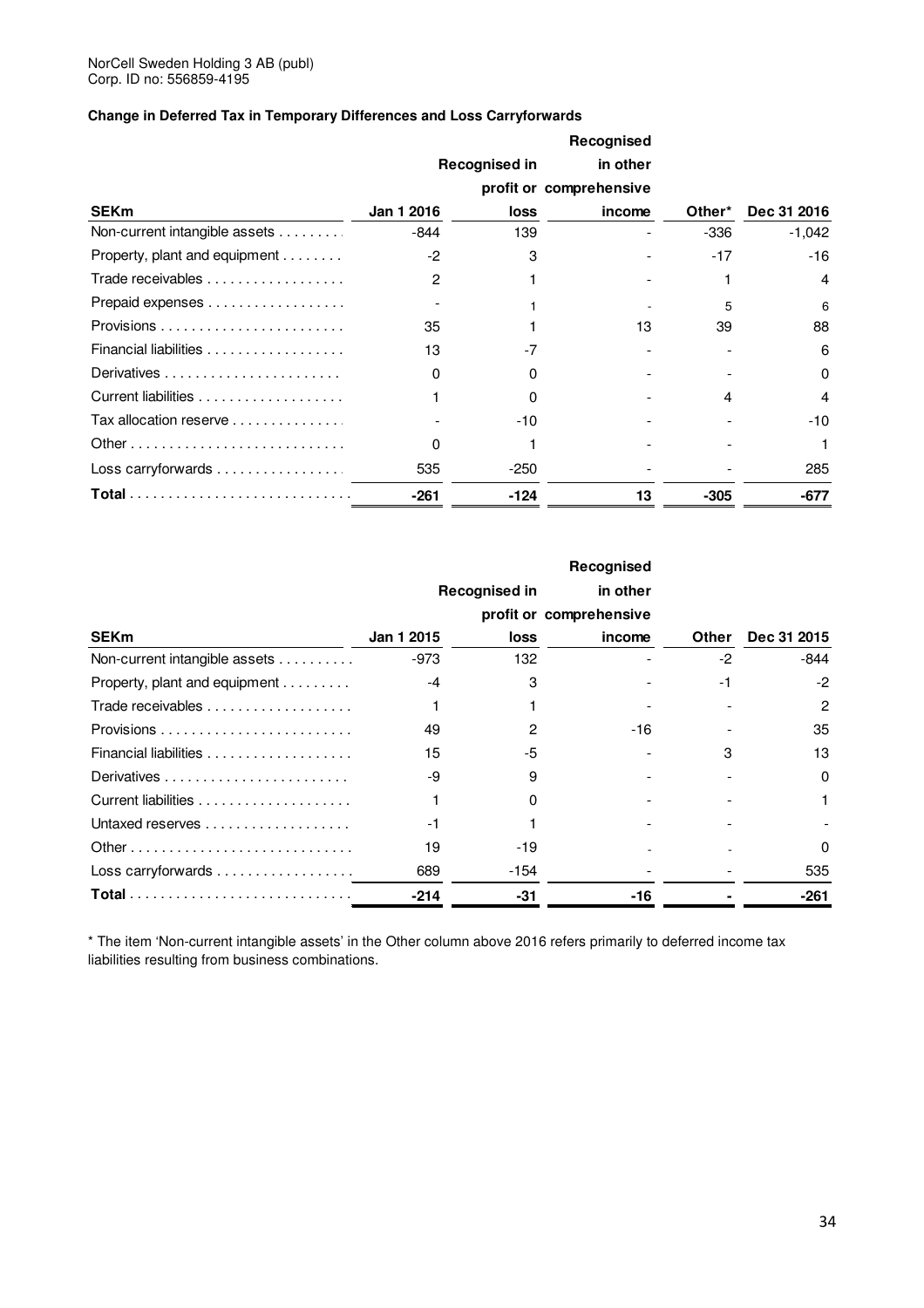### **Note 12 Non-current Intangible Assets**

|                                  |                 | <b>Externally acquired</b> |                      |          |          |
|----------------------------------|-----------------|----------------------------|----------------------|----------|----------|
|                                  |                 | <b>Customer</b>            |                      |          |          |
| <b>SEKm</b>                      | <b>Goodwill</b> |                            | relations* Trademark | Other*** | Total    |
| <b>Accumulated cost</b>          |                 |                            |                      |          |          |
|                                  | 10,899          | 5,457                      | 691                  | 2,374    | 19,422   |
| Business combinations            | 421             | 1,427                      | 101                  | 47       | 1,996    |
| Capital expenditure**            |                 |                            |                      | 396      | 396      |
| Divestments and disposals        |                 |                            |                      | $-45$    | $-45$    |
| At year-end 2016                 | 11,321          | 6,884                      | 792                  | 2,772    | 21,769   |
| <b>Accumulated amortisation</b>  |                 |                            |                      |          |          |
|                                  |                 |                            |                      |          |          |
| and impairment                   |                 |                            |                      |          |          |
|                                  |                 | $-2,359$                   |                      | $-1,611$ | $-3,970$ |
| Business combinations            |                 |                            |                      | $-23$    | $-23$    |
| Amortisation for the year        |                 | $-606$                     |                      | -450     | $-1,056$ |
| Divestments and disposals        |                 |                            |                      | 45       | 45       |
| At year-end 2016                 |                 | $-2,965$                   |                      | $-2,039$ | $-5,004$ |
| Carrying amount at year-end 2016 | 11,321          | 3,919                      | 792                  | 734      | 16,765   |

|                                   |                 | <b>Externally acquired</b> |                      |          |              |
|-----------------------------------|-----------------|----------------------------|----------------------|----------|--------------|
|                                   |                 | <b>Customer</b>            |                      |          |              |
| <b>SEKm</b>                       | <b>Goodwill</b> |                            | relations* Trademark | Other*** | <b>Total</b> |
| <b>Accumulated cost</b>           |                 |                            |                      |          |              |
| At beginning of year.             | 10,899          | 5,457                      | 691                  | 2,008    | 19,055       |
| Capital expenditure**             |                 |                            |                      | 392      | 392          |
| Divestments and disposals         |                 |                            |                      | $-25$    | $-25$        |
| At year-end 2015                  | 10,899          | 5,457                      | 691                  | 2,374    | 19,422       |
| <b>Accumulated amortisation</b>   |                 |                            |                      |          |              |
| and impairment                    |                 |                            |                      |          |              |
| At beginning of year.             |                 | $-1,791$                   |                      | $-1,223$ | $-3,014$     |
| Amortisation for the year         |                 | $-569$                     |                      | $-411$   | -979         |
| Divestments and disposals         |                 |                            |                      | 23       | 23           |
| At year-end 2015                  |                 | $-2,359$                   |                      | $-1,611$ | $-3,970$     |
| Carrying amount at year-end 2015. | 10,899          | 3,097                      | 691                  | 764      | 15,451       |

\* The remaining amortisation period of the customer relationships is considered to be approximately 3-13 years.

\*\* Non-current assets funded through finance lease arrangements of SEK -m (10) are included in investments, see Note 27.

\*\*\* The Other column above mainly comprises capitalised development expenses SEK 1,463m (1,239) and investments in licenses and acquisition costs for subscriptions totalling to SEK 858m (769). Of total acquisition costs of SEK 2,772m (2,374) SEK 2,537m (2,193) were externally acquired and SEK 235m (182) internally generated.

All intangible assets, except goodwill and trademark with indefinite useful lives, are amortised. The trademark represents "Com Hem" (SEK 691m) and "Boxer"(SEK 101m) which are included in the respective operating segment assets. The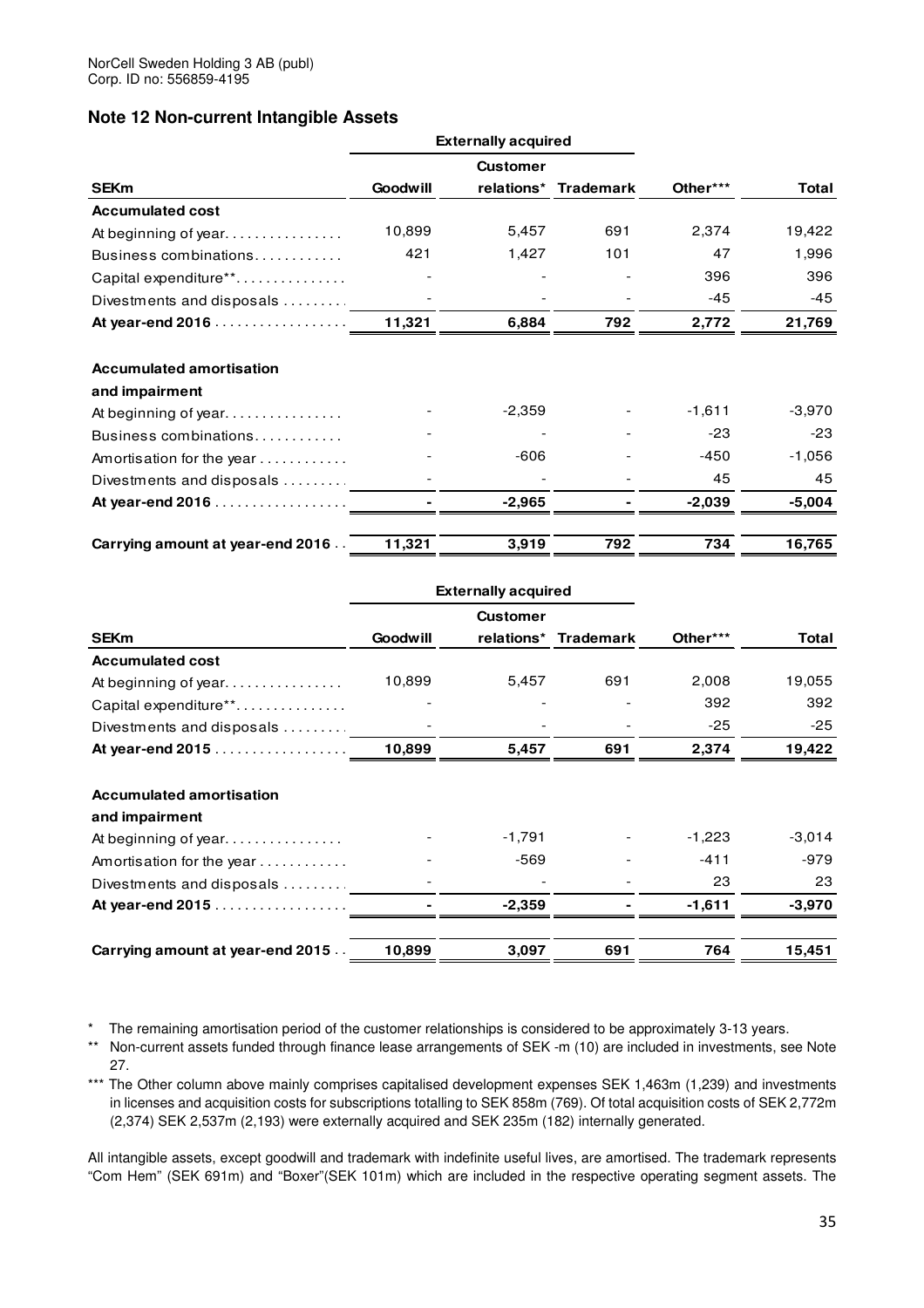company management is of the opinion that these trademarks are to be used for an indefinite period. For further information on depreciation, amortisation and impairment see Note 1.

#### **Amortisation**

**Amortisation is included in the following functions of the Income Statement:** 

|             | Jan 1 - Dec 31 Jan 1 - Dec 31 |      |
|-------------|-------------------------------|------|
| <b>SEKm</b> | 2016                          | 2015 |
|             | 277                           | 237  |
|             | 779                           | 742  |
|             |                               | 0    |
|             | 1.056                         | 979  |

#### Impairment Testing

All cash-generating units are tested for impairment. A cash-generating unit comprise of an operating segment, which in 2016 was Com Hem and Boxer, see further in note 2 operating segment. Carrying value for impairment testing corresponds to the consolidated value of each operating segment, whereof goodwill corresponding SEK 10,899m in operating segment Com Hem and SEK 421m in operating segment Boxer.

The test is based on calculating value in use. The key assumptions are sales growth, changes in EBITDA margin, the discount rate (Weighted Average Cost of Capital) and the growth in terminal value in free cash flow. Value in use consists of the present value of future cash flow. This value is based on cash flow forecasts based on a five-year business plan approved by the Executive Management Team and the Board of Directors.

The forecasts for sales growth are based on estimates of market penetration for each service and estimated market shares over time. This is based on both external and internal market analyses, and on comparisons with other cable TV operators and telecom companies. Estimated ARPU (average revenue per unit) is based partly on the Group´s product strategies and partly on external information. EBITDA margin forecasts are based on expected gross margin and revenue mix. The number of forecast periods is assumed to perpetuity.

|              | Operating | Operating    |
|--------------|-----------|--------------|
|              | segment   | segment      |
| <u> 2016</u> | Com Hem   | <b>Boxer</b> |
|              | 5 years   | 5 years      |
|              | 2%        | 2%           |
|              | 7.32%     | 10.30%       |
|              | 8.84%     | 13.92%       |

| 2015 | Group    |
|------|----------|
|      | 5 vears  |
|      | 2%       |
|      | 8.10%    |
|      | $9.87\%$ |

The conclusion of the aforementioned impairment test is that the recoverable amount exceeded the carrying amount at year-end. Executive Management believes that a reasonable and possible change in the key assumptions described would not have such an effect that they will reduce the recoverable amount to a lower value than the carrying amount.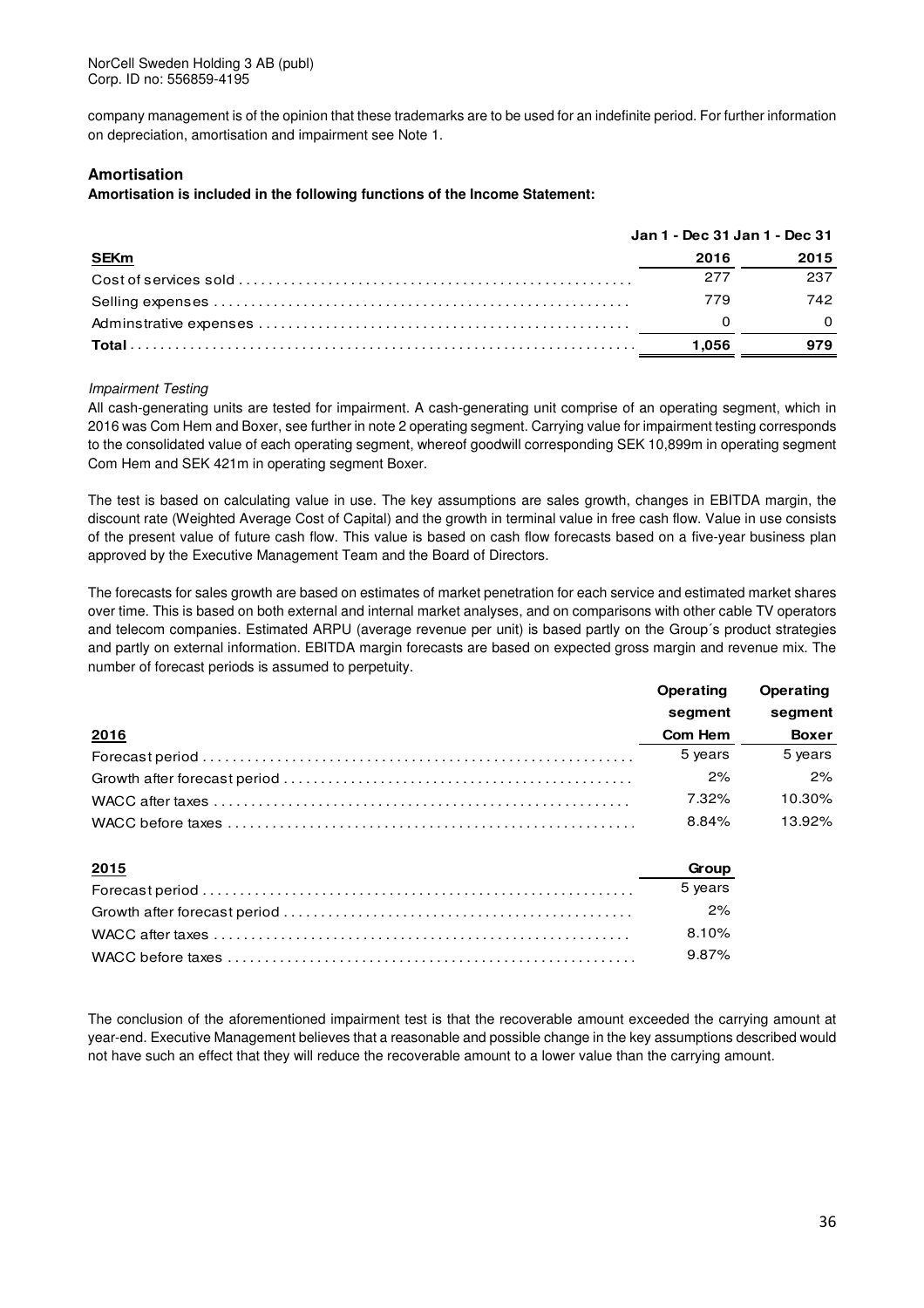# **Note 13 Property, Plant and Equipment**

|                                                                |                   |                 | <b>Machinery</b>        |          |
|----------------------------------------------------------------|-------------------|-----------------|-------------------------|----------|
|                                                                | <b>Production</b> | <b>Customer</b> | equipment               |          |
| <b>SEKm</b>                                                    | facility          |                 | equipment and computers | Total    |
| <b>Accumulated cost</b>                                        |                   |                 |                         |          |
| At beginning of year                                           | 6,968             | 1,480           | 443                     | 8,891    |
| Business combinations                                          |                   | 276             | 0                       | 276      |
| Capital expenditure <sup>*</sup>                               | 229               | 232             | 38                      | 499      |
| Divestments and disposals $\ldots \ldots \ldots \ldots \ldots$ | -1                | -152            | -37                     | $-190$   |
|                                                                | 7,196             | 1,836           | 444                     | 9,476    |
| <b>Accumulated depreciation</b>                                |                   |                 |                         |          |
| and impairment                                                 |                   |                 |                         |          |
| At beginning of year                                           | $-6,150$          | -803            | -407                    | $-7,360$ |
| Business combinations                                          |                   | $-123$          |                         | $-123$   |
| Depreciation for the year                                      | $-291$            | $-299$          | $-21$                   | $-611$   |
| Divestments and disposals                                      | 0                 | 147             | 35                      | 183      |
|                                                                | $-6,441$          | $-1,078$        | $-393$                  | $-7,912$ |
| Carrying amount at year-end 2016                               | 755               | 758             | 51                      | 1,564    |

| <b>SEKm</b>                                                           | <b>Production</b><br>facility | <b>Customer</b> | <b>Machinery</b><br>equipment<br>equipment and computers | Total    |
|-----------------------------------------------------------------------|-------------------------------|-----------------|----------------------------------------------------------|----------|
| <b>Accumulated cost</b>                                               |                               |                 |                                                          |          |
| At beginning of year                                                  | 6,729                         | 1,246           | 443                                                      | 8,418    |
| Capital expenditure*                                                  | 240                           | 341             | 18                                                       | 599      |
| Divestments and disposals $\ldots$                                    | -2                            | $-107$          | $-19$                                                    | $-127$   |
|                                                                       | 6,968                         | 1,480           | 443                                                      | 8,891    |
| <b>Accumulated depreciation</b><br>and impairment                     |                               |                 |                                                          |          |
| At beginning of year                                                  | $-5,852$                      | $-667$          | $-394$                                                   | $-6,913$ |
| Depreciation for the year $\ldots \ldots \ldots \ldots \ldots \ldots$ | -298                          | -242            | -25                                                      | -566     |
| Divestments and disposals                                             | 1                             | 107             | 13                                                       | 120      |
|                                                                       | $-6,150$                      | -803            | $-407$                                                   | $-7,360$ |
| Carrying amount at year-end 2015                                      | 818                           | 677             | 36                                                       | 1,531    |

\* Non-current assets funded through finance lease arrangements of SEK - (5) m are included in investments, see Note 27.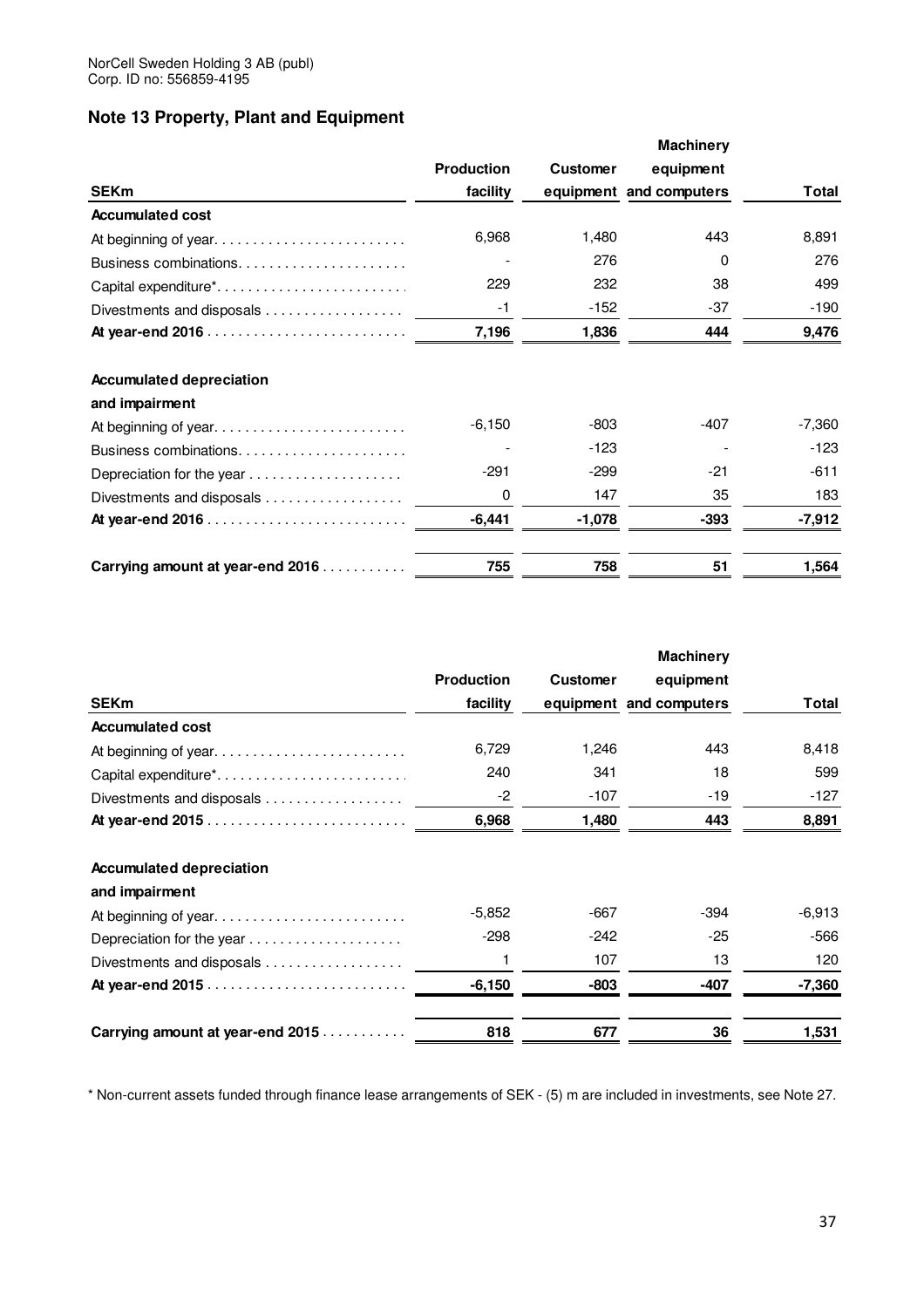# **Depreciation**

**Depreciation is included in the following functions of the Income Statement:** 

|             | Jan 1 - Dec 31 Jan 1 - Dec 31 |      |
|-------------|-------------------------------|------|
| <b>SEKm</b> | 2016                          | 2015 |
|             | 590                           | 541  |
|             |                               |      |
|             | 22                            | 25   |
|             | 611                           | 566  |

# **Note 14 Non-current financial assets and Other Receivables**

| <b>SEKm</b>                                              | Dec 31 2016 | Dec 31 2015 |
|----------------------------------------------------------|-------------|-------------|
| <b>Non-current financial assets</b>                      |             |             |
| Non-current receivables from Group companies             | 2.780       | 942         |
|                                                          |             | 0           |
|                                                          | 2,780       | 942         |
|                                                          |             |             |
|                                                          | Dec 31 2016 | Dec 31 2015 |
| <b>SEKm</b><br>Other receivables that are current assets |             |             |
|                                                          | 279         | 650         |
|                                                          | 44          | 22          |

# **Note 15 Inventories**

Inventories consist primarily of equipment for upgrading the Group's cable network and hardware for sale. Impairments amounting to SEK - (-)m took place during the financial year.

# **Note 16 Trade Receivables**

| <b>SEKm</b>                              | Dec 31 2016 | Dec 31 2015 |
|------------------------------------------|-------------|-------------|
|                                          | 176         | 129         |
|                                          | $-16$       | -8          |
|                                          | 159         | 121         |
| Invoiced receivables are due as follows: |             |             |
|                                          | 24          | 19          |
|                                          | 125         | 87          |
|                                          | 8           | 17          |
|                                          | 4           | 3           |
|                                          | 14          | 4           |
|                                          | 176         | 129         |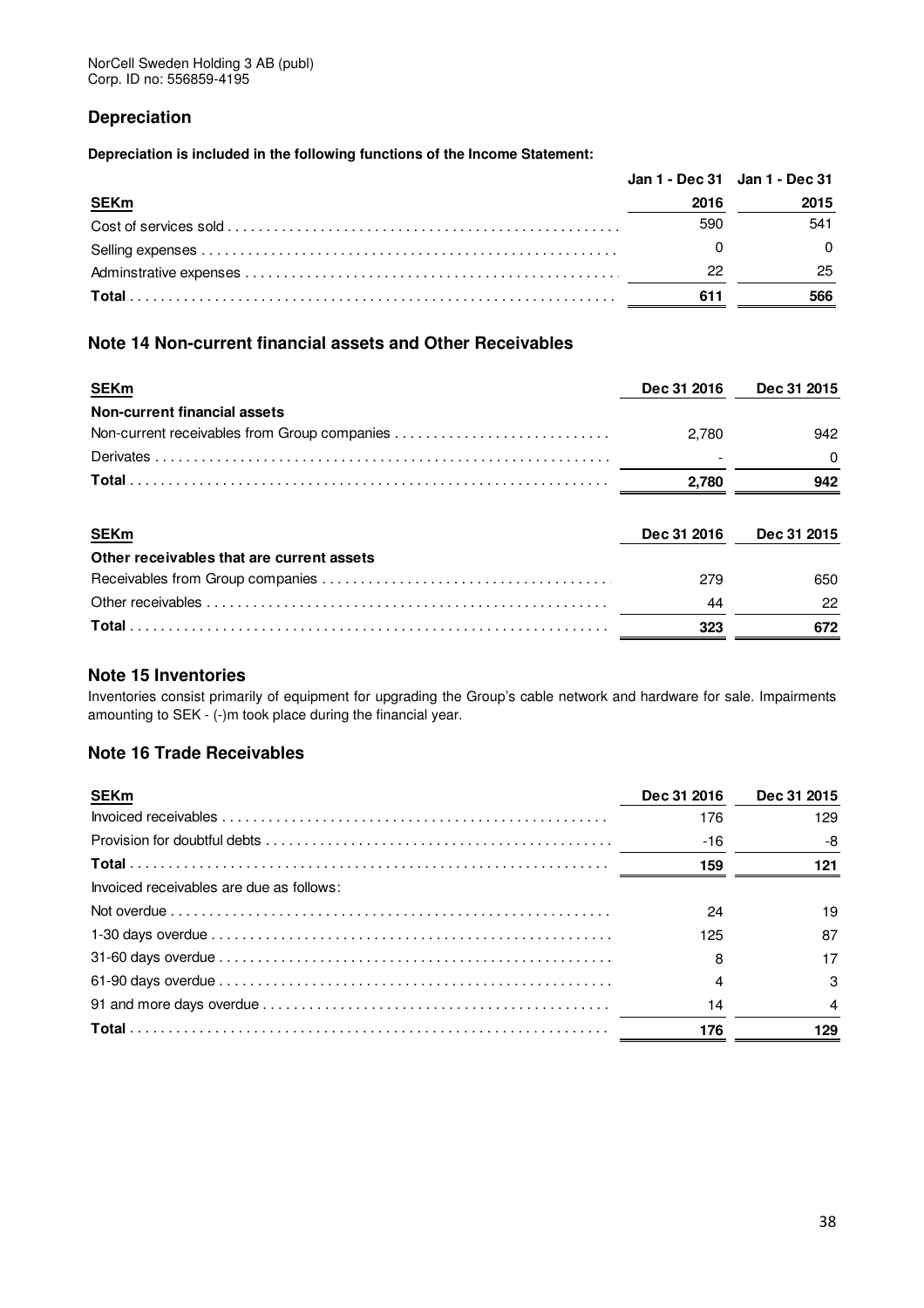### **Change in Provision for doubtful trade receivables**

| <b>SEKm</b>                                                  | Dec 31 2016 | <b>Dec 31 2015</b> |
|--------------------------------------------------------------|-------------|--------------------|
| Provision for doutful trade receivables at beginning of year |             |                    |
|                                                              |             |                    |
|                                                              |             |                    |
|                                                              |             |                    |
|                                                              |             |                    |
|                                                              | -16         |                    |

See Note 26 for a review of the Group's credit risks.

# **Note 17 Prepaid Expenses and Accrued Income**

| <b>SEKm</b> | Dec 31 2016 | <b>Dec 31 2015</b> |
|-------------|-------------|--------------------|
|             | 33          | 29                 |
|             | 16          |                    |
|             | 83          | 64                 |
|             | 73          | 41                 |
|             | 205         |                    |

# **Note 18 Cash and Cash Equivalents**

| <b>SEKm</b> | Dec 31 2016 | Dec 31 2015 |
|-------------|-------------|-------------|
|             | 454         | 713.        |
| Total       | 454         |             |

The Group has a granted bank overdraft facility of SEK 400m (125), of which SEK 0m (0) was utilised as of December 31, 2016. For information on other available credit facilities, see Note 26, Financial risks and treasury policy.

# **Note 19 Equity**

### **Share Capital**

As at December 31 2016, registered share capital comprised 600,000 shares. The nominal value per share is SEK 1. According to the Articles of Association, share capital shall be a minimum of SEK 500,000 and a maximum of SEK 2,000,000.

### **Other Paid-in Capital**

Refers to equity contributed by the owners. This includes premiums paid in connection with new issues.

### **Retained Earnings including Net Profit or Loss for the Year**

Retained earnings including net result for the year include profit earned in the Parent company and its subsidiaries.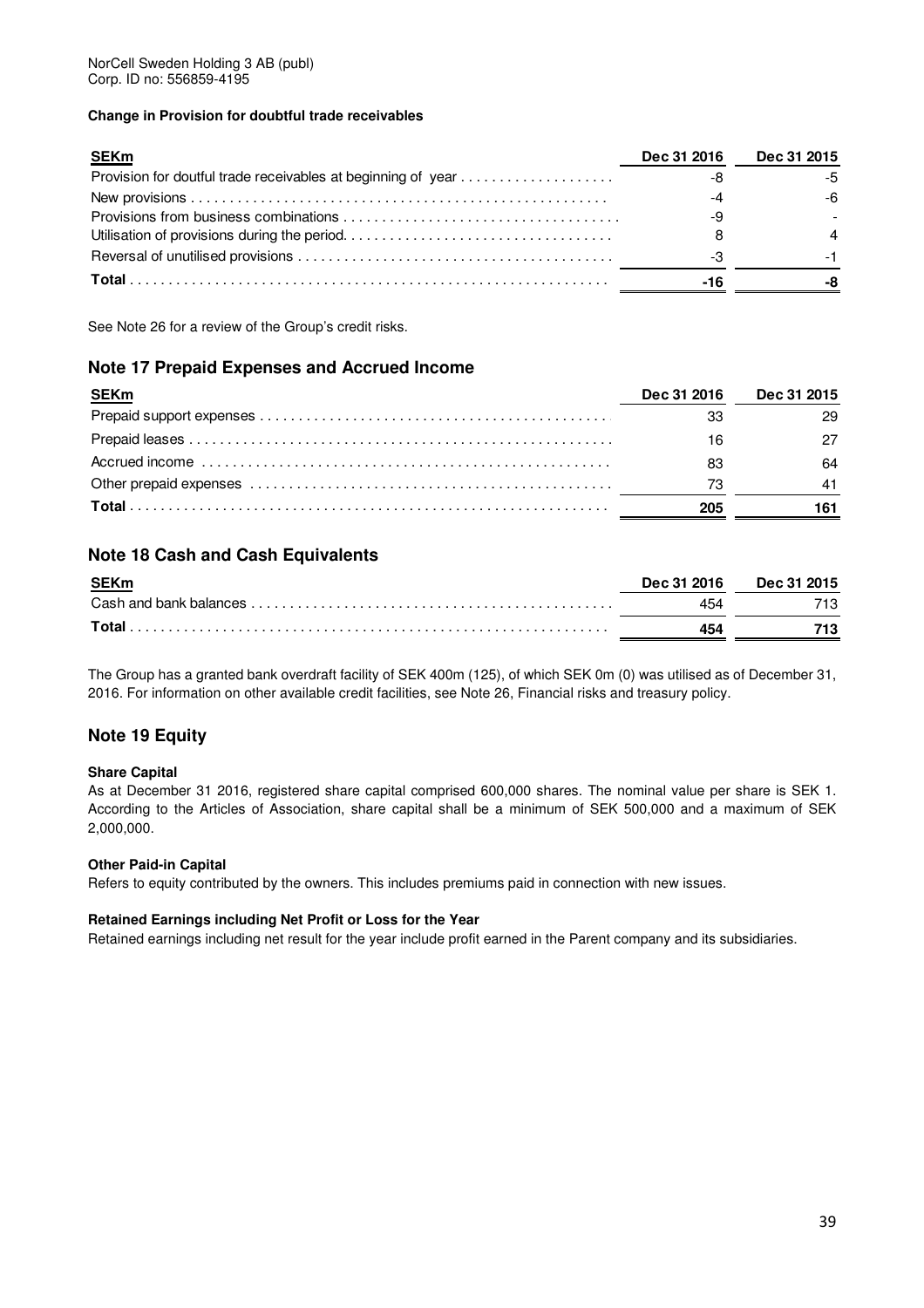# **Note 20 Interest-bearing Liabilities**

| <b>SEKm</b>                                    | Dec 31 2016 | Dec 31 2015 |
|------------------------------------------------|-------------|-------------|
| <b>Non-current liabilities</b>                 |             |             |
|                                                | 3.948       | 2.463       |
| Non-current liabilities to credit institutions | 6.229       | 6,667       |
|                                                | 8.087       | 7.910       |
|                                                | З           | 20          |
|                                                | 18.267      | 17,061      |

\* See Note 27 for information.

At the end of 2016, the Group had two outstanding notes maturing June 23, 2021 and February 25, 2022, respectively. The notes are or will be listed on Nasdaq Stockholm and amount to SEK 1,750m and SEK 2,250m, respectively with a coupon rate of 3.625% and 3.5%, respectively.

In November 2016, the Group made an early redemption of the outstanding SEK 2,500m notes with a coupon rate of 5.25%, registered on Nasdaq Stockholm.

Non-current liabilities to credit institutions accrue interest at STIBOR plus a margin of 1.8-2.25%.

Liabilities to Group companies carry an interest rate at STIBOR plus a margin of 3%.

| <b>SEKm</b>                | Dec 31 2016 | <b>Dec 31 2015</b> |
|----------------------------|-------------|--------------------|
| <b>Current liabilities</b> |             |                    |
|                            | 500         | 500                |
|                            |             | 28                 |
|                            | 517         | 528                |

\* See Note 27 for information.

Liabilities to credit institutions accrue interest at STIBOR plus a margin of 1,50%.

### **Loan Covenants**

The loan facilities with credit institutions are conditional on the Group continually meeting specified financial key metrics, referred to as the covenant. The covenant is consolidated net debt in relation to consolidated Underlying EBITDA LTM in NorCell Sweden Holding 2 AB (publ) with subsidiaries.

In addition, there are provisions and limitations in loan agreements for the credit facilities with credit institutions and the bond loans regarding further debt gearing, guarantee commitments and pledging, material changes to operating activities, as well as acquisitions and divestments. At December 31,2016 and 2015, the conditions had been met by a solid margin.

# **Note 21 Pension Provisions**

### **Pension plans**

The Group has a number of both defined-contribution and defined-benefit pension plans, with an increasing number of employees being gradually covered by defined-contribution plans, rather than the defined-benefit pension plans that are presented below. Com Hem AB and Boxer TV-Access AB apply collective bargaining, and therefore offers pension benefits to all employees under the ITP plan, while Phonera Företag AB and iTUX Communication AB are not bound by collective agreements, and therefore offer pension benefits based on individual contribution-based pension agreements.

The ITP is an individual occupational pension plan for employees and serves as a complement to the Swedish national pension system. The ITP plan is divided into ITP 1 and ITP 2. ITP 1 is a defined-contribution pension plan applicable to employees born in 1979 or later with continuous premiums paid to external insurance companies based on the employee's pensionable income. ITP 2 is a defined-benefit plan applicable to employees born in 1978 or earlier. The defined-benefit plans are exposed to actuarial risks such as longevity risk, interest rate risk, and investment risk. An employee with a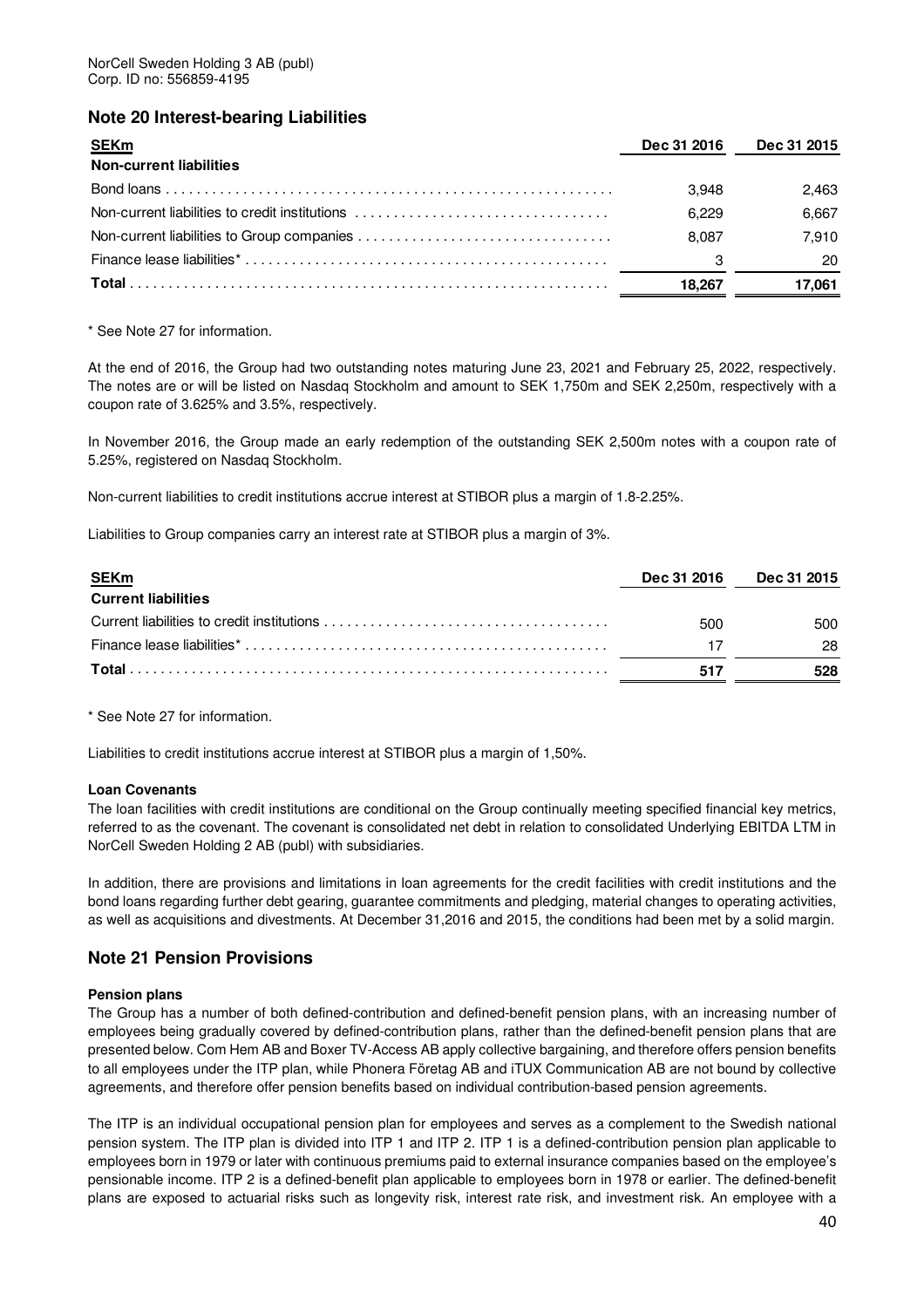NorCell Sweden Holding 3 AB (publ) Corp. ID no: 556859-4195

pension plan according to ITP 1 takes the full responsibility for his or hers future retirement pension. The level of the retirement pension will amongst others depend on the salary level, for how many years the employee has been connected to the ITP plan and how she or he has choosen to invest the pension contribution paid by the employer, which implies that the employee takes the full financial risk for the level of the future retirement pension. An employee with retirement pension according the ITP 2 pension plan do not take the financial risk for his or her future level of retirement pension. ITP 2 is a defined-benefit pension plan where the level of the employees' future retirement is determined in advance but not the level of the premiums to be paid by the employer.

In addition to the ITP 2 defined-benefit plan, there are also smaller defined-benefit pension plans for former CEOs (management pension) and a conditional early retirement plan, see also below.

### **Expenses recognised in net result for the year**

|                                                                  | Jan 1 - Dec 31  | Jan 1 - Dec 31 |
|------------------------------------------------------------------|-----------------|----------------|
| <b>SEKm</b>                                                      | 2016            | 2015           |
| <b>Pension Expense</b>                                           |                 |                |
| Defined-benefit plans                                            |                 |                |
|                                                                  | 12              | 13             |
|                                                                  | 6               | 6              |
|                                                                  | 18              | 19             |
|                                                                  | 50              | 46             |
|                                                                  | 12 <sup>2</sup> | 13             |
| Total expense for post-employment remuneration                   | 80              | 78             |
| Expense for defined-benefit plans is recognised in the following |                 |                |
| <i>income statement items:</i>                                   |                 |                |
|                                                                  | 12              | 13             |
|                                                                  | 6               | 6              |
|                                                                  | 18              | 19             |
|                                                                  | 9               | 4              |
| Expenses recognised in other comprehensive income                |                 |                |
| Revaluations                                                     |                 |                |
|                                                                  | $-62$           | 74             |
| Difference between actual return and return under                |                 |                |
|                                                                  | 4               | 0              |
|                                                                  | $-59$           | 75             |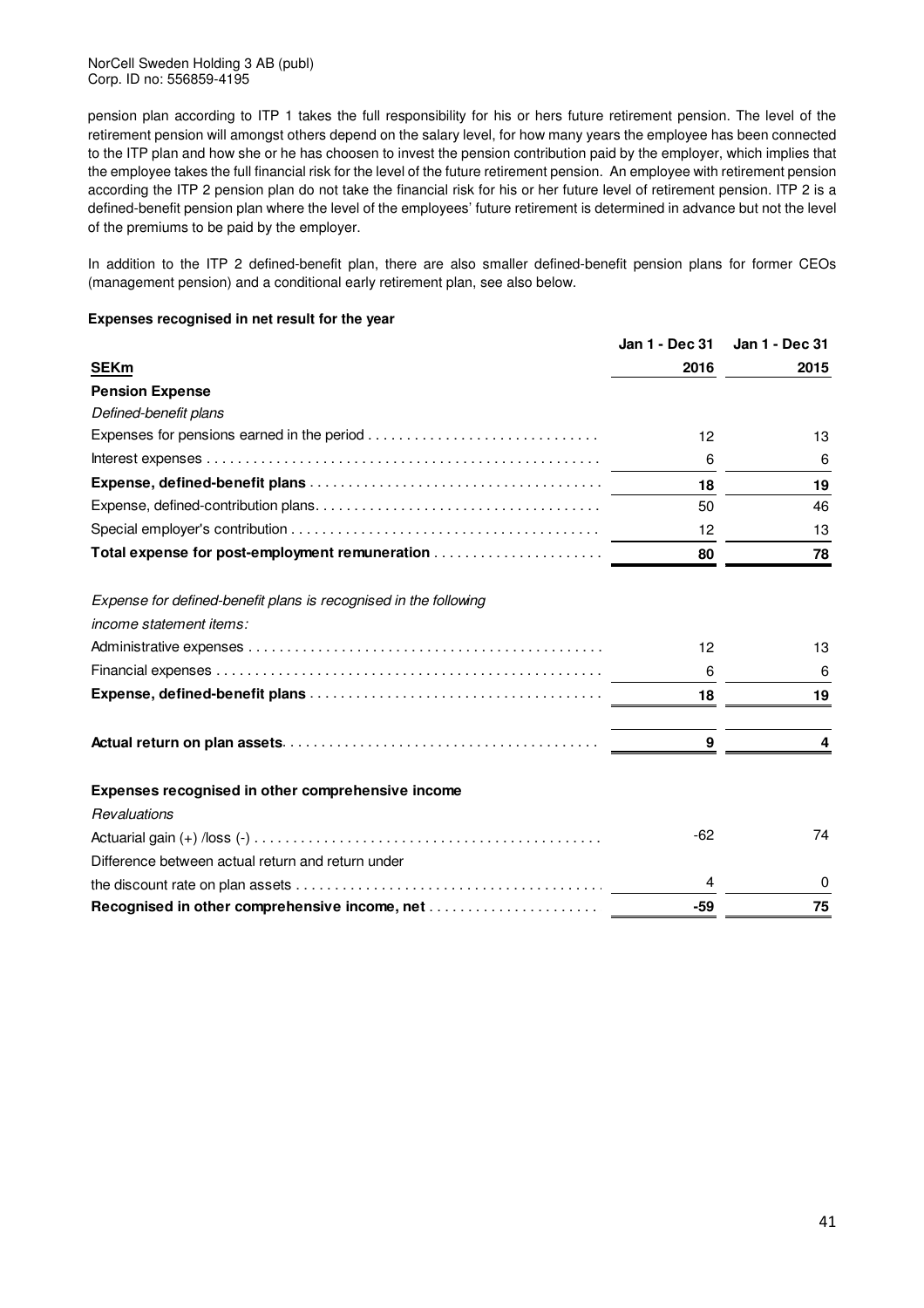### **Defined-benefit pension plans**

| <b>SEKm</b>                                                           | Dec 31 2016 | Dec 31 2015 |
|-----------------------------------------------------------------------|-------------|-------------|
| Defined-benefit commitments and value of plan assets                  |             |             |
| Full or partly funded commitments                                     |             |             |
|                                                                       | 406         | 326         |
|                                                                       | -170        | $-161$      |
|                                                                       | 236         | 165         |
|                                                                       | 8           |             |
| Net amount in balance sheet (commitments +, assets -)                 | 244         | 173         |
| Net amount is recognised in the following items in the balance sheet: |             |             |
|                                                                       | 244         | 173         |

### **ITP/PRI**

Com Hem is affiliated with PRI Pensionsgaranti, and the company's obligations under the ITP 2 plan are recognised as a liability in the balance sheet in relation to retirement pension, while those parts pertaining to family pension are secured through premiums to Alecta, see below. The retirement pension under ITP 2 is based on a certain percentage of the employee's salary on the date of retirement. It is also possible for employees covered by ITP 2 who earn more than 10 income base amounts to opt out of certain defined-benefit elements and make them defined-contribution, known as alternative ITP. Com Hem AB has employees linked to both the ITP 1 and the ITP 2 pension plan while Boxer TV-Access AB has employees linked to the ITP 1 pension plan.

For companies affiliated with PRI Pensionsgaranti, the company's obligations under the ITP plan's retirement pension are recognised as a liability in the balance sheet. This method of financing requires that credit insurance is taken out with the insurer PRI Pensionsgaranti. The credit insurance with PRI Pensionsgaranti, a mutual insurance company, enables the company to hold insurance capital in the business operations rather than paying premiums to an insurance company. All companies with credit insurance have a mutual liability that does not exceed 2% of the company's pension commitments, and that is recognised as a contingent liability. Should the company become insolvent, the employees' pensions are guaranteed. PRI Pensionsgaranti also calculates the value of the employees' pensions and administrates the pension payments.

For family pensions, the ITP 2 plan's defined-benefit pension obligations for salaried employees is secured through insurance in Alecta. According to the Financial Reporting Board's statement UFR 10, Classification of ITP plans financed by insurance in Alecta, this is a defined-benefit multi-employer plan. For the 2016 financial year, the company has had no access to information regarding its proportionate share of the plan's commitments, plan assets and expenses. Consequently, it was not feasible to account for the plan as a defined-benefit plan. The ITP 2 pension plan, which is secured through insurance in Alecta, was therefore recognised as a defined-contribution plan. The premium for the definedbenefit family pension is individually calculated and based on, for example, salary, previously earned pension, expected remaining period of service and assumptions about interest rates, longevity, operating costs and policyholder tax.

The collective funding ratio is the market value of Alecta assets as a percentage of insurance commitments and is calculated according to Alecta's actuarial methods and assumptions. These are noted to not comply with IAS 19. The collective consolidation level is typically permissible to vary between 125–155%. If the Alecta collective consolidation level is less than 125% or greater than 155%, measures shall be taken in order to create the conditions for the consolidation level to return to a normal range. A low consolidation level can serve as an indication to raise the agreed price for new, and/or the expansion of existing benefits. A high consolidation level can serve as an indication to introduce premium reductions. At the end of 2016, Alecta's surplus in terms of the collective funding ratio was 148% (153%). There is currently no framework in place to handle any deficit that should arise. In the first instance, losses will be borne by Alecta's collective capital and thus will not lead to increased costs through higher contractual premiums. There are no guidelines stipulating how any surpluses or deficits shall be distributed in the settlement of the plan or the company's withdrawal from the plan.

In 2016, Com Hem paid contributions of SEK 6.0m (6.0) for pension insurance in Alecta. Boxer TV-Access AB paid contributions of SEK 0 from the date of acquisition. For 2017 the contributions are expected to reach SEK 8m of which the main part of the increase is related to Boxer. The amounts refer to the above described family pensions under ITP 2 and premiums under ITP 1.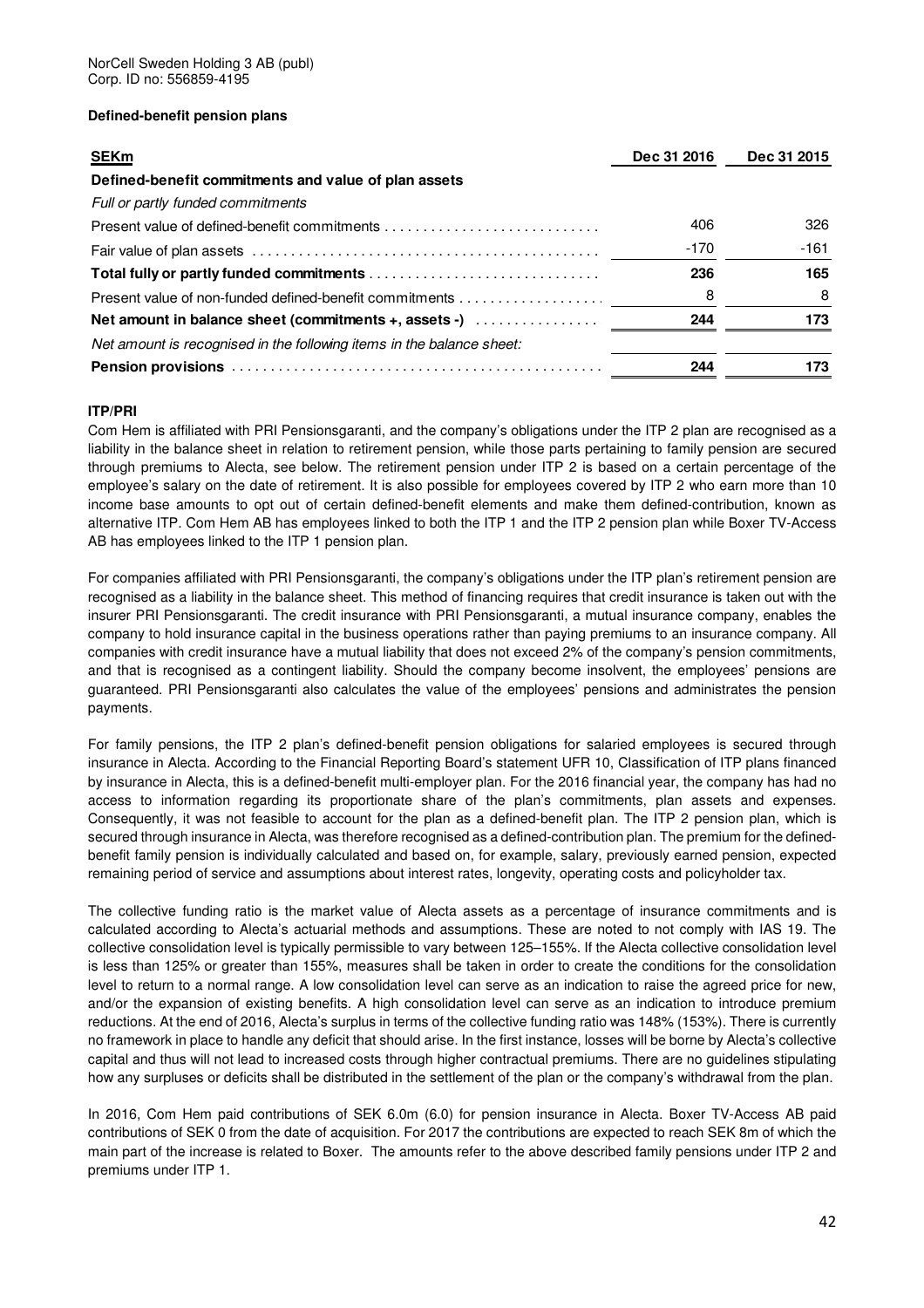### **Management pension**

During the period when operations were part of Telia Company AB (publ), the then CEOs of Com Hem AB had pension agreements over and above the ITP plan for that portion of salary exceeding 30 basic amounts, for retirement pensions and family pensions.

### **Conditional early retirement pension**

According to transitional rules, some of Com Hem's employees are entitled to retire before 65 years of age. This applies to staff who had this right as of 31 December 1991 pursuant to the previous PA 91 central government collective agreement, and that have remained in the same employment as when the transition rules came into effect. This expense has been provisioned with Telia Company AB (publ). Telia Company AB (publ) invoiced Com Hem AB quarterly up to and including June 5, 2003 for the associated provisioning of additional vested conditional pension entitlements. After this date, Com Hem AB has recognised a provision for this expense. When early pension is exercised, funds are partly returned from Telia Company AB (publ) to Com Hem AB, and the remaining is utilised from Com Hem AB's own provision.

At December 31, 2016, the weighted average term for Com Hem's commitments under defined-benefit pension plans was 23.2 years (18.9 years). In 2016, Com Hem estimates that SEK 5.5m (5.0) will be paid to former employees from definedbenefit plans that are recognised as a liability in the Group's balance sheet.

### **Movement in the present value of defined benefit commitment**

|                                                                          |                |                   | Conditional |              |
|--------------------------------------------------------------------------|----------------|-------------------|-------------|--------------|
|                                                                          |                |                   | early       |              |
|                                                                          |                | <b>Management</b> | retirement  |              |
| Dec 31 2016                                                              | <b>ITP/PRI</b> | pension           | pension     | <b>Total</b> |
| Change in pension commitments                                            |                |                   |             |              |
|                                                                          | 326            |                   |             | 334          |
| Expense for pension benefits earned in the period $\ldots$ .             | 12             |                   | 0           | 12           |
|                                                                          | 11             |                   | 0           | 11           |
|                                                                          | -5             |                   | 0           | -5           |
| Actuarial gains and losses on amended                                    |                |                   |             |              |
| $f$ inancial assumptions $\dots\dots\dots\dots\dots\dots\dots\dots\dots$ | 62             | 0                 | 0           | 62           |
|                                                                          | -1             |                   | 0           | -1           |
|                                                                          | 406            |                   |             | 414          |

|                                                                                  | <b>Conditional</b><br>early |            |            |       |
|----------------------------------------------------------------------------------|-----------------------------|------------|------------|-------|
|                                                                                  |                             | Management | retirement |       |
| Dec 31 2015                                                                      | <b>ITP/PRI</b>              | pension    | pension    | Total |
| Change in pension commitments                                                    |                             |            |            |       |
| At beginning of 2015                                                             | 382                         |            |            | 391   |
| Expense for pension benefits earned in the period $\dots$                        | 13                          |            |            | 13    |
| Interest expenses $\dots\dots\dots\dots\dots\dots\dots\dots\dots\dots\dots\dots$ | 10                          |            | 0          | 10    |
|                                                                                  | -5                          |            |            | -5    |
| Actuarial gains and losses on amended                                            |                             |            |            |       |
|                                                                                  | -75                         | O          | ŋ          | -75   |
|                                                                                  |                             |            | 0          |       |
|                                                                                  | 326                         |            |            | 334   |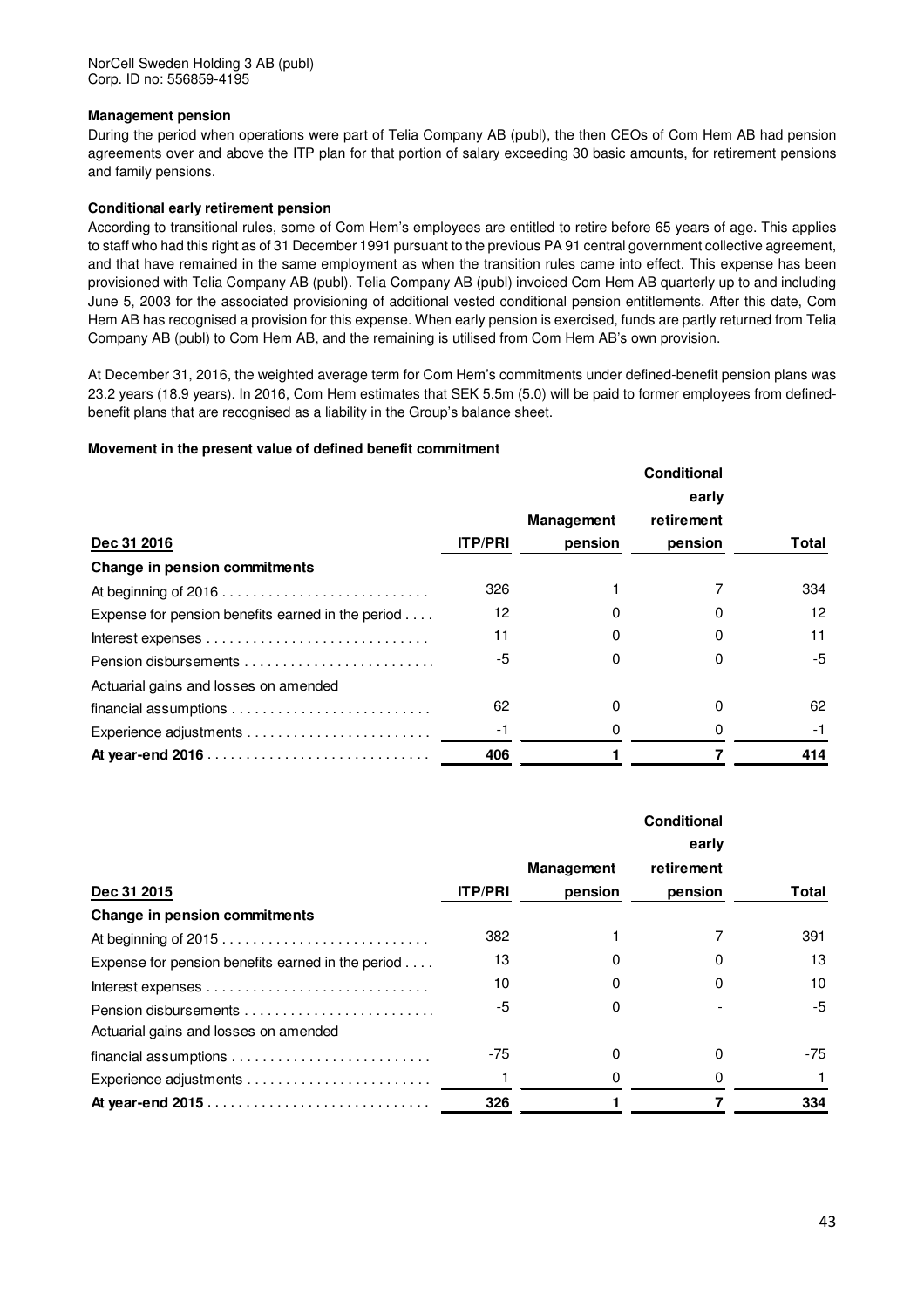The present values of the commitments are distributed to members of the plans as follows:

- Active members 44% (44)
- Former employees 38% (37)
- Pensioners 18% (19)

### **Actuarial assumptions**

The following material actuarial assumptions have been applied to calculate commitments:

| Weighted average values |       | Dec 31 2016 Dec 31 2015 |
|-------------------------|-------|-------------------------|
|                         | 2.80% | 3.30%                   |
|                         | 3.00% | $3.00\%$                |
|                         | 2.00% | $2.00\%$                |
|                         | 3.00% | $3.00\%$                |
|                         | 5.00% | $5.00\%$                |
|                         |       | FFFS**                  |

\* Mortality assumption based on current mortality survey in Sweden.

\*\* Used by the Swedish Financial Supervisory Authority for legal valuation of pension liabilities FFFS 2007:31.

From 2016 the mortality assumptions has been changed to DUS 14. The mortality assumptions of DUS 14 are based on the latest large mortality survey made in Sweden. The assumptions are divided amongst the generations and the underlying data is based on statistics on mortality from the majority of the Swedish insurance companies. The mortality assumptions used are applicable for insured officials, which is the category most in line with the company's employees. The new mortality assumptions gives increased longelivety for men as well as women.

Longevity assumptions are based on statistical publications and data sets on mortality. Commitments are calculated based on the longevity assumptions in the table below:

|                                                         | Conditional    |                   |            |  |
|---------------------------------------------------------|----------------|-------------------|------------|--|
|                                                         |                |                   | early      |  |
|                                                         |                | <b>Management</b> | retirement |  |
| Dec 31 2016                                             | <b>ITP/PRI</b> | pension           | pension    |  |
| Longevity assumptions at age 65 for current pensioners: |                |                   |            |  |
|                                                         | 21.7           | 21.7              | 21.7       |  |
|                                                         | 24.2           | 24.2              | 24.2       |  |
| Longevity assumptions at age 65 for current members     |                |                   |            |  |
| aged 45:                                                |                |                   |            |  |
|                                                         | 23.4           | 23.4              | 23.4       |  |
|                                                         | 25.3           | 25.3              | 25.3       |  |

### **Sensitivity analysis**

The table below sets out possible changes of actuarial assumptions at the reporting date, holding other assumptions constant, and how these would affect the defined-benefit commitment.

| SEKm |  |  |
|------|--|--|
|      |  |  |

| <b>SEKm</b>                               | <b>Increase</b> | Decrease |
|-------------------------------------------|-----------------|----------|
|                                           |                 | 99       |
| Expected inflation assumption (1% change) |                 |          |

### **Funding of defined-benefit pension plans.**

Com Hem's defined-benefit pension plan under ITP 2 is partially funded by assets separated into a trust. Other smaller pension plans (management pension and conditional early retirement pension) are non-funded. Com Hem AB's trust assets are invested in Telia Company AB's (publ) pension fund, which was founded in 1998 when Com Hem was a subsidiary of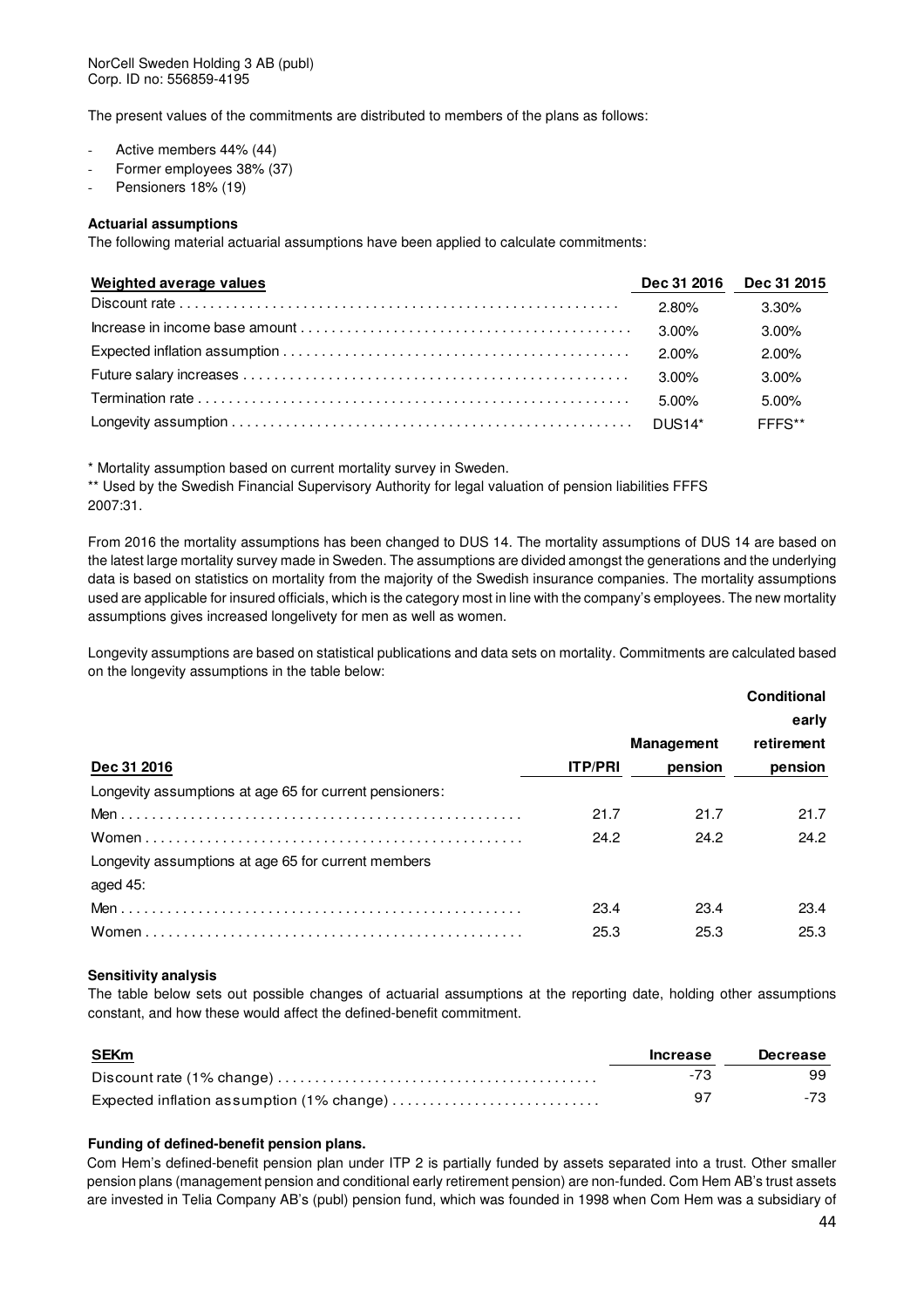NorCell Sweden Holding 3 AB (publ) Corp. ID no: 556859-4195

Telia Company AB (publ). These plan assets may only be used to pay benefits under pension agreements. At December 31, 2016, Com Hem AB's deposits to the fund totaled SEK 74m (74). The pension fund's capital, except for index-linked bonds, is managed by various asset management companies. Any changes in the real interest portfolio is determined by the trust's Board. Com Hem AB's share of the pension fund is revalued monthly to market value. At December 31, 2016, the market value of Com Hem AB's share of the assets in the pension trust amounted to SEK 170m (161).

### **Changes in the present value of the commitment for defined-benefit plans**

|                                          |                | early             |            |       |
|------------------------------------------|----------------|-------------------|------------|-------|
|                                          |                | <b>Management</b> | retirement |       |
| Dec 31 2016                              | <b>ITP/PRI</b> | pension           | pension    | Total |
| Change in the fair value of plan assets  |                |                   |            |       |
|                                          | 161            |                   |            | 161   |
| Interest income recognised in net result | 5              |                   |            | 5     |
|                                          | 4              |                   |            | 4     |
|                                          | 170            |                   |            | 170   |

|                                          |                | <b>Management</b> | retirement |          |
|------------------------------------------|----------------|-------------------|------------|----------|
| Dec 31 2015                              | <b>ITP/PRI</b> | pension           | pension    | Total    |
| Change in fair value of plan assets      |                |                   |            |          |
| At beginning of 2015                     | 157            |                   |            | 157      |
| Interest income recognised in net result | 4              |                   |            | 4        |
|                                          | 0              |                   |            | $\Omega$ |
|                                          | 161            |                   |            | 161      |

The assets in the pension trust are as follows:

|                             | Dec 31 2016 | Dec 31 2015 |
|-----------------------------|-------------|-------------|
| <b>Equity securities</b>    |             |             |
|                             | 3.9%        | 3.7%        |
|                             | 29.6%       | 24.4%       |
| Interest-bearing securities |             |             |
|                             | 14.4%       | 14.0%       |
|                             | 21.9%       | 22.2%       |
|                             | 12.4%       | 19.4%       |
|                             | 17.8%       | 16.3%       |
|                             | 100%        | 100%        |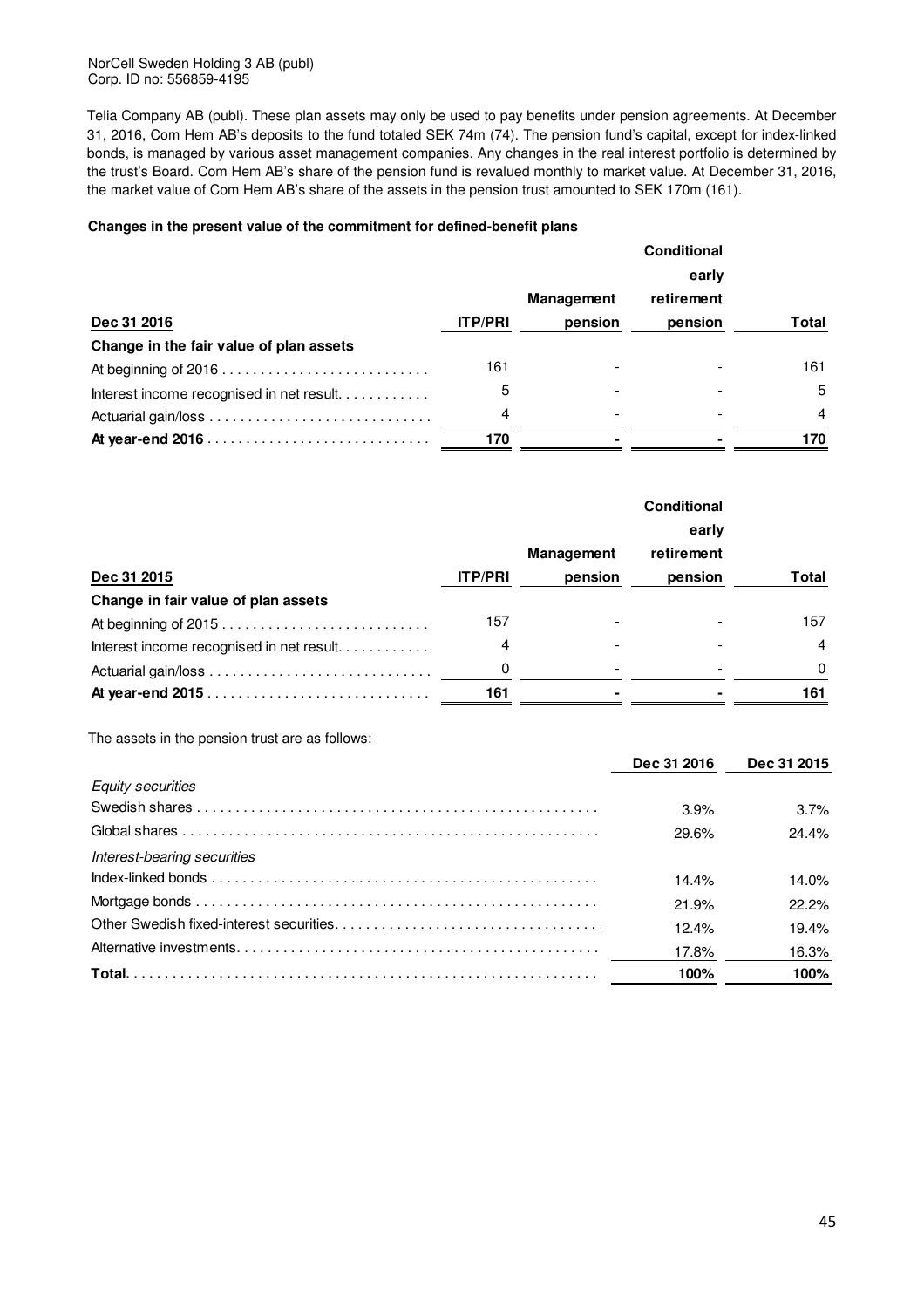# **Note 22 Other provisions**

| <b>SEKm</b>      | Dec 31 2016 | Dec 31 2015 |  |
|------------------|-------------|-------------|--|
|                  |             |             |  |
|                  | 3           |             |  |
| During the year: |             |             |  |
|                  | 2           | 2           |  |
|                  | 174         |             |  |
|                  | -11         |             |  |
|                  | 168         |             |  |
| Where of:        |             |             |  |
|                  | 139         | з           |  |
|                  | 29          |             |  |
|                  | 168         |             |  |
| Maturity:        |             |             |  |
|                  | 29          |             |  |
|                  | 136         |             |  |
|                  | 3           |             |  |

\* In connection with the acquisition of Boxer TV-Access AB ("Boxer") provisions were made as an existing long-term fixedprice contract for the supply of transmission was valued at a negative fair value of SEK 174m, which will be released over the contract period extending to March 31, 2020.

# **Note 23 Other Liabilities**

| <b>SEKm</b>                      | Dec 31 2016 | <b>Dec 31 2015</b> |
|----------------------------------|-------------|--------------------|
| <b>Other current liabilities</b> |             |                    |
|                                  | 31          |                    |
|                                  | 14          | 13                 |
|                                  | 84          | 76                 |
|                                  | 13          | 12                 |
|                                  | 142         | 101                |

# **Note 24 Accrued Expenses and Prepaid Income**

| <b>SEKm</b> | Dec 31 2016 | Dec 31 2015 |
|-------------|-------------|-------------|
|             | 772         | 544         |
|             | 131         | 126         |
|             | 171         | 98          |
|             | 62          | 45          |
|             | 164         | 176         |
|             | 1,300       | 989         |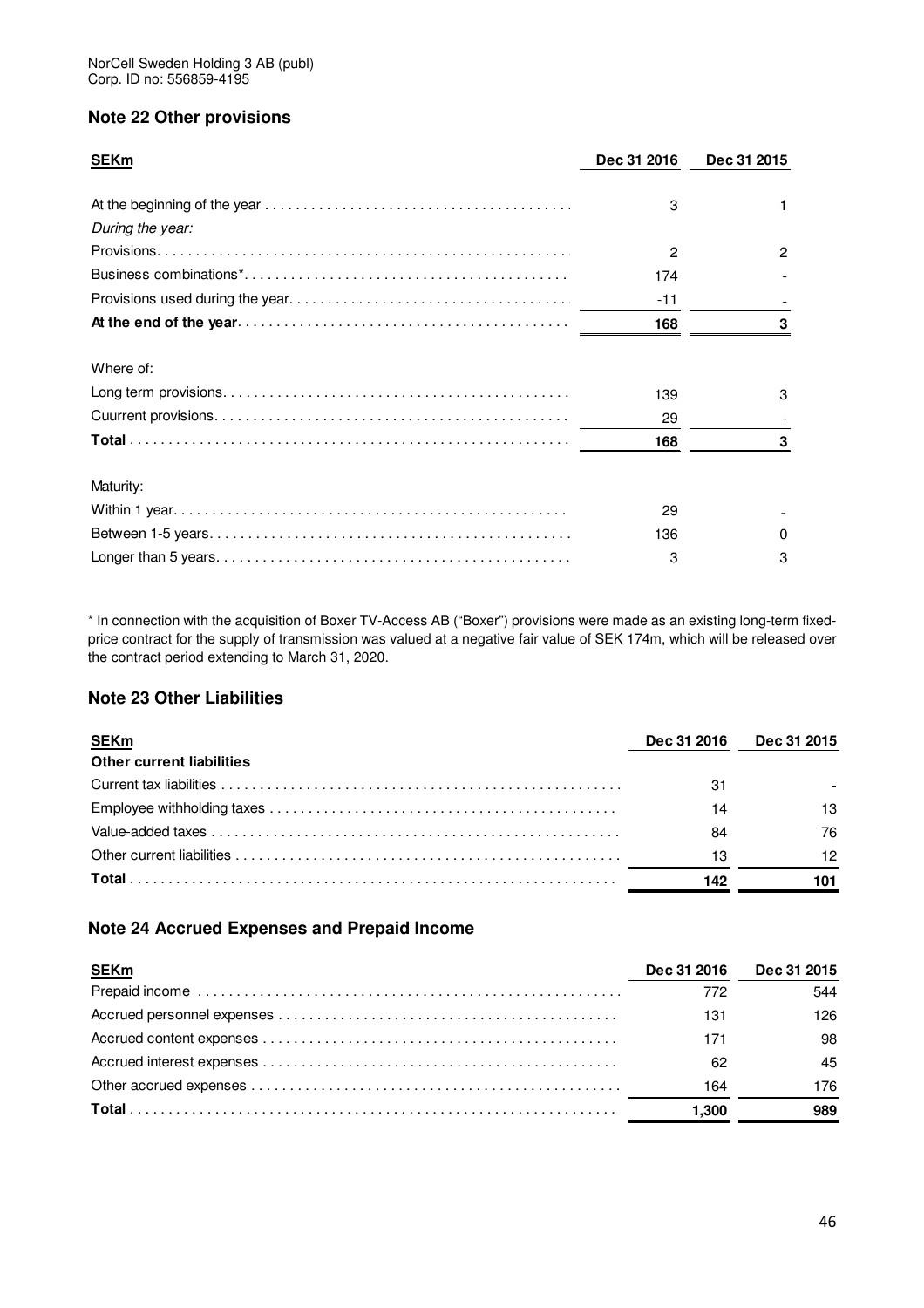# **Note 25 Financial Assets and Liabilities by Category**

Fair values and carrying amounts are measured in the Balance Sheet as follows:

### **SEKm**

|                                                  |                  | Loan        |                  |                  |           |                   |
|--------------------------------------------------|------------------|-------------|------------------|------------------|-----------|-------------------|
|                                                  |                  | receivables |                  |                  |           |                   |
|                                                  | <b>Financial</b> | and trade   | <b>Financial</b> | <b>Financial</b> |           |                   |
|                                                  | assets at fair   | receivables | liabilities at   | liabilities      |           |                   |
|                                                  | value            | measured at | fair value       | measured at      |           |                   |
|                                                  | through          | amortised   | through          | amortised        | Carrying  |                   |
| Dec 31 2016                                      | profit or loss   | cost        | profit or loss   | cost             | amount    | <b>Fair value</b> |
| Non-current receivables                          |                  |             |                  |                  |           |                   |
| Group companies                                  |                  | 2,780       |                  |                  | 2,780     | 2,780             |
| Trade receivables                                |                  | 159         |                  |                  | 159       | 159               |
| Accrued income                                   |                  | 83          |                  |                  | 83        | 83                |
| Current receivables Group companies              |                  | 279         |                  |                  | 279       | 279               |
| Other receivables                                |                  | 44          |                  |                  | 44        | 44                |
| Cash and cash equivalents.                       |                  | 454         |                  |                  | 454       | 454               |
| Non-current interest- bearing liabilities        |                  |             |                  |                  |           |                   |
|                                                  |                  |             |                  | $-3,948$         | $-3,948$  | -4,039            |
| Non-current interest- bearing liabilities        |                  |             |                  |                  |           |                   |
| credit institutions                              |                  |             |                  | $-6,232$         | $-6,232$  | $-6,232$          |
| Non-current interest- bearing liabilities        |                  |             |                  |                  |           |                   |
| Group companies.                                 |                  |             |                  | $-8,087$         | $-8,087$  | $-8,087$          |
| Current interest- bearing liabilities.           |                  |             |                  | $-517$           | $-517$    | $-517$            |
|                                                  |                  |             |                  | $-570$           | $-570$    | $-570$            |
| Other current liabilities                        |                  |             |                  | $-13$            | $-13$     | $-13$             |
| Accrued expenses.                                |                  |             |                  | $-397$           | $-397$    | $-397$            |
| <b>Total financial</b>                           |                  |             |                  |                  |           |                   |
|                                                  |                  |             |                  |                  |           |                   |
| assets and liabilities                           |                  |             |                  |                  |           |                   |
| by category $\ldots \ldots \ldots \ldots \ldots$ |                  | 3,799       |                  | $-19,765$        | $-15,966$ | $-16,056$         |

|                                           |                     | Loan        |                |             |           |                   |
|-------------------------------------------|---------------------|-------------|----------------|-------------|-----------|-------------------|
|                                           |                     | receivables |                |             |           |                   |
|                                           | Financial           | and trade   | Financial      | Financial   |           |                   |
|                                           | assets at fair      | receivables | liabilities at | liabilities |           |                   |
|                                           | value               | measured at | fair value     | measured at |           |                   |
| Dec 31 2015                               | through             | amortised   | through        | amortised   | Carrying  | <b>Fair Value</b> |
|                                           | profit or loss<br>0 | cost        | profit or loss | cost        | amount    |                   |
| Non-current receivables                   |                     |             |                |             |           |                   |
|                                           |                     | 942         |                |             | 942       | 942               |
| Group companies                           |                     | 121         |                |             | 121       | 121               |
| Trade receivables                         |                     | 30          |                |             | 30        | 30                |
| Accrued income                            |                     |             |                |             |           |                   |
| Current receivables Group companies       |                     | 650         |                |             | 650       | 650               |
| Other receivables                         |                     | 22          |                |             | 22        | 22                |
| Cash and cash equivalents                 |                     | 713         |                |             | 713       | 713               |
| Non-current interest- bearing liabilities |                     |             |                |             |           |                   |
|                                           |                     |             |                | $-2,463$    | $-2,463$  | $-2,603$          |
| Non-current interest- bearing liabilities |                     |             |                |             |           |                   |
| credit institutions.                      |                     |             |                | $-6,687$    | $-6,687$  | $-6,687$          |
| Non-current interest- bearing liabilities |                     |             |                |             |           |                   |
| Group companies.                          |                     |             |                | $-7,910$    | $-7,910$  | $-7,910$          |
| Current interest- bearing liabilities.    |                     |             |                | $-528$      | $-528$    | $-528$            |
|                                           |                     |             |                | $-476$      | $-476$    | -476              |
| Other current liabilities                 |                     |             |                | $-12$       | $-12$     | $-12$             |
| Accrued expenses                          |                     |             |                | $-394$      | $-394$    | $-394$            |
| <b>Total financial</b>                    |                     |             |                |             |           |                   |
| assets and liabilities                    |                     |             |                |             |           |                   |
|                                           | 0                   | 2,478       |                | $-18.470$   | $-15.992$ | $-16, 132$        |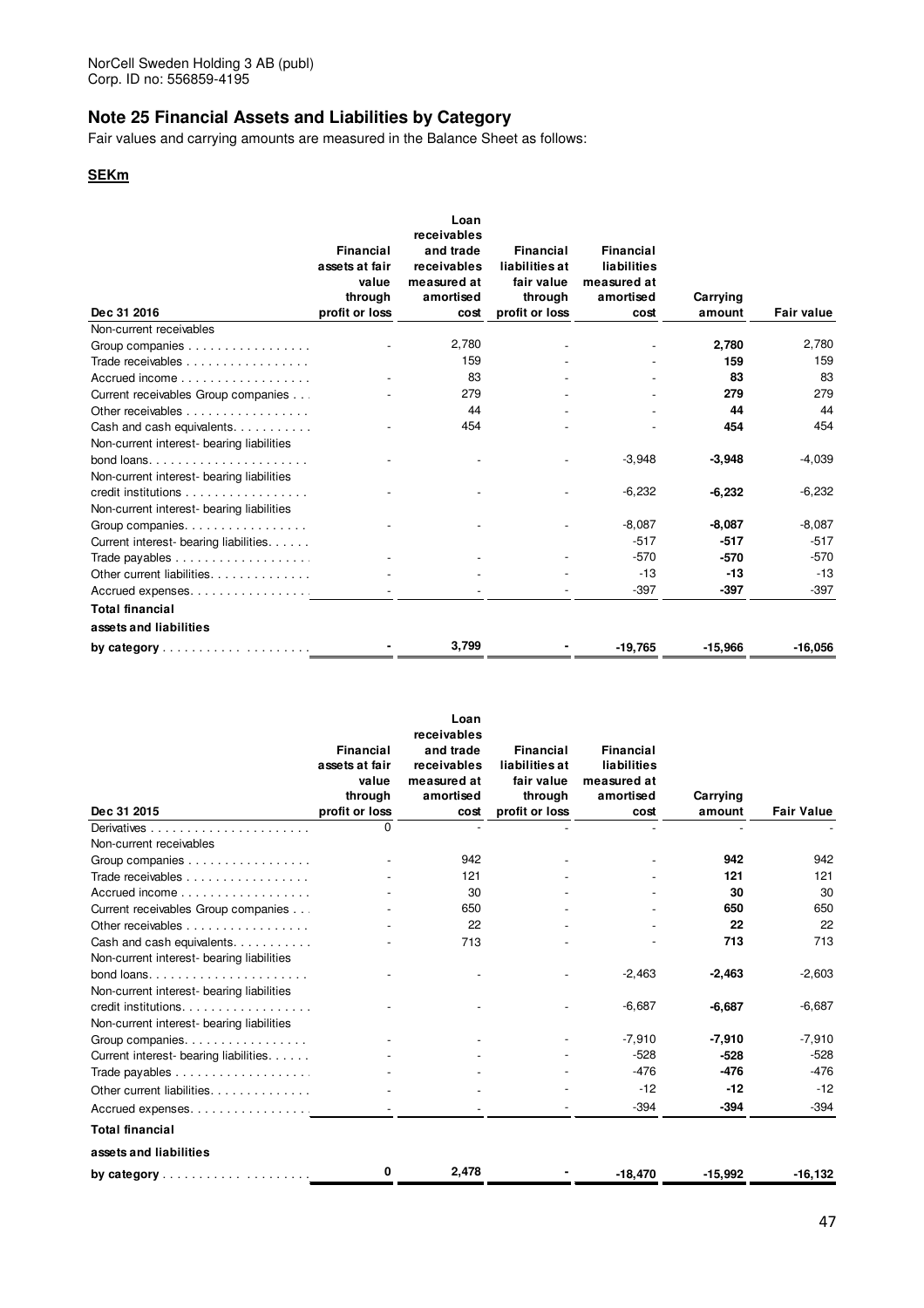### **Fair value of assets and liabilities**

Fair values are described below. The amounts indicated are unrealised and will not necessarily be realised.

### Derivative Instruments

The fair value of collars, cross currency interest rate swaps and currency forward contracts are based on valuations conducted by intermediary credit institutions, with accuracy tested by discounting estimated future cash flows pursuant to contract terms and maturity dates, and proceeding from market interest rates for similar instruments at the reporting date. The discount rate applied is based at interest rates of similar instruments at the reporting date.

### Interest-bearing Liabilities

The fair value of financial liabilities that are not derivative instruments have a floating interest rate and thus carrying amount are assumed to correspond to fair value. The fair value of the Group's listed bonds is determined based on market price (level 1).

### Trade receivables and trade payables

Due to the short terms of trade receivables and trade payables, carrying amounts are assumed to be the best approximation of fair value.

### Fair Value Hierarchy

The following table illustrates financial instruments measured at fair value by measurement method. Each level is defined as follows:

### Level 1

Financial instruments where fair value is determined according to prices quoted on an active marketplace for the same instrument. Such instruments include: Shares, bonds and standard warrants that are actively traded.

### Level 2

Financial instruments where fair value is determined on the basis of either direct (as price) or indirect (derived from prices) observable market data that is not included in level 1. Such instruments include: Bonds and certain OTC products such as interest rate swaps, currency forwards, collars and shares. The Group has only level 2 instruments comprising collars, cross-currency interest-rate swaps and currency forward contracts, see the table below.

### Level 3

Financial instruments where fair value is determined on the basis of input data that is not observable on the market. Such instruments include: Unlisted shares and warrants where the underlying instrument is not priced in active markets.

| <b>SEKm</b>                              | Level 1 | Level 2        | Level 3 | <b>Dec 31 2016</b> |  |
|------------------------------------------|---------|----------------|---------|--------------------|--|
|                                          |         |                |         |                    |  |
| <b>Financial assets / liabilities </b>   |         |                |         |                    |  |
|                                          |         |                |         |                    |  |
| <b>SEKm</b>                              | Level 1 | <b>Level 2</b> | Level 3 | Dec 31 2015        |  |
| Derivatives (currency forward contracts) |         |                |         |                    |  |
|                                          |         |                |         |                    |  |

The net result for 2016 includes an amount of SEK - (-39m) pertaining to the change in fair value of derivatives, of which SEK - (-39m) was recognised in net financial income and expenses and SEK - (0) in other operating income. Hedge accounting is not applied. When the Group's Senior Notes were redeemed in advance in November 2015, all derivatives attributable to outstanding credit were closed.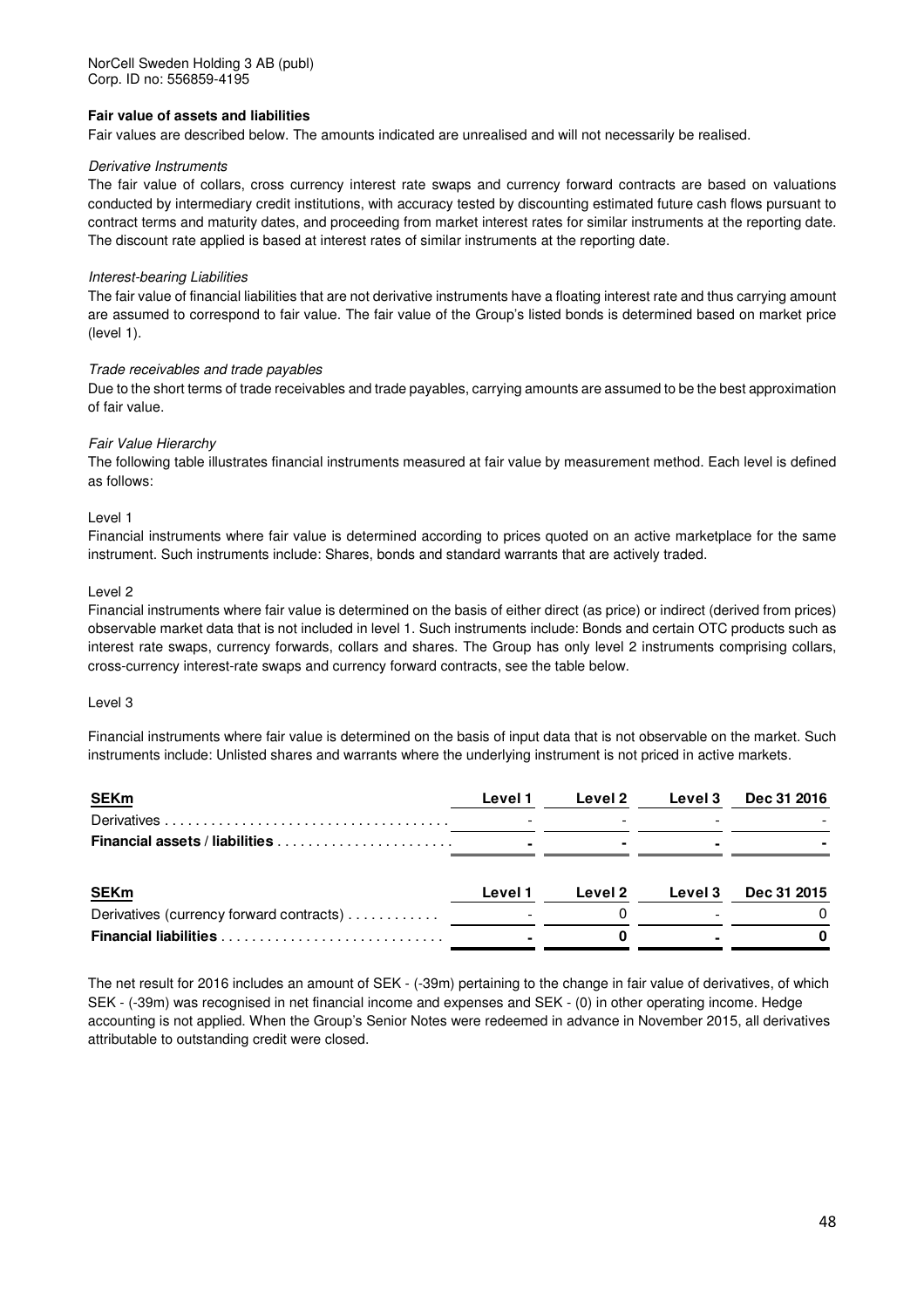# **Note 26 Financial Risks and Treasury Policy**

The Group is exposed to various types of financial risk through its daily operating activities. Financial risk refers to refinancing risks, liquidity risks and fluctuations in the company's income statement, balance sheet and cash flows resulting from variations in exchange rates, interest levels and credit margins. The Board of Directors has formulated the Group's treasury policy for managing financial risks, which sets a framework of guidelines and regulations for financing activities.

### **Refinancing Risk and Liquidity risks**

Refinancing risk is defined as the risk of existing lenders being unwilling to renew their outstanding loans or the Group's loans and credit facilities not being sufficient to satisfy the company's need for capital. The treasury policy stipulates that there should be a liquidity reserve of at least SEK 500m as a buffer for unforeseen events. This liquidity reserve consists of cash and cash equivalents, potential short-term financial assets and unutilised confirmed credit facilities.

At December 31, 2016 and 2015, the liquidity reserve is divided as follows:

| <u>SEKm</u> |       | Dec 31 2016 Dec 31 2015 |
|-------------|-------|-------------------------|
|             | 454   |                         |
|             | .400  | 650                     |
|             | ∣.854 | 1.363                   |

At December 31, 2016, the Group's total credit facilities,including the outstanding SEK bond, amounted to SEK 12,175m (SEK 10,375m) with an average remaining term of 3.3 years.

Liquidity forecasts are prepared regularly as part of the Group's budgeting and forecast process. Advance billing is usually applied which has a positive effect on the Group's liquidity and working capital. Consumers are normally billed monthly in advance. Landlords are normally billed quarterly in advance.

Liabilities overview and unutilised credit at December 31, 2016:

| <b>SEKm</b>                               |              | Maturity date Interest base/Coupon Total credit Utilised amount Unutilised amount |        |        |       |
|-------------------------------------------|--------------|-----------------------------------------------------------------------------------|--------|--------|-------|
| <b>Bank debt</b>                          |              |                                                                                   |        |        |       |
| <b>Facility A</b>                         | Jun 26, 2019 | Floating                                                                          | 3,500  | 3,500  |       |
| <b>Revolving Credit Facility</b>          | Jun 26, 2019 | Floating                                                                          | 2,000  | 600    | 1,400 |
| Incremental Facility 2                    | Jun 26, 2019 | Floating                                                                          | 375    | 375    |       |
| Incremental Facility 4                    | Jun 26, 2019 | Floating                                                                          | 1,000  | 1,000  |       |
| Incremental Facility 6                    | Dec 31, 2017 | Floating                                                                          | 500    | 500    |       |
| Incremental Facility 7                    | Jun 26, 2019 | Floating                                                                          | 800    | 800    |       |
| Outstanding notes at fixed interest rates |              |                                                                                   |        |        |       |
| SEK 1.750m 2016/2021 Notes                | Jun 23, 2021 | Fixed   3.625%                                                                    | 1.750  | 1,750  |       |
| SEK 2.250m 2016/2022 Notes                | Feb 25, 2022 | Fixed $ 3.5%$                                                                     | 2,250  | 2,250  |       |
| <b>Total credit facilities</b>            |              |                                                                                   | 12,175 | 10,775 | 1,400 |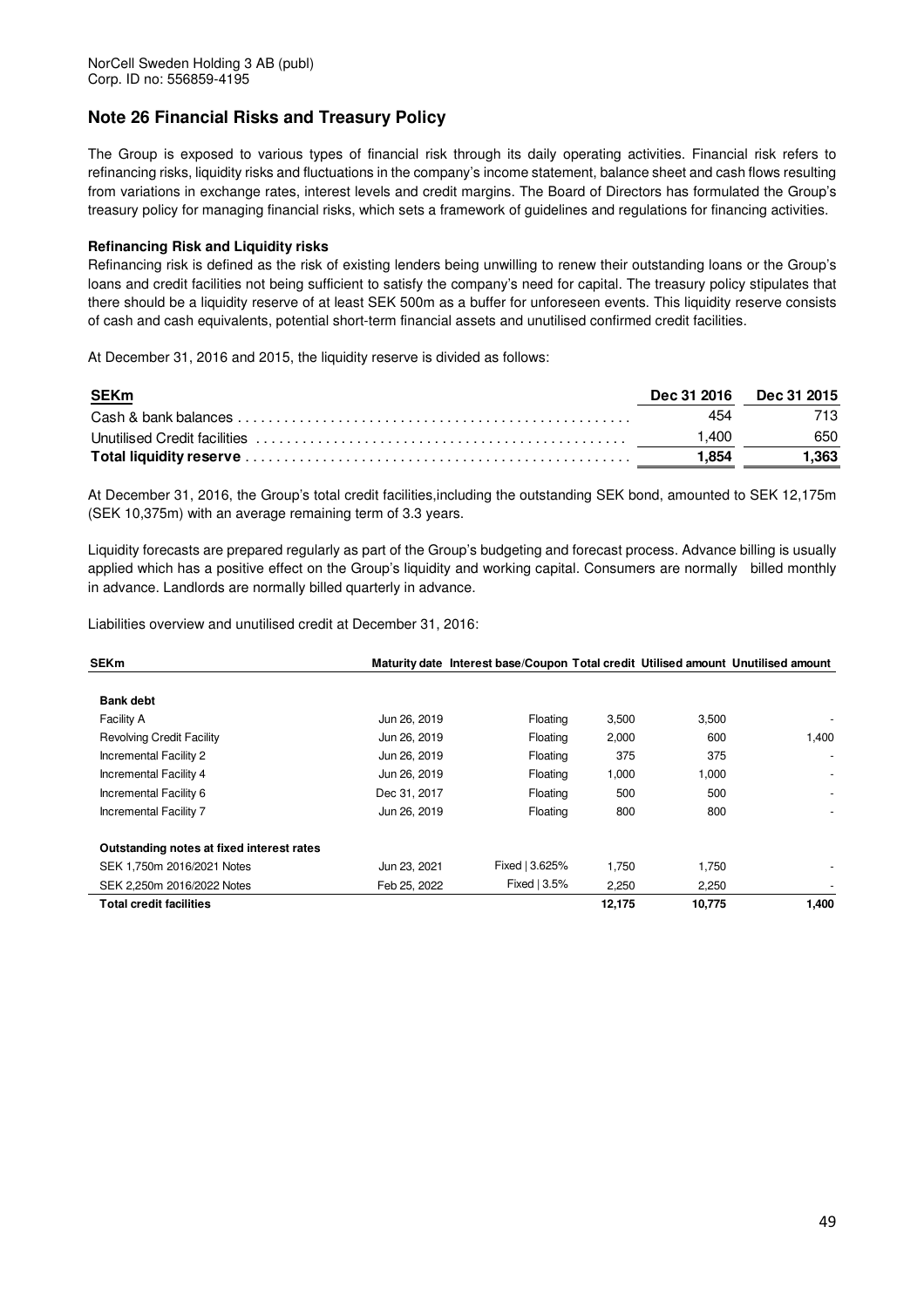Liabilities overview and unutilised credit at December 31, 2015:

| <b>SEKm</b>                               |              | Maturity date Interest base/Coupon Total credit Utilised amount Unutilised amount |        |       |                          |
|-------------------------------------------|--------------|-----------------------------------------------------------------------------------|--------|-------|--------------------------|
| <b>Bank debt</b>                          |              |                                                                                   |        |       |                          |
| Facility A                                | Jun 26, 2019 | Floating                                                                          | 3,500  | 3,500 |                          |
| <b>Revolving Credit Facility</b>          | Jun 26, 2019 | Floating                                                                          | 2,000  | 1,350 | 650                      |
| Incremental Facility 2                    | Jun 26, 2019 | Floating                                                                          | 375    | 375   | $\overline{\phantom{a}}$ |
| Incremental Facility 3                    | Mar 4, 2017  | Floating                                                                          | 500    | 500   | $\overline{\phantom{a}}$ |
| Incremental Facility 4                    | Jun 26, 2019 | Floating                                                                          | 1,000  | 1,000 |                          |
| Incremental Facility 5                    | Sep 14, 2016 | Floating                                                                          | 500    | 500   |                          |
| Outstanding notes at fixed interest rates |              |                                                                                   |        |       |                          |
| SEK 2.500m 2014/2019 Notes                | Nov 4, 2019  | Fixed   5.25%                                                                     | 2.500  | 2.500 |                          |
| <b>Total credit facilities</b>            |              |                                                                                   | 10,375 | 9,725 | 650                      |

### Refinancing in 2016

On June 10, 2016, the Group announced that NorCell Sweden Holding 3 AB (publ) had issued new Senior Notes, in the total amount of SEK 1,750m. The new notes have a fixed rate coupon of 3.625% and matures in June 2021. The proceeds from the issue was used to prepay Incremental Facility 3 (SEK 500m) due in March 2017, and to amortise on the Revolving Credit Facility.

Incremental Facility 7 (SEK 800m) was signed in June 2016 and was fully utilised together with Revolving Credit Facility and own cash when the acquisition of Boxer TV-access AB was closed on September 30, 2016. In April 2016 Incremental Facility 5 (SEK 500m), was replaced by an extended facility, Incremental Facility 6 (SEK 500m), due December 31, 2017.

On November 11, 2016, the Group announced that NorCell Sweden Holding 3 AB (publ) had issued new notes in the total amount of SEK 2,250m. The new notes have a fixed rate coupon of 3.50% and matures February 25, 2022. The proceeds from the new notes were, together with existing unutilised credit facilities, used to redeem the SEK 2,500m 2014/2019 Notes in full, which was completed on November 25, 2016. In connection with the redemption a premium of SEK 66m was paid. Following the refinancing the average blended interest rate of the Group's debt portfolio decreased from approximately 3% in the first nine months of 2016 to 2.5% in December.

On November 18, 2016 the Group announced that NorCell Sweden Holding 3 AB (publ) had given notice to initiate a written procedure under its SEK 1,750m 2016/2021 Notes requesting that certain terms should be harmonised with those of the SEK 2,250m 2016/2022 Notes. The written procedure was closed on December 12, 2016 after a sufficient majority of the noteholders had approved the request. Following the amendments of certain terms, which had previously been approved in relation to the loan facilities by the credit institutions, the Group was able to terminate an Intercreditor agreement and release certain securities.

### Refinancing in 2015

In November 2015, the Parent company NorCell Sweden Holding 2 AB (publ) made an early redemption of the Group's Senior Notes of EUR 187m with an original maturity in 2019 and a coupon rate of 10.75%. The Senior Notes were replaced by new credit facilities of SEK 1,500m signed in September 2015 (Incremental 4 and 5), and existing unutilised credit facilities. When the share redemption procedure was implemented, all derivatives attributable to outstanding credit were closed.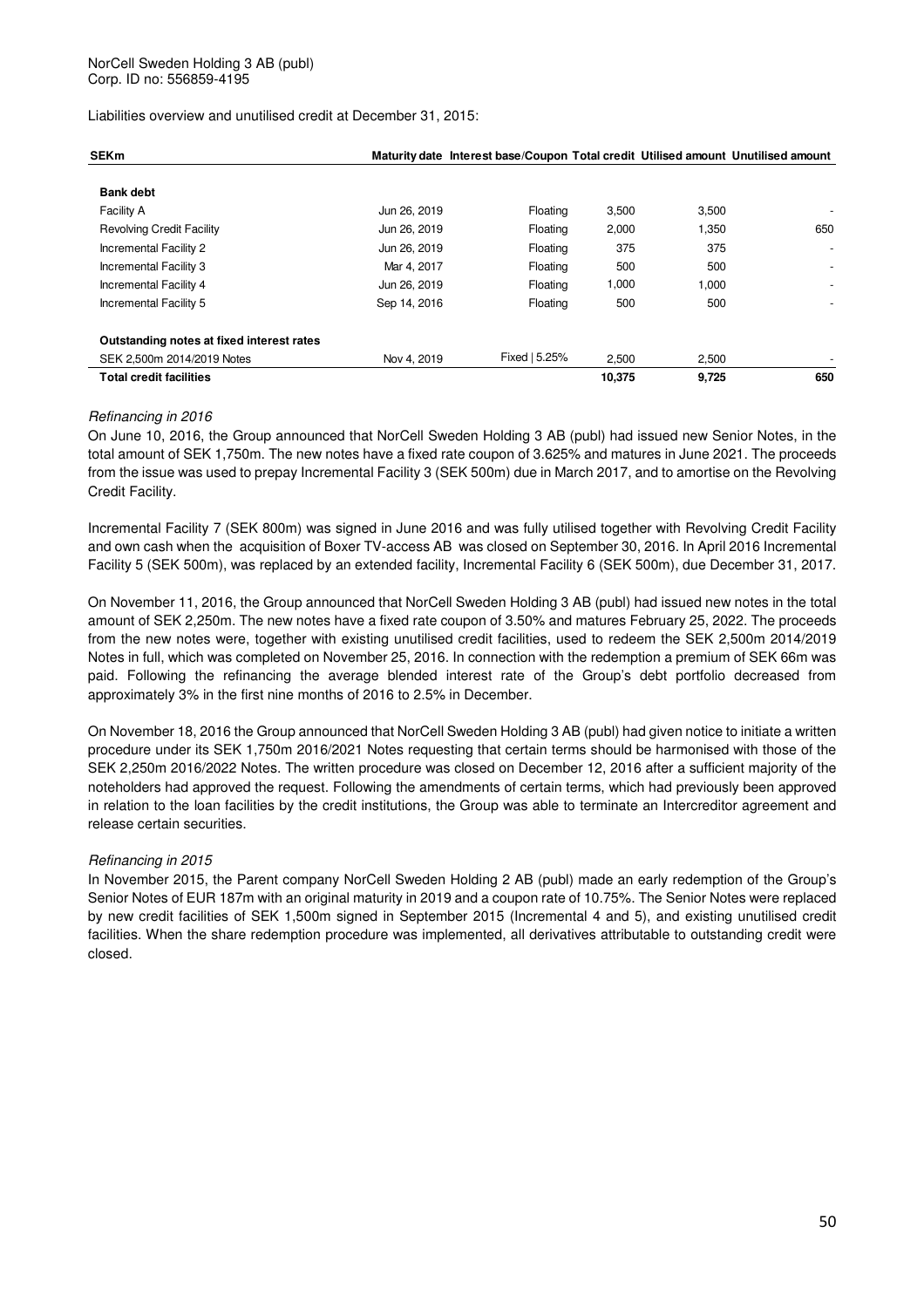Expected maturities of financial liabilities at December 31, 2016:

| <b>SEKm</b>                                 | <b>Nominal</b><br>amount | Within<br>0-1 year       | Within<br>1-2 year       | Within<br>2-3 year       | Within<br>3-4 year | Within<br>4-5 year | Beyond 5<br>vears        | <b>Matures</b> |
|---------------------------------------------|--------------------------|--------------------------|--------------------------|--------------------------|--------------------|--------------------|--------------------------|----------------|
| Liabilities to credit institutions          | 6.775                    | 500                      | $\overline{\phantom{a}}$ | 6,275                    |                    |                    | $\overline{\phantom{a}}$ | 2017-2019      |
|                                             | 4,000                    |                          |                          |                          | $\sim$             | 1.750              | 2.250                    | 2021-2022      |
| Liabilites to Group companies               | 8,087                    | $\overline{\phantom{0}}$ | $\overline{\phantom{0}}$ |                          |                    | ٠                  | 8,087                    |                |
| Finance lease liabilities                   | 20                       | 17                       | 3                        | $\overline{\phantom{a}}$ |                    |                    |                          |                |
| <b>Total interest-bearing liabilities</b>   | 18,882                   | 517                      | з                        | 6.275                    |                    | 1.750              | 10.337                   |                |
| $Interest payments \dots \dots \dots \dots$ |                          | 273                      | 279                      | 258                      | 142                | 110                | 13                       |                |
|                                             | 18,882                   | 790                      | 282                      | 6.533                    | 142                | 1.860              | 10.350                   |                |

Current liabilities (short-term interest-bearing liabilities, trade payables, other current liabilities and accrued expenses) are mostly due within one year of the reporting date. The Group has a short term bank debt of SEK 500m (Incremental 6 in the liabilities overview table) with the intention to extend or replace it them with another bank debt.

Expected maturities of financial liabilities at December 31, 2015:

| <b>SEKm</b>                        | <b>Nominal</b><br>amount | Within<br>0-1 year | Within<br>1-2 year       | Within<br>$2-3$ year     | Within<br>3-4 year | Within<br>4-5 year | Beyond 5<br>vears        | <b>Matures</b> |
|------------------------------------|--------------------------|--------------------|--------------------------|--------------------------|--------------------|--------------------|--------------------------|----------------|
| Liabilities to credit institutions | 7,225                    | 500                | 500                      | $\overline{\phantom{a}}$ | 6,225              |                    | $\overline{\phantom{a}}$ | 2016-2019      |
|                                    | 2,500                    |                    |                          | $\overline{\phantom{a}}$ | 2.500              |                    |                          | 2019           |
| Liabilites to Group companies      | 7.910                    |                    | $\overline{\phantom{a}}$ |                          |                    |                    | 7.910                    |                |
| Finance lease liabilities          | 48                       | 28                 | 17                       | з                        |                    |                    |                          |                |
| Total interest-bearing liabilities | 17.683                   | 528                | 517                      |                          | 8.725              |                    | 7.910                    |                |
| Interest payments                  |                          | 298                | 273                      | 305                      | 280                |                    |                          |                |
|                                    | 17,683                   | 826                | 790                      | 308                      | 9.005              |                    | 7.910                    |                |

Current liabilities (short-term interest bearing liabilities, trade payables, other current liabilities and accrued expenses) are due within one year of the reporting date.

### **Interest rate risks**

Interest risk is the risk that the fair value or future cash flows from a financial instrument varies because of changes in the market interest rates. The interest risk is managed at Group level within the framework of the stipulated treasury policy adopted by the Board. Sensitivity analyses are used when considering the appropriate interest structure in a given market environment. The Group's debt financing have both variable- and a fixed interest rates, and if needed the interest structure can be adjusted using derivatives.

### Fixed interest structure

The Group's interest expenses would increase by approximately SEK 68m (73) on an annual basis with a 1% increase in the interest rate and the same hedging conditions that existed on the reporting date.

| <b>SEKm</b> | <b>Nominal</b><br>amount | Net<br>exposure | <b>Distribution</b><br>% |
|-------------|--------------------------|-----------------|--------------------------|
|             | 6.795                    | 6.795           | 63%                      |
|             |                          |                 |                          |
|             |                          |                 |                          |
|             |                          |                 |                          |
|             | 1.750                    | 1.750           | 16%                      |
|             | 2.250                    | 2.250           | 21%                      |
|             | 10.795                   | 10.795          | 100%                     |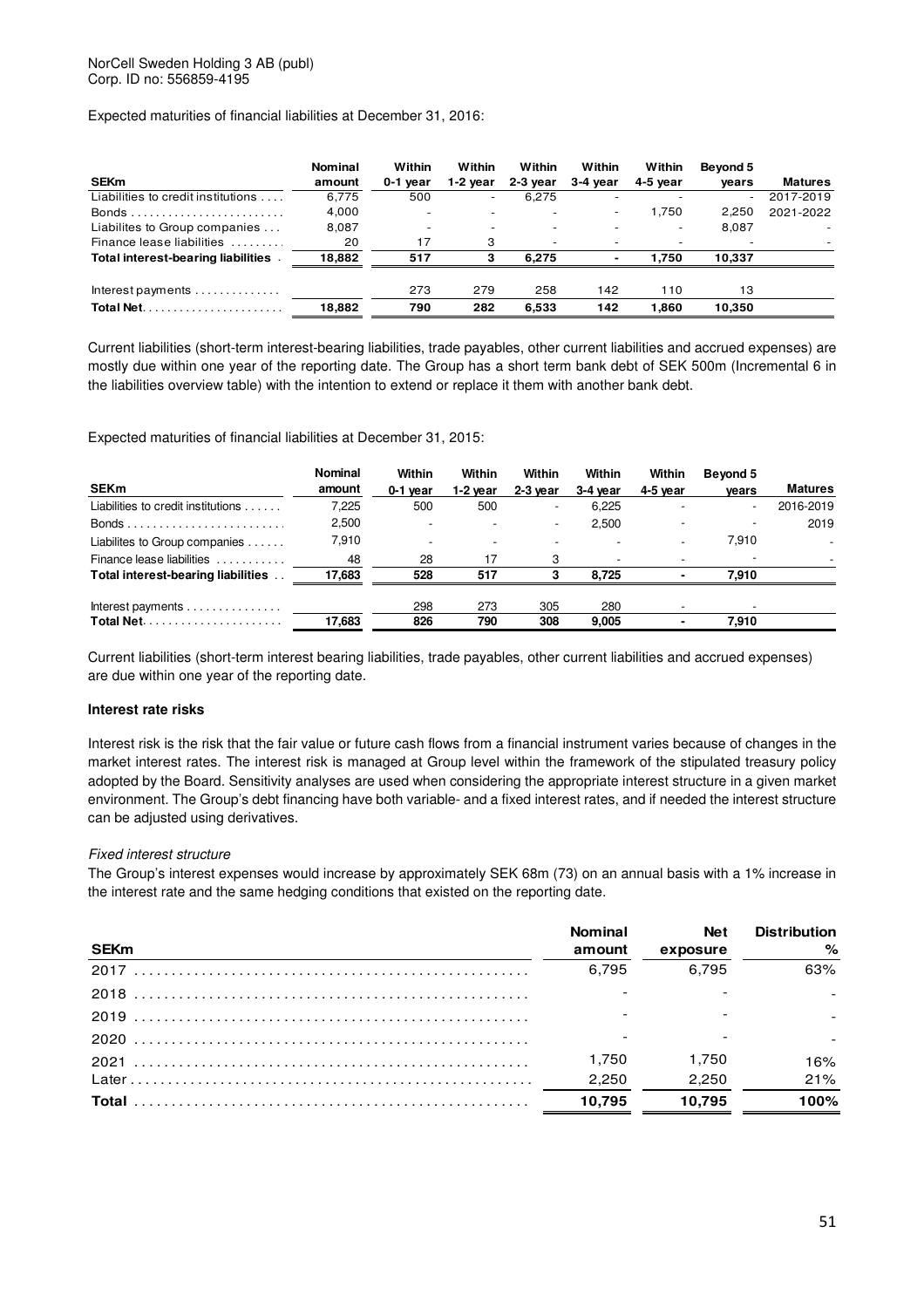### **Currency Risks**

Currency risk is the risk that the fair value or future cash flows from a financial instrument varies because of fluctuations in exchange rates. The Group has no outstanding debt in foreign currency except from trade payables.

### Transaction Exposure—Operational Flows

All the Group's billing is in SEK, as are the majority of the Group's expenses. However, some purchases are denominated in other currencies, and accordingly, to reduce the earnings effect of exchange rates, the Group may hedge contracted flows in these currencies using forward contracts. Currency hedging is typically initiated when the Group enters an agreement that has a minimum exposure of SEK 10m in a foreign currency which must be met in a maximum period of 12 months. Currency hedges are reported at fair value in the balance sheet with value changes recognised in profit or loss. At the end of 2016, there were no (2) transaction-related currency forward contracts with fair value totaling SEK -m (0).

Exchange rate differences arising in operations are recognised in profit or loss and have been allocated between other operating income of SEK 5m (7) and other operating expenses of SEK -12m (-15).

### **Transaction Exposure by Currency**

| <b>SEKm</b>     |               | Jan 1 – Dec 31 2016 | Jan 1 – Dec 31 2015 |       |  |
|-----------------|---------------|---------------------|---------------------|-------|--|
| <b>Currency</b> | <b>Amount</b> | %                   | <b>Amount</b>       | %     |  |
|                 | -74           | 17%                 | -68                 | 14%   |  |
|                 | $-12$         | 3%                  | $-16$               | 3%    |  |
|                 | $-335$        | 78%                 | -399                | 81%   |  |
|                 |               | 0%                  |                     |       |  |
|                 | -3            | $1\%$               | -7                  | $1\%$ |  |
|                 | -2            | $1\%$               | -2                  | $1\%$ |  |
|                 |               | 100%                | -492                | 100%  |  |

Transaction exposure translated into SEK according to the currency distribution above representing 11% (13%) of the Group´s total supplier spending. During the period, consolidated cash flow would decrease by approximately SEK 21m (25) if the SEK had depreciated by 5% against the above currencies, assuming the same transaction exposure as during the financial year and no hedging.

### Translation Exposure—Financial Items

The Group's translation exposure arises if there are financial liabilities denominated in currencies other than the presentation currency. At the end of 2016, all interest-bearing liabilities were denominated in SEK.

### **Credit Risk**

Credit risk is the risk that the Group incurs losses due to a counterparty not fulfilling their obligations. The Group's exposure to credit risks are limited because advance billing is used for consumer, B2B and landlord services. Credit assessments are conducted for new customers, and the Group applies a fast debt recovery process, entailing termination of the customer's service if payment is not received. Due to the extensive size of the Group's customer base, there is no concentration of risk to a few major customers. Trade receivables are classified as doubtful from a collective assessment based on age and potential recovery attempts via debt collection agencies. Credit losses are small in relation to the Group's operations and cumulative credit losses for the financial year were 0.3% (0.5) of total revenue. Cash and cash equivalents are placed in credit institutions with a solid credit rating.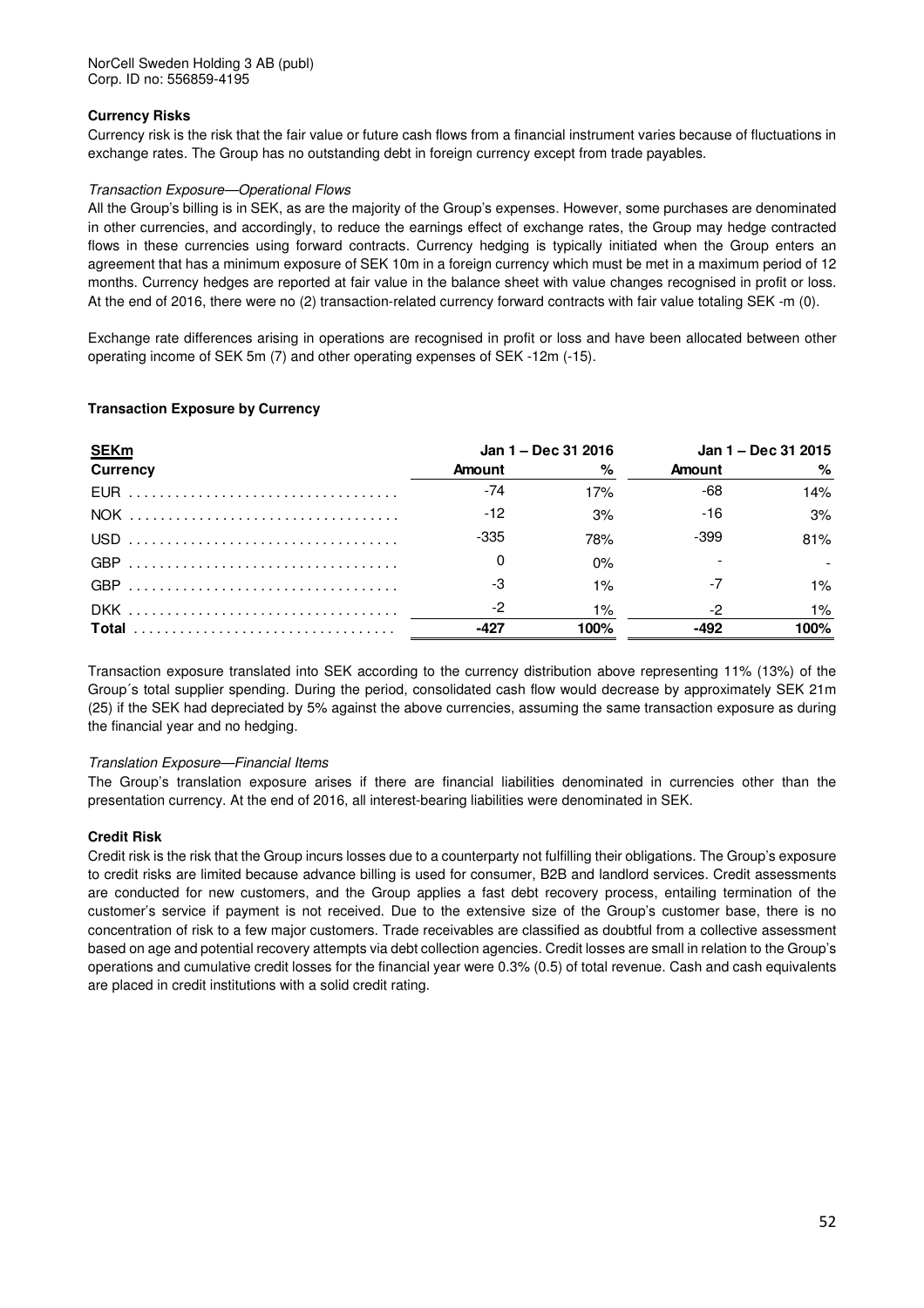### **Capital Structure**

The company defines capital as interest-bearing liabilities and equity. The company's objective is to have an effective capital structure that takes account of its operational and financial risks, helps maintain the confidence of investors, creditors and the market, and provides a stable basis for the sustainable development of the company's operations, while also ensuring shareholders receive satisfactory returns. The key ratio which the management and external stakeholders judge capital structure by is net debt in relation to Underlying EBITDA (EBITDA before disposals excluding items affecting comparability and operating currency gains/losses). At the end of the period, the Group's net debt totalled SEK 10,326m (9,030), and the net debt/Underlying EBITDA LTM was a multiple of 3.7x (3.8). The company's objective is to maintain leverage within the interval of a multiple of 3.5-4.0x Underlying EBITDA LTM. At December 31, 2016 the conditions (net debt/Underlying EBITDA LTM ) had been met by a solid margin. The Board and Management regularly monitor and analyse the key ratios, which ultimately set the framework for the Group's capital structure.

# **Note 27 Leasing**

### **Operating Lease Arrangements where the Company is the Lessee**

There are assets used in operations held through operating lease arrangements. The leasing fee is included in operating expenses and amounted to SEK 309m (314) for the financial year.

The Group's future commitments mainly comprise leases for infrastructure (such as fibre) with Skanova, the Swedish Transport Administration, Ericsson and Stockholm regional ICT network provider Stokab, as well as property leases. None of these leases imply the transfer of ownership rights when the leases expire. The infrastructure leases contain a fixed cost for the number of homes connected, and a variable component for new home connections. The leases are indexed annually.

|                | Dec 31 2016 | Dec 31 2015                   |
|----------------|-------------|-------------------------------|
|                |             | Future minimum Future minimum |
| <b>SEKm</b>    | lease fees  | lease fees                    |
| Within 1 year. | 164         | 191                           |
|                | 267         | 352                           |
|                | 2           | 4                             |
|                | 434         | 546                           |

### **Finance lease arrangements in which the company is the lessee**

There are assets in operations held through finance lease arrangements, which are primarily associated with customer equipment and equipment for switching centers. At 31 December 2016, the carrying amount of these was SEK 20m (47); production facilities for SEK 10m (23) and other non-current intangible assets for SEK 10m (24). For most of the lease arrangements, the assets held can be acquired after 36 months. Future payments under these lease arrangements mature as follows:

|                                 | Dec 31 2016   |                | Dec 31 2015          |                |
|---------------------------------|---------------|----------------|----------------------|----------------|
|                                 | Minimum lease | <b>Nominal</b> | <b>Minimum lease</b> | <b>Nominal</b> |
| <b>SEKm</b>                     | fee           | value          | fee                  | value          |
| Within 1 year.                  |               |                | 28                   | 29             |
|                                 |               |                | 20                   | 20             |
|                                 |               |                |                      |                |
| Total finance lease liabilities | 20            | 20             | 48                   | 49             |
|                                 |               |                |                      |                |
|                                 | 20            | 20             | 48                   | 48             |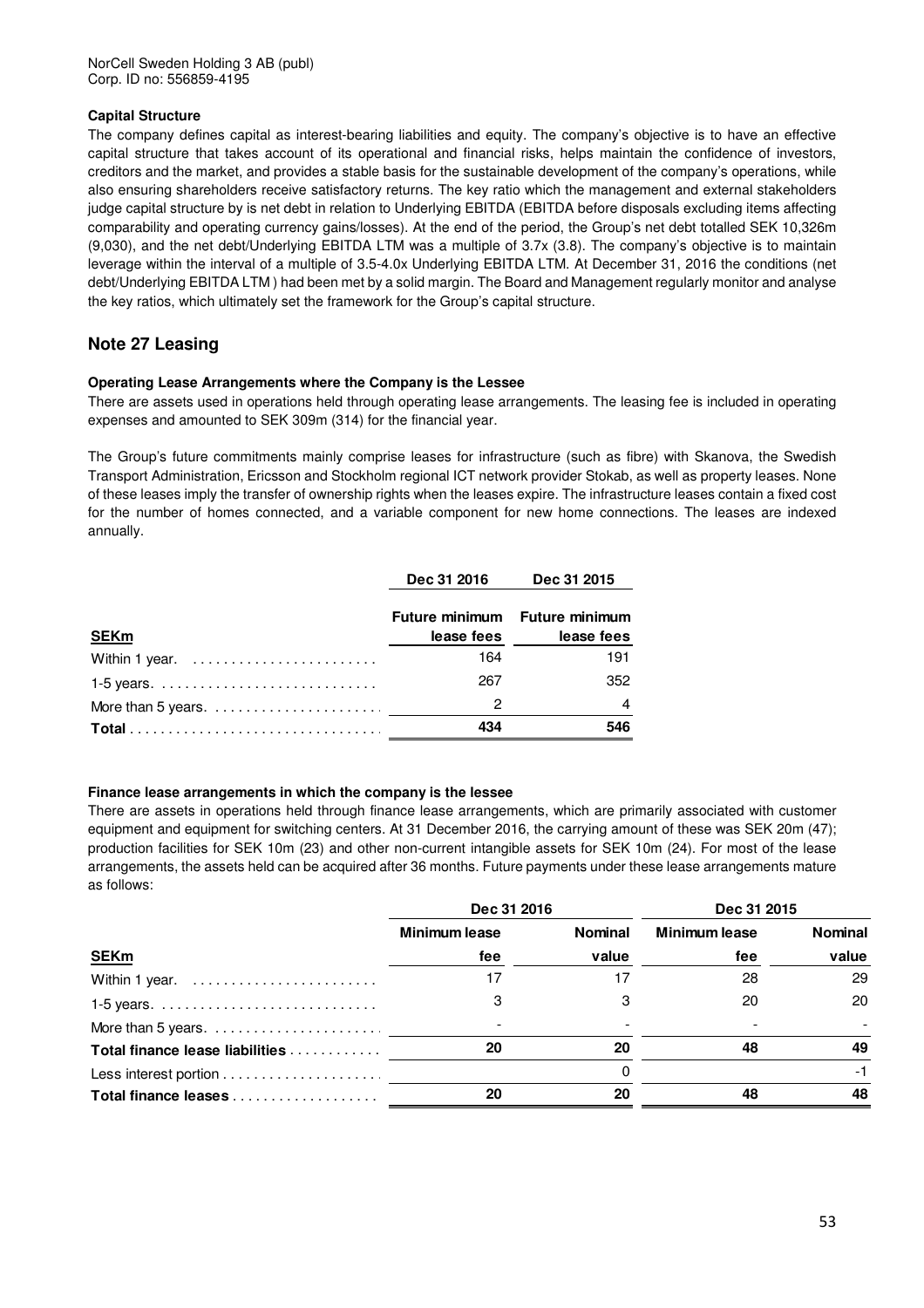# **Note 28 Investment Commitments**

The Group has signed agreements to acquire tangible and intangible fixed assets pursuant to the following table. These commitments are expected to be settled in the next financial year.

| <b>SEKm</b> | <b>Dec 31 2016</b> | <b>Dec 31 2015</b> |
|-------------|--------------------|--------------------|
|             |                    |                    |
|             |                    | 91                 |
|             |                    |                    |
|             | 41                 | 102                |

# **Note 29 Pledged Assets and Contingent Liabilities**

| <b>SEKm</b>                   | Dec 31 2016 | Dec 31 2015 |  |
|-------------------------------|-------------|-------------|--|
| <b>Pledged assets</b>         |             |             |  |
|                               |             |             |  |
|                               |             |             |  |
|                               |             |             |  |
| <b>SEKm</b>                   | Dec 31 2016 | Dec 31 2015 |  |
| <b>Contingent liabilities</b> |             |             |  |
|                               |             |             |  |
|                               |             |             |  |
|                               |             |             |  |

# **Note 30 Related Parties**

### **Related Party Relationships and related Party Transactions**

The Group has related party relationships with the Company's owner and with Board members and Group management.

On December 31, 2016 the Group had non-current receivables of SEK 2,780m (942) and non-current liabilities of SEK 8,087m (7,910) and current receivables of SEK 279m (650) to Group companies.

The Group's interest income includes interest from Group companies with an amount of SEK 44m (11). The Group's interest expenses include SEK 219m (987) of interest to Group companies. All intragroup transactions are on an arm's length basis.

## **Note 31 Events after the reporting date**

### **Mergers**

In January 2017 it was resolved to merge the wholly owned subsidiaries, NorCell Sweden Holding 2 AB (publ) and Com Hem Communications AB into the wholly owned subsidiary NorCell Sweden Holding 3 AB (publ), where NorCell Sweden Holding 3 AB (publ) will be the surviving entity.

### **Note 32 Details of the Parent company**

NorCell Sweden Holding 3 AB (publ) is a Swedish registered limited Company with its registered office in Stockholm, Sweden. The address of the head office is Fleminggatan 18, 104 20 Stockholm, Sweden.

NorCell Sweden Holding 3 AB (publ) is a wholly owned subsidiary of NorCell Sweden Holding 2 AB (publ) (Corp. ID no. 556859-4187) which in turn is a wholly owned subsidiary of Com Hem Holding AB (Corp. ID no. 556858-6613) with its registered office in Stockholm, Sweden. Com Hem Holding AB is listed on Nasdaq Stockholm, Large Cap and prepares the annual accounts for the total Swedish Group. The Consolidated Accounts are available at NorCell Sweden Holding 2 ABs (publ) head office at Fleminggatan 18,104 20 Stockholm, Sweden.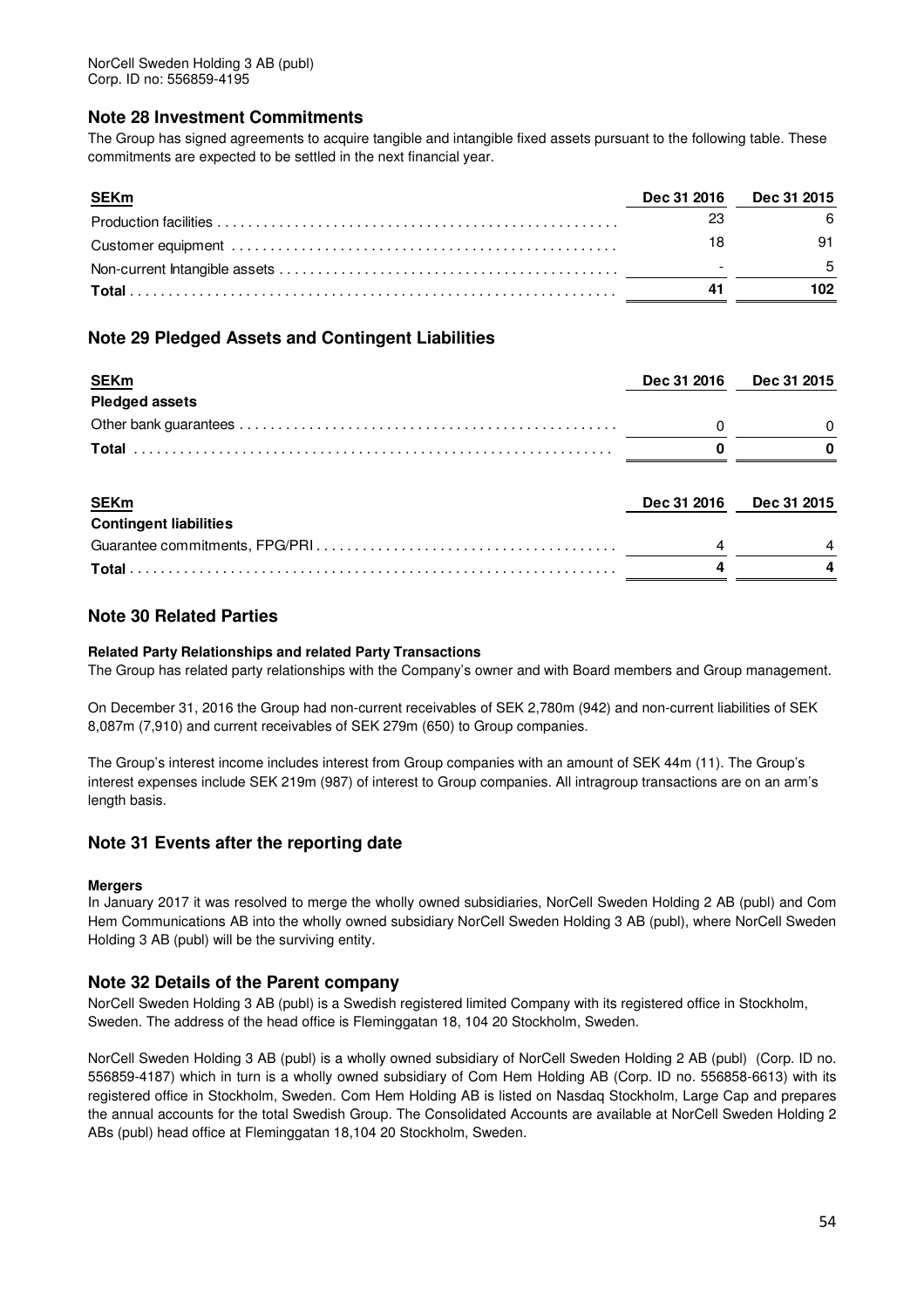# **Note 33 Earnings per Share**

|            |      | Jan 1 - Dec 31 Jan 1 - Dec 31 |
|------------|------|-------------------------------|
| <b>SEK</b> | 2016 | 2015                          |
|            | 320  | -669                          |
|            | 320  | -669                          |

The above computation of earnings per share is based on the net result and the number of shares as stated below.

### **Basic and diluted Earnings per Share**

Basic and diluted earnings per share are measured based on the net profit or loss for the year attributable to equity holders of the Parent company and the weighted average number of outstanding shares.

|                                                                      | Jan 1 - Dec 31 Jan 1 - Dec 31 |
|----------------------------------------------------------------------|-------------------------------|
| 2016                                                                 | 2015                          |
| 192                                                                  | -402                          |
| 600,000                                                              | 600,000                       |
| 600,000                                                              | 600,000                       |
| Net result for the year attributable to owners of the Parent Company |                               |

# **Note 34 Disclosures for the statement of cash flows**

### **Adjustment for items not included in cash flow**

|                                                          |        | Jan 1 - Dec 31 Jan 1 - Dec 31 |
|----------------------------------------------------------|--------|-------------------------------|
| <b>SEKm</b>                                              | 2016   | 2015                          |
| Depreciation/amortisation and impairment of assets       | 667. ا | 1,545                         |
| Unrealised exchange rate differences                     |        | $-102$                        |
| Unrealised change in fair value of derivatives           |        | 39                            |
| Change in accrued borrowing costs and discounts.         | 60     | 42                            |
|                                                          |        | -21                           |
| Capital gain/loss on sale/disposal of non-current assets |        |                               |
| Capital gain/loss on divestment of subsidiaries.         |        |                               |
|                                                          |        | 14                            |
|                                                          | -9     |                               |
| Interest not settled with cash, Group companies.         | 133    | 788                           |
|                                                          |        |                               |
|                                                          | 1,888  | 2,317                         |

### **Received and paid interest**

|             |      | Jan 1 - Dec 31 Jan 1 - Dec 31 |  |
|-------------|------|-------------------------------|--|
| <b>SEKm</b> | 2016 | 2015                          |  |
|             |      |                               |  |
|             | -344 | -488                          |  |
|             | -42  |                               |  |
|             |      |                               |  |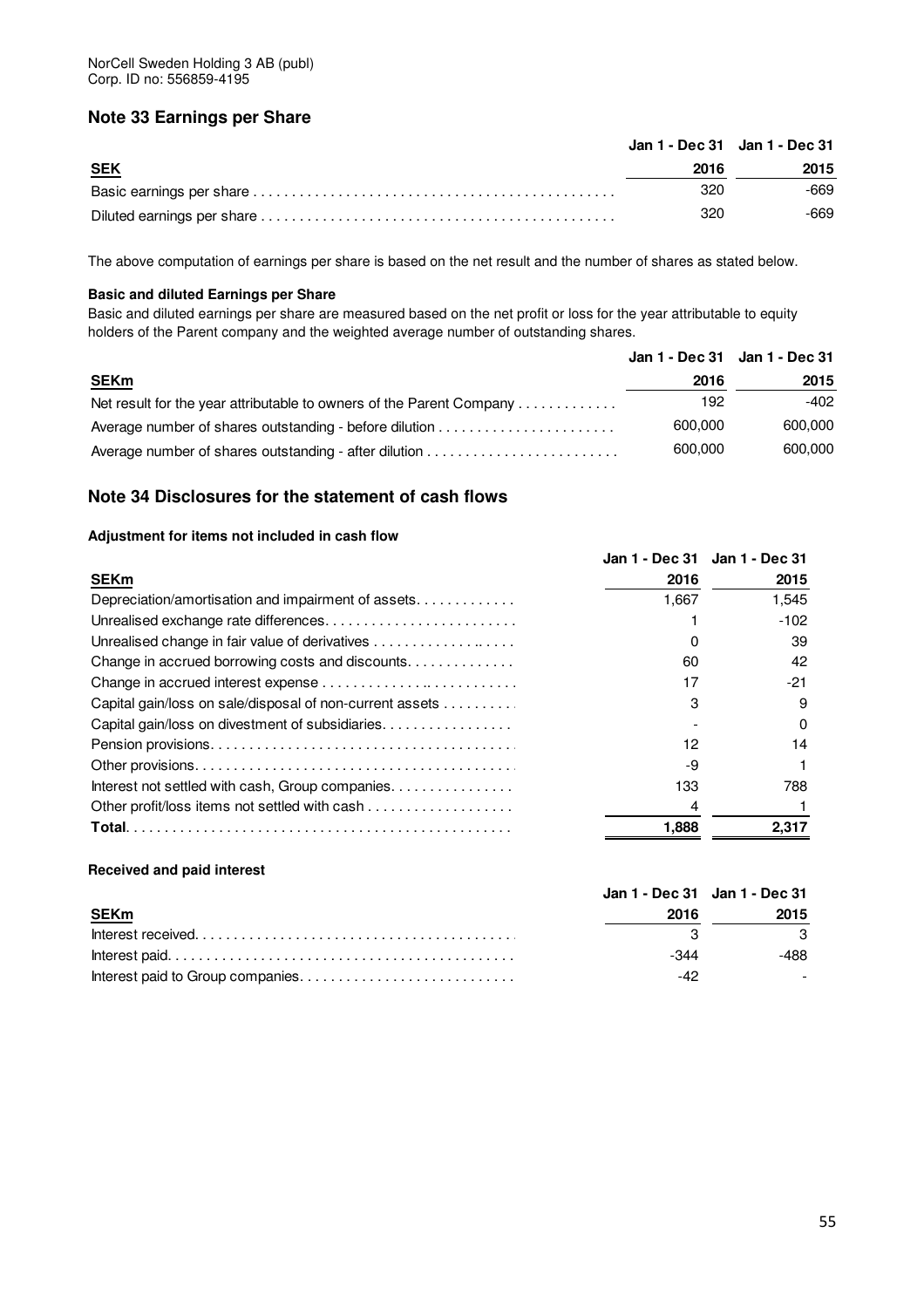# **Net cash flow change in interest-bearing liabilities**

|                                                           |               |       | Change                    |          | <b>Effect of</b> | <b>Acquisition</b>             |               |
|-----------------------------------------------------------|---------------|-------|---------------------------|----------|------------------|--------------------------------|---------------|
|                                                           | <b>Dec 31</b> | Net   | in accrual                | Accrued  | changes in       | of assets                      | <b>Dec 31</b> |
| <b>SEKm</b>                                               | 2015          |       | cash flow borrowing costs | interest |                  | exchange rates through leasing | 2016          |
|                                                           | 9.130         | 987   | 60                        |          |                  |                                | 10.177        |
| Long-term interest-bearing liabilities to Group companies | 7,910         |       |                           | 177      |                  |                                | 8.087         |
|                                                           | 500           |       |                           |          |                  |                                | 500           |
|                                                           | 48            | $-28$ |                           |          |                  |                                | 20            |
|                                                           | 17.589        | 959   | 60                        | 177      |                  |                                | 18.784        |

|                                                           |               |          | Change                    |         | <b>Effect of</b>                        | <b>Acquisition</b> |               |
|-----------------------------------------------------------|---------------|----------|---------------------------|---------|-----------------------------------------|--------------------|---------------|
|                                                           | <b>Dec 31</b> | Net      | in accrual                | Accrued | changes in                              | of assets          | <b>Dec 31</b> |
| <b>SEKm</b>                                               | 2014          |          | cash flow borrowing costs |         | interest exchange rates through leasing |                    | 2015          |
|                                                           | 7.609         | 1.479    | 42                        |         |                                         |                    | 9.130         |
| Long-term interest-bearing liabilities to Group companies | 9.036         | $-1.861$ |                           | 799     | -64                                     |                    | 7.910         |
|                                                           |               | 500      |                           |         |                                         |                    | 500           |
|                                                           | 67            | $-34$    |                           |         |                                         | 15                 | 48            |
|                                                           | 16.712        | 84       | 42                        | 799     | -64                                     |                    | 17.588        |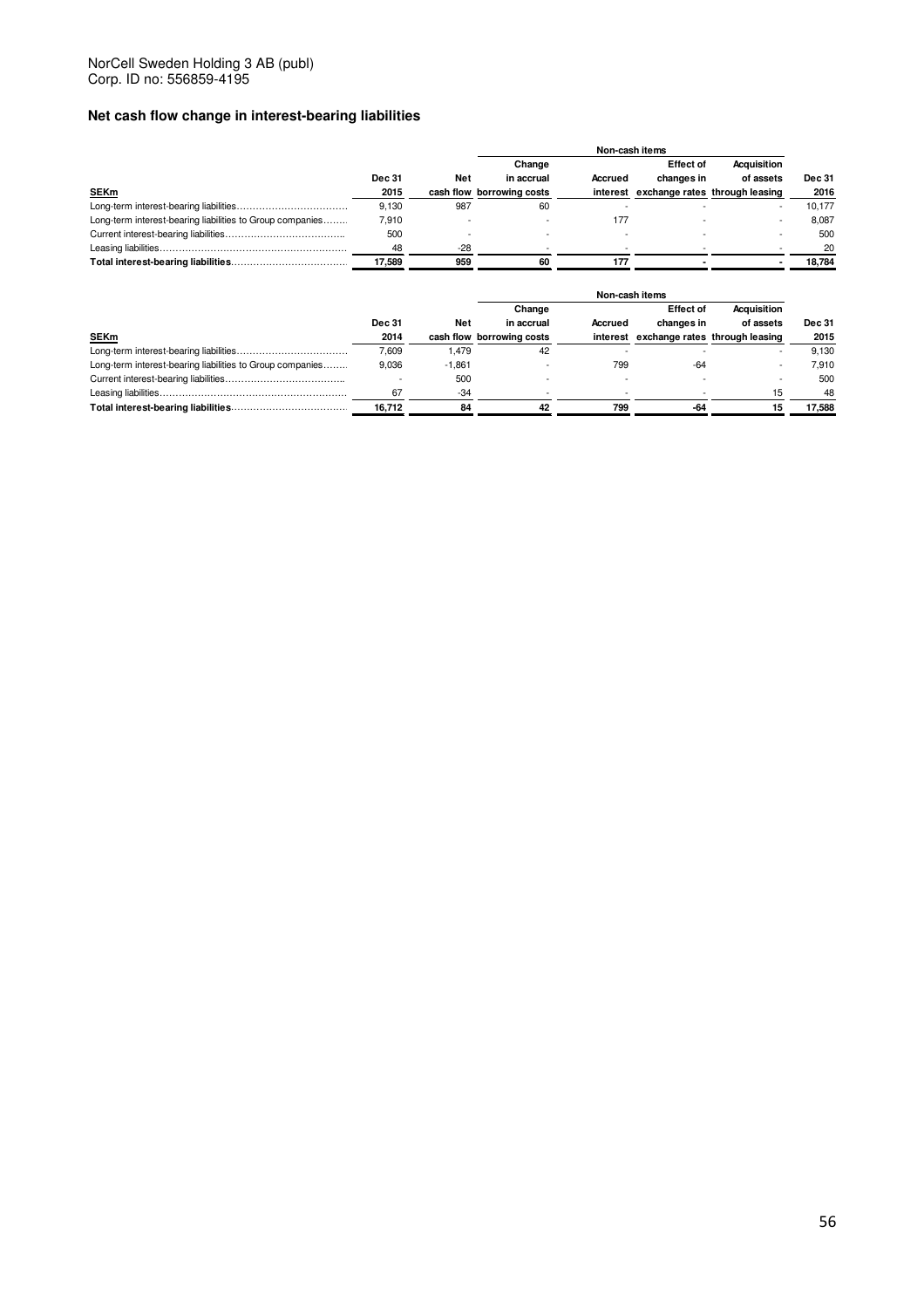# **Parent Company Income Statement**

|                                               |                | Jan 1 - Dec 31 | Jan 1 - Dec 31 |
|-----------------------------------------------|----------------|----------------|----------------|
| <b>SEKm</b>                                   | <b>Note</b>    | 2016           | 2015           |
|                                               | A <sub>2</sub> | 6              | 9              |
|                                               |                | -6             | -9             |
|                                               |                | 0              | 0              |
|                                               |                | 0              | -1             |
|                                               |                | O              | -1             |
| Income from financial items                   |                |                |                |
| Result from participations in Group companies |                | 372            |                |
|                                               |                | 226            | 697            |
|                                               |                | -644           | $-1,303$       |
|                                               |                | -46            | $-607$         |
|                                               |                | $-46$          | -607           |
|                                               | A7             | 10             | 134            |
|                                               |                | -36            | -474           |
|                                               |                |                |                |

# **Parent Company Statement of Comprehensive Income**

|                                                                  | Jan 1 - Dec 31 Jan 1 - Dec 31 |        |
|------------------------------------------------------------------|-------------------------------|--------|
| <b>SEKm</b>                                                      | 2016                          | 2015   |
|                                                                  | -36                           | $-474$ |
| Other comprehensive income                                       |                               |        |
| Items reclassified or that can be reclassified to profit or loss |                               |        |
| Items that will not be reclassified to profit or loss            |                               |        |
| Other comprehensive income for the year, net of tax              |                               |        |
| Comprehensive income for the year                                | -36                           | -474   |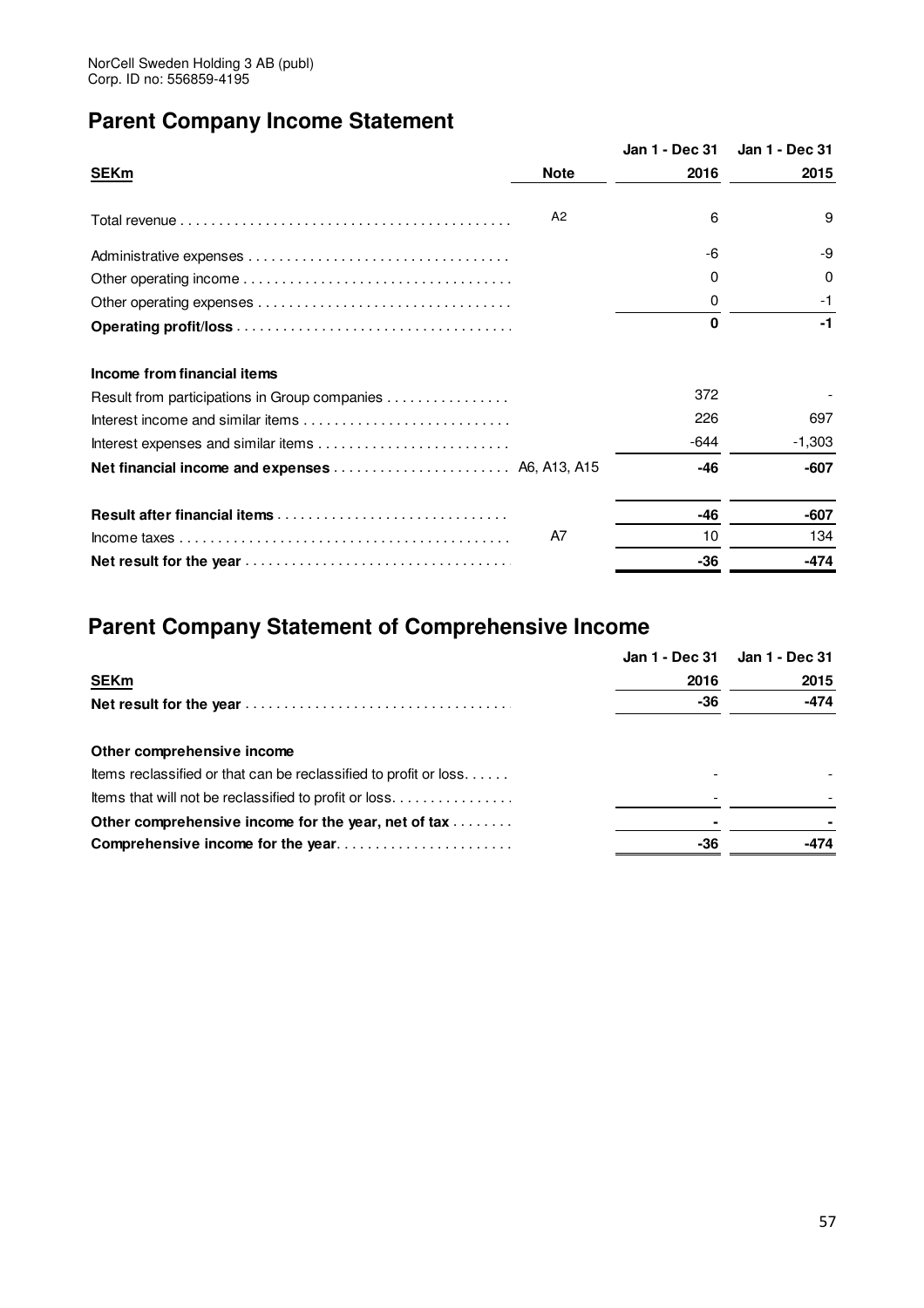# **Parent Company Balance Sheet**

| <b>SEKm</b>                                   | <b>Note</b>                       | Dec 31 2016  | Dec 31 2015  |
|-----------------------------------------------|-----------------------------------|--------------|--------------|
|                                               |                                   |              |              |
| <b>ASSETS</b>                                 |                                   |              |              |
| <b>Non-current assets</b>                     |                                   |              |              |
|                                               | A16                               | 10,371       | 10,371       |
| Receivables from Group companies A8, A12, A15 |                                   | 10,084       | 8,025        |
|                                               |                                   | 3            | 3            |
|                                               | A7                                | 231          | 283          |
|                                               |                                   | 20,689       | 18,681       |
| <b>Current assets</b>                         |                                   |              |              |
| Receivables from Group companies              | A <sub>12</sub> , A <sub>15</sub> | 651          | 610          |
|                                               |                                   | 1            | 0            |
|                                               |                                   | 1            | 0            |
|                                               |                                   |              | 31           |
|                                               |                                   | 653          | 641          |
|                                               |                                   | 21,342       | 19,323       |
| <b>EQUITY AND LIABILITIES</b>                 |                                   |              |              |
| <b>Equity</b>                                 | A9                                |              |              |
| <b>Restricted equity</b>                      |                                   |              |              |
|                                               |                                   | 1            | 1            |
| Unrestricted equity                           |                                   |              |              |
|                                               |                                   | 1,341<br>598 | 1,341<br>854 |
|                                               |                                   | $-36$        | $-474$       |
|                                               |                                   | 1,904        | 1,722        |
| <b>Provisions</b>                             |                                   |              |              |
|                                               |                                   | З            |              |
|                                               |                                   | 3            | 3            |
| <b>Non-current liabilities</b>                | A10, A12, A15                     |              |              |
| Non-current interest-bearing liabilities      |                                   | 10,177       | 9.136        |
|                                               |                                   | 8,087        | 7,910        |
|                                               |                                   | 18,264       | 17,046       |
| <b>Current liabilities</b>                    |                                   |              |              |
|                                               | A10                               | 500<br>598   | 500          |
|                                               |                                   | 9            | 3            |
|                                               |                                   | 0            | 1            |
|                                               | A11, A12                          | 64           | 47           |
|                                               |                                   | 1,171        | 551          |
|                                               |                                   | 21,342       | 19,323       |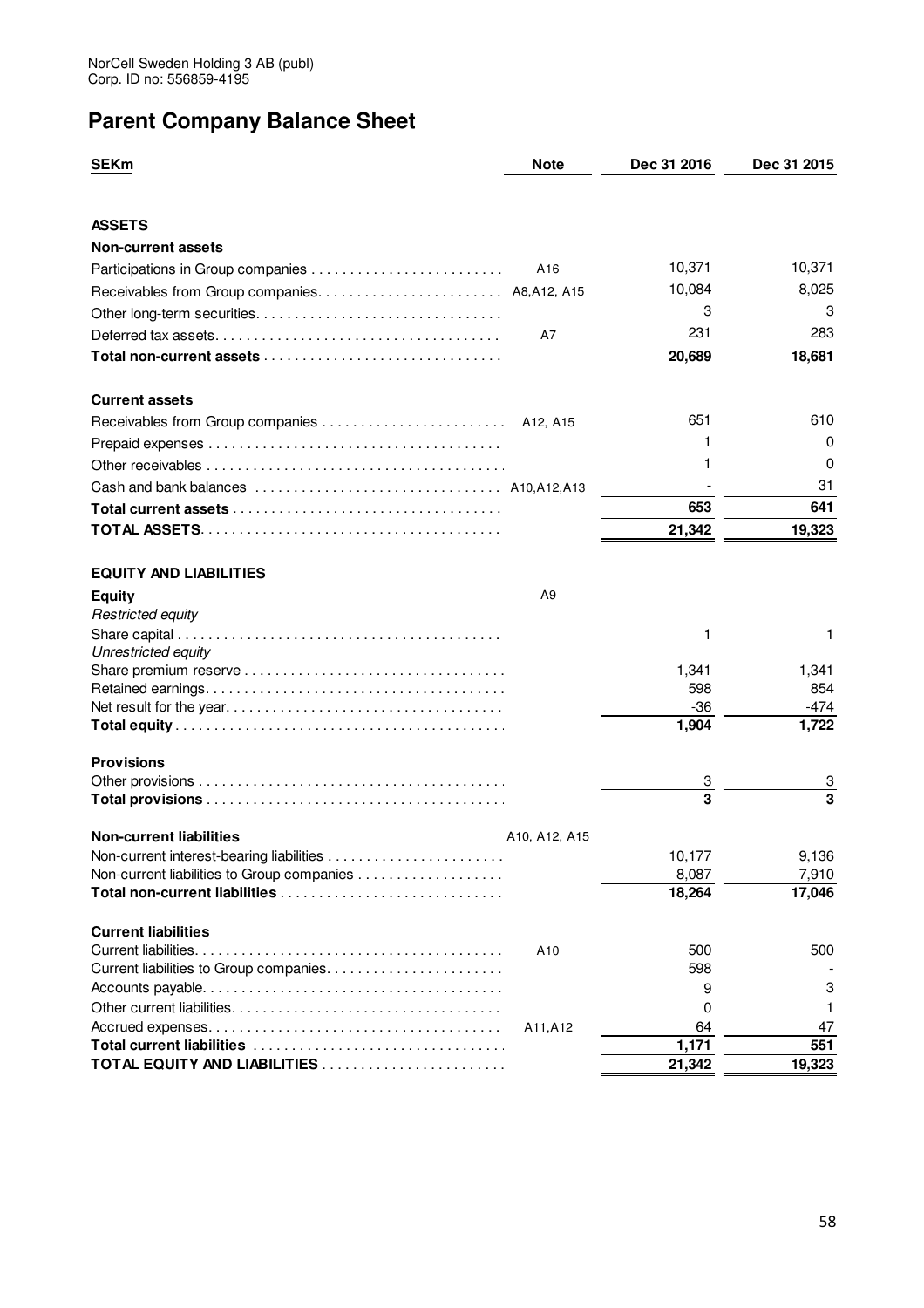# **Parent Company Statement of Changes in Equity**

|                                                               | <b>Restricted</b>       |                                    |                                                                 |               |  |  |  |       |
|---------------------------------------------------------------|-------------------------|------------------------------------|-----------------------------------------------------------------|---------------|--|--|--|-------|
|                                                               | equity                  | Unrestricted equity                |                                                                 |               |  |  |  | Total |
| <b>SEKm</b>                                                   | <b>Share</b><br>capital | <b>Share</b><br>premium<br>reserve | <b>Retained</b><br>earnings incl.<br>net result for<br>the year | <b>Equity</b> |  |  |  |       |
| Opening equity, Jan 1 2016.                                   |                         | 1,341                              | 380                                                             | 1,722         |  |  |  |       |
| Comprehensive income for the year                             |                         |                                    |                                                                 |               |  |  |  |       |
| Net result for the year $\dots\dots\dots\dots\dots\dots\dots$ |                         |                                    | -36                                                             | -36           |  |  |  |       |
| Other comprehensive income for the year                       |                         |                                    |                                                                 |               |  |  |  |       |
| Comprehensive income for the year                             |                         |                                    | -36                                                             | $-36$         |  |  |  |       |
|                                                               |                         |                                    | 279                                                             | 279           |  |  |  |       |
| Tax on group contribution                                     |                         |                                    | -61                                                             | -61           |  |  |  |       |
| Closing equity, Dec 31 2016                                   |                         | 1.341                              | 562                                                             | 1,904         |  |  |  |       |

|                                                                              | <b>Restricted</b> |                            |                                                     |               |
|------------------------------------------------------------------------------|-------------------|----------------------------|-----------------------------------------------------|---------------|
|                                                                              | equity            | <b>Unrestricted equity</b> | Total                                               |               |
|                                                                              | <b>Share</b>      | <b>Share</b><br>premium    | <b>Retained</b><br>earnings incl.<br>net result for |               |
| <b>SEKm</b>                                                                  | capital           | reserve                    | the year                                            | <b>Equity</b> |
| Opening equity, Jan 1 2015.                                                  |                   | 1,341                      | 737                                                 | 2,079         |
| Comprehensive income for the year                                            |                   |                            |                                                     |               |
| Net result for the year                                                      |                   |                            | -474                                                | -474          |
| Other comprehensive income for the year                                      |                   |                            |                                                     |               |
| Comprehensive income for the year                                            |                   |                            | $-474$                                              | $-474$        |
| $Dividend \dots \dots \dots \dots \dots \dots \dots \dots \dots \dots \dots$ |                   |                            | $-357$                                              | $-357$        |
|                                                                              |                   |                            | 607                                                 | 607           |
| Tax on group contribution                                                    |                   |                            | $-134$                                              | $-134$        |
| Closing equity, Dec 31 2015                                                  |                   | 1.341                      | 380                                                 | 1.722         |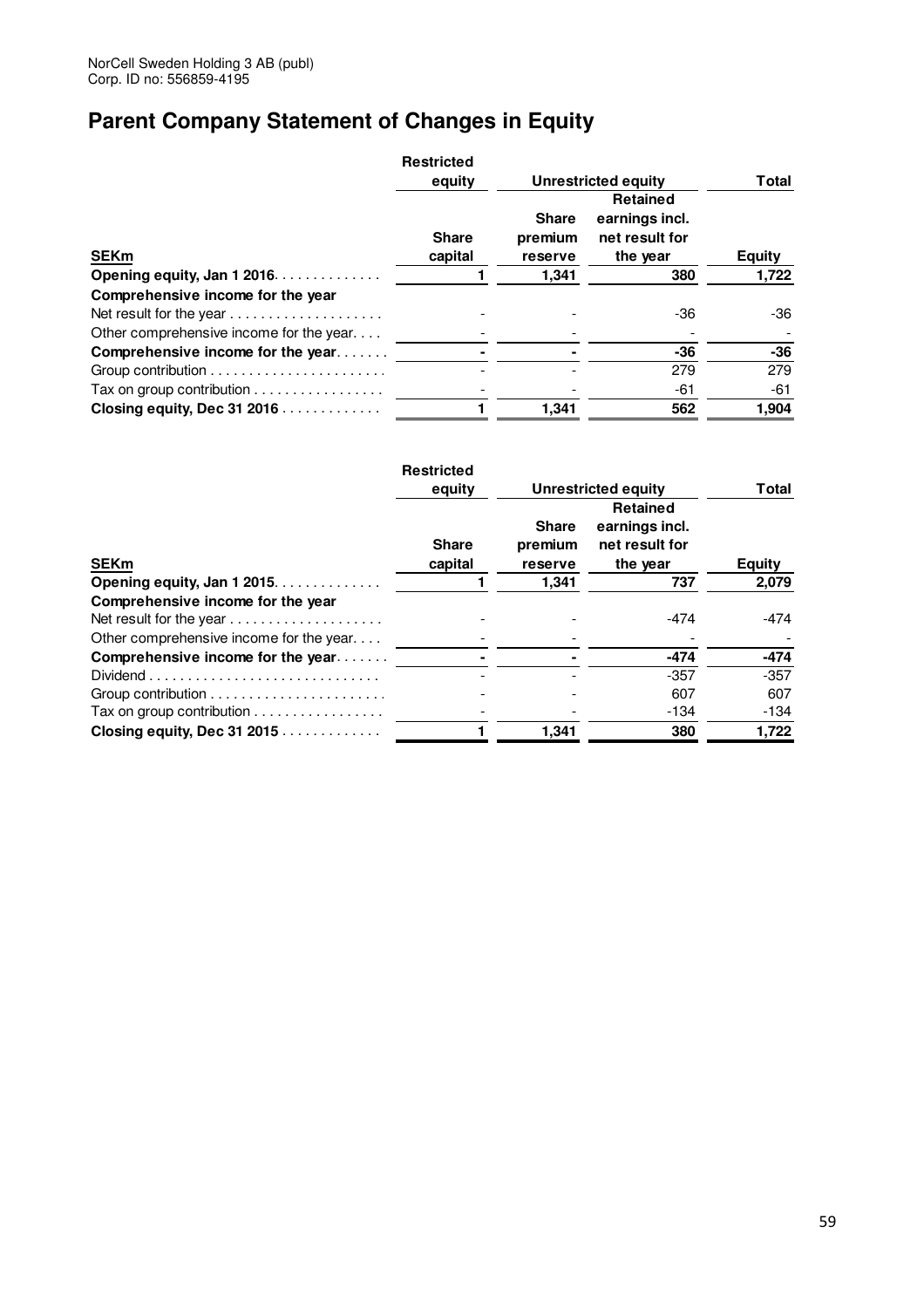# **Parent Company cash flow statement**

|                                                               |             | Jan 1 - Dec 31 | Jan 1 - Dec 31 |
|---------------------------------------------------------------|-------------|----------------|----------------|
| <b>SEKm</b>                                                   | <b>Note</b> | 2016           | 2015           |
| <b>Operating activities</b>                                   |             |                |                |
|                                                               |             | $-46$          | $-607$         |
| Adjustment for items not included in cash flow  A19           |             | $-342$         | 140            |
| Cash flow from operating activities before changes in working |             |                |                |
|                                                               |             | $-388$         | $-467$         |
| Changes in working capital                                    |             |                |                |
|                                                               |             | 0              | $-3$           |
|                                                               |             | 3              | -1             |
|                                                               |             | $-385$         | -471           |
| Investing activities                                          |             |                |                |
|                                                               |             |                | $-1828$        |
|                                                               |             | $-627$         | $-1030$        |
|                                                               |             | -6             | 1 2 7 9        |
|                                                               |             | $-633$         | $-1578$        |
| <b>Financing activities</b>                                   |             |                |                |
|                                                               |             | 6 600          | 2450           |
|                                                               |             | $-63$          | $-21$          |
|                                                               |             |                | $-357$         |
|                                                               |             | $-5550$        |                |
|                                                               |             | 987            | 2072           |
| Net change in cash and cash equivalents                       |             | -31            | 22             |
| Cash and cash equivalents at beginning of year                |             | 31             | 8              |
|                                                               |             |                | 31             |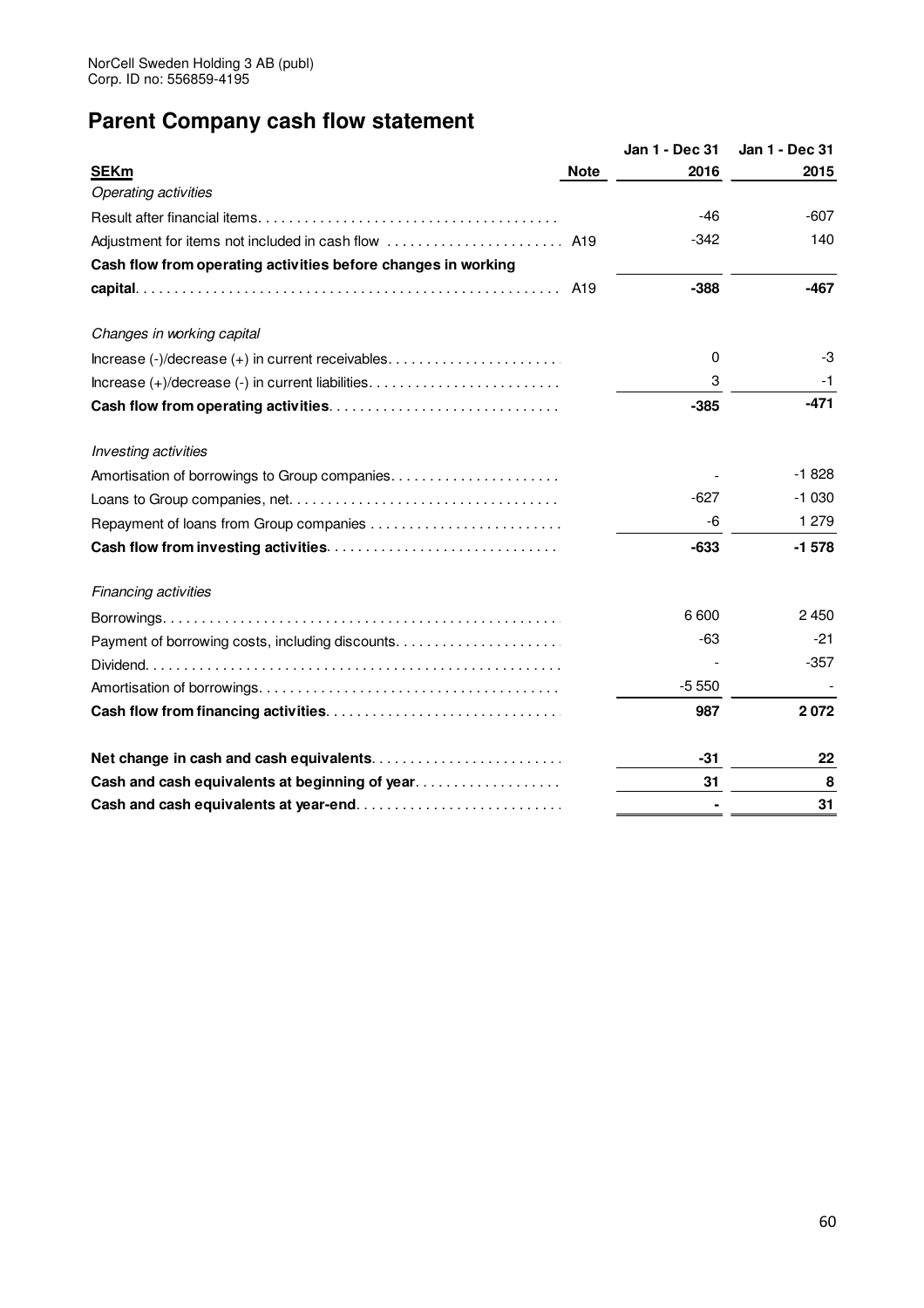Notes to the Parent company´s financial statements

# **Note A1 The Parent company's accounting policies**

The Parent Company has prepared its annual accounts in accordance with the Annual Accounts Act (1995:1554) and the Swedish Financial Reporting Board's recommendation Accounting for Legal Entities, RFR 2. It has also applied the statements on listed companies, published by the Swedish Financial Reporting Board. RFR 2 entails that the Parent Company, in the annual accounts of the legal entity, should apply all IFRS adopted by the EU, as far as possible within the framework of the Swedish Annual Accounts Act, and with regard to the relationship between accounting and taxation. The recommendation specifies the exceptions and additions to IFRS.

### Differences between the accounting policies of the Group and the Parent Company

The differences between the accounting policies of the Group and the Parent Company are described below. The accounting policies shown below for the Parent Company have been applied consistently to all periods presented in the Parent Company's financial statements.

### Classifications and presentation

The Parent Company income statement and balance sheet are presented in accordance with the Annual Accounts Act, while the statement of comprehensive income, statement of changes in equity and statement of cash flows are based on IAS 1 Presentation of Financial Statements and IAS 7 Statement of cash flows. The difference compared with IAS 1 Presentation of Financial Statements, which is applied for the presentation of the Group's financial statements, mainly applies to the recognition of financial income and expenses, non-current assets and equity, and the existence of provisions as a separate heading in the balance sheet.

### Subsidiaries

Participations in subsidiaries are recognised in the Parent Company using the cost method. This means that transaction expenses are included in the carrying amount. In the consolidated accounts, transaction expenses attributable to subsidiaries are recognised directly in profit or loss when they arise.

The measurement of contingent consideration is based on the likelihood that the purchase price will be paid. Any changes to the provision/receivable are added to/deducted from the cost. In the consolidated accounts, contingent consideration is measured at fair value with changes in value through profit or loss.

### Group contributions and shareholder contributions for legal entities

The company applies the main principle of RFR 2 and recognises Group contributions received from subsidiaries as financial income according to the same principles as for dividends received. Group contributions received from the Parent Company are recognised directly in equity in the subsidiary. Group contributions paid to subsidiaries are equated with shareholder contributions paid and are recognised as an increase in participations in subsidiaries, to the extent that impairment is not required.

### **Note A2 Categories of revenue**

|             | Jan 1 - Dec 31 Jan 1 - Dec 31 |      |  |
|-------------|-------------------------------|------|--|
| <b>SEKm</b> | 2016                          | 2015 |  |
|             |                               |      |  |
|             |                               |      |  |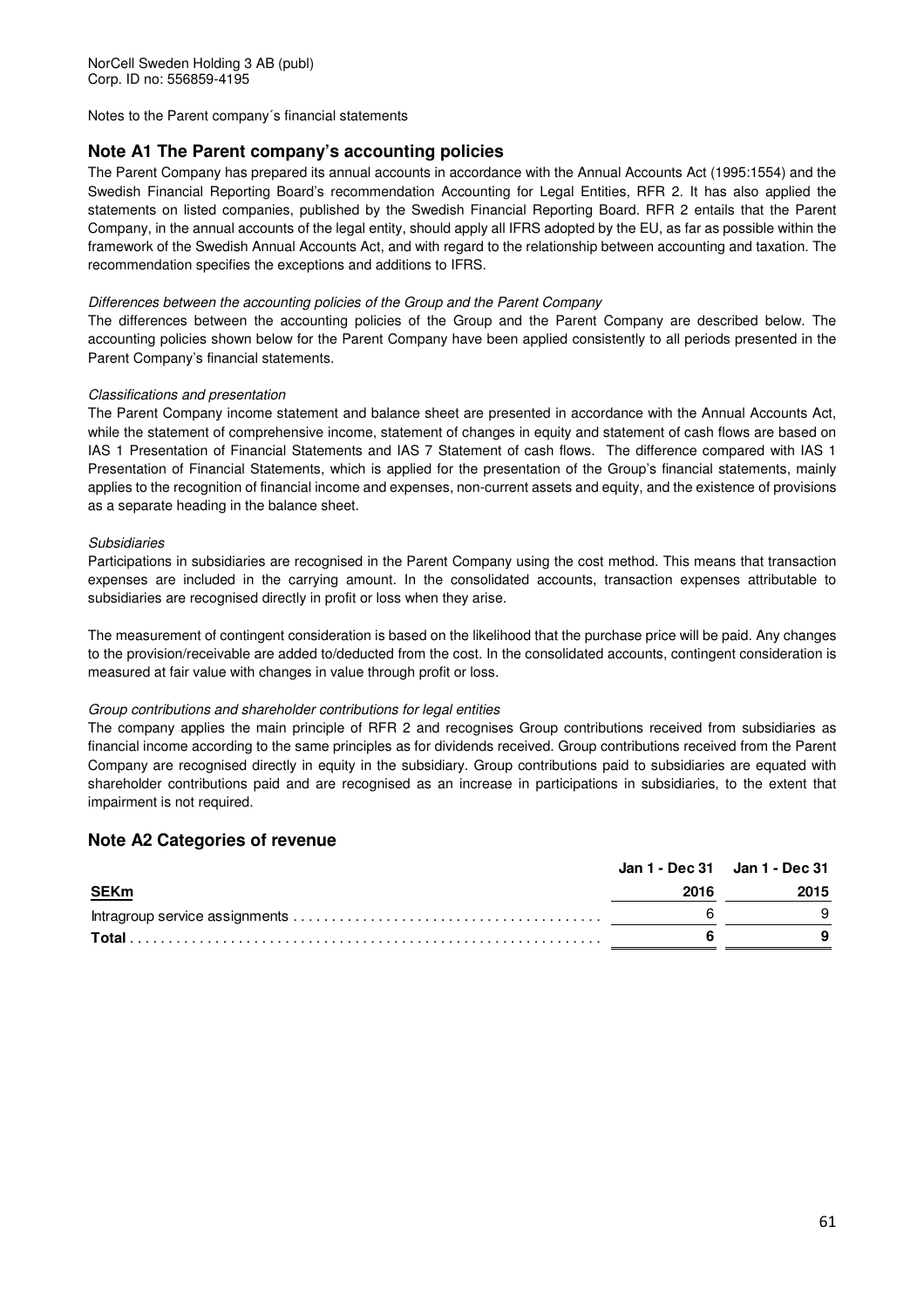# **Note A3 Employees and personnel expenses**

### **Salaries, other remuneration and social security expenses**

|                  | Jan 1 - Dec 31 2016 |               | Jan 1 - Dec 31 2015   |               |
|------------------|---------------------|---------------|-----------------------|---------------|
|                  |                     | <b>Social</b> |                       | <b>Social</b> |
|                  | <b>Salaries and</b> |               | security Salaries and | security      |
| <b>SEKm</b>      | remuneration        |               | expenses remuneration | expenses      |
|                  |                     |               |                       |               |
| Pension expenses |                     |               |                       |               |
|                  | 5                   |               | 5                     |               |
|                  |                     |               |                       |               |
|                  |                     |               |                       |               |

The average number of employees in the Company was 1 (1) of which men 1 (1). The CEO was employed by the Parent company Com Hem Holding AB during 2015 and 2016. No remuneration to the board has been paid by the Company. The company has no outstanding pension obligations to the Board of Directors or to the current Chief Executive Officer.

### **Note A4 Fees and reimbursements to auditors**

| Jan 1 - Dec 31 Jan 1 - Dec 31 |      |
|-------------------------------|------|
| 2016                          | 2015 |
|                               |      |
|                               |      |
|                               |      |
|                               |      |

The audit assignments were paid by other companies in the Group during 2015.

# **Note A5 Operating expenses by type**

|             | Jan 1 - Dec 31 Jan 1 - Dec 31 |      |  |
|-------------|-------------------------------|------|--|
| <b>SEKm</b> | 2016                          | 2015 |  |
|             |                               | -8   |  |
|             |                               |      |  |
|             |                               |      |  |

# **Note A6 Net financial income and expenses**

| <b>SEKm</b>                                          | Jan 1 - Dec 31 Jan 1 - Dec 31 |      |
|------------------------------------------------------|-------------------------------|------|
| <b>Result from participations in Group companies</b> | 2016                          | 2015 |
|                                                      | 372                           |      |
|                                                      | 372                           |      |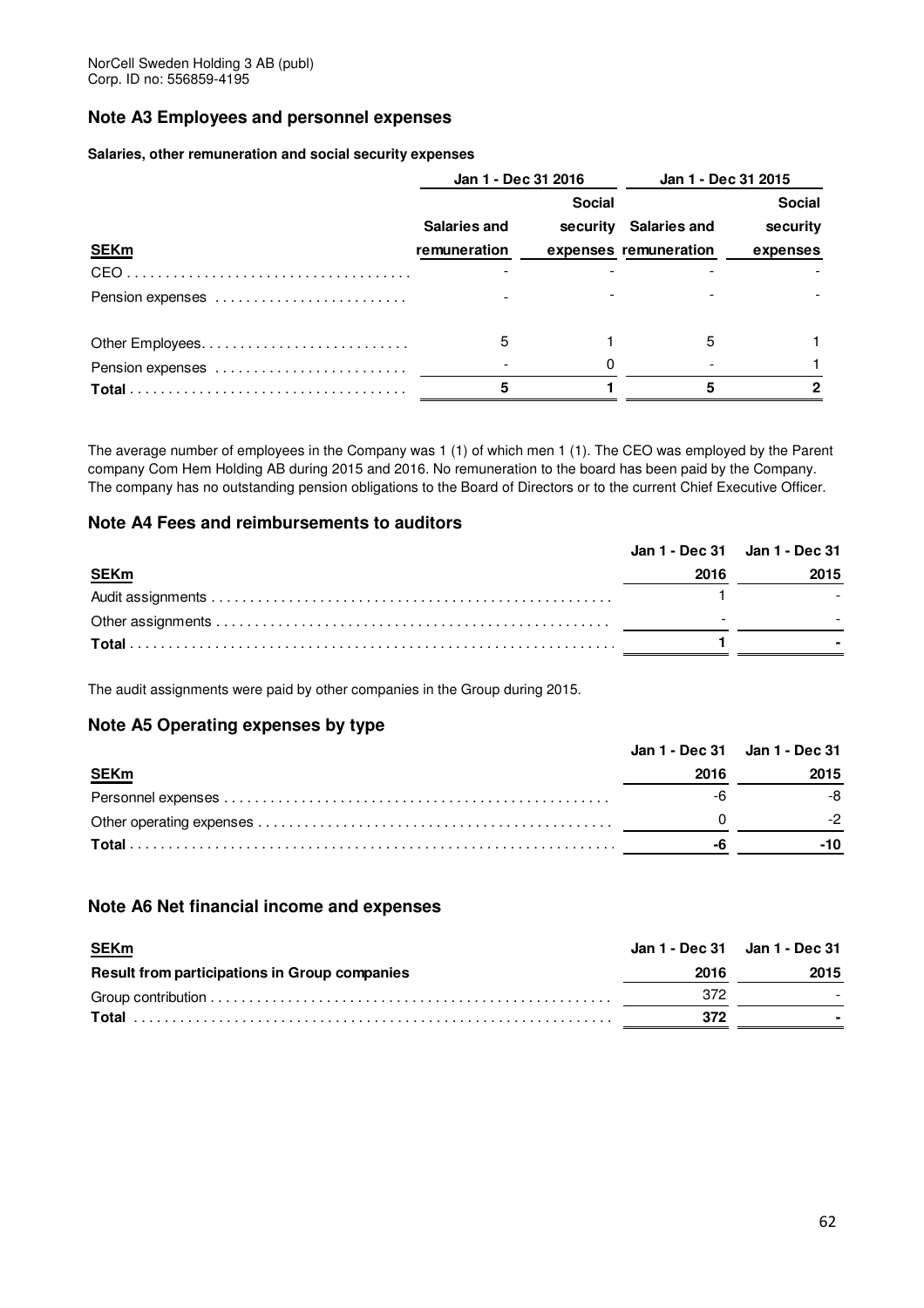NorCell Sweden Holding 3 AB (publ) Corp. ID no: 556859-4195

| <b>SEKm</b>                       | Jan 1 - Dec 31 Jan 1 - Dec 31 |      |
|-----------------------------------|-------------------------------|------|
| Interest income and similar items | 2016                          | 2015 |
| Interest income                   |                               |      |
|                                   | 226                           | 659  |
|                                   |                               | -37  |
|                                   | 226                           | 697  |

| <b>SEKm</b>                                                    |        | Jan 1 - Dec 31 Jan 1 - Dec 31 |
|----------------------------------------------------------------|--------|-------------------------------|
| Interest expenses and similar items                            | 2016   | 2015                          |
| Interest expenses                                              |        |                               |
|                                                                | $-421$ | $-270$                        |
| - interest coupon on derivatives including redemption charges. |        | $-40$                         |
| - financial liabilities to Group companies measured at         |        |                               |
|                                                                | $-219$ | $-987$                        |
|                                                                |        | -7                            |
|                                                                | -644   | $-1,303$                      |
|                                                                | -46    | -607                          |
|                                                                |        |                               |

\* The "Financial liabilities measured at amortised cost" item above Includes non-recurring costs pertaining to allocated borrowing cost of SEK 29m (-) related to repayment of bank loans and bonds with an original amortisation period until 2019, and redemption premiums on bonds totaling SEK 66m (-).

# **Note A7 Income taxes**

|                                                | Jan 1 - Dec 31 | Jan 1 - Dec 31 |
|------------------------------------------------|----------------|----------------|
| <b>SEKm</b>                                    | 2016           | 2015           |
| <b>Current tax</b>                             |                |                |
|                                                | 61             | 134            |
|                                                | 61             | 134            |
| Deferred tax                                   |                |                |
| Deferred tax on capitalised loss carryforwards | -51            | 0              |
|                                                | 0              | 0              |
|                                                | -51            |                |
|                                                | 10             | 134            |
|                                                |                |                |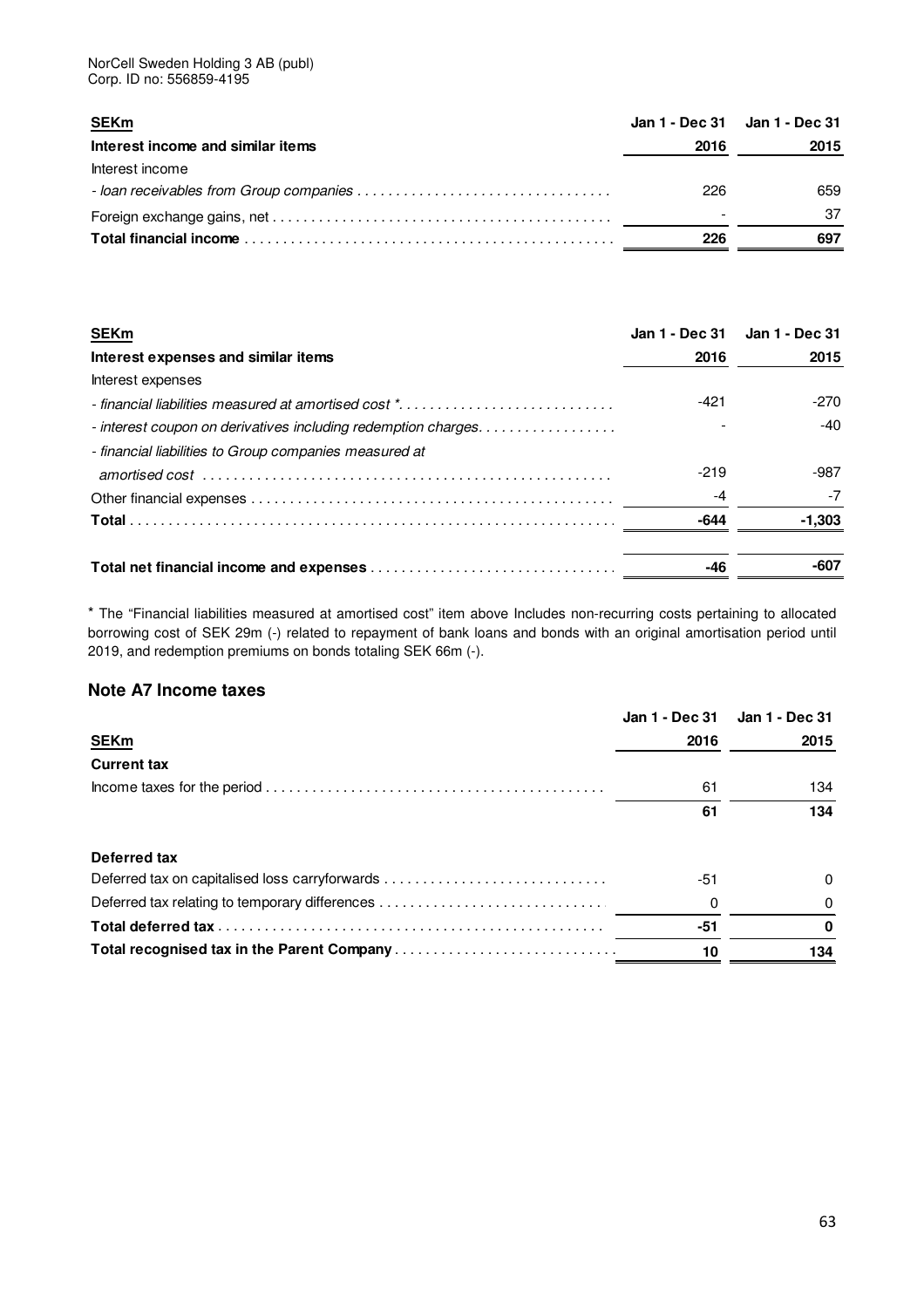### NorCell Sweden Holding 3 AB (publ) Corp. ID no: 556859-4195

# **Reconciliation of Effective Tax**

|                                       | Jan 1 - Dec 31 |      | Jan 1 - Dec 31 |          |
|---------------------------------------|----------------|------|----------------|----------|
| <b>SEKm</b>                           | %              | 2016 | %              | 2015     |
|                                       |                | -46  |                | $-607$   |
| Tax according to the current tax rate |                |      |                |          |
|                                       | 22.0%          | 10   | $22.0\%$       | 133      |
|                                       |                | 0    |                |          |
|                                       |                | 0    |                |          |
|                                       |                | O    |                | $\Omega$ |
| Recognised effective tax              | 22.0%          | 10   | 22.0%          | 134      |

### **Deferred Tax Assets and Liabilities**

# **Recognised Deferred Tax Assets and Tax Liabilities**

Deferred tax assets (+) tax liabilities (-) relate to the following:

|                                                | Dec 31 2016               |                          |            |                           | Dec 31 2015              |            |
|------------------------------------------------|---------------------------|--------------------------|------------|---------------------------|--------------------------|------------|
|                                                | Deferred tax Deferred tax |                          |            | Deferred tax Deferred tax |                          |            |
| <b>SEKm</b>                                    | assets                    | <b>liabilities</b>       | <b>Net</b> | assets                    | <b>liabilities</b>       | <b>Net</b> |
|                                                |                           |                          |            |                           |                          |            |
| Loss carryforwards $\dots\dots\dots\dots\dots$ | 230                       | $\overline{\phantom{a}}$ | 230        | 282                       | $\overline{\phantom{a}}$ | 282        |
| Deferred tax assets/liabilities, net           | 231                       | $\blacksquare$           | 231        | 283                       |                          | 283        |

# **Change in Deferred Tax in Temporary Differences and Loss Carryforwards**

|                    |            |                         | Recognised |                          |             |
|--------------------|------------|-------------------------|------------|--------------------------|-------------|
|                    |            | <b>Recognised in</b>    | in other   |                          |             |
|                    |            | profit or comprehensive |            |                          |             |
| <b>SEKm</b>        | Jan 1 2016 | loss                    | income     | Other                    | Dec 31 2016 |
|                    |            |                         |            |                          |             |
| Loss carryforwards | 282        | -51                     | ۰          | $\overline{\phantom{a}}$ | 230         |
| Total              | 283        | -51                     |            | $\blacksquare$           | 231         |

|                    | Recognised |                      |          |              |             |  |
|--------------------|------------|----------------------|----------|--------------|-------------|--|
|                    |            | <b>Recognised in</b> | in other |              |             |  |
|                    |            |                      |          |              |             |  |
| <b>SEKm</b>        | Jan 1 2015 | loss                 | income   | <b>Other</b> | Dec 31 2015 |  |
|                    |            | 0                    |          |              |             |  |
| Loss carryforwards | 282        | 0                    |          |              | 282         |  |
| Total              | 283        | 0                    |          |              | 283         |  |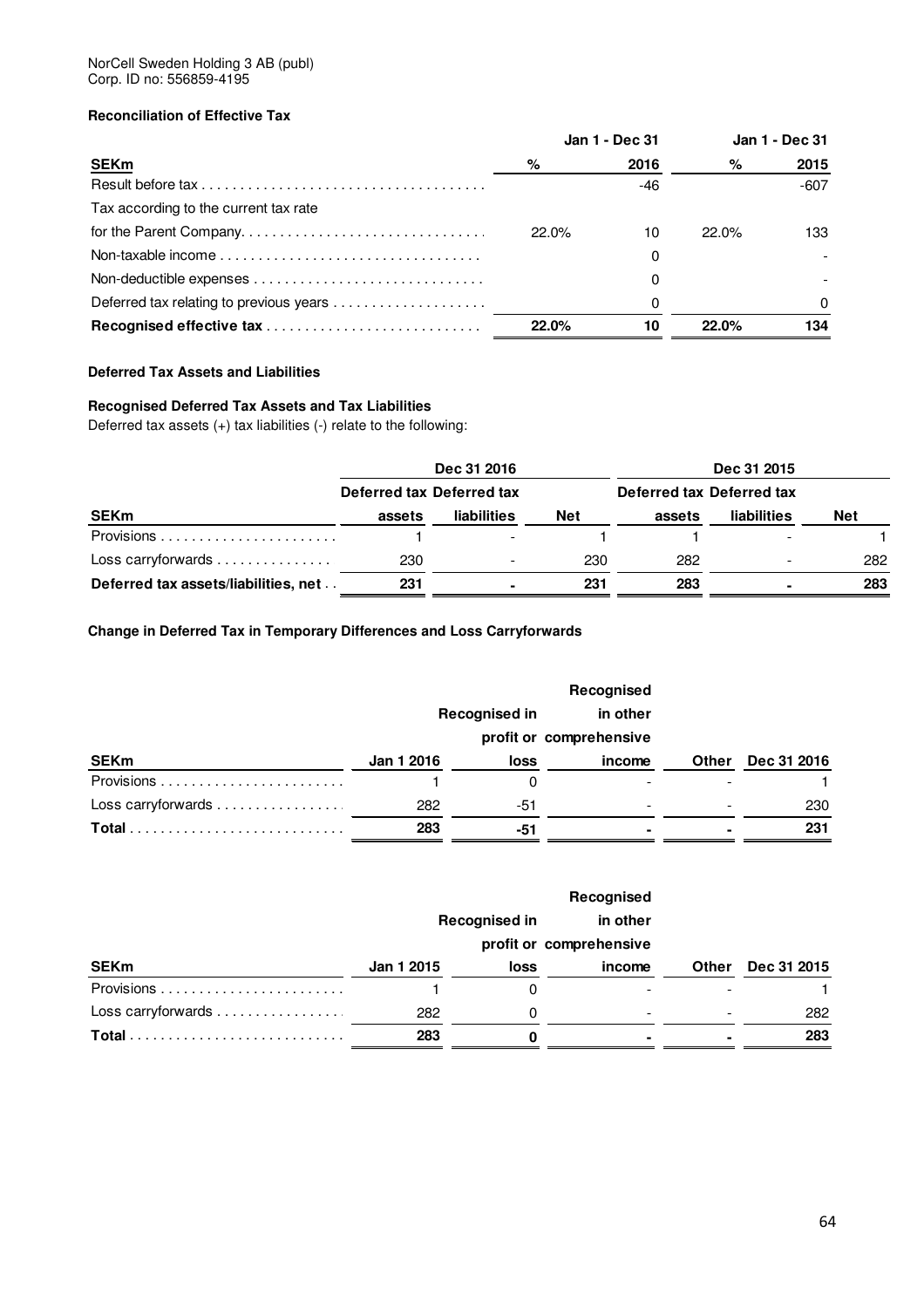# **Note A8 Non-current financial assets and other receivables**

| <b>SEKm</b>                                                                                                                                    | Dec 31 2016 | Dec 31 2015 |
|------------------------------------------------------------------------------------------------------------------------------------------------|-------------|-------------|
| Non-current receivables that are non-current assets                                                                                            |             |             |
|                                                                                                                                                | 10.084      | 8,025       |
|                                                                                                                                                | 10.084      | 8,025       |
|                                                                                                                                                |             |             |
| <b>SEKm</b>                                                                                                                                    | Dec 31 2016 | Dec 31 2015 |
|                                                                                                                                                | 8.025       | 6,787       |
| Net future and settled receivables $\ldots$ , $\ldots$ , $\ldots$ , $\ldots$ , $\ldots$ , $\ldots$ , $\ldots$ , $\ldots$ , $\ldots$ , $\ldots$ | 2,059       | 1,237       |
|                                                                                                                                                | 10.084      | 8,025       |

# **Note A9 Equity**

### **Restricted Equity**

### Share capital

At December 31, 2016, the registered share capital was 600,000 shares. The quota value per share was SEK 1. According to the Articles of Association, share capital shall be a minimum of SEK 500,000 and a maximum of SEK 2,000,000.

### **Unrestricted Equity**

### Share premium reserve

When shares are issued at a premium, i.e. when more than the quota value is to be paid for the shares, an amount corresponding to the amount received above the quota value of the shares must be transferred to the share premium reserve.

### Retained earnings

Retained earnings, net result for the year and the share premium reserve, comprise total unrestricted equity, i.e. the amount that is available for dividend payments to shareholders

### Dividends

The Board proposes that no dividends are to be paid for the financial year.

### **Proposed appropriation of profits**

The profit at the disposal of the annual general meeting is as follows (SEK thousand):

| 597.568   |
|-----------|
| 1.340.937 |
| -36.118   |
| 1.902.386 |

The Board of Directors proposes that the available profit and unrestricted reserves be distributed in the following manner, (SEK thousand):

|                                                                                                               | .902.386 |
|---------------------------------------------------------------------------------------------------------------|----------|
| of which share premium reserve $\ldots \ldots \ldots \ldots \ldots \ldots \ldots \ldots \ldots \ldots \ldots$ | .340.937 |
|                                                                                                               | .902.386 |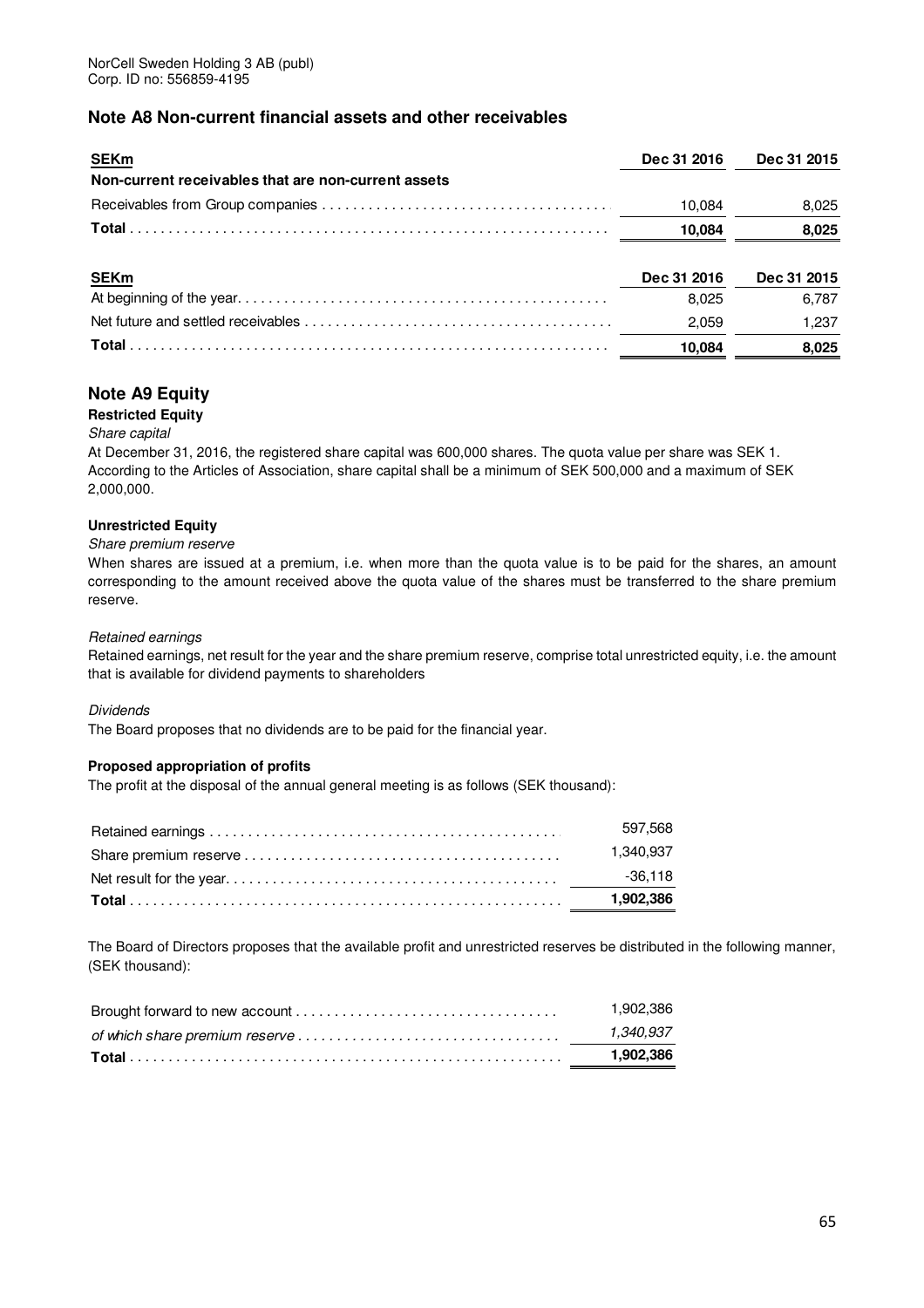# **Note A10 Interest-bearing liabilities**

The company´s liabilities to Group companies carry an interest rate of STIBOR plus 3.00%.

| <b>SEKm</b>                                    | Dec 31 2016 | Dec 31 2015 |
|------------------------------------------------|-------------|-------------|
| <b>Non-current liabilities</b>                 |             |             |
|                                                | 3.948       | 2,463       |
| Non-current liabilities to credit institutions | 6.229       | 6,673       |
|                                                | 8,087       | 7,910       |
|                                                | 18.264      | 17,046      |
| <b>SEKm</b>                                    | Dec 31 2016 | Dec 31 2015 |
| <b>Current liabilities</b>                     |             |             |
|                                                | 500         | 500         |
|                                                | 500         | 500         |

# **Note A11 Accrued expenses and prepaid income**

| <b>SEKm</b> | Dec 31 2016 | <b>Dec 31 2015</b> |
|-------------|-------------|--------------------|
|             |             |                    |
|             | -62         | 42                 |
|             |             |                    |
|             | 64          |                    |

# **Note A12 Financial assets and liabilities by category**

# **SEKm**

|                                           |                         | Loan                     |                              |                          |          |                   |
|-------------------------------------------|-------------------------|--------------------------|------------------------------|--------------------------|----------|-------------------|
|                                           |                         | receivables              |                              |                          |          |                   |
|                                           | <b>Financial</b>        | and trade                | Financial                    | Financial                |          |                   |
|                                           | assets at fair<br>value | receivables              | liabilities at<br>fair value | liabilities              |          |                   |
|                                           | through                 | measured at<br>amortised | through                      | measured at<br>amortised | Carrying |                   |
| Dec 31 2016                               | profit or loss          | cost                     | profit or loss               | cost                     | amount   | <b>Fair value</b> |
| Non-current receivables                   |                         |                          |                              |                          |          |                   |
| Group companies                           |                         | 10,084                   |                              |                          | 10,084   | 10,084            |
| Current receivables Group companies       |                         | 651                      |                              |                          | 651      | 651               |
| Other current receivables                 |                         | 0                        |                              |                          | 0        | $\Omega$          |
| Non-current interest- bearing liabilities |                         |                          |                              |                          |          |                   |
|                                           |                         |                          |                              | $-3,948$                 | $-3,948$ | $-4,039$          |
| Non-current interest- bearing liabilities |                         |                          |                              |                          |          |                   |
| credit institutions                       |                         |                          |                              | $-6,229$                 | $-6,229$ | $-6,229$          |
| Non-current interest- bearing liabilities |                         |                          |                              |                          |          |                   |
| Group companies.                          |                         |                          |                              | $-8,087$                 | $-8,087$ | $-8,087$          |
| Current interest- bearing liabilities.    |                         |                          |                              | $-500$                   | $-500$   | $-500$            |
|                                           |                         |                          |                              | -9                       | -9       | -9                |
| Current liabilities Group companies       |                         |                          |                              | $-598$                   | $-598$   | $-598$            |
| Other current liabilities.                |                         |                          |                              | $\mathbf 0$              | 0        | $\Omega$          |
| Accrued expenses                          |                         |                          |                              | -64                      | -64      | $-64$             |
| <b>Total financial</b>                    |                         |                          |                              |                          |          |                   |
| assets and liabilities                    |                         |                          |                              |                          |          |                   |
| by category. $\ldots$ .                   |                         | 10,735                   |                              | $-19,435$                | $-8,700$ | $-8,791$          |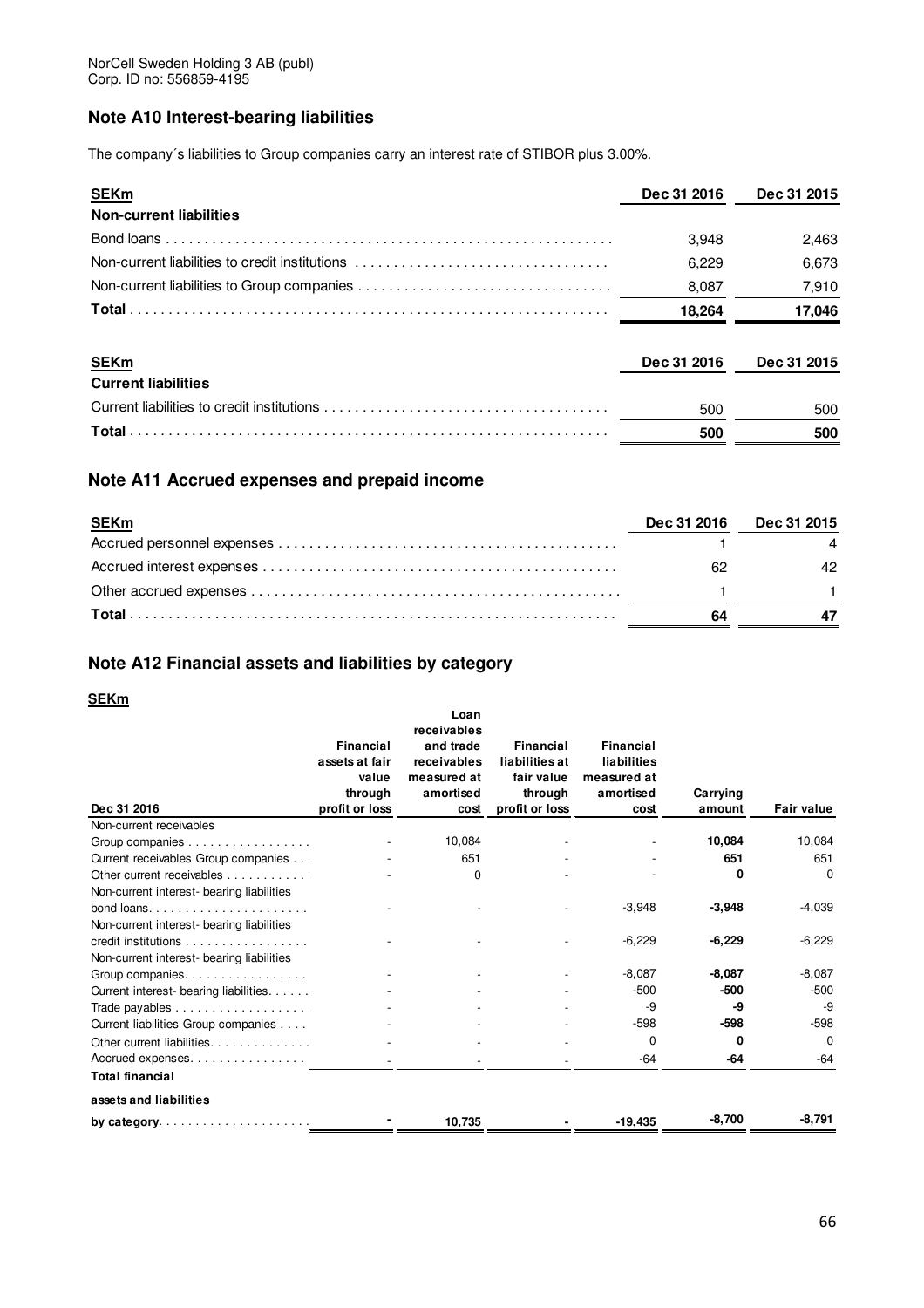### NorCell Sweden Holding 3 AB (publ) Corp. ID no: 556859-4195

|                                           | <b>Financial</b><br>assets at fair<br>value | Loan<br>receivables<br>and trade<br>receivables | <b>Financial</b><br>liabilities at<br>fair value | <b>Financial</b><br>liabilities<br>measured at |          |                   |
|-------------------------------------------|---------------------------------------------|-------------------------------------------------|--------------------------------------------------|------------------------------------------------|----------|-------------------|
|                                           | through                                     | measured at                                     | through                                          | amortised                                      | Carrying |                   |
| Dec 31 2015                               | profit or loss                              | amortised                                       | profit or loss                                   | cost                                           | amount   | <b>Fair value</b> |
| Non-current receivables                   |                                             |                                                 |                                                  |                                                |          |                   |
| Group companies                           |                                             | 8,025                                           |                                                  |                                                | 8,025    | 8,025             |
| Current receivables Group companies       |                                             | 610                                             |                                                  |                                                | 610      | 610               |
| Other receivables                         |                                             | 0                                               |                                                  |                                                | 0        | 0                 |
| Cash and cash equivalents.                |                                             | 31                                              |                                                  |                                                | 31       | 31                |
| Non-current interest bearing liabilities  |                                             |                                                 |                                                  |                                                |          |                   |
|                                           |                                             |                                                 |                                                  | $-2,463$                                       | $-2,463$ | $-2,603$          |
| Non-current interest- bearing liabilities |                                             |                                                 |                                                  |                                                |          |                   |
| credit institutions                       |                                             |                                                 |                                                  | $-6,673$                                       | $-6,673$ | $-6,673$          |
| Non-current interest bearing liabilities  |                                             |                                                 |                                                  |                                                |          |                   |
| Group companies.                          |                                             |                                                 |                                                  | $-7,910$                                       | $-7,910$ | $-7,910$          |
| Current interest- bearing liabilities.    |                                             |                                                 |                                                  | $-500$                                         | -500     | $-500$            |
|                                           |                                             |                                                 |                                                  | -3                                             | -3       | $-3$              |
| Accrued expenses                          |                                             |                                                 |                                                  | -46                                            | $-46$    | $-46$             |
| <b>Total financial</b>                    |                                             |                                                 |                                                  |                                                |          |                   |
| assets and liabilities                    |                                             |                                                 |                                                  |                                                |          |                   |
| by category. $\ldots$ .                   |                                             | 8,666                                           |                                                  | $-17,596$                                      | $-8,930$ | -9,070            |

# **Note A13 Financial risks and treasury policy**

The Parent company was at the end of 2016 part in all external bank debt and bonds, except for leasing liabilities. For more information about financial risks and treasury policy see Note 26 in the Group's financial statements.

Expected maturities of financial liabilities at December 31 2016:

|                                     | Nominal | Within                   | Within                   | Within                   | Within                   | Within   | Bevond 5                 |                |
|-------------------------------------|---------|--------------------------|--------------------------|--------------------------|--------------------------|----------|--------------------------|----------------|
| <b>SEKm</b>                         | amount  | 0-1 vear                 | 1-2 vear                 | $2-3$ vear               | 3-4 year                 | 4-5 vear | vears                    | <b>Matures</b> |
| Liabilities to credit institutions  | 6.775   | 500                      | $\overline{\phantom{a}}$ | 6.275                    |                          |          | $\overline{\phantom{a}}$ | 2017-2019      |
|                                     | 4.000   | $\overline{\phantom{a}}$ | $\sim$                   | $\sim$                   |                          | .750     | 2.250                    | 2021-2022      |
| Liabilites to Group companies       | 8,087   | $\overline{\phantom{0}}$ | $\sim$                   | $\overline{\phantom{0}}$ | $\overline{\phantom{a}}$ | $\sim$   | 8.087                    |                |
| Total interest-bearing liabilities. | 18,862  | 500                      |                          | 6.275                    |                          | 1.750    | 10.337                   |                |

Expected maturities of financial liabilities at December 31 2015:

|                                           | Nominal | Within   | Within                   | Within   | Within   | Within   | Bevond 5                 |                |
|-------------------------------------------|---------|----------|--------------------------|----------|----------|----------|--------------------------|----------------|
| <b>SEKm</b>                               | amount  | 0-1 vear | 1-2 vear                 | 2-3 year | 3-4 year | 4-5 vear | vears                    | <b>Matures</b> |
| Liabilities to credit institutions        | 225.'   | 500      | 500                      |          | 6.225    | $\sim$   | $\overline{\phantom{a}}$ | 2016-2019      |
|                                           | 2,500   |          | $\overline{\phantom{a}}$ |          | 2.500    |          | $\overline{\phantom{a}}$ | 2019           |
| Liabilites to Group companies             | 7.910   |          | -                        |          |          | $\sim$   | 7.910                    |                |
| <b>Total interest-bearing liabilities</b> | 17.635  | 500      | 500                      |          | 8.725    | $\sim$   | 7.910                    |                |

Long-term liabilities to Group companies are due beyond five years of the reporting date. Current liabilities (short-term liabilities to Group companies, trade payables, other current liabilities and accrued expenses) are essentially all due within one year of the reporting date.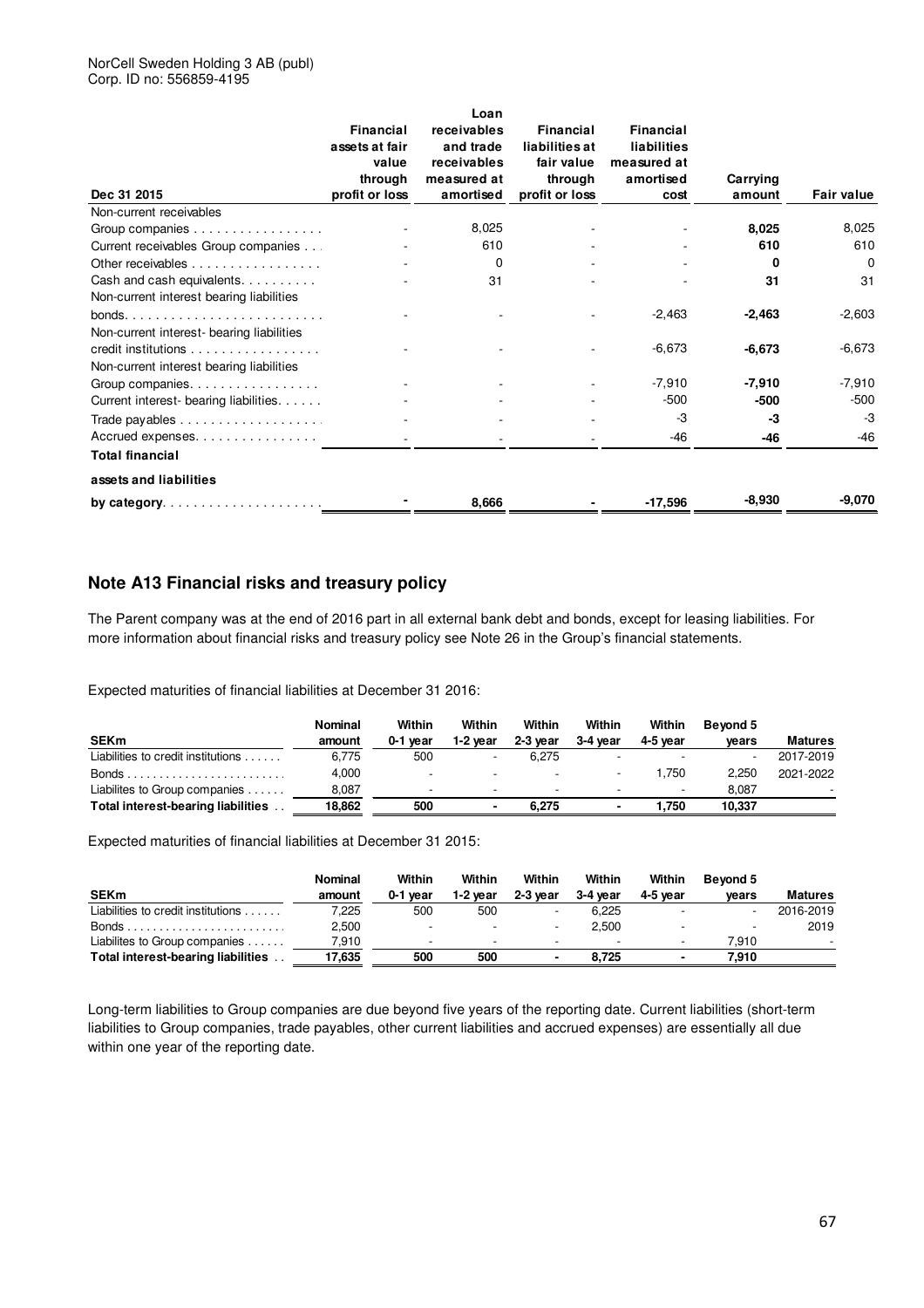# **Note A14 Pledged assets and contingent liabilities**

| <b>SEKm</b><br><b>Pledged assets</b> | Dec 31 2016 Dec 31 2015 |  |
|--------------------------------------|-------------------------|--|
|                                      |                         |  |
| Total                                |                         |  |

### **Contingent liabilities**

The Group had no contingent liabilities at the end of 2016 or 2015.

# **Note A15 Related parties**

### **Related Party Relationships and Related Party Transactions**

The Parent Company has related party relationships with the company's major shareholders, subsidiaries and with Board members and Executive Management. The Parent Company's directly and indirectly owned subsidiaries are presented in Note A16.

The company's non-current receivables from subsidiaries amounted to SEK 10,084m (8,025) and non-current liabilities to subsidiaries were SEK 8,087m (7,910).

In addition to the above receivables and liabilities, the company had current receivables from subsidiaries of SEK 651m (610) and current liabilities of SEK 0m (0).

The company's total revenue pertained to intragroup service assignments and amounted to SEK 6m (9). Interest income and interest expense included interest from subsidiaries of SEK 226m (659) and SEK 219m (987), respectively. All intragroup transactions occurred on market terms.

No related-party transactions took place with persons in senior positions during the financial year except for the information provided in Note A3.

# **Note A16 Participations in Group companies**

| <b>SEKm</b><br><b>Accumulated cost</b> | Dec 31 2016 | <b>Dec 31 2015</b> |
|----------------------------------------|-------------|--------------------|
|                                        | 10.371      | 9.846              |
|                                        |             | 525                |
|                                        | 10.371      | 10.371             |

**Breakdown of Parent Company's Direct and Indirect Holdings of Participations in Subsidiaries** 

|                                                    |           |                | Dec 31 2016 |
|----------------------------------------------------|-----------|----------------|-------------|
|                                                    | No. of    | <b>Holding</b> | Carrying    |
| Subsidiaries / Corporate ID No./ Registered office | shares    | %              | amount      |
| Com Hem Communications AB, 556689-2104, Stockholm  | 7,286,446 | 100            | 10.371      |
|                                                    | 50,000    | 100            |             |
| iTUX Communication AB, 556699-4843, Stockholm      | 100,000   | 100            |             |
|                                                    | 1,000     | 100            |             |
|                                                    | 3,332     | 100            |             |
|                                                    |           |                | 10.371      |
|                                                    |           |                |             |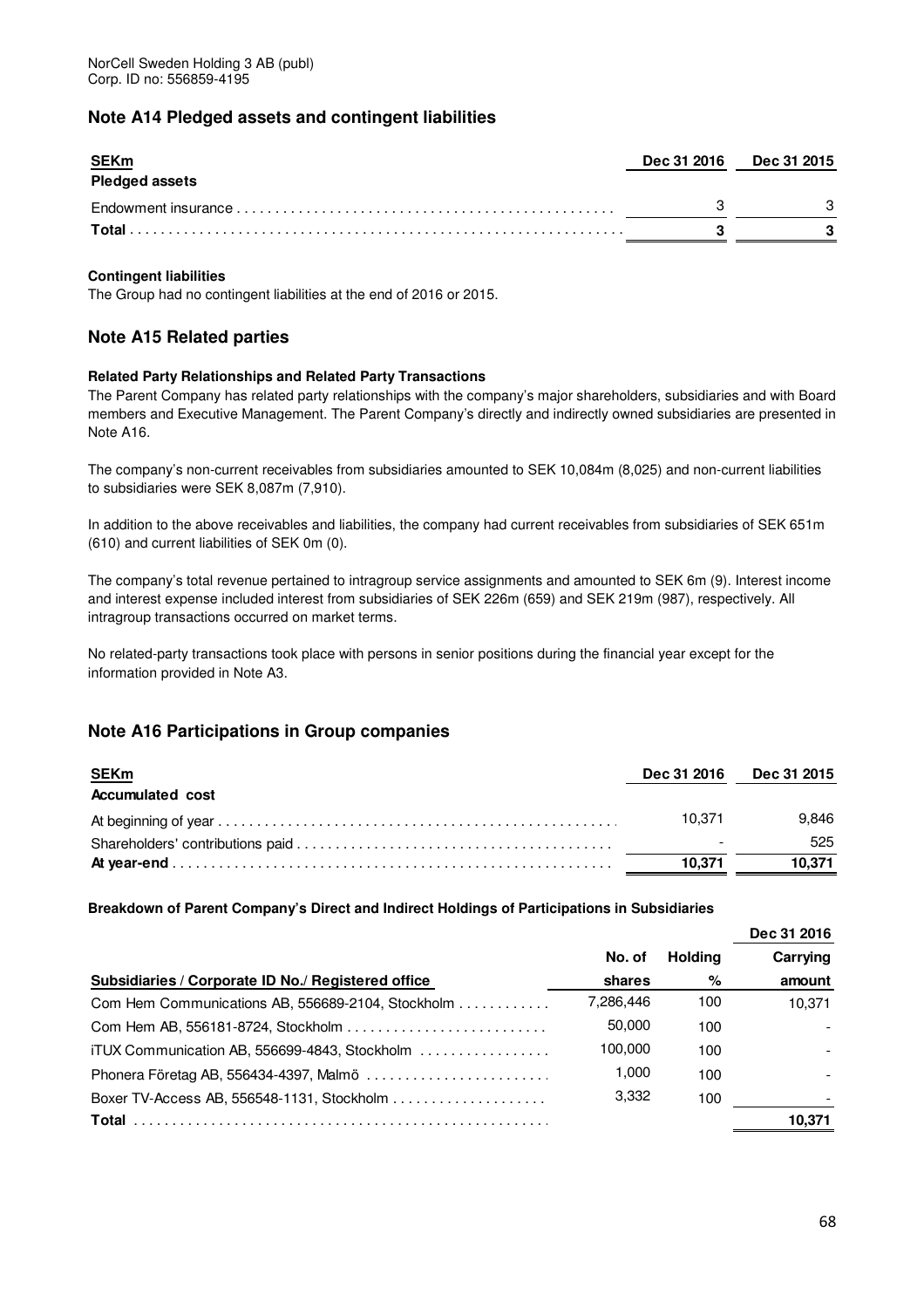# **Note A17 Events after the reporting date**

In January 2017 it was resolved to merge the parent company, NorCell Sweden Holding 2 AB (publ) and the wholly owned subsidiary Com Hem Communications AB into the subsidiary NorCell Sweden Holding 3 AB (publ), where NorCell Sweden Holding 3 AB (publ) will be the surviving entity.

# **Note A18 Details of the Parent company**

NorCell Sweden Holding 3 AB (publ) is a Swedish limited liability company situated in Stockholm, Sweden. The address to the head office is Fleminggatan 18, 104 20 Stockholm.

NorCell Sweden Holding 3 AB (publ) is a wholly owned subsidiary to NorCell Sweden Holding 2 AB (publ) (556859-4187) which in turn is a wholly owned subsidiary to Com Hem Holding AB (org nr 556858-6613) situated in Stockholm, Sweden. Com Hem Holding AB is listed on Nasdaq Stockholm, and establish consolidated accounts for the total Swedish group. The consolidated accounts are available at the head office of NorCell Sweden Holding 3 AB (publ) at Fleminggatan 18, 104 20 Stockholm.

# **Note A19 Disclosures for the statement of cash flows**

|      | Jan 1 - Dec 31 Jan 1 - Dec 31 |
|------|-------------------------------|
| 2016 | 2015                          |
|      | -11                           |
|      | $-14$                         |
| 60   | 25                            |
|      |                               |
| -50  | 140                           |
| -372 |                               |
| -342 | 140                           |
|      |                               |

### **Interest received and paid**

|             |      | Jan 1 - Dec 31 Jan 1 - Dec 31 |  |
|-------------|------|-------------------------------|--|
| <b>SEKm</b> | 2016 | 2015                          |  |
|             |      |                               |  |
|             | -329 | -460                          |  |
|             |      |                               |  |

### **Cash flow Net change in interest-bearing liabilities**

|                                                           |               |     | Change                    |          | <b>Effect of</b> |               |
|-----------------------------------------------------------|---------------|-----|---------------------------|----------|------------------|---------------|
|                                                           | <b>Dec 31</b> | Net | in accrual                | Accrued  | changes in       | <b>Dec 31</b> |
| <b>SEKm</b>                                               | 2015          |     | cash flow borrowing costs | interest | exchange rates   | 2016          |
|                                                           | 9.136         | 981 | 60                        |          |                  | 10.177        |
| Long-term interest-bearing liabilities to Group companies | 7.910         |     |                           | 177      |                  | 8.087         |
|                                                           | 500           |     |                           |          |                  | 500           |
|                                                           | 17.547        | 981 | 60                        | 177      |                  | 18.763        |

|                                                           |               |            | Assumed                                   | Change     |         | <b>Effect of</b>        |               |
|-----------------------------------------------------------|---------------|------------|-------------------------------------------|------------|---------|-------------------------|---------------|
|                                                           | <b>Dec 31</b> | <b>Net</b> | bankdebt from                             | in accrual | Accrued | changes in              | <b>Dec 31</b> |
| <b>SEKm</b>                                               | 2014          |            | cash flow Group companies borrowing costs |            |         | interest exchange rates | 2015          |
|                                                           | 6,658         | .929       | 525                                       | 25         |         |                         | 9,136         |
| Long-term interest-bearing liabilities to Group companies | 8.949         | $-1.828$   |                                           |            | 799     | $-10$                   | 7.910         |
|                                                           |               | 500        |                                           |            |         |                         | 500           |
|                                                           | 15.607        | 601        | 525                                       | 25         | 799     | -10                     | 17.547        |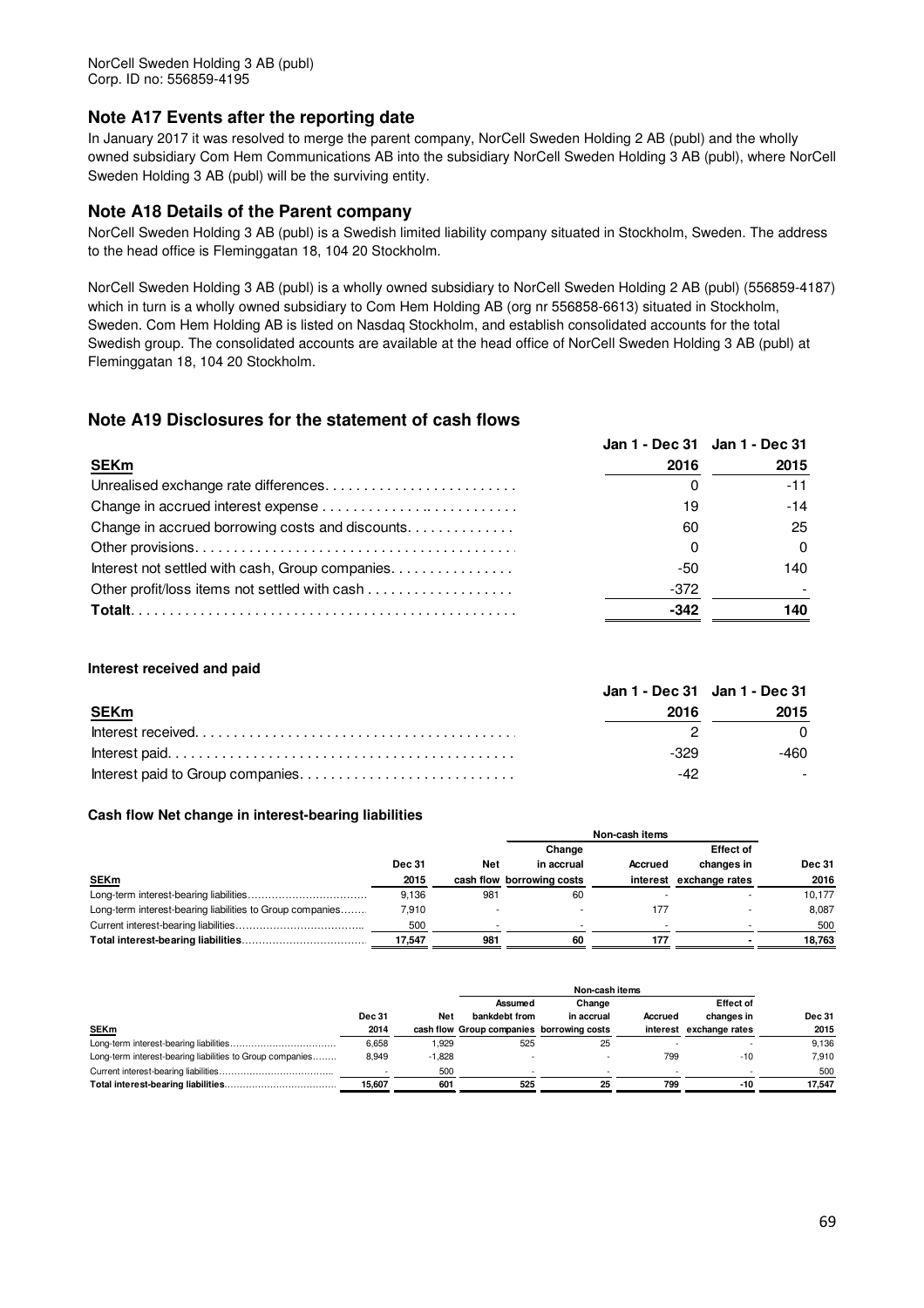NorCell Sweden Holding 3 AB (publ) Corp. ID no: 556859-4195

The Board and CEO declare that the annual accounts were prepared in accordance with generally accepted accounting principles in Sweden and the Group's consolidated accounts were prepared in accordance with the international accounting standards referred to in the European Parliament's and Council's regulation (EG) No. 1606/2002 of 19 July 2002 concerning the application of international accounting standards. The annual accounts and the Group's consolidated accounts provide a true and fair picture of the performance and financial position of the Parent Company and the Group. The Board of Directors' Report for the Parent Company and the Group provides a true and fair picture of the development of the operations, financial position and performance of the Group and the Parent Company and also describes material risks and uncertainties to which the Parent Company and the other companies in the Group are exposed.

Stockholm April 7, 2017

………………………………….. ….………………………………. Nicholas Stathopoulos **Vocalistic Stationary Stationary According Stationary According Stationary According Toma** 

Chairman **Board member** 

………………………………….. …………………………………..

Mikael Larsson **Andrew Barron** Andrew Barron Board member Board member

…………………………………..

Anders Nilsson Board member and Chief Executive Officer

Our audit report was submitted on April 10, 2017

KPMG AB

……………………………………… Tomas Gerhardsson

Authorized Public Accountant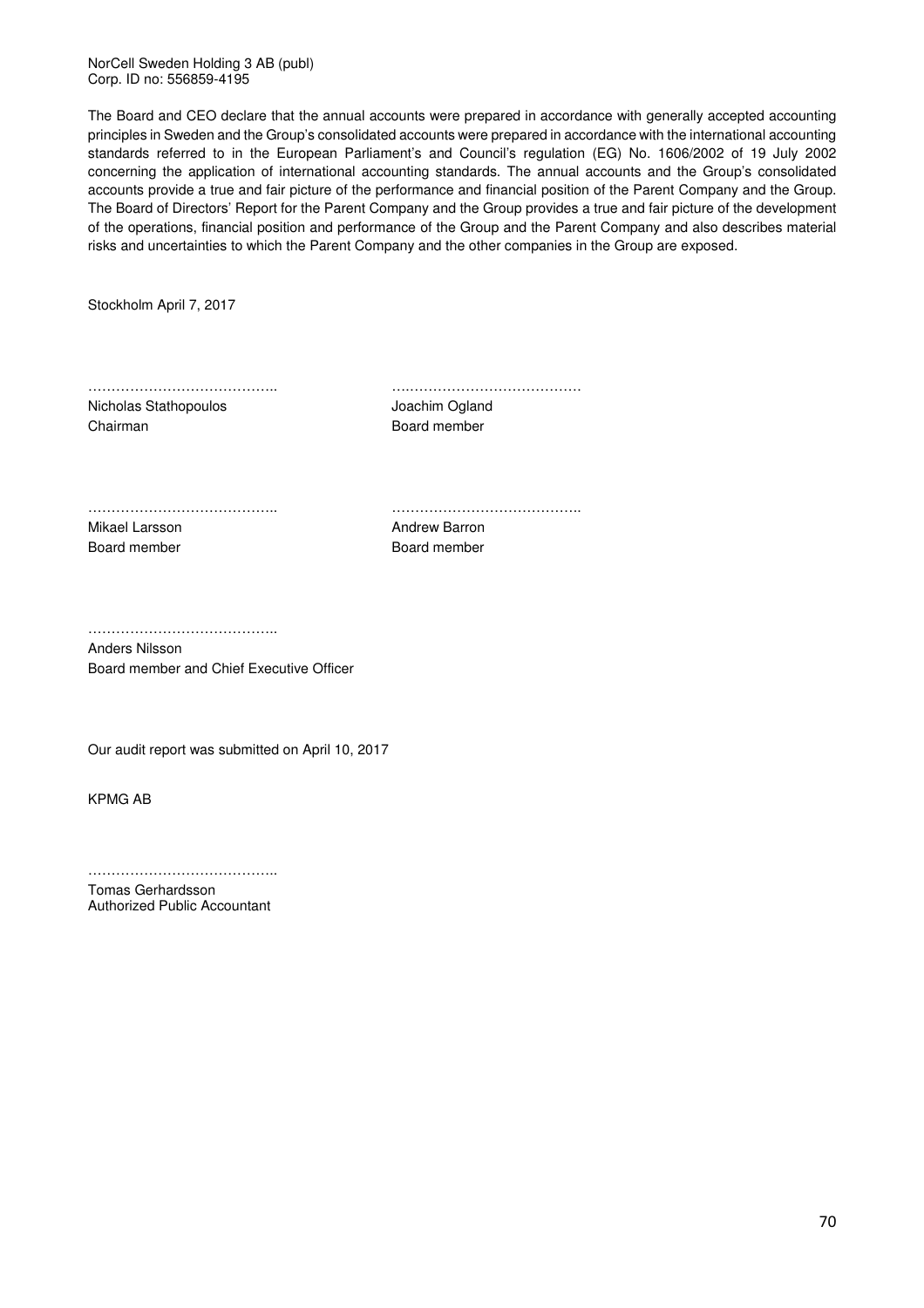# **Definitions of financial key metrics and alternative performance measures (APM)**

### **IFRS-measure**

Earnings per share

Net result for the period attributable to owners of the Parent Company divided by the average number of shares outstanding.

### **Alternative performance measures**

An alternative performance measure is understood as a financial measure other than a financial measure defined or specified in the applicable financial reporting framework. The alternative performance measures presented are a complement to financial measures defined in IFRS and are used by management to evaluate ongoing operations and control activities. Alternative performance measures presented in these interim financial statements should not be considered as a substitute for measures of performance in accordance with IFRS and may not be comparable to similarly titled measures by other companies. For more information regarding the purpose with presented APMs please visit http://www.comhemgroup.se/en/investors/definitions/.

### Capital expenditure (Capex)

Capital expenditure in intangible assets and property, plant and equipment, including capital expenditure financed by leasing.

**EBITDA** EBIT excluding depreciation and amortisation.

EBITDA-margin EBITDA as a percentage of revenue.

Equity/assets ratio Equity as a percentage of total assets.

Equity free cash flow Underlying EBITDA less Capex, interest on bank debt and notes, taxes and change in net working capital.

Equity per share Equity divided by the total number of outstanding shares.

Items affecting comparability Items of temporary nature such as staff costs related to restructuring and transaction costs related to acquisitions.

Net debt Interest-bearing liabilities, excluding borrowing costs, less cash and cash equivalents.

Net debt/Underlying EBITDA Net debt at the end of the period indicated divided by Underlying EBITDA LTM.

Operating free cash flow (OFCF) Underlying EBITDA less capital expenditure.

Operating profit (EBIT) Revenue less operating expenses.

Underlying EBITDA EBITDA before disposals excluding items affecting comparability and operating currency gains/losses.

Underlying EBITDA margin Underlying EBITDA as a percentage of revenue.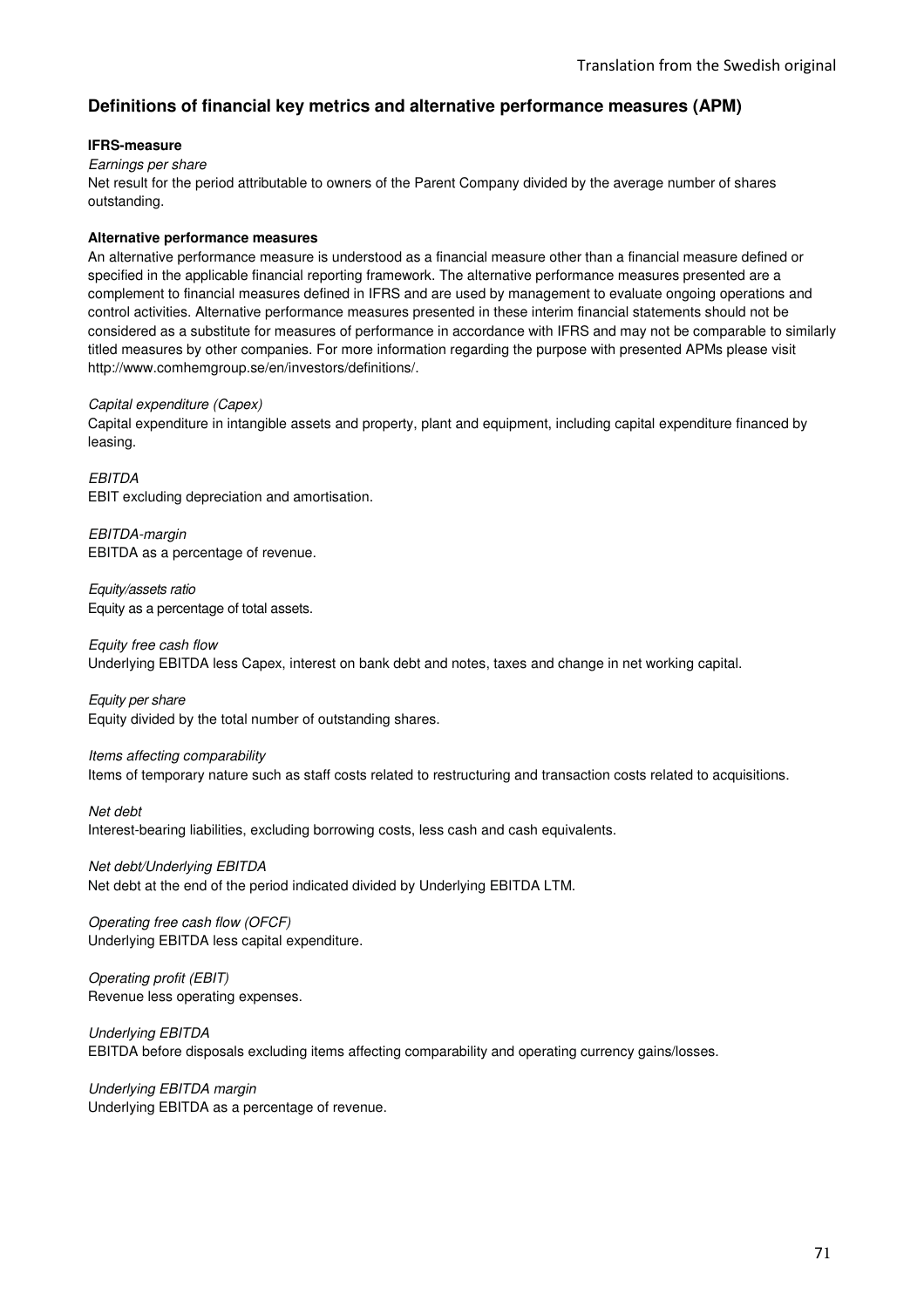

To the general meeting of the shareholders of NorCell Sweden Holding 3 AB (publ), corp. id 556859-4195

### **Report on the annual accounts and consolidated accounts**

#### **Opinions**

We have audited the annual accounts and consolidated accounts of NorCell Sweden Holding 3 AB (publ) for the year 2016, except for the corporate governance statement on pages 7-9. The annual accounts and consolidated accounts of the company are included on pages 2-70 in this document.

In our opinion, the annual accounts have been prepared in accordance with the Annual Accounts Act, and present fairly, in all material respects, the financial position of the parent company as of 31 December 2016 and its financial performance and cash flow for the year then ended in accordance with the Annual Accounts Act. The consolidated accounts have been prepared in accordance with the Annual Accounts Act and present fairly, in all material respects, the financial position of the group as of 31 December 2016 and their financial performance and cash flow for the year then ended in accordance with International Financial Reporting Standards (IFRS), as adopted by the EU, and the Annual Accounts Act. Our opinions do not cover the corporate governance statement on pages 7-9. The statutory administration report is consistent with the other parts of the annual accounts and consolidated accounts.

We therefore recommend that the general meeting of shareholders adopts the income statement and balance sheet for the parent company and the group.

#### Basis for Opinions

We conducted our audit in accordance with International Standards on Auditing (ISA) and generally accepted auditing standards in Sweden. Our responsibilities under those standards are further described in the Auditor's Responsibilities section. We are independent of the parent company and the group in accordance with professional ethics for accountants in Sweden and have otherwise fulfilled our ethical responsibilities in accordance with these requirements.

We believe that the audit evidence we have obtained is sufficient and appropriate to provide a basis for our opinions.

#### Key Audit Matters

Key audit matters of the audit are those matters that, in our professional judgment, were of most significance in our audit of the annual accounts and consolidated accounts of the current period. These matters were addressed in the context of our audit of, and in forming our opinion thereon, the annual accounts and consolidated accounts as a whole, but we do not provide a separate opinion on these matters.

Valuation of goodwill and other intangible assets in the form of customer relationships

See note 12 and accounting principles on pages 15 and 21 in the annual accounts and consolidated accounts for detailed information and description of the matter.

#### **Description of key audit matter Response in the audit Response in the audit**

The carrying value of goodwill in the consolidated accounts at December 31, 2016 amounted to SEK 11,321 million, relating to two different cash generating units, and the carrying value of other intangible assets in the form of customer relationships was SEK 3,919 million.

The impairment tests of these assets comprise both complexity and are dependent on judgments of future internal as well as external conditions and plans. Examples of such judgments include forecasts of future cash flows, which in turn require assumptions to be made about future development and market conditions.

Another important assumption is which discount rate to be used in order to reflect the time value of money as well as the specific risks the operations face.

We have assessed whether the impairment tests related to goodwill have been prepared in accordance with the prescribed method as well as assessed the reasonableness in the group's test of the carrying value of customer relationships.

Moreover, we have considered the reasonableness of the predicted future cash flows (such as revenue growth, development of the operating margin and investments) as well as the discount rates used through evaluation of the group's written documentation and forecasts. Our work has also included to assess the accuracy of previous years' cash flow forecasts in relation to actual outcome.

An important part of our work has also been to examine the group's own sensitivity analysis to evaluate how reasonable changes in the assumptions may impact the valuation. We have involved our internal valuation specialists in the audit team, in particular in relation to the assumptions made regarding external markets and competitors as well as the group's assessment of future cash flows.

Furthermore, we have considered the completeness of the disclosures made relating to the impairment tests in the annual accounts and the consolidated accounts.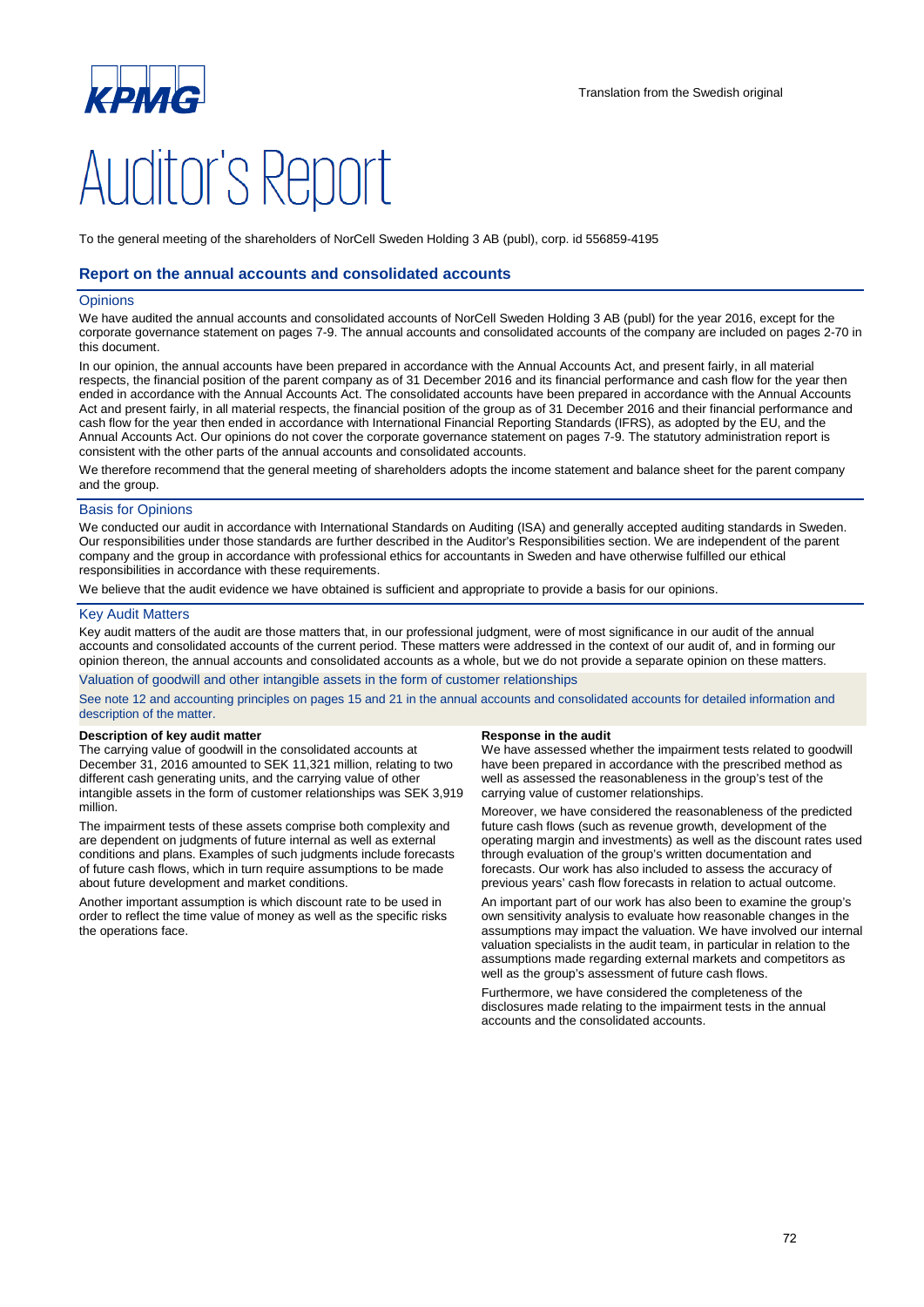

# Acquisition of Boxer TV-Access AB

See note 4 and accounting principles on page 17 in the annual accounts and consolidated accounts for detailed information and description of the matter.

### **Description of key audit matter Response in the audit Response in the audit**

As at September 30, 2016, the shares in Boxer TV-Access AB were acquired for a purchase price of SEK 1,633 million.

Following a business combination, the acquired operations should be accounted for in the consolidated accounts which require acquired assets and liabilities to be identified and measured at its fair value at the acquisition date.

The purchase price allocation requires judgments to be made regarding which assets to account for in the consolidated accounts – in particular intangible assets may be difficult to assess – including the assigned fair values in the consolidated accounts. These judgments will affect the group's future profits, partly depending on whether the identified assets are to be amortized or not in the consolidated accounts.

We have analyzed the purchase price allocation in order to assess whether it has been prepared in accordance with commonly prescribed methods. We have involved internal valuation specialists with experience from valuations in connection to business combinations. Furthermore, we have focused on whether the techniques used to measure the acquired assets and liabilities to fair value are in accordance with the prescribed framework and established valuation techniques.

Other important areas of our work have been to assess that all assets, in particular intangible assets, and liabilities have been identified. This assessment includes among other things inspection of agreements, and reports prepared by the external consultants who assisted the group throughout the acquisition process.

We have also assessed the disclosures relating to the business combination included in the annual accounts and the consolidated accounts.

# Deferred tax assets related to tax losses carried-forward

See note 11 and accounting principles on page 24 in the annual account and consolidated accounts for detailed information and description of the matter.

## **Description of key audit matter Response in the audit Response in the audit**

At December 31, 2016, the group accounted for a deferred tax asset of SEK 285 million related to tax losses carried-forward. The measurement of such assets is based on estimates regarding the size and timing of future taxable profits.

The forecasts of future profits require assessment of future market conditions as well as interpretation of tax regulations. The carrying value of deferred tax assets may differ significantly if other assumptions are used in the forecast of future profits and the possibility to offset taxable profits to the tax losses carried-forward.

We have tested and assessed the applied principles and the integrity of the group's model for forecasting future profits.

We have also evaluated the reasonableness of the group's assessment of future profits and compared key assumptions used in the calculation to business plans as well as considered the group's historic ability to prepare accurate forecasts.

## Other Information than the annual accounts and consolidated accounts

This document also contains other information than the annual accounts and consolidated accounts and is found on page 71. The Board of Directors and the Chief Executive Officer are responsible for this other information.

Our opinion on the annual accounts and consolidated accounts does not cover this other information and we do not express any form of assurance conclusion regarding this other information.

In connection with our audit of the annual accounts and consolidated accounts, our responsibility is to read the information identified above and consider whether the information is materially inconsistent with the annual accounts and consolidated accounts. In this procedure we also take into account our knowledge otherwise obtained in the audit and assess whether the information otherwise appears to be materially misstated.

If we, based on the work performed concerning this information, conclude that there is a material misstatement of this other information, we are required to report that fact. We have nothing to report in this regard.

## Responsibilities of the Board of Directors and the Chief Executive Officer

The Board of Directors and the Chief Executive Officer are responsible for the preparation of the annual accounts and consolidated accounts and that they give a fair presentation in accordance with the Annual Accounts Act and, concerning the consolidated accounts, in accordance with IFRS as adopted by the EU. The Board of Directors and the Chief Executive Officer are also responsible for such internal control as they determine is necessary to enable the preparation of annual accounts and consolidated accounts that are free from material misstatement, whether due to fraud or error.

In preparing the annual accounts and consolidated accounts The Board of Directors and the Chief Executive Officer are responsible for the assessment of the company's and the group's ability to continue as a going concern. They disclose, as applicable, matters related to going concern and using the going concern basis of accounting. The going concern basis of accounting is however not applied if the Board of Directors and the Chief Executive Officer intend to liquidate the company, to cease operations, or has no realistic alternative but to do so.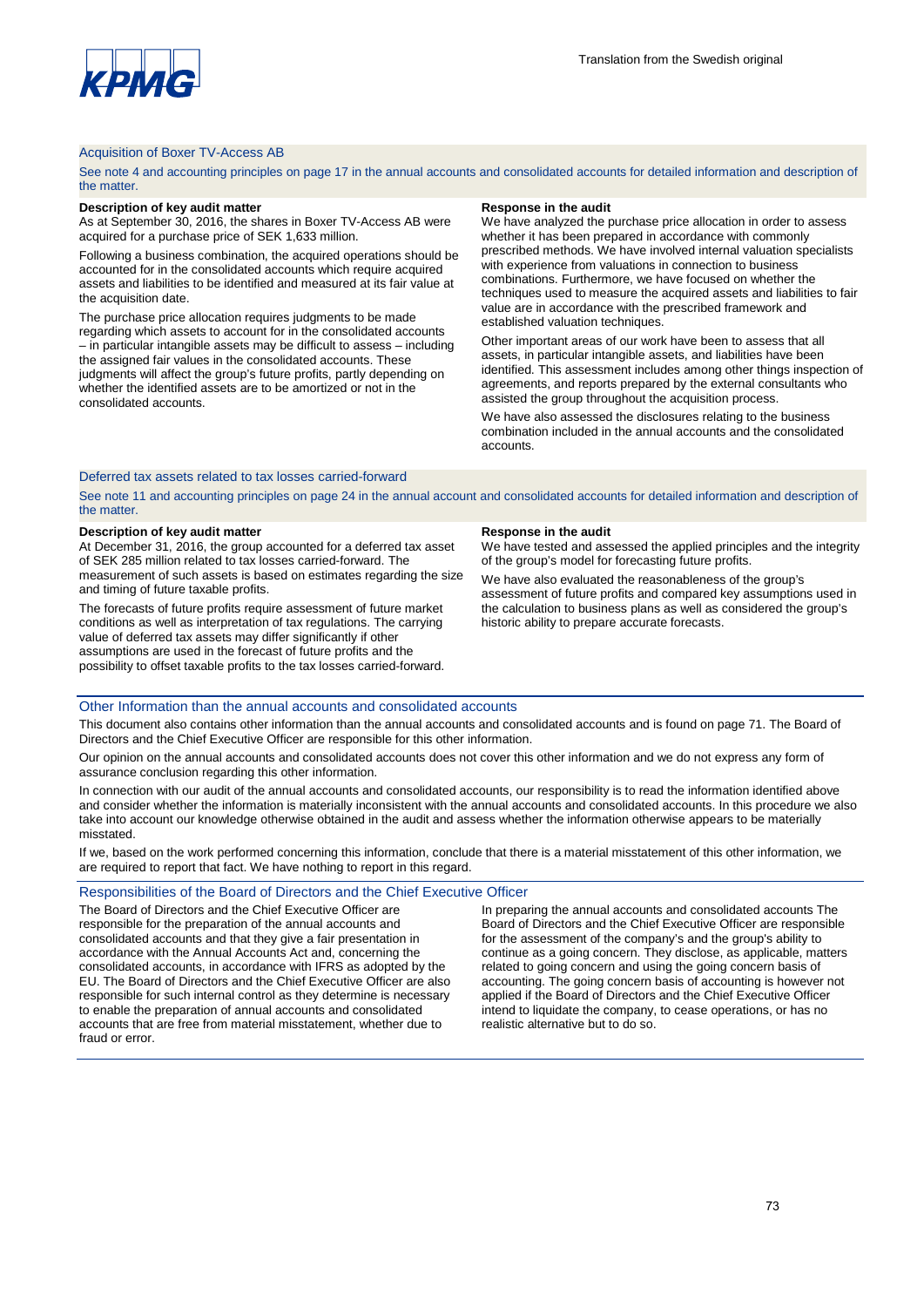

# Auditor's responsibility

Our objectives are to obtain reasonable assurance about whether the annual accounts and consolidated accounts as a whole are free from material misstatement, whether due to fraud or error, and to issue an auditor's report that includes our opinions. Reasonable assurance is a high level of assurance, but is not a guarantee that an audit conducted in accordance with ISAs and generally accepted auditing standards in Sweden will always detect a material misstatement when it exists. Misstatements can arise from fraud or error and are considered material if, individually or in the aggregate, they could reasonably be expected to influence the economic decisions of users taken on the basis of these annual accounts and consolidated accounts.

As part of an audit in accordance with ISAs, we exercise professional judgment and maintain professional scepticism throughout the audit. We also:

- Identify and assess the risks of material misstatement of the annual accounts and consolidated accounts, whether due to fraud or error, design and perform audit procedures responsive to those risks, and obtain audit evidence that is sufficient and appropriate to provide a basis for our opinions. The risk of not detecting a material misstatement resulting from fraud is higher than for one resulting from error, as fraud may involve collusion, forgery, intentional omissions, misrepresentations, or the override of internal control.
- Obtain an understanding of the company's internal control relevant to our audit in order to design audit procedures that are appropriate in the circumstances, but not for the purpose of expressing an opinion on the effectiveness of the company's internal control.
- Evaluate the appropriateness of accounting policies used and the reasonableness of accounting estimates and related disclosures made by the Board of Directors and the Chief Executive Officer.
- Conclude on the appropriateness of the Board of Directors' and the Chief Executive Officer's, use of the going concern basis of accounting in preparing the annual accounts and consolidated accounts. We also draw a conclusion, based on the audit evidence obtained, as to whether any material uncertainty exists related to events or conditions that may cast significant doubt on the company's and the group's ability to continue as a going concern. If we conclude that a material uncertainty exists, we are required to draw attention in our auditor's report to the related disclosures in the annual accounts and consolidated accounts or, if such disclosures are inadequate, to modify our opinion about the annual accounts and consolidated accounts. Our conclusions are based on the audit evidence obtained up to the date of our auditor's report. However, future events or conditions may cause a company and a group to cease to continue as a going concern.
- Evaluate the overall presentation, structure and content of the annual accounts and consolidated accounts, including the disclosures, and whether the annual accounts and consolidated accounts represent the underlying transactions and events in a manner that achieves fair presentation.
- Obtain sufficient and appropriate audit evidence regarding the financial information of the entities or business activities within the group to express an opinion on the consolidated accounts. We are responsible for the direction, supervision and performance of the group audit. We remain solely responsible for our opinions.

We must inform the Board of Directors of, among other matters, the planned scope and timing of the audit. We must also inform of significant audit findings during our audit, including any significant deficiencies in internal control that we identified.

From the matters communicated with the Board of Directors, we determine those matters that were of most significance in the audit of the annual accounts and consolidated accounts, including the most important assessed risks for material misstatement, and are therefore the key audit matters. We describe these matters in the auditor's report unless law or regulation precludes disclosure about the matter or when, in extremely rare circumstances, we determine that a matter should not be communicated in the auditor's report because the adverse consequences of doing so would reasonably be expected to outweigh the public interest benefits of such communication.

# **Report on other legal and regulatory requirements**

## **Opinions**

In addition to our audit of the annual accounts and consolidated accounts, we have also audited the administration of the Board of Directors and the Chief Executive Officer of NorCell Sweden Holding 3 AB (publ) for the year 2016 and the proposed appropriations of the company's profit or loss.

We recommend to the general meeting of shareholders that the profit be appropriated in accordance with the proposal in the statutory administration report and that the members of the Board of Directors and the Chief Executive Officer be discharged from liability for the financial year.

## Basis for Opinions

We conducted the audit in accordance with generally accepted auditing standards in Sweden. Our responsibilities under those standards are further described in the Auditor's Responsibilities section. We are independent of the parent company and the group in accordance with professional ethics for accountants in Sweden and have otherwise fulfilled our ethical responsibilities in accordance with these requirements. We believe that the audit evidence we have obtained is sufficient and appropriate to provide a basis for our opinions.